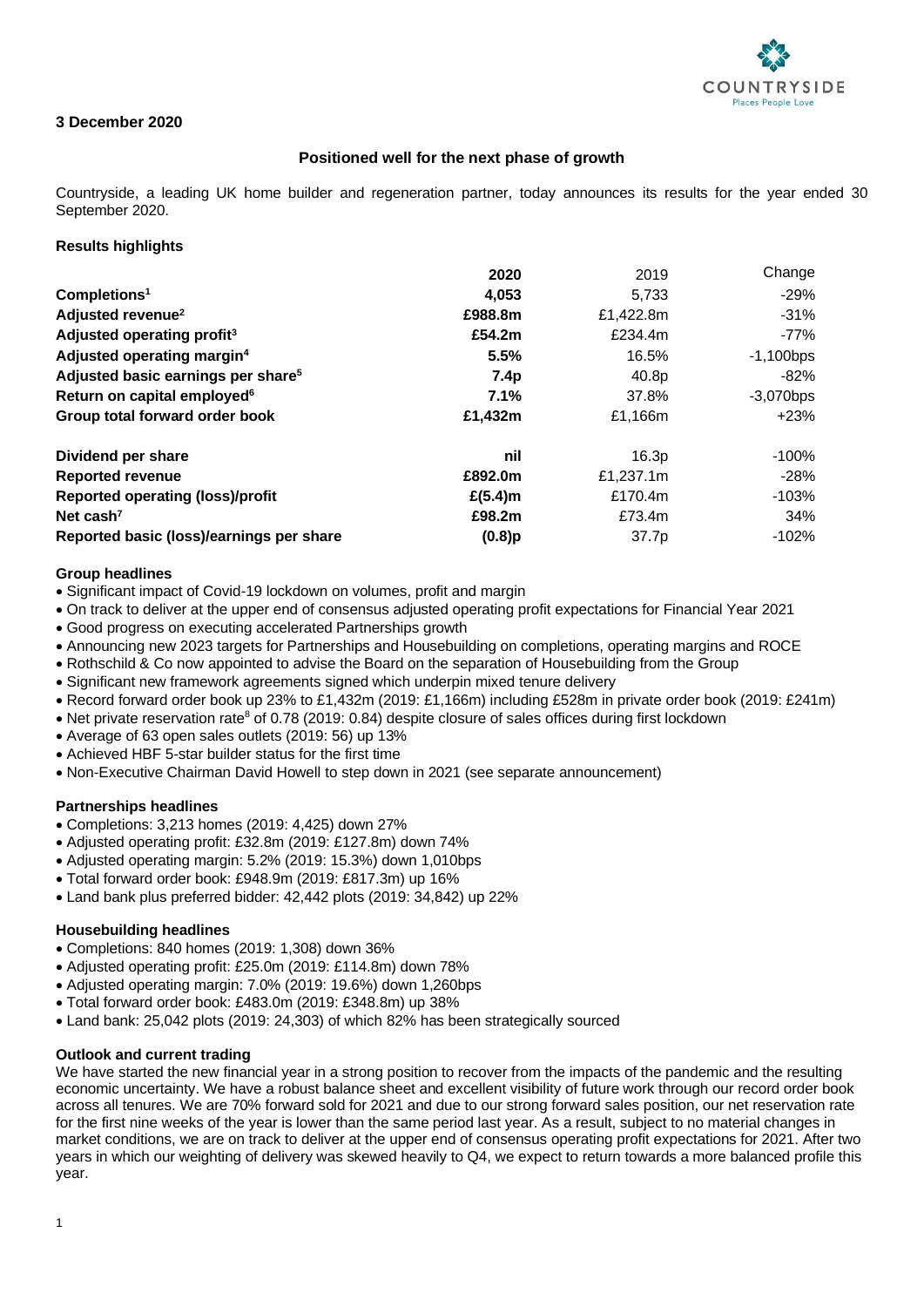# **Commenting on the results, Iain McPherson, Group Chief Executive, said:**

"Despite the challenges presented by Covid-19 we have remained focused on executing our growth strategy and we are proud of the continued hard work of all our employees across the Group. Since July, we have been accelerating the growth plans as we progress towards our goal of delivering 10,000 homes in our Partnerships division. As more capital is allocated to Partnerships we are reorganising the business to facilitate a future separation of the Housebuilding division to optimise long-term shareholder value.

We are on track to deliver sector leading volume growth and high returns in Partnerships. We have signed a number of significant new framework agreements, our expansion into new regions is progressing well and our second modular factory is underway, all of which underpins our confidence in delivering mixed-tenure homes across the country. Our record forward order book, growing geographical footprint and strong balance sheet, provides a significant platform for our next phase of growth."

# **Summary of key adjusted financial metrics**

|                                 | <b>Partnerships</b> | Housebuilding | Group |
|---------------------------------|---------------------|---------------|-------|
| Private completions (#homes)    | 939                 | 515           | 1.454 |
| Affordable completions (#homes) | 1.390               | 301           | 1.691 |
| PRS completions (#homes)        | 884                 | 24            | 908   |
| Total completions (#homes)      | 3,213               | 840           | 4,053 |
| Private ASP (£'000)             | 302                 | 477           | 364   |
| Affordable ASP (£'000)          | 145                 | 180           | 151   |
| <b>PRS ASP (£'000)</b>          | 139                 | 301           | 143   |
| Adjusted revenue (£'000)        | 629.4               | 359.4         | 988.8 |
| Gross profit (£m)               | 73.0                | 53.3          | 126.3 |
| Gross margin                    | 11.6%               | 14.8%         | 12.8% |
| Operating profit (£m)           | 32.8                | 25.0          | 54.2  |
| Operating margin                | 5.2%                | 7.0%          | 5.5%  |
| Return on capital employed      | 13.0%               | 4.9%          | 7.1%  |

There will be a live webcast and conference call of our analyst and investor presentation hosted by Group Chief Executive, Iain McPherson, at 0900hrs (GMT). There will be the ability to ask questions via the webcast link as well as via the conference call. Details are set out below:

| Date:                     | Thursday 3 December 2020                    |
|---------------------------|---------------------------------------------|
| Time:                     | 0900hrs                                     |
| Dial in (Int'l):          | +44 (0)20 3936 2999                         |
| Dial in UK FreeCall:      | 0800 640 6441                               |
| Dian in UK LocalCall:     | 020 3936 2999                               |
| Conference ID / passcode: | 794333                                      |
| <b>Webcast link:</b>      | http://investors.countrysideproperties.com/ |

A playback facility will be provided shortly after the presentation has finished.

Enquiries: **Countryside Properties PLC** Tel: +44 (0) 1277 260 000 Iain McPherson – Group Chief Executive Mike Scott – Group Chief Financial Officer Victoria Prior – Managing Director, Corporate Affairs

Nina Coad Oliver Sherwood

**Brunswick Group LLP** Tel: +44 (0) 20 7404 5959

# **Note to editors:**

Countryside is a leading UK mixed-tenure developer through its two divisions, Partnerships and Housebuilding.

Countryside's Partnerships division was established over 40 years ago, specialising in estate regeneration, with operations in London, the South East, the North West, the Midlands and Yorkshire. It works mainly on public sector owned and brownfield land, in partnership with local authorities and housing associations to develop private, affordable and PRS homes. It recently established a modular panel manufacturing facility in Warrington to improve quality and reduce build times on site. Its developments include large scale urban regeneration projects at Beam Park, Rainham, Acton Gardens, Ealing and Rochester Riverside, Medway.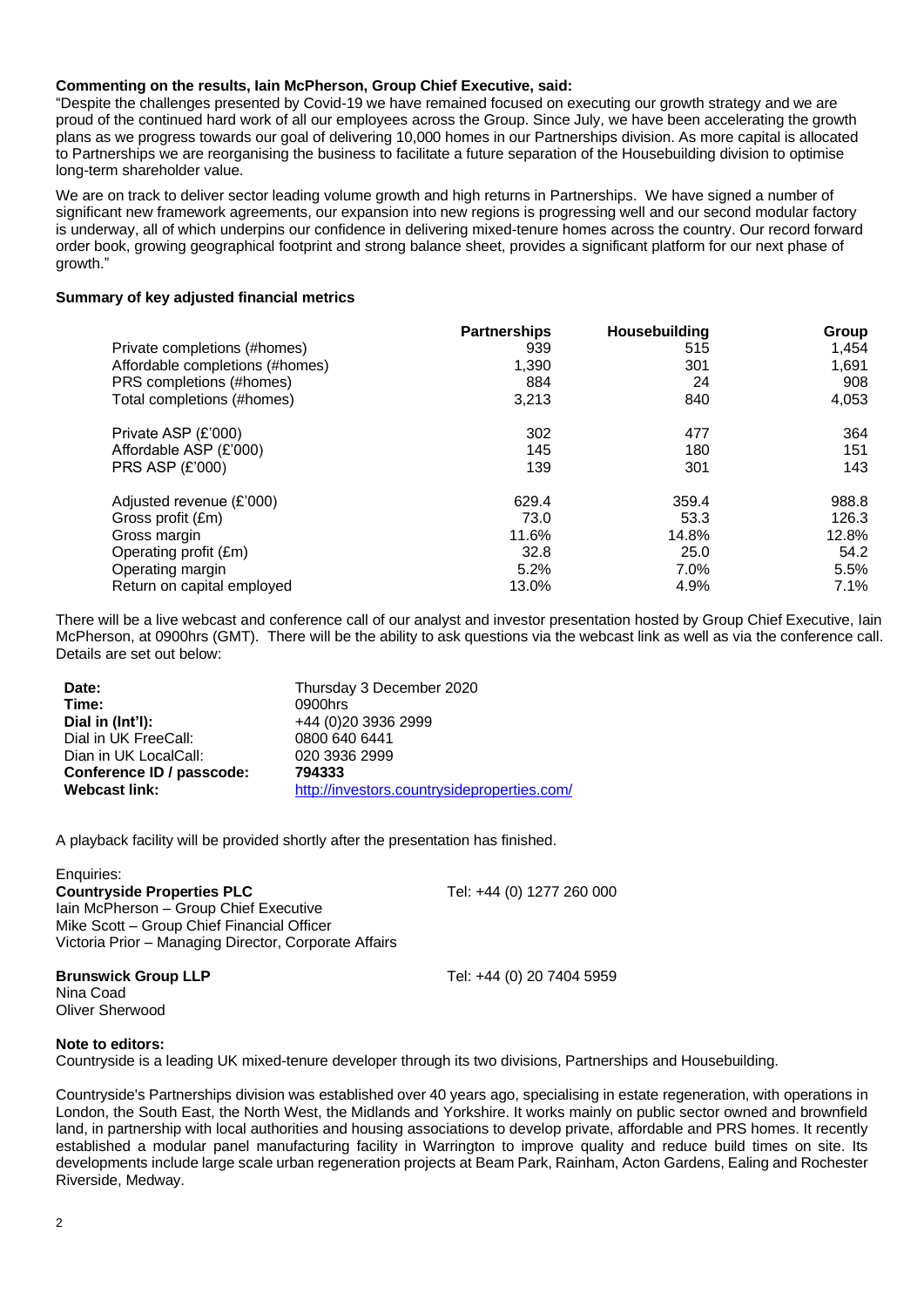Countryside's Housebuilding division benefits from an industry leading strategic land bank which is focused around outer London and the Home Counties. It builds family homes, with a focus on placemaking and selling to local owner occupiers. Its developments include a number of large-scale projects including Beaulieu Park, Essex, Springhead Park, Ebbsfleet and Tattenhoe Park, Milton Keynes.

For more information see [www.countrysideproperties.com](http://www.countrysideproperties.com/) or follow @CountrysideProp on Twitter.

# **Cautionary statement regarding forward-looking statements**

Some of the information in this document may contain projections or other forward-looking statements regarding future events or the future financial performance of Countryside Properties PLC and its subsidiaries (the Group). You can identify forwardlooking statements by terms such as "expect", "believe", "anticipate", "estimate", "intend", "will", "could", "may" or "might", the negative of such terms or other similar expressions. Countryside Properties PLC (the Company) wishes to caution you that these statements are only predictions and that actual events or results may differ materially. The Company does not intend to update these statements to reflect events and circumstances occurring after the date hereof or to reflect the occurrence of unanticipated events. Many factors could cause the actual results to differ materially from those contained in projections or forward-looking statements of the Group, including among others, general economic conditions, the competitive environment as well as many other risks specifically related to the Group and its operations. Past performance of the Group cannot be relied on as a guide to future performance.

"Countryside" or the "Group" refers to Countryside Properties PLC and its subsidiary companies.

- $1$  Completions include the Group's share of completions of joint ventures and associate of 224 homes (2019: 383 homes). Completions include legally completed private homes and an equivalent number of affordable and PRS homes calculated based on the contract's stage of completion.
- <sup>2</sup> Adjusted revenue includes the Group's share of revenue of joint ventures and associate of £96.8m (2019: £185.7m).
- <sup>3</sup> Adjusted operating profit includes the Group's share of operating profit from joint ventures and associate of £17.2m (2019: £46.8m) and excludes non-underlying items of  $E(42.4)$ m (2019:  $E(17.2)$ m).
- <sup>4</sup> Adjusted operating margin is defined as adjusted operating profit divided by adjusted revenue.
- <sup>5</sup> Adjusted basic earnings per share is defined as adjusted profit attributable to ordinary shareholders, net of attributable taxation, divided by the weighted average number of shares in issue for the period.
- <sup>6</sup> Return on capital employed ("ROCE") is defined as adjusted operating profit for the last 12 months divided by average of opening and closing tangible net operating asset value ("TNOAV") for the 12-month period. TNOAV is calculated as net assets excluding net cash or debt less intangible assets net of deferred tax.
- <sup>7</sup> Net cash is defined as unrestricted cash less bank borrowings. Unamortised debt arrangement fees and lease obligations are not included in net cash
- <sup>8</sup> Including bulk sales (multiple private homes sold in bulk to a third-party such as a housing association or PRS provider) the net reservation rate per open outlet was 0.78 (2019: 0.95)
- <sup>9</sup> Adjusted Group operating profit is after charging central costs.

The Directors believe that the use of adjusted measures is necessary to understand the trading performance of the Group.

# **Our response to Covid-19**

Since the impact of Covid-19 began in March 2020, we have responded to the needs of all our stakeholders whilst ensuring that our business remains resilient for the long term. Our priority through this period has been to focus on the safety and wellbeing of our employees, customers, supply chain and other partners.

# **Organising our Response**

- As the impact of the Covid-19 pandemic became clear, our Executive Committee met daily to make key operational and financial decisions as the situation rapidly developed. We also held weekly Board briefings to ensure the Non-Executive Directors were kept informed of developments.
- To ensure we had good two-way communication between the Executive Committee and the business, we set up a Covid-19 working group involving key employees from across the business with representatives from employee, customer and supplier-facing functions to health and safety, finance, IT and facilities. This allowed us to focus on the immediate priorities in dealing with the impact of Covid-19 on our business.
- We have continued to refine our contingency plans to plan our response to a range of developments such as further local or national lockdowns. These will ensure our business remains agile and that we are well placed to adapt to changing conditions.

# **Our people**

- The wellbeing of our employees, amongst other stakeholder groups, has been our utmost priority through the crisis.
- Sales offices, construction sites, factories and regional offices closed on 25 March 2020 while adjustments to the workplaces and procedures were made to ensure social distancing.
- Office-based employees were supported with the transition to home working with minimal disruption to the business.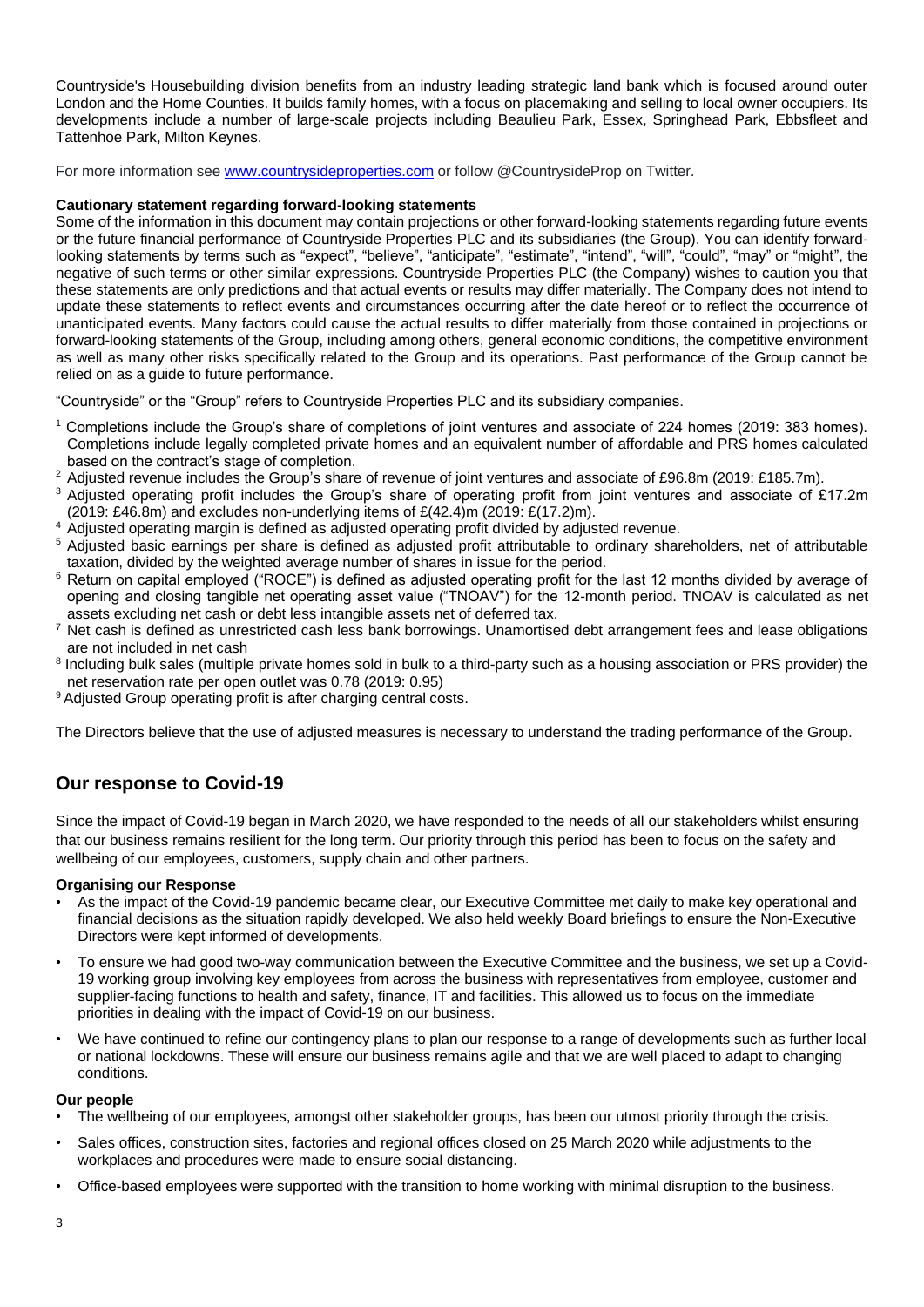- A new set of standard operating procedures was implemented based on guidance from the Construction Leadership Council, designed to allow the safe operation of sites and factories whilst complying with Government and Public Health England guidance on social distancing. Measures taken include the provision of additional site welfare facilities and car parking and the introduction of Site Compliance Officers to ensure our procedures are adhered to.
- Pay and benefits were maintained for all staff placed on leave in April and May to ensure that they were in the best possible position to resume work when required. We did not participate in the Government's Job Retention Scheme.
- We maintained good communication with our employees during what has been an uncertain time for them and their families including regular emails from the Group Chief Executive and Executive Committee.
- Regular Group-wide communications were sent to employees' homes including guides to home working and mental health.
- Mental Health First Aiders and an Employee Assistance Programme were available to all employees.
- We maintained momentum with our culture transformation programme seeking views from employees and updating our plans in response to the changing environment.

#### **Our customers**

- We understand that Covid-19 has affected the lives of everyone including our customers and we have assisted customers wherever we can.
- This included increasing the frequency of communications with customers through all parts of the customer journey from reservation to those who had recently moved into their new homes.
- We increased our online presence with both new and existing customers, which included conducting customer visits by video conference, as well as a number of virtual home tours.
- We extended our new homes warranty by three months to reflect the period when we could not attend customers' homes in person.
- We put measures in place to ensure our customers remained safe with new operating procedures for Covid-secure sales and marketing suites.
- Recognising that there has been additional uncertainty, we have also been flexible on completion dates to assist customers to find an appropriate moving date.
- We maintained our post-completion customer service with enhanced health and safety practices and checks before visiting customers' homes.

#### **Our financial position**

- We took a number of steps to conserve cash in the business to ensure our business could weather the rapidly changing environment.
- This included negotiating deferrals to payments for land and taxation where possible and minimising all other spend across the business, including not paying an interim or final dividend.
- All staff who were placed on leave by the business were paid in full for the period of their absence and all staff returned to the business during May. We chose not to claim employee costs under the Government's Job Retention Scheme.
- We also renegotiated a number of contracts, both for the purchase of land and some of our longer-term Partnerships development agreements to restructure payments and provide additional protection against falls in house prices.
- We fully drew down on our £300m revolving credit facility in mid-March. On 28 April 2020, our eligibility to access the Bank of England Covid Corporate Financing Facility ("CCFF") was confirmed, and we put in place a £300m commercial paper facility to access the CCFF should it be required. We also negotiated a relaxation of the Group's banking covenants until September 2022.
- In July 2020, we raised £250m by issuing new equity, the purpose of which was twofold: firstly to strengthen the Group's balance sheet to ensure that we are able to withstand a further deterioration in economic conditions and secondly to accelerate growth within our Partnerships division, executing the plans we had been putting in place before the pandemic.
- We took advantage of our mixed-tenure model to prioritise the provision of PRS and affordable homes which helped us generate cash as soon as we returned to site.

# **Our partners**

• Having recognised that our supply chain is vital to being able to deliver on our plans, we needed to support them through the period of shutdown to be able to restart effectively.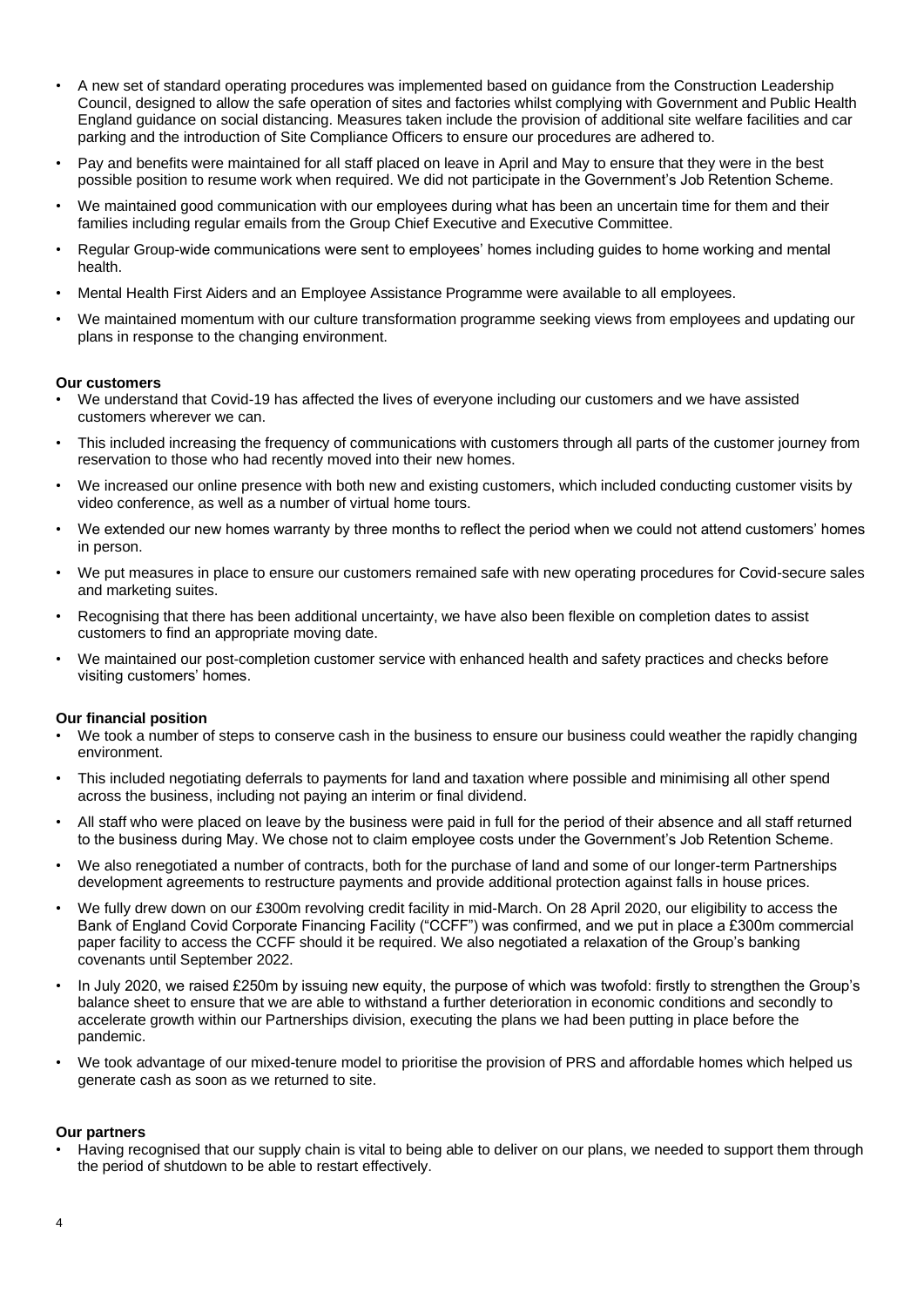- We maintained regular communication throughout the period of lockdown to help our suppliers and sub-contractors to make plans for their own businesses with confidence.
- We worked with suppliers and sub-contractors to ensure they understood our new operating procedures on site so that they felt safe in returning to work.
- We continued to pay all of our suppliers throughout the lockdown.
- While there have been delays to our delivery programmes as a result of the site closures, we have worked with our partners, local authorities and housing associations to prioritise delivery when back on site.
- Within our longer-term development pipeline we continued with design and planning activities whilst working remotely.

# **Our communities**

- We are especially aware that the crisis is impacting the communities in which we operate and we wanted to support those communities as best we could.
- In immediate response in April we established a £1m Communities Fund, targeted at helping the most vulnerable local people, including supporting local food banks and community groups.
- This was further supported by a 20% salary sacrifice by the Board and Executive Committee for two months from April which was donated to the fund.
- We continued with our social enterprise projects throughout the crisis, working in partnership with local communities. Through these partnerships we look to expand local opportunities including education and job creation.
- Our site teams also supported where they could, donating vital Personal Protective Equipment such as masks from closed sites to local health services which were struggling to get the equipment they needed.

# **Chairman's statement**

Behind everything we do at Countryside is our driving purpose: to create places where people love to live, with sustainable communities built to last.

That means we design our homes with today's and future residents in mind. We are building more sustainably. We are working hand in hand with local communities and partners, and we are nurturing a solid team that really cares.

Everyone on the Countryside team is dedicated to designing and developing high quality homes and sustainable communities.

Our purpose is what drives our innovation, shapes our practices and inspires and motivates our people. It is how we ensure that our places, our communities and our business are vibrant, sustainable and resilient.

This report covers the 12 months to 30 September 2020 and outlines how, despite the impact of Covid-19 and the economic uncertainty that has been present throughout the year, our business has responded.

While our financial and operational results were significantly impacted by the period of shutdown caused by Covid-19, our differentiated business model and its focus on mixed-tenure communities has proved resilient. It will also allow us to recover quickly.

Demand for all tenures of homes remains robust and following the equity raise in July 2020, we ended the year with a strong balance sheet. This has given us the financial capacity and confidence to deliver our future growth plans, over which we have significant visibility.

Our forward order book and pipeline in both divisions remain strong across all tenures, positioning us well for recovery and growth in the future.

We were delighted that our continued focus on putting customers at the heart of our business resulted in us being awarded Home Builders Federation ("HBF") five-star builder status for the first time in the Group's history, with over 90% of customers willing to recommend us to a friend.

# **Priorities of the Board**

# *Covid-19*

The unprecedented challenges presented by Covid-19 have been a key area of focus for the Board, ranging from ensuring the safety of our people (across offices, sites and factories) to determining the strategic realignment of the Group after the gradual release from the UK lockdown period in May. In addition to scheduled Board meetings, the Board met virtually from early March to July at least weekly, to consider all related issues, principal amongst which were:

# *Preparing for lockdown*

Ensuring that continuity plans were in place to enable the business to continue operating as and when the Government's anticipated restrictions to control Covid-19 were introduced. The considerable investment in the Group's IT systems in prior years, moving many applications into the cloud and the broad availability of laptops and home working applications, has proven invaluable as all office employees transitioned seamlessly to home working.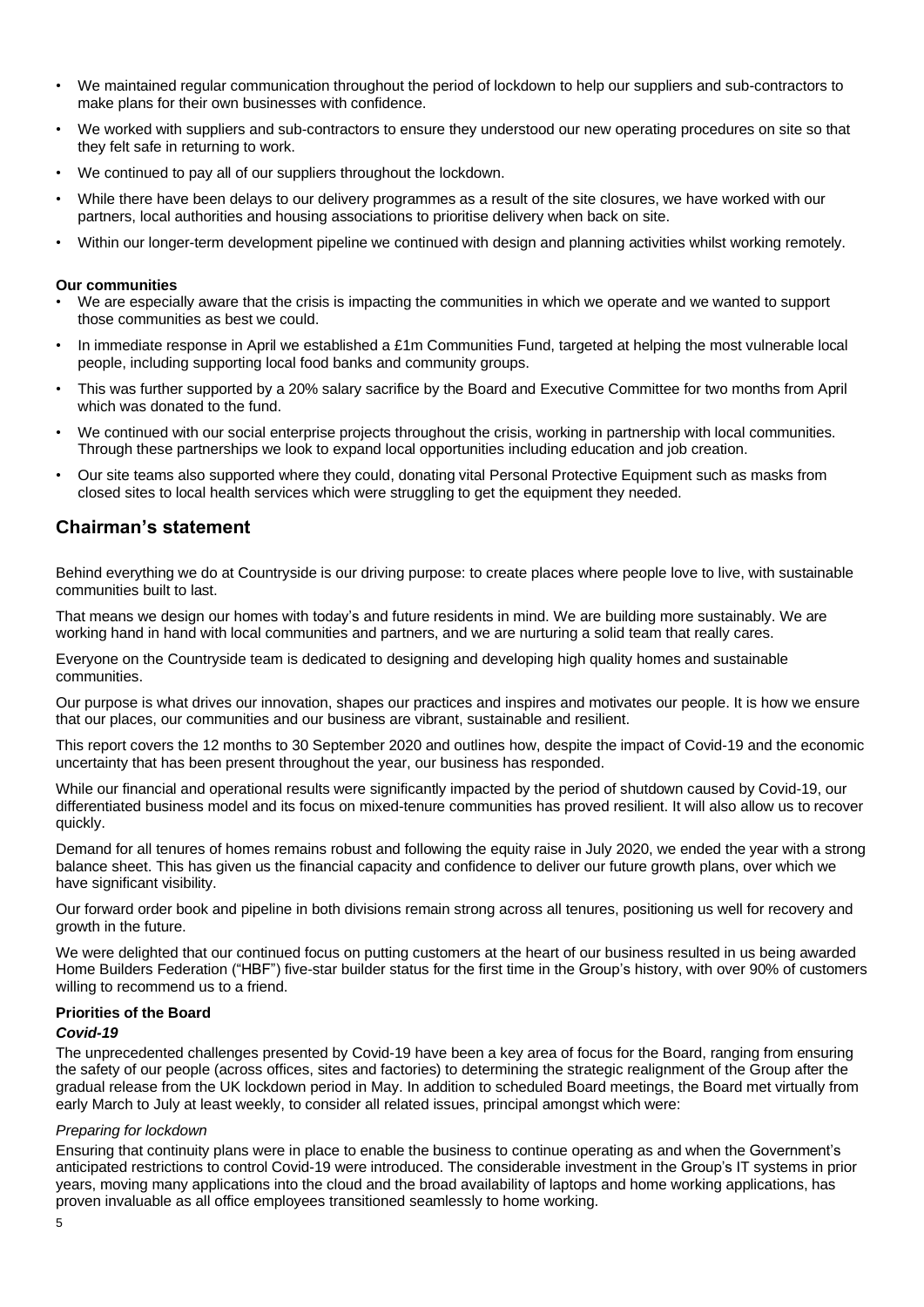The Board agreed "alternatives" for the Executive Directors and senior management in the event that any of them would have to self-isolate and were unable to work, and imposed rules to mitigate the risk of infection between colleagues.

# *Lockdown and site closure*

When the Government commenced a UK-wide lockdown on 23 March, the Group was well prepared to move all office staff to home working. The Board was very aware of the critical need for clear and regular communications to all staff, customers, suppliers and other stakeholders. When c.65% staff were placed on fully paid leave by Countryside from 1 April, considerable time was spent by the Board ensuring that they continued to be supported and had access to appropriate mental health support programmes where required.

When it became apparent that sites would also have to close, the Board considered carefully how to balance the interests of the safety of its people, with the need to support its supply chain and the communities in which it operated for when lockdown lifted. I wish to emphasise the considerable care taken by the Board to take account of the impact of lockdown on all of Countryside's stakeholders. Steps taken include a swift move to virtual property viewings, engagement with all key suppliers and the creation of the £1m Communities Fund. For the two months of April and May, the Board and Executive Committee also elected to take a voluntary 20% salary reduction with the sum added to the Communities Fund. We have also communicated regularly with investors to ensure transparency in our response.

The Board continued to review the Company's purpose, values and culture against the backdrop of Covid-19 throughout the lockdown period.

# *Planning to re-open*

The Board oversaw the plans for the return of staff from paid leave and the gradual and measured re-opening of sites, factories and sales offices during May and June. The safety of employees, the contractors operating on our sites and those visiting our sales offices has been paramount. To that end, the Board has sought to ensure that the guidance from the Government and Public Health England was always quickly implemented, at all times.

The recommencement of operations could not have happened without very careful co-ordination between all stakeholders. Only when the Board was confident that the support of suppliers, sub-contractors and staff was in place could sites start to re-open. During the second lockdown in England during November 2020, our sales, office and site locations remained open with full compliance with the relevant quidance.

# *Group Structure*

The Board regularly reviews its strategy for maximising long-term shareholder value from the Group's mixed tenure model. Having considered the growth opportunities for both divisions, which operate largely independently of each other, and our focus on allocating capital to growing Partnerships, the opportunities to grow the Housebuilding business may be restricted. The Board has therefore recently appointed Rothschild & Co. to advise the Board on the best time and process to realise best value from the separation of Housebuilding from the Group.

# **Our financial position**

The Board considered the impact that Covid-19 was having on the financial strength of the business, with this being the first complete shutdown of operations in the Group's history. In April, the Board agreed a number of steps to preserve cash in the Group including changes to land payment profiles and tightening controls around cash spend. The Board supported the application for access to the Bank of England's Covid Corporate Financing Facility ("CCFF"), which to date has not been utilised.

Having agreed the Group's revised growth strategy in advance of the equity placing announcement on 23 July, the Board has met regularly to continue monitoring the progress against that strategy and agree the budget for 2021.

# **Competition & Markets Authority ("CMA") investigation**

On 4 September 2020, the CMA announced that it had launched enforcement action against Countryside and three other developers in relation to possible breaches of consumer protection law in relation to historical sales of leasehold homes. The Board is committed to resolving this issue and the Group continues to co-operate with the inquiry by the CMA.

# **Ground Rent Assistance Scheme**

In May 2020 and as announced with our half year results, the Board approved the creation of the Countryside Ground Rent Assistance Scheme where the Group will seek agreement from freehold owners to vary the leaseholds of Countryside customers who still own homes with a leasehold ground rent that doubles more frequently than every 20 years, to be linked instead to the rate of RPI and reviewed every 15 years. In addition, the scheme will support homeowners who purchased a leasehold house from Countryside to purchase the freehold directly from the owner where possible.

# **Shareholder engagement and capital allocation**

As one of the actions to preserve cash within the business the Board decided not to pay an interim dividend or recommend a final dividend.

Our priority on capital allocation remains focused on investing to deliver the growth of the business by executing our Partnerships growth strategy, before returning cash to shareholders. In relation to our broader approach to capital allocation and shareholder returns, the Board intends to reinstate the dividend in 2021. However, we are mindful that given the significant growth opportunities that we see for our high return on capital Partnerships division, that we should ensure that the level of the dividend appropriately reflects the opportunity to deliver enhanced shareholder value by growing that division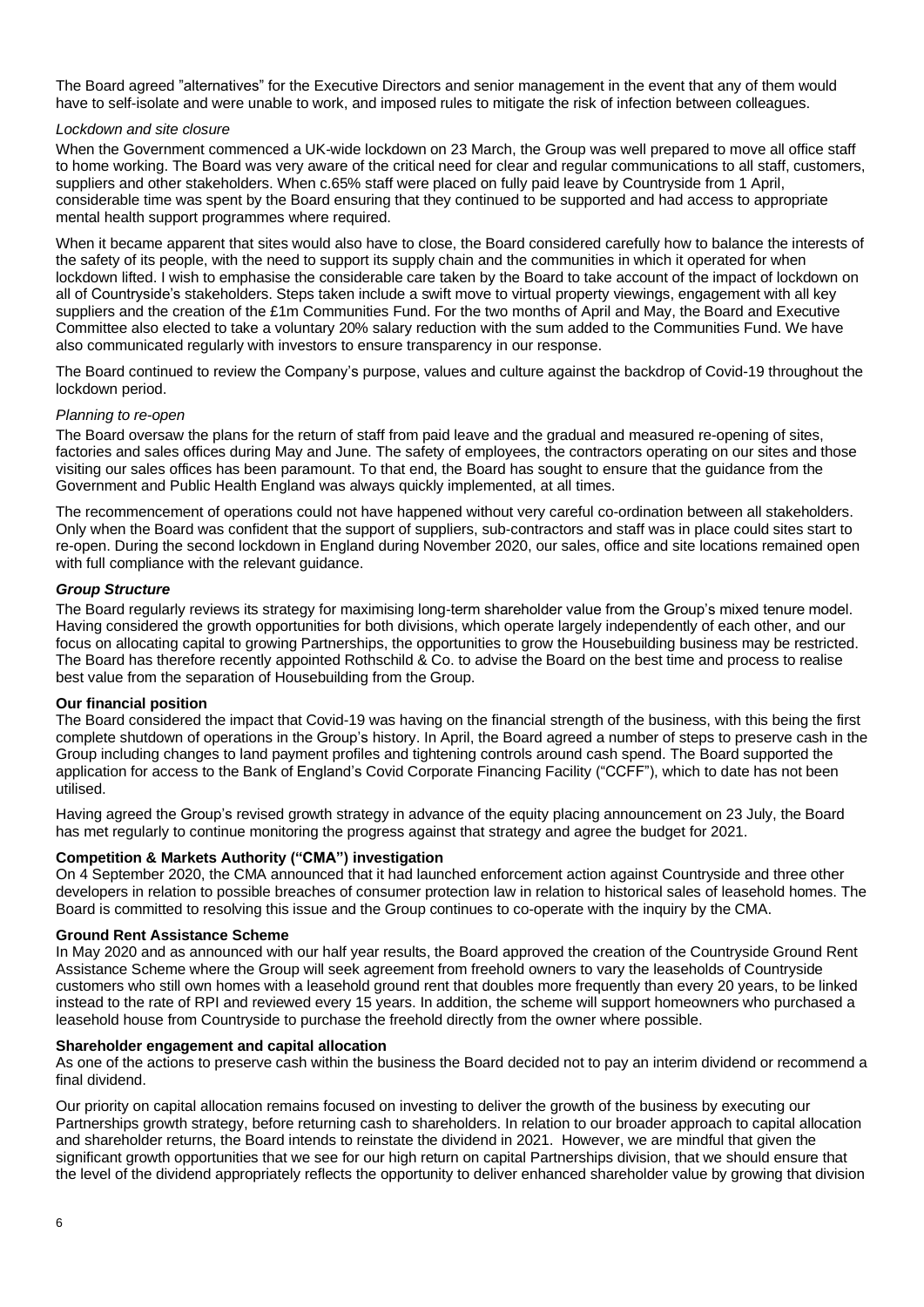more quickly. The Board will confirm the level of dividend pay-out at the half year results, in light of market conditions at that time.

Both Amanda Burton, Chair of the Remuneration Committee, and I have carried out a number of meetings with shareholders during the course of 2020 to seek their views on key issues such as executive remuneration and Group strategy. All feedback has been shared with the wider Board and has been factored into our key decision making. This will be an ongoing programme as we progress into the next financial year.

# **Our people**

Ian Sutcliffe stood down from the Board on 31 December 2019 and was replaced as Group Chief Executive by Iain McPherson on 1 January 2020. Ian made an enormous contribution to the Group, including leading its IPO in 2016 and its subsequent growth. The Board thanks Ian for his contribution and wishes him well in his retirement. Iain McPherson has significant industry experience having held a number of senior roles prior to joining the Group in September 2014 to establish the Southern Housebuilding region. He then led the Partnerships South division before stepping into the role of Group Chief Executive earlier this year.

Lastly, but most importantly, I would like to thank each and every one of our employees, our supply chain and our business partners for their commitment to Countryside, particularly in what has been a challenging year. Our business continues to grow and we recognise that our employees are critical to our recovery and delivery of our growth plans while maintaining the high standards expected of Countryside. We continue to focus on development with extensive training programmes at all levels within the business.

Finally, this will be my last year at Countryside as I have announced to the Board my intention to step down during 2021. It has been a privilege to serve as Chairman of Countryside. I would like to thank my Board colleagues, the Executive team and all our employees for their support as they continue to develop the business and its strong potential for further profitable growth in the years ahead.

**David Howell** *Chairman 2 December 2020*

# **Group Chief Executive's review**

# **Our strategy**

We have a differentiated, balanced and flexible business model with our lower capital Partnerships division and our cash generative, strategic land-led Housebuilding division. Both divisions create sustainable homes and communities with a strong emphasis on design and construction quality.

We apply our master planning and design capabilities across the Group to deliver housing developments of scale and prioritise placemaking for current and future generations. We have strong relationships with Government, national and local partners and leverage specialist skillsets in both divisions to deliver new communities to thrive now and into the future.

In Partnerships, we work with public sector authorities through a mixed-tenure approach to accelerate the delivery of homes through a combined portfolio of affordable, private rental and private homes. In London and the South East, we focus on estate regeneration and town centre redevelopment, with opportunities generally sourced through public procurement processes or through direct negotiation with public sector partners. In other parts of England, we develop brownfield land or other land, where we can deploy our mixed-tenure model, with both private and public sector landowners. 40 years of experience and track record means we are the partner of choice for many local authorities and public sector bodies and also represents a meaningful barrier to entry.

Our Housebuilding division uses the same master planning and design skills to develop homes predominantly on strategically sourced land through local planning promotion, unlocking sites for development. We build long-term relationships with private landowners or public sector partners such as Homes England to deliver larger-scale housing developments in the South East of England. Relationships with the public sector and delivering design quality are essential to bring land forward through planning. Our high quality strategic land bank comprises over 25,000 plots, predominantly held under options. This option-ownership approach enables us to develop a phased pipeline of delivery in a capital-efficient way.

Our mixed-tenure model in Partnerships is highly differentiated and, given the growing demand and opportunity across the UK, we are uniquely placed to offer sector-leading growth rates over the medium term. We are investing in further off-site manufacturing capability to underpin our speed of delivery, deliver product standardisation and demonstrate our commitment to embracing modern methods of construction. Additional funding raised in July 2020 has enabled the creation of three new regional Partnerships businesses and delivery of our second modular panel factory providing us with the infrastructure to deliver, over time, up to 12,000 homes each year across the Group – more than double our 2019 delivery.

Since becoming Group Chief Executive in January 2020, I have increased our focus on operating as a more sustainable business. This is to ensure that we take a long-term view of the business, including our environmental performance, alongside our social impact while delivering an exceptional customer experience to everyone who interacts with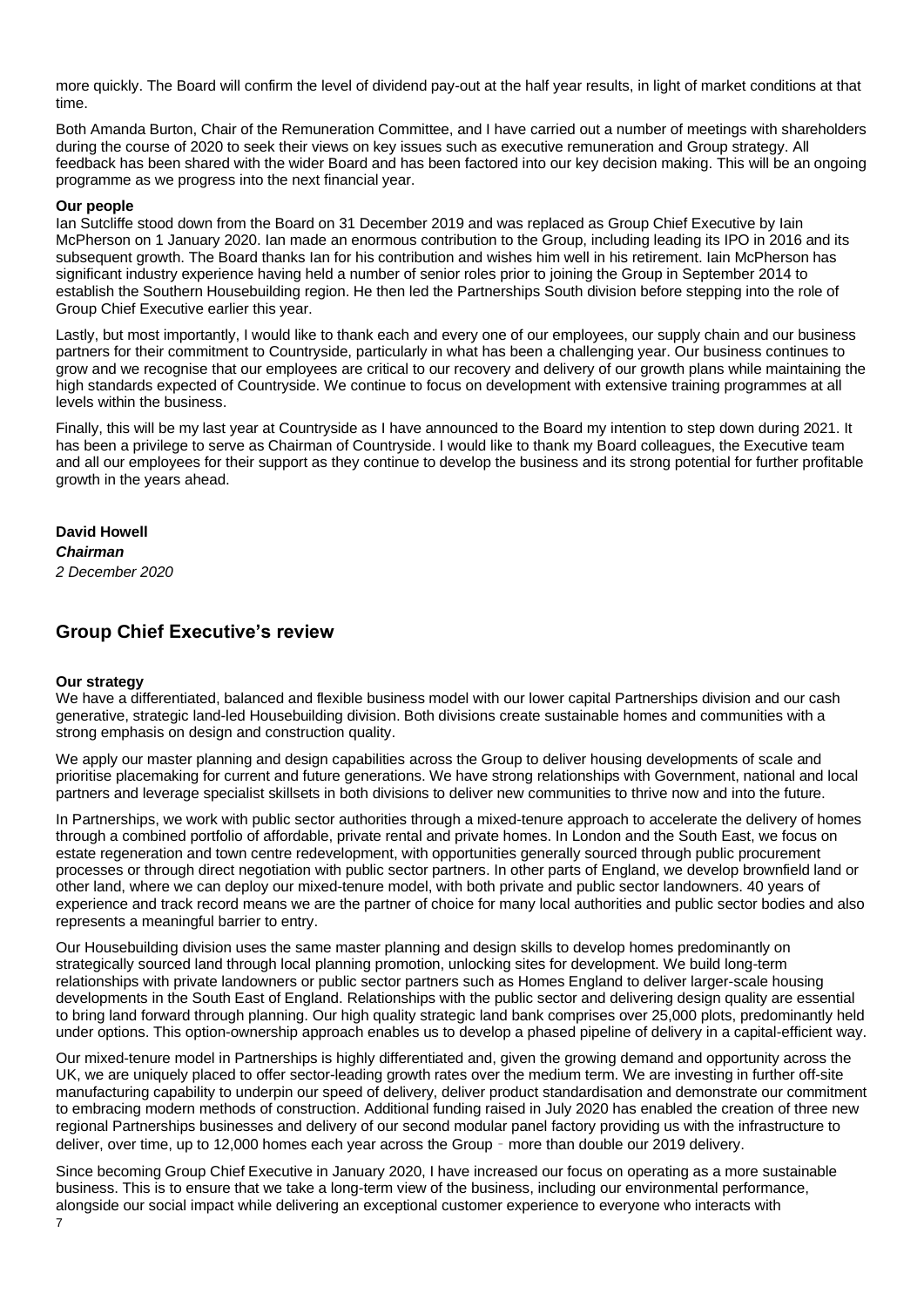Countryside. We already have very strong engagement with communities and in sustainable development. We will be continuing to evolve our approach to sustainability in 2021 with key targets to support delivery of our business strategy.

During the year, we increased the level of central control over key functions through the appointment of a number of Group Directors, covering Sales and Marketing, Commercial, Technical, Construction, Sustainability and Customer Services. These functions are shared across the divisions and report to various Executive Committee members. They are an investment in increasing consistency across all regions, as well as maintaining the quality of our production and customer service as our Group continues to grow rapidly.

# **Group structure**

As we have put in place a clear plan to accelerate Partnerships delivery this year, we have reviewed our Group structure and the collective merits of, as well as our future plans for, each division.

The Board regularly reviews its strategy for maximising long-term shareholder value from the Group's mixed-tenure business model. In July, we raised capital to accelerate the growth of our lower-risk, higher-return Partnerships business. This capital allows us to add three new geographical regions to Partnerships and will facilitate its growth to deliver over 10,000 homes per annum when it reaches scale – more than double its forecast delivery in 2021. Our Group capital allocation prioritisation is clear: that we will first allocate capital to the ongoing organic growth of Partnerships, including investment in the opening of new regional businesses in neighbouring geographies.

In conjunction with Partnerships, we have an excellent Housebuilding business, with a strong presence in the resilient South East housing market and a leading strategic land bank. Our two divisions already operate largely independently of one another. We are currently completing an internal reorganisation of our Group so that its legal structure more closely resembles its operational structure.

As we look at the long-term prospects of the Housebuilding division, the opportunities to continue to grow its business may be restricted in light of the Board's capital allocation preference to prioritise the growth of the Partnerships business model. For that reason, we have appointed Rothschild & Co to advise the Board on the best time and process to realise best value from the separation of Housebuilding from the Group, in order to optimise long-term shareholder value and provide the Housebuilding business with the right ownership and capital structure to maximise its potential.

Both divisions in the Group will generate returns which are significantly ahead of their cost of capital. In this context, the Board has prioritised allocating capital to grow our lower-risk, higher-return Partnerships division. The recent investment in growth from our equity placing will take the number of Partnerships regions from nine to 12 and should allow us to deliver around 10,000 homes per annum when they are fully mature. We will only consider complementary acquisition opportunities after growing to maturity our existing regional businesses.

Our new targets for 2023 are outlined below:

|                           |       | <b>Partnerships</b> | Housebuilding |             | Group |             |
|---------------------------|-------|---------------------|---------------|-------------|-------|-------------|
|                           | 2020  | 2023 target         | 2020          | 2023 target | 2020  | 2023 target |
| Completions               | 3.213 | c. 8.000            | 840           | c.1,500     | 4.053 | c.9,500     |
| Adjusted operating margin | 5.2%  | 15%                 | 7.0%          | 18%         | 5.5%  | 15-16%      |
| <b>ROCE</b>               | 13.0% | $>40\%$             | 4.9%          | $>25\%$     | 7.1%  | >30%        |

Note: Adjusted Group operating margin is after charging central costs

# **Looking through the crisis**

As we look through the pandemic at the backdrop to the UK housing market, it is clear that the demand for good quality housing remains robust, across all tenures.

While demand in the private for sale market remains strong and mortgage approvals have returned to pre-lockdown levels, there continues to be a significant degree of uncertainty as to whether positive sentiment will be maintained. Whilst interest rates remain low, there has been a reduction in mortgage product availability for higher loan-to-value products, driven by lender risk aversion and the potential threat of increased unemployment levels as a result of the ongoing impact of the pandemic.

Private for sale housing accounted for only 36% of our total completions in 2020 (2019: 38%). Our target customer is typically a first-time buyer and a local owner occupier. We continue to target areas of economic growth and resilience, providing a range of housing types with a focus on creating a sense of place. Private for sale housing demand remains strong, supported in part by the Government's Help to Buy scheme, which continues to drive first-time buyers to choose new build homes over the second-hand market. While Help to Buy is an important scheme for first-time buyers, because of our mixed-tenure approach it is used on 57% of our private completions which represents only 20% of our total completions. The stamp duty holiday announced in July 2020 will run until March 2021 and has provided some much-needed support to the second-hand market, which, in turn, has helped trade-up transactions in the new build market.

Affordable housing, particularly non-Section 106 driven, continues to be in strong demand from registered providers of social housing. The Government announced that it would be addressing the lack of affordable housing through a £12bn affordable housing programme to deliver up to 180,000 new homes in the five-year period from 2021 to 2026. We retain our presence on the key delivery panels to access opportunities and continue to strengthen our relationships across the sector.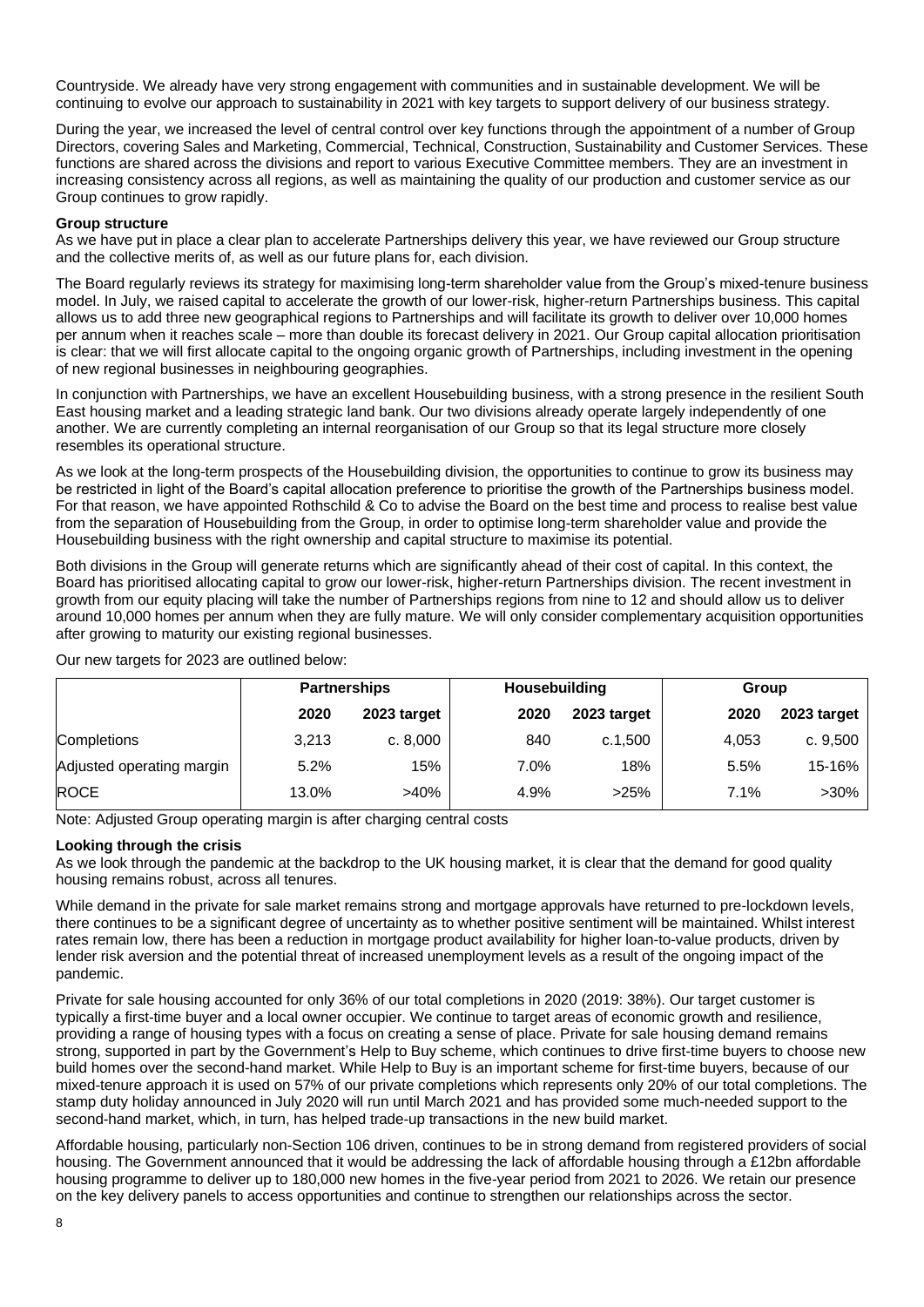There has been increasing interest from institutional investors to develop PRS housing across the UK and we have expanded our relationships with these investors into the Midlands and London. We will continue to develop these relationships as we expand our geographic reach.

While we have not seen any direct impact from the prolonged Brexit negotiations, we do anticipate further build cost increases from possible Sterling weakness and potential EU labour migration. We are addressing some of the risk by building strong relationships with sub-contractors and suppliers given our long-term visibility of work. Furthermore, we believe that off-site construction is integral to meeting our growth plans and securing our supply chain for the future and we have invested in this area through our two modular panel factories.

# **Our performance**

We took the decision to temporarily close our sales offices, construction sites, factories and regional offices on 25 March 2020 following Government and Public Health England guidance as it became difficult to maintain adequate social distancing without adjustments being made to our workplaces. This was compounded by all parts of the housing market closing, as customers were not allowed to move home, either to rent or buy.

Although the Covid-19 pandemic has caused significant disruption to the business, particularly in the second half of our financial year, our mixed-tenure model has proved resilient with continued robust demand for all tenures of housing. We returned to phased construction activity from 11 May 2020, with an increased focus on affordable and PRS homes. This focus allowed us to generate revenue as soon as construction activity recommenced and provided greater certainty of work for our supply chain. Our sites are now broadly operating at their normal delivery level, assisted by longer opening hours and sharp focus on the phasing of activity on site.

Despite the national lockdown, our private sales activity remained robust throughout the year. Our net reservation rate of 0.78 for the full year (2019: 0.84) was at the upper end of the Group's target range of 0.6 to 0.8, despite an elevated cancellation rate due to customer uncertainty caused by Covid-19. The healthy levels of activity seen earlier in the year gradually returned as we re-opened sales offices in June 2020, and since then we have seen a sustained period of demand during the summer as the market recovered from the lockdown. We anticipate a reduction in our net reservation rate in the first half of 2021 given our strong forward sales position entering the year and new outlets not due to open until the spring.

In addition, our mixed-tenure growth plans have been further underpinned by two new framework agreements signed in Q4. This includes the expansion of our partnership with Sigma Capital alongside its new investment partner, EQT Real Estate, to deliver 367 homes as the initial phase of a larger London PRS framework. In addition, we signed a new PRS framework agreement with Goldman Sachs to deliver up to 1,000 PRS homes over the next three years. This will initially include 410 homes across three sites in Bicester, West Bromwich and Wolverhampton. Since year end we have also signed an agreement with Places for People to deliver up to 10,000 homes nationally over the next 10 years.

Despite the operational challenges we made significant progress on our strategic priorities during the course of 2020, including putting the structures in place to deliver our ambitious growth plans as outlined in July alongside our equity placing. We have appointed two new Divisional CEOs to run the Partnerships North and Partnerships Midlands divisions following the decision to split the Partnerships North division into two as announced in July. This gives us significant bandwidth across our Executive Committee to manage our growth. We have also appointed new regional management teams for the new Partnerships regions covering the South West of England and South London with a number of roles coming from internal promotions, demonstrating the success of Countryside's investment in growing our own talent and focus on succession planning. In Housebuilding, we announced that our Millgate region was being closed with development transferred to our Housebuilding West region as we look to balance the profile of the division around London to realise synergies and future efficiencies.

We have made further progress in positioning the business to be sustainable for the long term by increasing our focus on our environmental impact, along with the use of the Social Value Portal to measure the impact of our developments on local communities during the year. We have also continued our focus on build methodology, with a study carried out during the year demonstrating that our modular panel homes reduce embodied carbon by an estimated 25% (12,700kg CO<sub>2</sub>e) when compared with one of our traditional brick and block homes. We are continuing to invest in our manufacturing capability and commenced construction of our second modular panel factory in Bardon, Leicestershire, during the year. This combined with our existing modular panel factory in Warrington will give us capacity to deliver up to 5,000 modular homes per annum supporting growth in our regional businesses. We also plan to extend timber frame construction to the South East which will improve build times and enhance asset turn.

We are committed to creating places that make life better for people. To recognise the challenges our communities have faced as a result of Covid-19, we launched a £1m Communities Fund to provide support for local initiatives and charities such as food banks, to ensure that local people got help quickly when they needed it. With the effects of pandemic likely to be with us for some time, I am delighted to confirm that the fund will continue into 2021 with a further £1m of support pledged providing essential support to the most vulnerable people in the areas we work.

Our customer satisfaction rating as measured independently by the NHBC Recommend a Friend score was 90.6% (2019: 92.5%) and we were delighted to be awarded five-star builder status by the HBF for the first time in Countryside's history. This rating is underpinned by our build quality score, again measured independently by the NHBC at key stages during the construction process. This stood at 0.22 reportable items per plot visit (2019: 0.21), equivalent to one remedial item per five inspections, significantly better than the industry benchmark.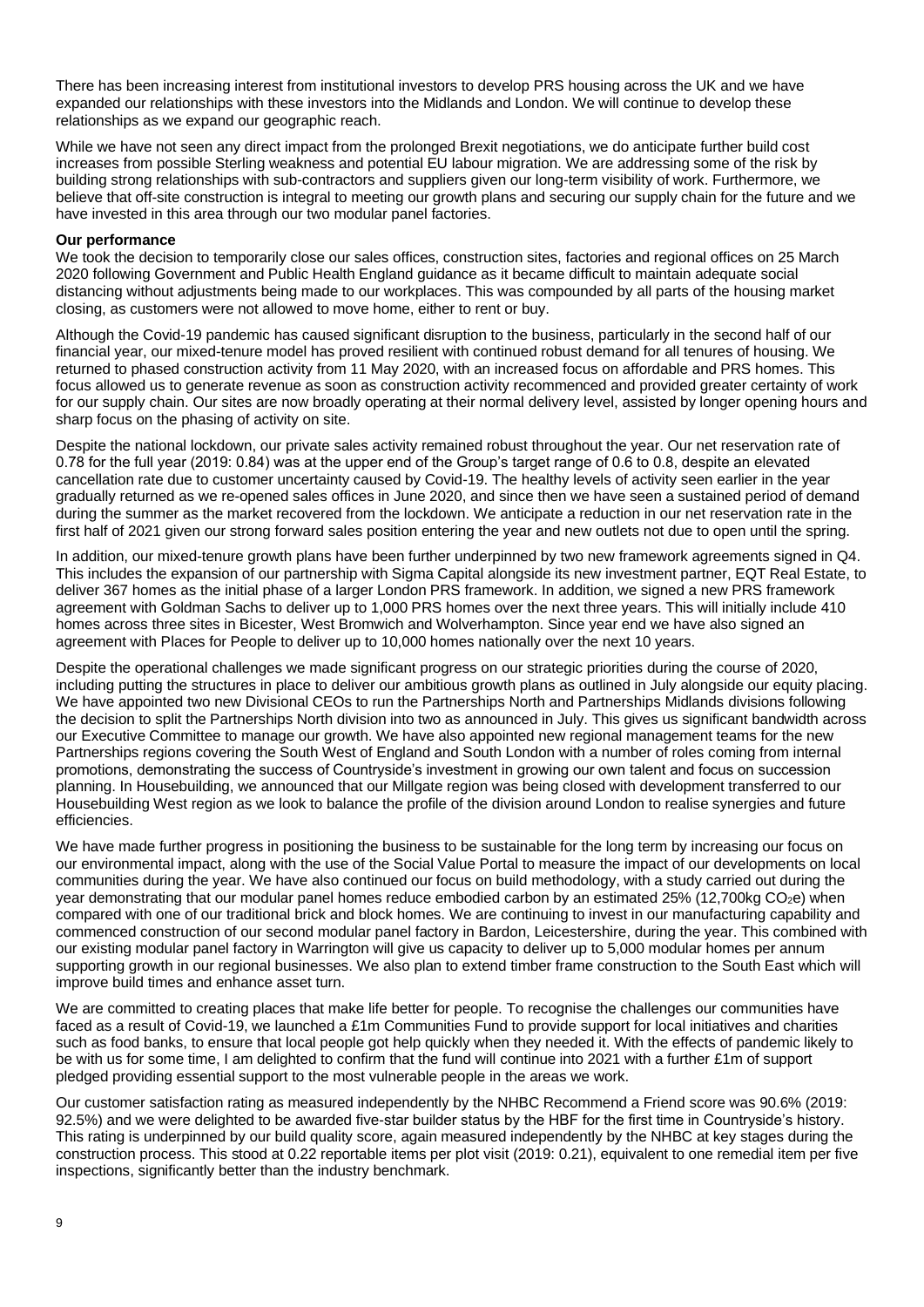Throughout the year, the health and safety of our employees, sub-contractors and customers has been our priority. Despite the challenges of implementing new Covid-19 standard operating procedures, our health and safety performance has slightly improved this year with the Accident Injury Incident Rate ("AIIR"), standing at 224 per 100,000 people at risk (2019: 227) compared with the national average of 416 (2019: 405).

The Grenfell fire tragedy has understandably led to a substantial range of changes within Countryside to reflect the industry's increased focus on fire safety measures and the Government's guidance on ensuring adequate fire protection measures are in place for all buildings and external wall systems. During 2020 we concluded an independent fire risk assessment of all multi-occupancy buildings built by Countryside in the last 15 years. No buildings were identified as high risk or requiring immediate remediation.

As the business has grown, we have constantly sought ways to ensure that our culture and values do not become diluted, but are enhanced with new regions, people and partners. During 2020, we undertook a detailed review of our purpose and values with our people to help us define what it means to work for Countryside. We hope this will set our culture to support the ambition to deliver a long-term and sustainable ethical business plan, where we are able to deliver to the aspirations of everyone that interacts with Countryside. Our values, which were launched internally in November 2020, emphasise our commitment to do things the right way, which means caring about what we do, working together, taking pride in what we do and focusing on delivery.

# **Outlook**

We have started the new financial year in a strong position to recover from the impacts of the pandemic and the resulting economic uncertainty. We have a robust balance sheet and excellent visibility of future work through our record order book across all tenures. We are 70% forward sold for 2021 and due to our strong forward sales position, our net reservation rate for the first nine weeks of the year is lower than the same period last year. As a result, subject to no material changes in market conditions, we are on track to deliver at the upper end of consensus operating profit expectations for 2021. After two years in which our weighting of delivery was skewed heavily to Q4, we expect to return towards a more balanced profile this year.

I am incredibly proud of how our employees have reacted to the challenges as a result of the pandemic. Despite facing a rapidly changing environment and disruption to normal working practices, our people have shown incredible resolve and perseverance as they have continued focus on serving our customers and our communities.

# **Iain McPherson**

*Group Chief Executive* 2 December 2020

# **Group Chief Financial Officer's review**

The Covid-19 pandemic has significantly reduced delivery volumes in 2020, with margins eroded by programme elongation and costs of inefficiency and social distancing. Our equity placing has ensured that the business is well positioned to accelerate growth in Partnerships.

The Covid-19 pandemic has caused our business unprecedented challenges during 2020; however, our mixed-tenure model, strong forward order book and recent balance sheet strengthening position us well as we look to reinvigorate our sector-leading growth in the medium term.

# **Group performance**

Despite the impact of Covid-19, the Group delivered total completions of 4,053 homes in 2020, down 29% on the prior year (2019: 5,733 homes). The reduction was caused by the closure of our construction sites from 25 March to 11 May and the consequent delay to production of over 2,000 homes planned for delivery in the final quarter of the year. This shortfall will be recovered in H1 2021 as these homes are completed and this contributed to our strong private forward order book at 30 September 2020, up 119% at £528m (2019: £241m).

As a result of these delays, private completions of 1,454 homes (2019: 2,177 homes) made up only 36% of the Group's volume with a further 1,691 affordable homes (2019: 2,179 homes) and 908 PRS homes (2019: 1,377 homes). The focus on our mixed-tenure model helped mitigate the impact of the number of private completions which have been delayed until the new financial year.

Our private average selling price ("ASP") was broadly flat at £364,000 (2019: £367,000) as some deflation within the Housebuilding division was offset by a shift in mix within our Southern Partnerships business. Affordable ASP was also flat year on year at £151,000 (2019: £153,000), whilst PRS ASP increased 4% to £143,000 (2019: £138,000) reflecting geographical mix as we recorded our first completions in the London region under the Sigma Framework agreement. As a result of the reduction in volume and shift in mix, Group adjusted revenue fell 31% year on year to £988.8m (2019: £1,422.8m).

Reported revenue reduced by 28% to £892.0m (2019: £1,237.1m). The difference between adjusted and reported revenue is the effect of the proportionate consolidation of the results of the Group's joint ventures and associate in the adjusted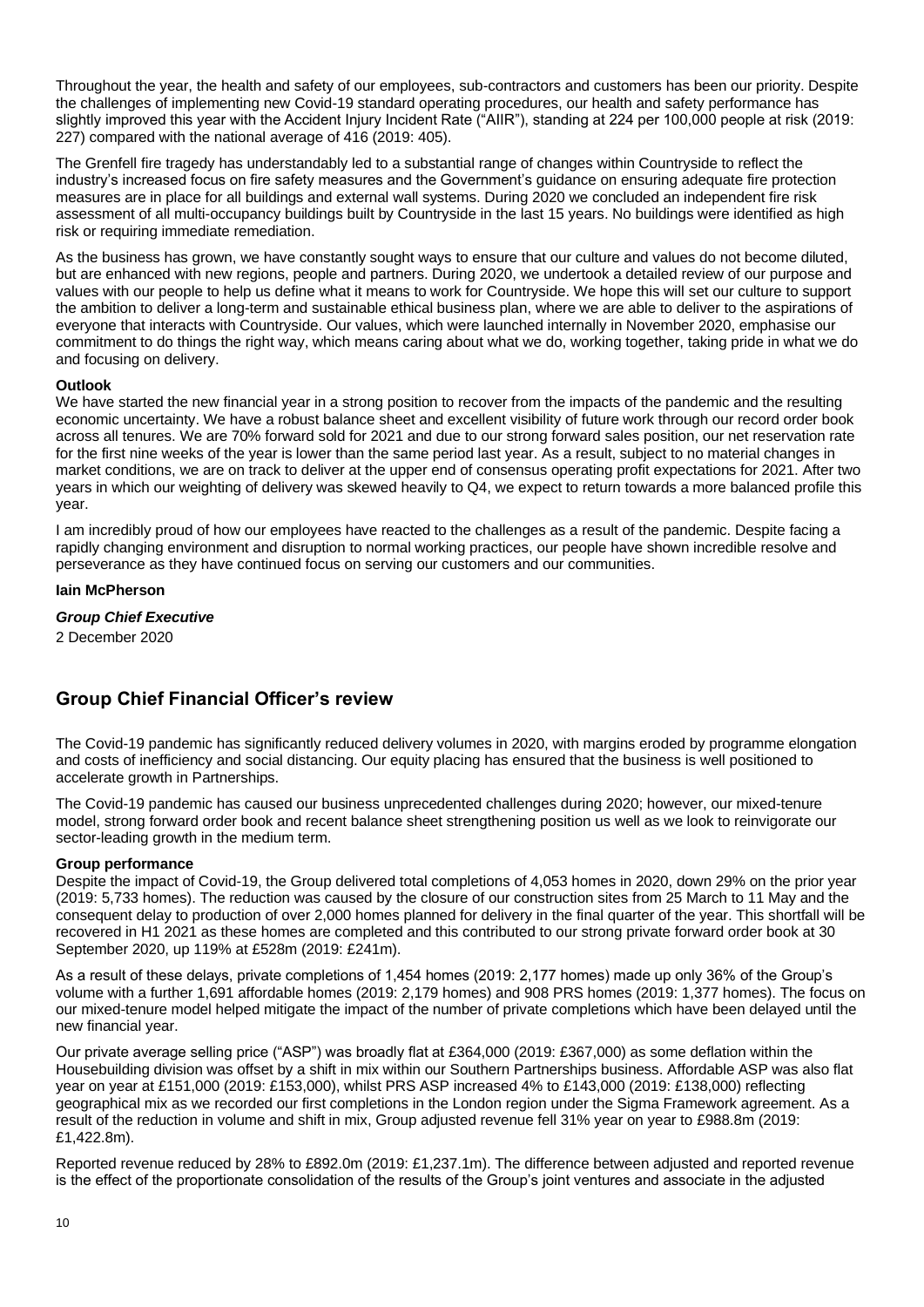measure. Revenue at our Housebuilding joint ventures reduced in line with the rest of the business due to the reduction in completions during the year.

Group adjusted gross margin (including the Group's share of joint ventures and associate gross profit) reduced by 890bps to 12.8% (2019: 21.7%). This margin decrease was due to a combination of Covid-19-related costs, operational efficiencies which benefited margin in 2019 and a shift in mix towards the lower-margin Partnerships division. During 2020 the Group recorded Covid-19 costs of £21.6m, which included £10.4m of production-related overheads expensed during the period of lockdown, £2.7m relating to the cost of implementing social distancing and health and safety measures at our sites and office locations and £8.5m relating to programme elongation. We expect Covid-19-related costs to continue to unwind over the next two to three years.

Operating profit from land and commercial sales contributed £7.8m (2019: £18.6m), lower than last year as a consequence of a number of land sales planned for the first half which were delayed into 2021. Two sales completed in the second half, both located in Bury St Edmunds, Suffolk. A further three parcels now have terms agreed and are expected to complete in 2021. This included operating profit of £1.4m from commercial sales (2019: £4.4m) which was lower than the previous year due to significant prior year sales at Bicester and the completion of Abcam Plc's head office by our Medipark joint venture in Cambridge. No amount in respect of overage receivable was recognised in 2020 (2019: £0.9m). Land sales remain part of our strategy for managing the balance sheet and geographical exposure, and are expected to deliver £15m to £20m of operating profit per annum.

Adjusted operating profit reduced by 77% to £54.2m (2019: £234.4m) largely as a result of the Covid-19 impact on both volumes and costs. The Group's adjusted operating margin reduced by 1,100bps to 5.5% (2019: 16.5%) reflecting the lower gross margins described above, with little change in operating costs year on year as we mitigated the impact of increased corporate costs through a reduction in discretionary bonuses for our staff.

The Group reported a statutory operating loss of £5.4m (2019: £170.4m operating profit) with the difference to adjusted operating profit being the proportionate consolidation of the Group's joint ventures and associate and non-underlying items recognised during the year. Further details of the difference can be found in Note 4 to the financial statements.

Our net reservation rate per open sales outlet was 0.78 (2019: 0.84) reflecting strong demand from customers throughout the year, including during the lockdown period. There were no bulk sales made during the year (2019: 339 plots). The average number of open sales outlets was up 13% on the prior year at 63 (2019: 56). In total, 62 sites (2019: 79 sites) were under construction but not yet open for sale as at 30 September 2020, slightly lower than last year following the closure of a number of smaller, affordable-only sites acquired through Westleigh in 2018 and a small number of sites where opening was delayed due to Covid-19-related factors.

Our total forward order book across all tenures, increased 23% to £1,432m compared to £1,166m last year. Our private forward order book increased by 119% to £528m as a result of completions originally expected to complete in 2020 which were delayed until the first half of 2021 due to the Covid-19-related construction delays (2019: £241m).

The trend in house price inflation was upwards throughout the year, although on an aggregate basis we ended the year broadly flat from a pricing perspective. Our exposure to areas of stronger house price inflation in the North and Midlands offset the impact of negative inflation in the Housebuilding regions which are based in the South East. We saw pricing improvement across the Group in the second half with house price inflation in the forward order book of around 2% (2019: (1)%). Cost price inflation was broadly flat during the year, lower than in 2019 (2019: 4%), although some materials prices increased as a result of the shortage of supply following Covid-19 production delays. Overall, this was offset by softening labour prices and good availability throughout the supply chain.

# **Partnerships**

Despite the economic uncertainty, our Partnerships division has recovered quickly due to its higher proportion of affordable and PRS homes. The division ended 2020 with a record forward order book and land bank and we were pleased to see our newer regional businesses in the Midlands grow towards maturity. We have positioned the division for future growth with £150m of the proceeds raised in July allocated to help establish new regions in the Chilterns, the South West and South London, as well as accelerating eight existing London developments and confirming our investment in the new modular panel factory in Bardon, Leicestershire.

In total, 3,213 homes were delivered by the Partnerships division in the year, a reduction of 27% (2019: 4,425 homes); of these completions, 29% were private homes, down from 30% in 2019, as greater emphasis was placed on the delivery of affordable and PRS homes in the second half of the year. As we have taken steps to de-risk 2021 delivery, we expect the proportion of private homes to remain broadly in line with this in 2021.

Completions of private housing fell by 30% to 939 homes (2019: 1,336 homes) mainly driven by construction delays caused by Covid-19; consequently, our private forward order book includes 848 homes, 108% higher than last year (2019: 408 homes). Delivery of affordable homes fell less sharply, reflecting the resilient nature of our Partnerships division which allowed us to quickly return to construction of affordable and PRS homes following our return to sites in May. Total completions were down 26% to 2,274 homes (2019: 3,089 homes) with 1,390 affordable homes delivered (2019: 1,760 homes) and PRS volume reduced to 884 homes (2019: 1,329 homes). Our total forward order book for the division stands at £949m (2019: £817m).

Private average selling price increased 7% to £302,000 (2019: £283,000), reflecting a shift in mix within our Southern region as we completed a number of higher value homes at our development in Hoxton, London. Adjusted revenue fell by 25% to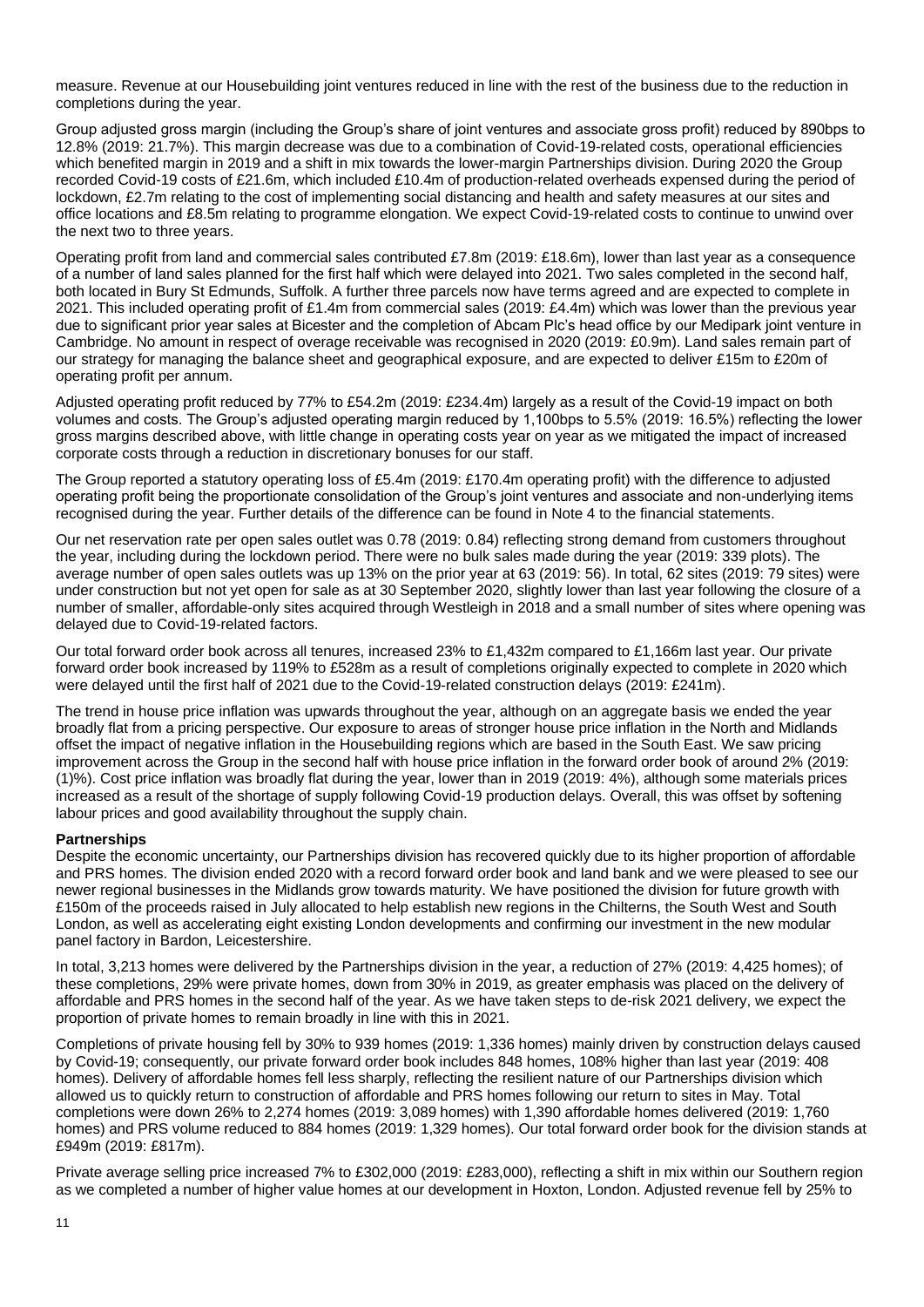£629.4m (2019: £837.1m), with reported revenue, which excludes the Group's share of revenue from joint ventures, down 26% to £585.3m (2019: £792.3m).

The impact of social distancing, programme elongations and unutilised production staff has resulted in a £14.9m reduction in profit during the year. In the prior year the division benefited from a number of overage arrangements which delivered significant profit contributions; such arrangements have not delivered to the same extent this year and consequently adjusted gross margin for the Partnerships division decreased 800bps to 11.6% (2019: 19.6%).

Adjusted operating margin reduced to 5.2% (2019: 15.3%) as a result of an increase in total overheads as our Partnerships regions continue to mature, compounded by the fall in sales volumes. As a result of the reduction in volumes and expansion of regional overheads, adjusted operating profit was down 74% to £32.8m (2019: £127.8m) and reported operating profit decreased to £16.2m (2019: £107.1m).

During the year we secured 11,374 new plots (2019: 10,492), with significant new projects across all of our regions. These wins led to our Partnerships land bank, including preferred bidder, increasing by 22% with 42,442 plots under our control (2019: 34,842 plots). This represents approximately nine years' supply at 2019 volumes and provides significant visibility of future work.

# **Housebuilding**

Completions in our Housebuilding division fell 36% to 840 homes (2019: 1,308 homes). Total adjusted revenue from Housebuilding was down 39% to £359.4m (2019: £585.7m) because of a reduction in volumes as a result of Covid-19, changes in site mix and fewer land and commercial sales than were achieved in 2019. Excluding the results of joint ventures and associate, on a reported basis Housebuilding revenue reduced 31% to £306.7m (2019: £444.8m).

Through our annual strategic review process, we concluded that our Millgate business should be closed, with its remaining developments moving into our newly established West region. Millgate has a strong brand presence in Berkshire and we will retain the brand for use within the Housebuilding business. Goodwill of £18.5m which arose on the acquisition of Millgate in 2014 has been impaired.

Private completions decreased by 39% to 515 homes (2019: 841 homes) as a result of build delays caused by the Covid-19 pandemic. Private ASP decreased 5% to £477,000 (2019: £500,000) as we continued to see negative house price inflation in the division throughout the year, although the pricing position improved in the second half.

Affordable completions reduced by 28% to 301 homes (2019: 419 homes) at an ASP of £180,000 (2019: £191,000), down 6% on 2019. PRS completions reduced by 50% to 24 homes (2019: 48 homes) at an ASP of £301,000 (2019: £321,000), down 6% on 2019 as a result of a change in mix.

£39.1m of adjusted revenue came from land and commercial sales during the year (2019: £50.0m), generating £7.2m of profit (2019: £16.9m) as we sold several sites, including land in Bury St Edmunds, Suffolk. Five parcels of land were due to be sold at the end of the first half and were delayed by the Covid-19 lockdown. Two of these sales completed in the second half with terms now agreed on the remaining three parcels. The gross margin on these land and commercial sales of 18.4% was lower than in the previous year (2019: 33.8%) due to an abnormally strong margin in 2019 and some impact from economic uncertainty in pricing.

Housebuilding adjusted gross margin reduced by 990bps to 14.8% (2019: 24.7%), reflecting a one-off cost of £3.4m in respect of unutilised production staff costs during lockdown and £3.3m relating to ongoing costs associated with elongated programmes and social distancing. Gross margin was also affected by lower margin land and commercial sales which were completed in the year and the effect of highly profitable legacy sites having sold through last year.

Adjusted operating margin was lower as a result of the reduction in completion volumes and gross profit margin; this led to a 1,260bps reduction in adjusted operating profit margin to 7.0% (2019: 19.6%). Overall, the Housebuilding adjusted operating profit reduced by 78% to £25.0m (2019: £114.8m), whilst reported Housebuilding operating profit, excluding the results of the associate and joint ventures, reduced by 87% to £10.9m (2019: £81.3m).

In line with our strategy, we have maintained the land bank in our Housebuilding division and have acquired 1,730 plots on 6 sites during the year (2019: 6,975 plots across 18 sites). Including strategic land controlled off balance sheet through options and conditional contracts, the total Housebuilding land bank now stands at 25,042 plots (2019: 24,303 plots), of which over 82% has been strategically sourced.

#### **Non-underlying items**

In order to further Countryside's commitment as a signatory to the Government's Leasehold Pledge, we created the Countryside Ground Rent Assistance Scheme during the year and will seek agreement from freehold owners to vary the leaseholds of Countryside customers who still own homes with a leasehold ground rent that doubles more frequently than every 20 years, to be linked instead to the rate of RPI and reviewed every 15 years. In addition, the scheme will support homeowners who purchased a leasehold house from Countryside to purchase the freehold directly from the owner where possible. The cost of the scheme has been estimated at £10m. This provision has been expensed as a non-underlying item.

During the year the Group announced several restructuring initiatives to streamline the Group's operations at a cost of £3.5m, principally being the restructuring of the Millgate business discussed above and the closure of the Group's office in Central London. A charge relating to these restructuring activities has been included within non-underlying items for the year, together with an £18.5m impairment charge relating to the Millgate goodwill.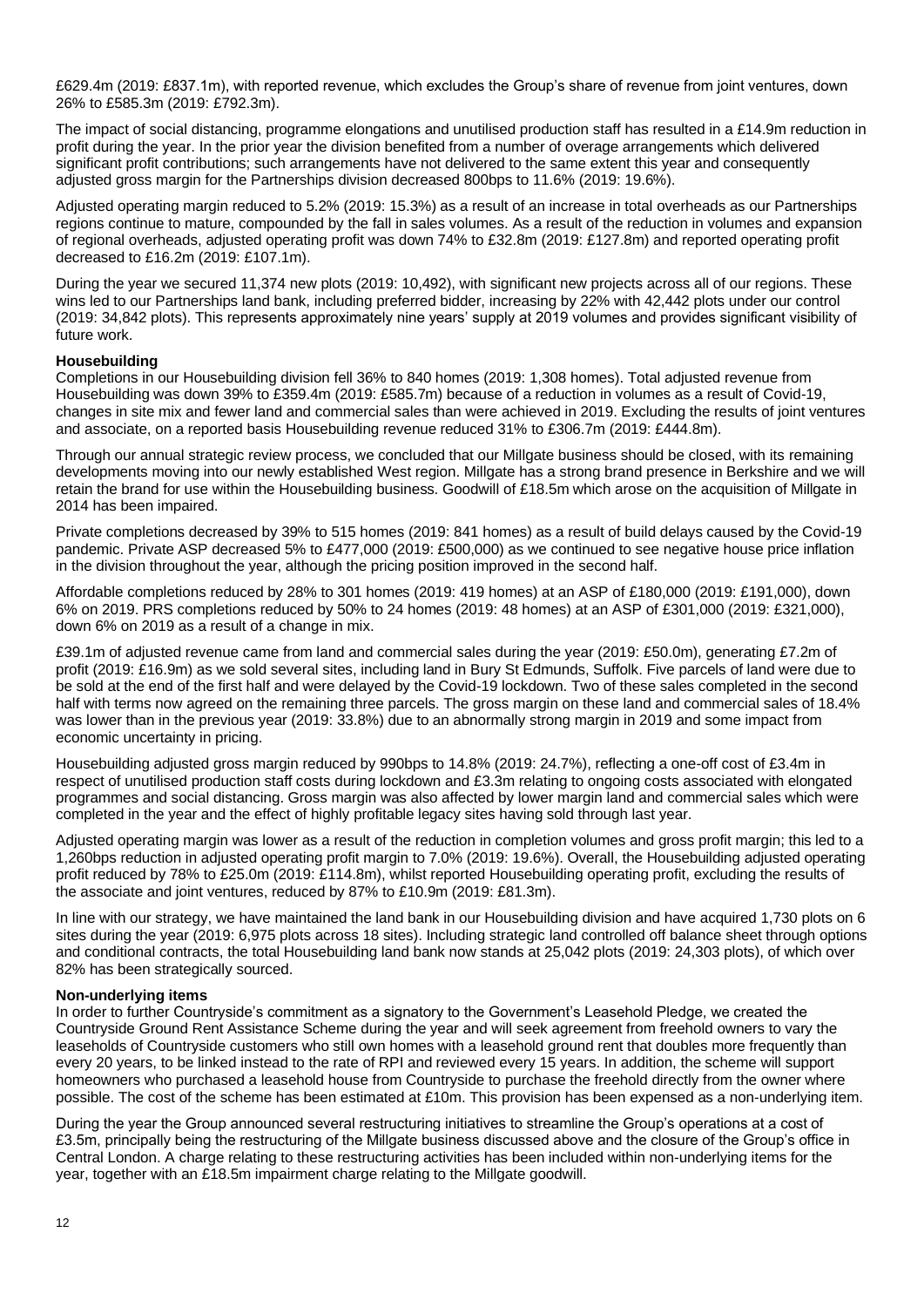The amortisation of acquisition-related intangible assets is reported within non-underlying items as management does not believe this cost should be included when considering the underlying performance of the Group.

A total tax credit of £4.7m (2019: £3.4m) in relation to all of the above non-underlying items was included within taxation in the statement of comprehensive income.

#### *Non-underlying items*

|                                                          | 2020 | 2019  |
|----------------------------------------------------------|------|-------|
| Year ended 30 September                                  | £m   | £m    |
| Recorded within operating profit:                        |      |       |
| Amortisation of acquisition-related intangible assets    | 10.2 | 10.2  |
| Restructuring costs                                      | 3.5  |       |
| Impairment of Millgate goodwill                          | 18.5 |       |
| <b>Ground Rent Assistance Scheme</b>                     | 10.0 |       |
| Deferred consideration relating to Westleigh acquisition | 0.2  | (2.2) |
| Acquisition and integration costs relating to Westleigh  |      |       |
| acquisition                                              |      | 1.8   |
| Impairment of inventories                                |      | 7.4   |
| Total non-underlying items                               | 42.4 | 17 2  |

# **Financing through the Covid-19 period**

Following the decision to close our construction sites, factories, sales outlets and offices on 25 March, we took a number of steps to preserve cash in the business, carefully managing the Group's liquidity position. These steps included the decision not to pay an interim dividend and reductions in pay of 20% for the Group's Directors and Executive Committee in April and May. We also negotiated a relaxation of the Group's key gearing and interest cover banking covenants until September 2022 and secured an investment-grade credit rating which facilitated our eligibility for the Bank of England's CCFF. A commercial paper programme of up to £300m was also put in place should it be needed.

As we returned to construction activity and our sales offices reopened, we modelled various plausible but severe downside cases on the business, including future local or national lockdowns and the impact of an economic recession arising from the impact of Covid-19 on the economy more widely. The short-term cash impact of Covid-19 is estimated to have been around £220m at the balance sheet date and whilst the impact of delayed completions is expected to unwind in 2021, in certain of those downside scenarios it was clear that the Group would require additional liquidity on top of its existing revolving credit facility.

On 23 July, the Group executed a placing of £250m of new equity through the issuance of 74.6m new ordinary shares. £100m of the proceeds were directly to strengthen the Group's balance sheet, while a further £150m was raised to ensure that our growth plans could be maintained, including the establishment of three new regional Partnerships businesses, confirmation of our investment in the new modular panel factory in Leicestershire and the acceleration of eight Partnerships developments in London which were already in our pipeline.

Following the equity placing in July, we ended the year with net cash of £98.2m (2019: £73.4m) after cash used in operations of £144.9m (2019: net cash generated from operations £86.3m).

# **Net finance costs**

The Group has a £300m revolving credit facility expiring in May 2023. As noted above, the Group was confirmed as an eligible issuer for the CCFF and put in place a £300m commercial paper programme to participate in the scheme should the need arise. Under the CCFF, the Group may issue commercial paper at any time up to 22 March 2021, for a period of up to one year. Following the equity placing in July 2020, the Board does not consider it likely that the CCFF will be required.

In 2020, net finance costs were £13.5m (2019: £10.9m), of which net cash costs were £5.1m (2019: £2.8m). Interest on the Group's bank loans and overdrafts was higher than last year, owing to the increased debt within the business prior to July's equity placing, with total charges of £5.4m (2019: £3.4m).

#### **Taxation**

The income tax charge was £2.1m (2019: £35.2m), with an adjusted tax rate of 17.2% (2019: 18.5%) and, on a reported basis, an effective tax rate of (107.7)% (2019: 17.3%), the main difference between the rates reflecting non-underlying items and the treatment of joint ventures and associate.

The adjusted tax rate reconciles to the reported rate as follows:

*Adjusted tax rate*

|                                                               | Profit | Тах   | Rate |
|---------------------------------------------------------------|--------|-------|------|
| Year ended 30 September 2020                                  | £m     | £m    | %    |
| Adjusted profit before tax and tax thereon                    | 40.7   | 7 በ   | 17.2 |
| Adjustments and tax thereon:                                  |        |       |      |
| Non-underlying items                                          | (42.4) | (4.7) |      |
| Taxation on joint ventures and associate in profit before tax | (0.2)  | (0.2) |      |
|                                                               |        |       |      |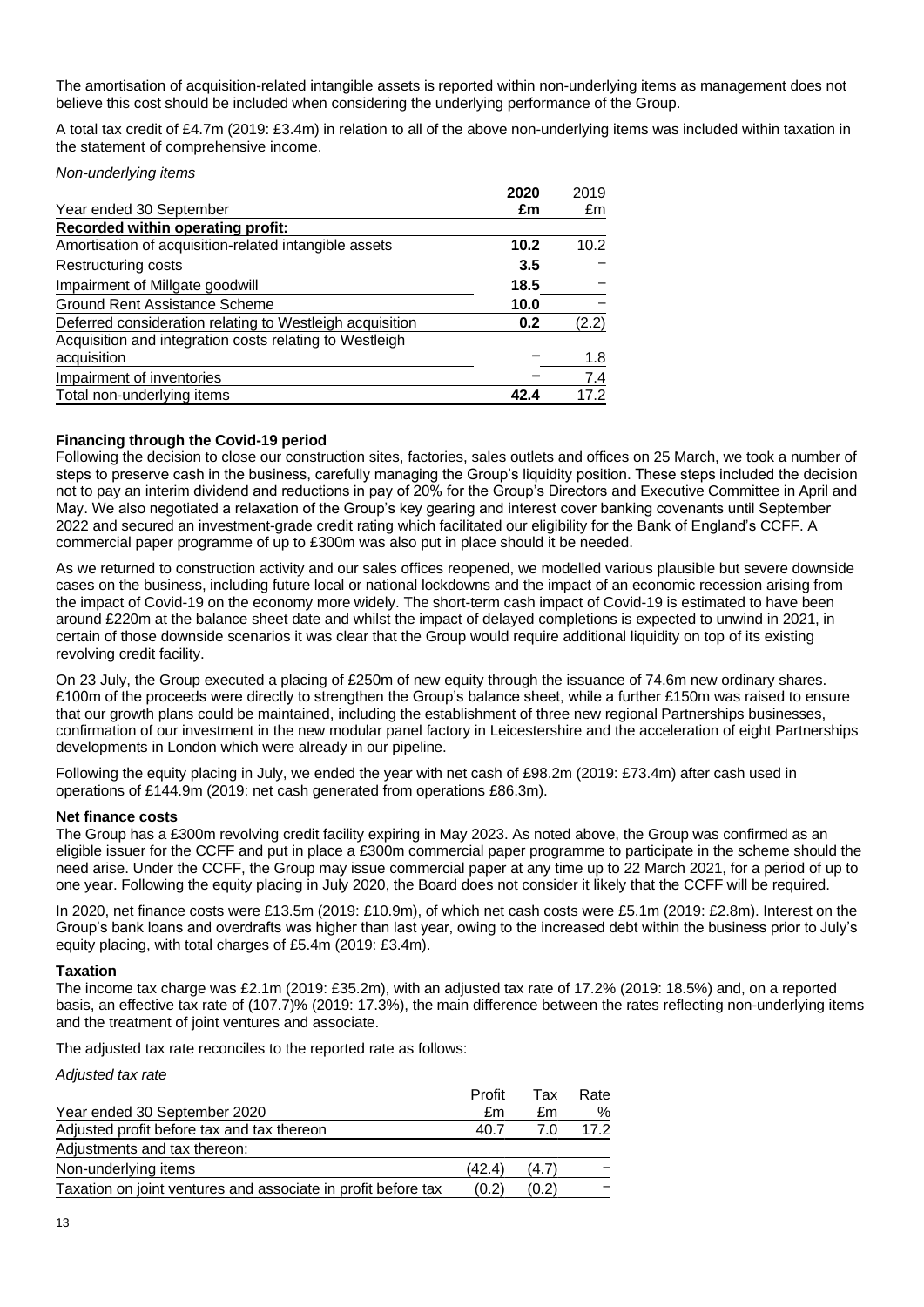In 2021, Countryside expects the adjusted tax rate to continue to be broadly in line with the UK statutory corporation tax rate.

# **Earnings per share**

Adjusted basic earnings per share reduced by 82% to 7.4 pence (2019: 40.8 pence) reflecting the reduction in adjusted operating profit during the year. The basic weighted average number of shares in issue was 462.1m (2019: 445.1m).

The Group recorded a basic loss per share of (0.8) pence (2019 basic earnings per share: 37.7 pence). Basic earnings per share is lower than adjusted basic earnings per share due to the effect of non-underlying items that are excluded from adjusted results.

# **Dividend**

On 25 March 2020, the Group announced that due to the uncertainty surrounding the remainder of the year, no interim dividend would be paid in 2020. As a result of the impact which the pandemic has had on this year's financial performance, no final dividend has been recommended for 2020 (2019: 10.3 pence per share). Consequently, no dividend will be paid in respect of the full year's performance in 2020 (2019: 16.3 pence per share).

As the Group has now returned to normal operations, and assuming no deterioration in market conditions, the Board intends to recommence the dividend in 2021.

# **Statement of financial position**

As at 30 September 2020, Group TNAV was £951.7m (2019: £737.8m), an increase of £213.9m.

The Group's net working capital increased by £181.5m primarily as a result of £225.0m of additional inventory carried at year end arising from the delayed completion of over 2,000 homes due to construction delays caused by Covid-19. The Group's number of active sites had slightly reduced from 137 to 124, reflecting the completion of a number of smaller affordable-only developments in the East Midlands acquired with Westleigh in 2018.

Our net investment in joint ventures and associate, including loans from the Group to these vehicles, totalled £111.3m (2019: £115.0m) as increased levels of stock within our active investments were offset by reduced production from our Greenwich Millennium Village investment.

Deferred land and overage payments totalled £224.1m (2019: £192.2m), with £104.7m in Partnerships and £119.4m in Housebuilding (2019: £105.5m in Partnerships, £86.7m in Housebuilding), with the increase in Housebuilding's deferred land payments being driven by land purchases in Bishop's Stortford, Hertfordshire, and Maidstone, Kent.

ROCE reduced to 7.1% (2019: 37.8%) as the impact of Covid-19 weighed on both profitability as well as the Group's inventory at 30 September 2020. The Partnerships division achieved ROCE of 13.0% (2019: 78.3%), while Housebuilding ROCE fell to 4.9% (2019: 25.1%).

*Return on capital employed*

| Year ended 30 September                  | 2020          | 2019  |
|------------------------------------------|---------------|-------|
| Adjusted operating profit (£m)           | 54.2          | 234.4 |
| Average capital employed $(\text{Em})^1$ | 759.0         | 619.8 |
| Return on capital employed (%)           | 71            | 37.8  |
| <b>Decrease</b>                          | $(3,070)$ bps |       |

1. Capital employed is defined as tangible net operating asset value, or TNAV excluding net cash.

# **Cash flow**

*Summary cash flow statement*

| 2020    | 2019   |
|---------|--------|
| £m      | £m     |
| (1.9)   | 203.6  |
| 38.5    | (13.4) |
| (250.5) | (67.8) |
| 48.2    | (66.7) |
| 11.8    | 33.5   |
| 9.0     | (2.9)  |
| (144.9) | 86.3   |
| (33.7)  | (31.7) |
| (50.5)  | (56.0) |
| (2.0)   | (13.0) |
| (19.8)  | 6.8    |
| 35.8    | 43.1   |
| 4.4     | 2.9    |
| 243.0   |        |
|         |        |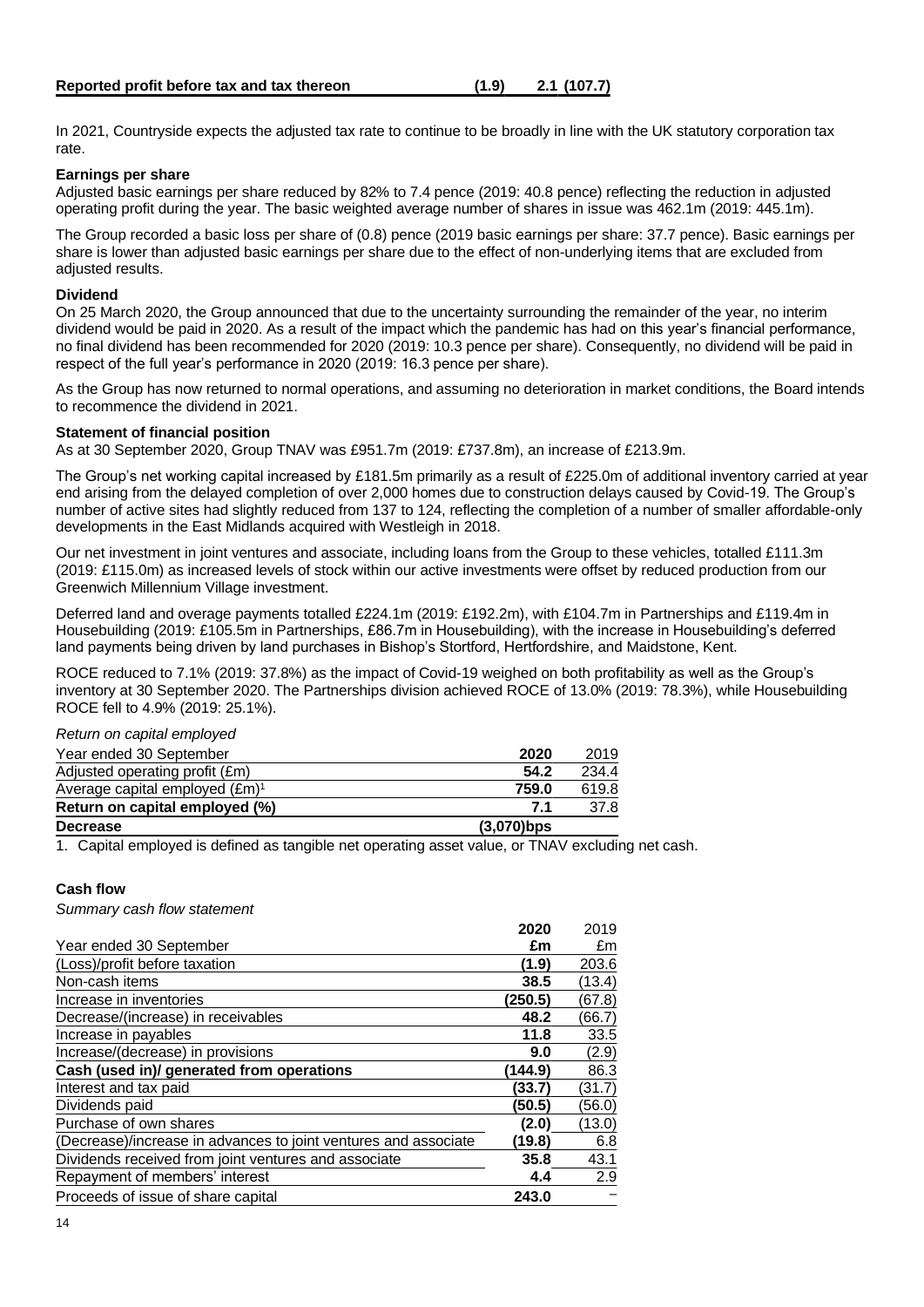| Other net cash outflows                   | (7.4) | (10.0) |
|-------------------------------------------|-------|--------|
| Net increase in cash and cash equivalents | 24.9  | 28.4   |

The Group's cash position improved in the year to 30 September 2020 principally due to the equity placing which took place in July, which offset the impact of Covid-19.

In total, the Group invested £144.9m in its operations (2019: £86.3m cash generated) representing a net £181.5m increase in working capital during the year (2019: £103.9m). This movement is as a result of a build-up of work in progress across a number of our sites which is expected to unwind as homes are completed and our forward order book is satisfied.

During the year, the Group's Employee Benefit Trust ("EBT") purchased 1.2m shares at a total cost of £3.8m. Of this, the Group contributed £2.0m in 2020 to fund the purchases (2019: 4.5m shares; £13.0m).

Overall, net cash increased by £24.8m to £98.2m (2019: £73.4m).

# *Impact of new accounting standards*

IFRS 16 "Leases" was effective for the year ended 30 September 2020. The impact of adopting this standard was the recognition of right of use assets of £30.3m and lease liabilities of £31.6m on transition in respect of offices, factories, company cars, IT equipment and show homes. The impact on operating profit for the year ended 30 September 2020 was £(0.2)m.

# **Mike Scott**

*Group Chief Financial Officer 2 December 2020*

# Principal risks

| Risk and impacts                                                                                                                                                                                                                                                                                                                                                                                                                                                              |           | How we monitor and manage the risk                                                                                                                                                                                                                                                     | Impact on strategy              |
|-------------------------------------------------------------------------------------------------------------------------------------------------------------------------------------------------------------------------------------------------------------------------------------------------------------------------------------------------------------------------------------------------------------------------------------------------------------------------------|-----------|----------------------------------------------------------------------------------------------------------------------------------------------------------------------------------------------------------------------------------------------------------------------------------------|---------------------------------|
| 1. A major incident impacts the United Kingdom or                                                                                                                                                                                                                                                                                                                                                                                                                             | $\bullet$ | Maintenance of a strong balance sheet                                                                                                                                                                                                                                                  | Growth<br>$\bullet$             |
| countries where key suppliers are located and<br>significantly impacts the business                                                                                                                                                                                                                                                                                                                                                                                           |           | to sustain periods of complete or partial<br>cessation of business.                                                                                                                                                                                                                    | Returns<br>$\bullet$            |
| Responsible Executive: Group Chief Executive                                                                                                                                                                                                                                                                                                                                                                                                                                  | $\bullet$ | Monitoring of World Health Organization                                                                                                                                                                                                                                                | Resilience                      |
| The impact of a catastrophic event, such as flooding,<br>failure of the National Grid, or the spread of an infectious<br>disease on an epidemic or pandemic scale, can lead to<br>the imposition of Government controls on the movement of<br>people with the associated cessation of large parts of the<br>economy for a significant period of time. The cessation<br>of business can lead to zero or reduced revenues until<br>business activity can be safely recommenced. | $\bullet$ | and/or UK Government health warnings.<br>Robust and tested business interruption<br>plans, including "slow down" and "stop"<br>procedures for all supply and contractor<br>agreements.<br>Site layouts and planning to facilitate swift<br>roll-out of social distancing requirements. | <b>Risk change</b><br>Increased |
| 2. Adverse macroeconomic conditions*                                                                                                                                                                                                                                                                                                                                                                                                                                          |           | Funds are allocated between the                                                                                                                                                                                                                                                        | Growth                          |
| Responsible Executive: Group Chief Executive                                                                                                                                                                                                                                                                                                                                                                                                                                  |           | Housebuilding and Partnerships<br>businesses.                                                                                                                                                                                                                                          | Returns                         |
| A decline in macroeconomic conditions, or conditions in<br>the UK residential property market, can reduce the<br>propensity to buy homes. Higher unemployment, interest<br>rates and inflation can affect consumer confidence and                                                                                                                                                                                                                                             |           | In Housebuilding, land is purchased based<br>on planning prospects, forecast demand<br>and market resilience.                                                                                                                                                                          | <b>Risk change</b><br>No change |
| reduce demand for new homes. Constraints on mortgage .<br>availability, or higher costs of mortgage funding, may                                                                                                                                                                                                                                                                                                                                                              |           | In Partnerships, contracts are phased and,<br>where possible, subject to viability testing.                                                                                                                                                                                            |                                 |
| make it more difficult to sell homes.                                                                                                                                                                                                                                                                                                                                                                                                                                         | $\bullet$ | In all cases, forward sales, cash flow and<br>work in progress are carefully monitored to<br>give the Group time to react to changing<br>market conditions.                                                                                                                            |                                 |
| 3. Adverse changes to Government policy<br>and regulation*                                                                                                                                                                                                                                                                                                                                                                                                                    |           | The potential impact of changes<br>in Government policy and new laws                                                                                                                                                                                                                   | Growth                          |
|                                                                                                                                                                                                                                                                                                                                                                                                                                                                               |           | and regulations are monitored and                                                                                                                                                                                                                                                      | Returns                         |
| Responsible Executive: Group Company Secretary<br>and General Counsel                                                                                                                                                                                                                                                                                                                                                                                                         |           | communicated throughout the business.                                                                                                                                                                                                                                                  | Sustainability<br>$\bullet$     |
| Adverse changes to Government policy in areas such as<br>tax, housing, planning, the environment and building<br>regulations may result in increased costs and/or delays.<br>Failure to comply with laws and regulations could expose<br>the Group to penalties and reputational damage.                                                                                                                                                                                      |           | Detailed policies and procedures are in<br>place to address the prevailing<br>regulations.                                                                                                                                                                                             | <b>Risk change</b><br>No change |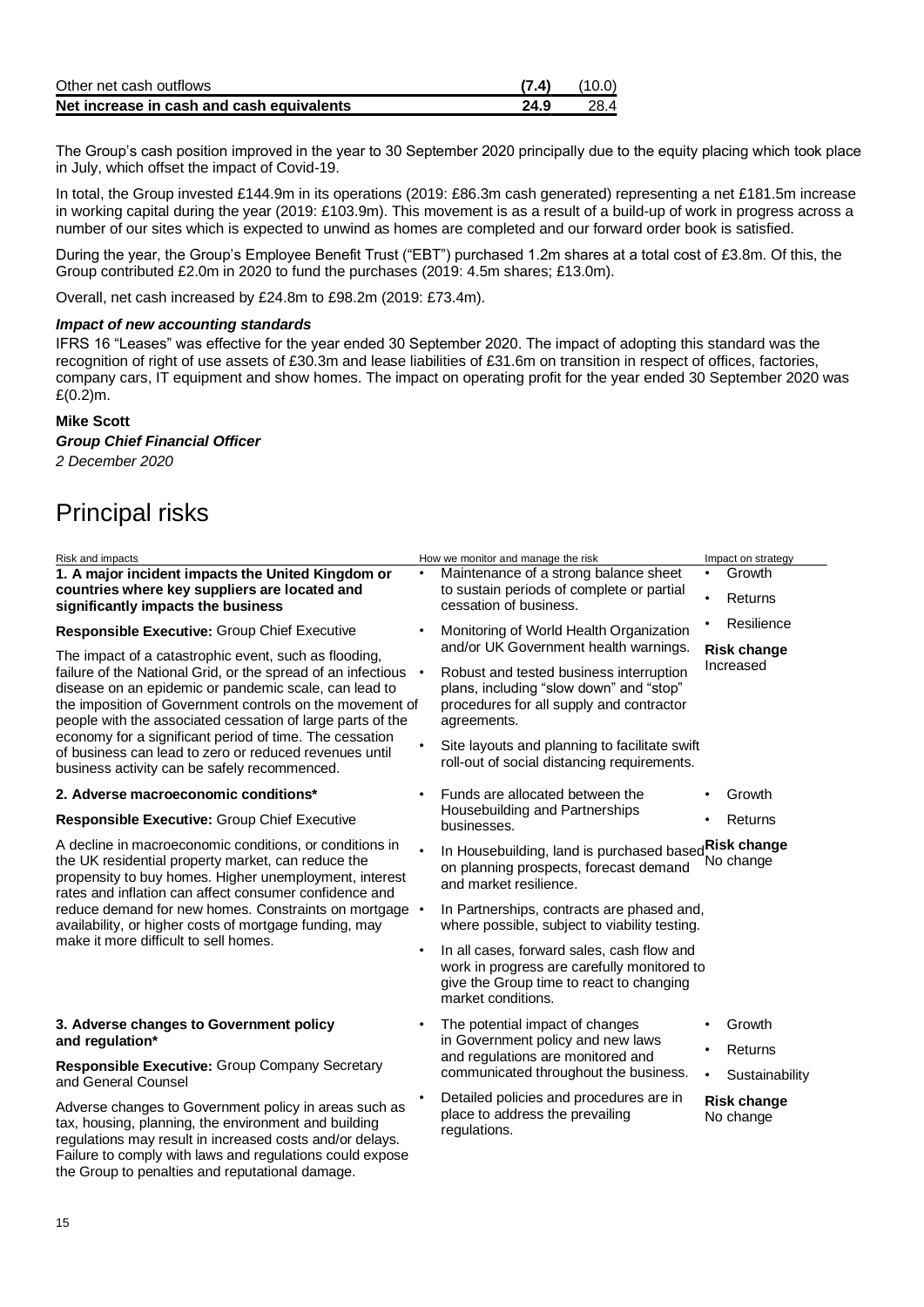#### **4. Constraints on construction resources\* Responsible Executive**: Chief Executive, Partnerships North Costs may increase beyond budget due to the reduced availability of skilled labour or shortages of sub-contractors or building materials at competitive prices to support the Group's growth ambitions. The Group's strategic geographic expansion may be at risk if new supply chains cannot be established. • Optimise use of standard house types and design to maximise buying power. Use of strategic suppliers to leverage volume price reductions and minimise unforeseen disruption. • Robust contract terms to control costs. • Modular panel factory mitigates supply chain exposures. **Growth Returns Risk change** No change **5. Programme delay (rising project complexity) Responsible Executives:** Each Divisional CEO Failure to secure timely planning permission on economically viable terms or poor project forecasting, unforeseen operational delays due to technical issues, disputes with third-party contractors or suppliers, bad weather or changes in purchaser requirements may cause delay or potentially termination of a project. The budgeted programme for each site is  $\cdot$ approved by the Divisional Board before acquisition. • Sites are managed as a portfolio to control **Risk change** overall Group delivery risk. • Weekly monitoring at both divisional and Group level. • Growth **Returns** No change **6. Inability to attract and retain talented employees Responsible Executive:** Group Chief People Officer Inability to attract and retain highly skilled, competent people, with adequate diversity and inclusion, at all levels could adversely affect the Group's results, prospects and financial condition. • Remuneration packages are regularly benchmarked against industry standards to ensure competitiveness. Succession plans are in place for all key roles within the Group. Exit interviews are used to identify any areas for improvement. **Growth Returns Resilience Sustainability Risk change** No change **7. Inadequate health, safety and environmental procedures Responsible Executive:** Group Chief Executive A deterioration in the Group's health, safety and environmental standards could put the Group's employees, contractors or the general public at risk of injury or death and could lead to litigation or penalties or damage the Group's reputation. • Procedures, training and reporting are all carefully monitored to ensure that high standards are maintained. • An environmental risk assessment is carried out prior to any land acquisition. • Appropriate insurance is in place to cover the risks associated with housebuilding. **Returns Sustainability Risk change** No change **8. Cyber security Responsible Executive:** Group Chief Financial Officer A failure of the Group's IT systems or a security breach of the internal systems, website or loss of data could significantly impact the Group's business. • Maintenance and communication of Group-wide IT policies and procedures. • Regular systems updates, backups and storage of data off-site. • Compulsory GDPR and IT/cyber risk training for all employees within the business. • All systems have the ability to accommodate home working. • Third-party assessments, including penetration testing. **Returns Resilience Risk change** Increased **9. Reputational Damage Responsible Executive:** Group Chief Executive The perception of Countryside, its brand and values deteriorate in the eyes of investors, customers, suppliers, local authorities, housing associations, banks, analysts or  $\cdot$ auditors which could lead to increased operational and financial risks. • Agreement of Company "purpose" and implementation of culture and values to support agreed strategy. Code of Conduct and Business Ethics. • Alignment of actions with cultural values. • Clear environmental, social and governance objectives and plan to achieve Increased them. • Clear Whistleblowing Policy and independent whistleblowing reporting hotline Shareholder engagement plan **Growth Returns Resilience Sustainability Risk change**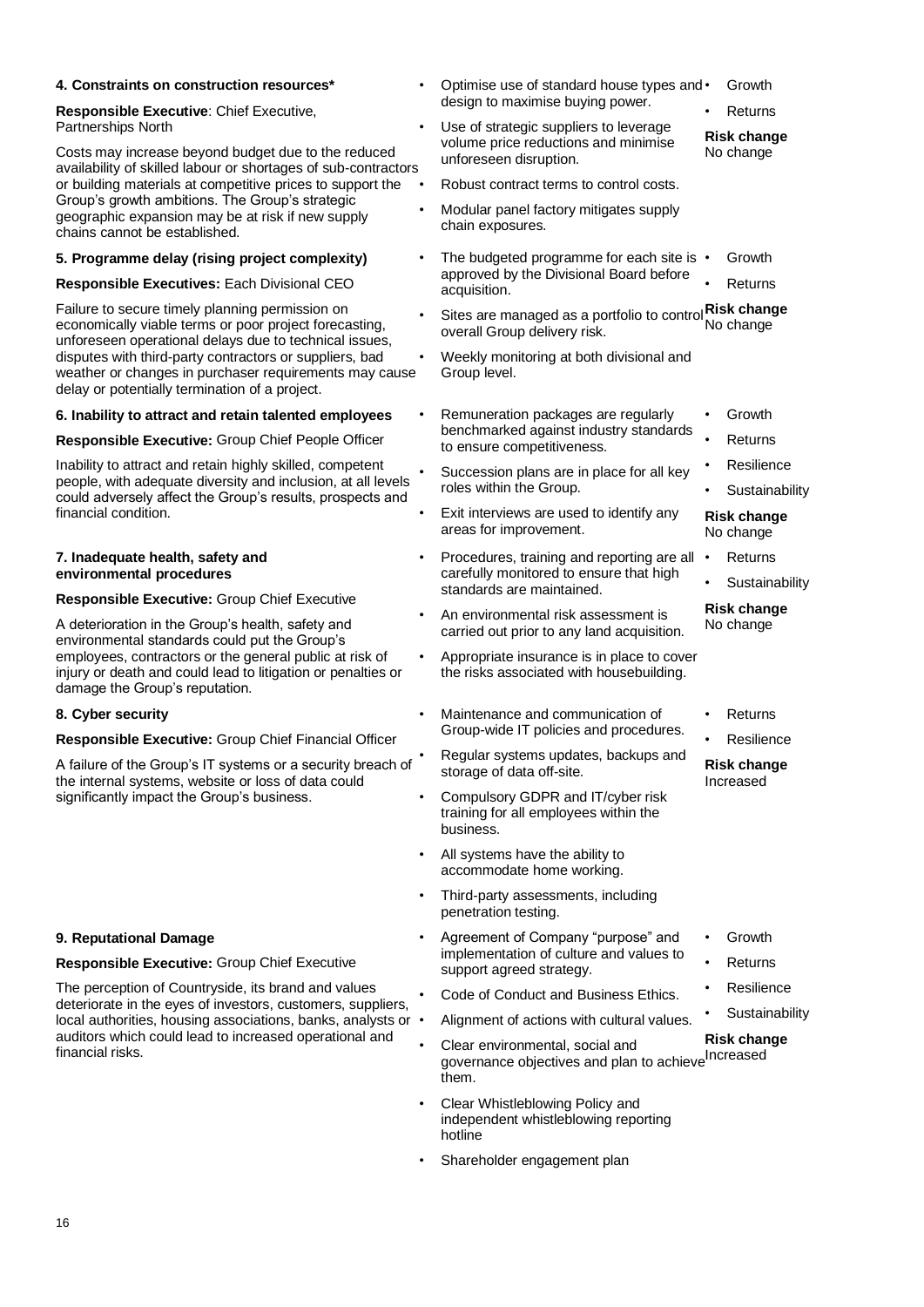\* The Board's review of risk, including the principal risks, takes into account the known and forecast developments flowing from plans being made for the termination of the "transition phase", on 31 December 2020, following the UK's exit from the European Union on 31 January 2020 ("Brexit"). Brexit affects many of the principal risks, but particularly those marked with an asterisk.

# Consolidated statement of comprehensive income

**For the year ended 30 September 2020**

|                                                                                    |                  | 2020    | 2019    |
|------------------------------------------------------------------------------------|------------------|---------|---------|
|                                                                                    | <b>Note</b><br>6 | £m      | £m      |
| Revenue                                                                            |                  | 892.0   | 1,237.1 |
| Cost of sales                                                                      |                  | (783.9) | (983.5) |
| <b>Gross profit</b>                                                                |                  | 108.1   | 253.6   |
| Administrative expenses                                                            |                  | (113.5) | (83.2)  |
| <b>Operating (loss)/profit</b>                                                     | 7                | (5.4)   | 170.4   |
| Analysed as:                                                                       |                  |         |         |
| Adjusted operating profit                                                          |                  | 54.2    | 234.4   |
| Less: share of joint ventures and associate operating profit                       | 14, 15           | (17.2)  | (46.8)  |
| Less: non-underlying items                                                         |                  | (42.4)  | (17.2)  |
| Operating (loss)/profit                                                            |                  | (5.4)   | 170.4   |
| Finance costs                                                                      | 8                | (14.2)  | (11.9)  |
| Finance income                                                                     | 8                | 0.7     | 1.0     |
| Share of post-tax profit from joint ventures and associate accounted for using the |                  |         |         |
| equity method                                                                      | 14, 15           | 17.0    | 44.1    |
| (Loss)/profit before income tax                                                    |                  | (1.9)   | 203.6   |
| Income tax expense                                                                 | 9                | (2.1)   | (35.2)  |
| (Loss)/profit and total comprehensive (loss)/income for the year                   |                  | (4.0)   | 168.4   |
| (Loss)/profit is attributable to:                                                  |                  |         |         |
| - Owners of the parent                                                             |                  | (3.7)   | 167.7   |
| - Non-controlling interest                                                         |                  | (0.3)   | 0.7     |
|                                                                                    |                  | (4.0)   | 168.4   |
| (Loss)/earnings per share (expressed in pence per share):                          |                  |         |         |
| Basic                                                                              | 10               | (0.8)   | 37.7    |
| <b>Diluted</b>                                                                     | 10               | (0.8)   | 37.3    |

Revenue and operating (losses)/profits arise from the Group's continuing operations. There were no items of other comprehensive income during the year (2019: £Nil).

The Group has applied IFRS 16 using the modified retrospective approach and therefore comparatives have not been restated. Refer to Note 34.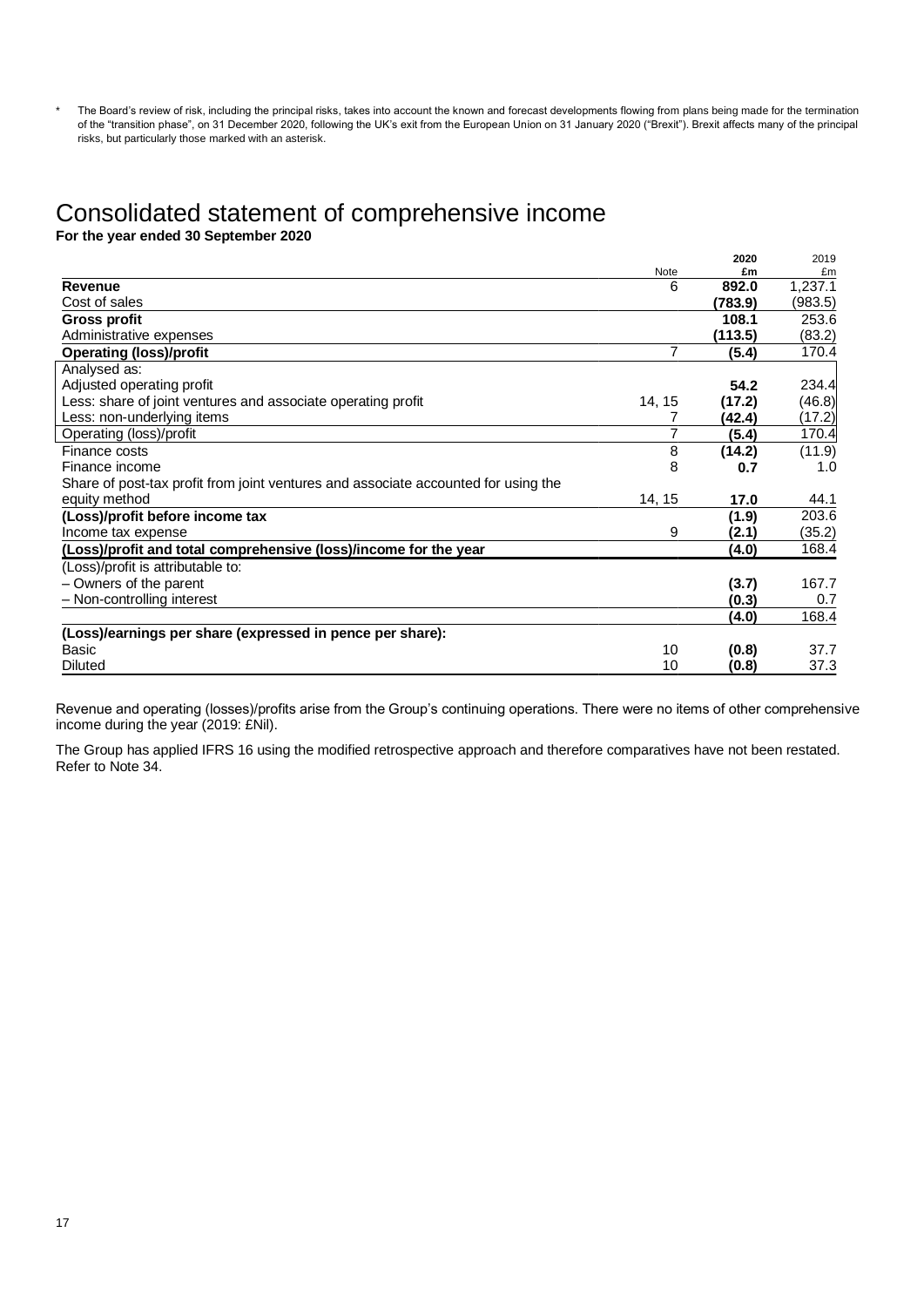# Consolidated statement of financial position

**As at 30 September 2020**

|                                                       |      | 2020    | 2019    |
|-------------------------------------------------------|------|---------|---------|
|                                                       | Note | £m      | £m      |
| <b>Assets</b>                                         |      |         |         |
| <b>Non-current assets</b>                             |      |         |         |
| Intangible assets                                     | 11   | 143.1   | 170.9   |
| Property, plant and equipment                         | 12   | 15.1    | 12.8    |
| Right of use assets                                   | 13   | 26.3    |         |
| Investment in joint ventures                          | 14   | 40.9    | 62.2    |
| Investment in associate                               | 15   | 1.3     | 3.5     |
| Deferred tax assets                                   | 17   | 4.1     | 5.3     |
| Trade and other receivables                           | 19   | 19.6    | 15.2    |
|                                                       |      | 250.4   | 269.9   |
| <b>Current assets</b>                                 |      |         |         |
| Inventories                                           | 18   | 1,059.1 | 808.6   |
| Financial assets at fair value through profit or loss | 16   |         | 5.0     |
| Trade and other receivables                           | 19   | 199.2   | 232.8   |
| Current income tax receivable                         |      |         |         |
|                                                       |      | 0.6     |         |
| Cash and cash equivalents                             | 20   | 100.5   | 75.6    |
|                                                       |      | 1,359.4 | 1,122.0 |
| <b>Total assets</b>                                   |      | 1,609.8 | 1,391.9 |
| <b>Liabilities</b>                                    |      |         |         |
| <b>Current liabilities</b>                            |      |         |         |
| Trade and other payables                              | 21   | (344.6) | (322.6) |
| Lease liabilities                                     | 13   | (5.9)   |         |
| Current income tax liabilities                        |      |         | (24.7)  |
| Provisions                                            | 22   | (10.9)  | (1.8)   |
|                                                       |      | (361.4) | (349.1) |
| <b>Non-current liabilities</b>                        |      |         |         |
| <b>Borrowings</b>                                     | 20   | (2.3)   | (2.2)   |
| Trade and other payables                              | 21   | (124.5) | (130.0) |
| Lease liabilities                                     | 13   | (24.6)  |         |
| Deferred tax liabilities                              | 17   | (10.5)  | (10.9)  |
| Provisions                                            | 22   | (0.5)   | (0.6)   |
|                                                       |      | (162.4) | (143.7) |
|                                                       |      |         |         |
| <b>Total liabilities</b>                              |      | (523.8) | (492.8) |
| <b>Net assets</b>                                     |      | 1,086.0 | 899.1   |
| <b>Equity</b>                                         |      |         |         |
| Share capital                                         | 23   | 5.2     | 4.5     |
| Share premium                                         | 23   | 5.3     |         |
| Retained earnings                                     |      | 1,075.2 | 892.3   |
| Equity attributable to owners of the parent           |      | 1,085.7 | 896.8   |
| Equity attributable to non-controlling interest       | 23   | 0.3     | 2.3     |
| <b>Total equity</b>                                   |      | 1,086.0 | 899.1   |

The Group has applied IFRS 16 using the modified retrospective approach and therefore comparatives have not been restated. Refer to Note 34.

The notes on pages 21 to 56 form part of these financial statements.

These financial statements were approved by the Board of Directors on 2 December 2020.

On behalf of the Board

| lain McPherson  | <b>Mike Scott</b> |
|-----------------|-------------------|
| <b>Director</b> | <b>Director</b>   |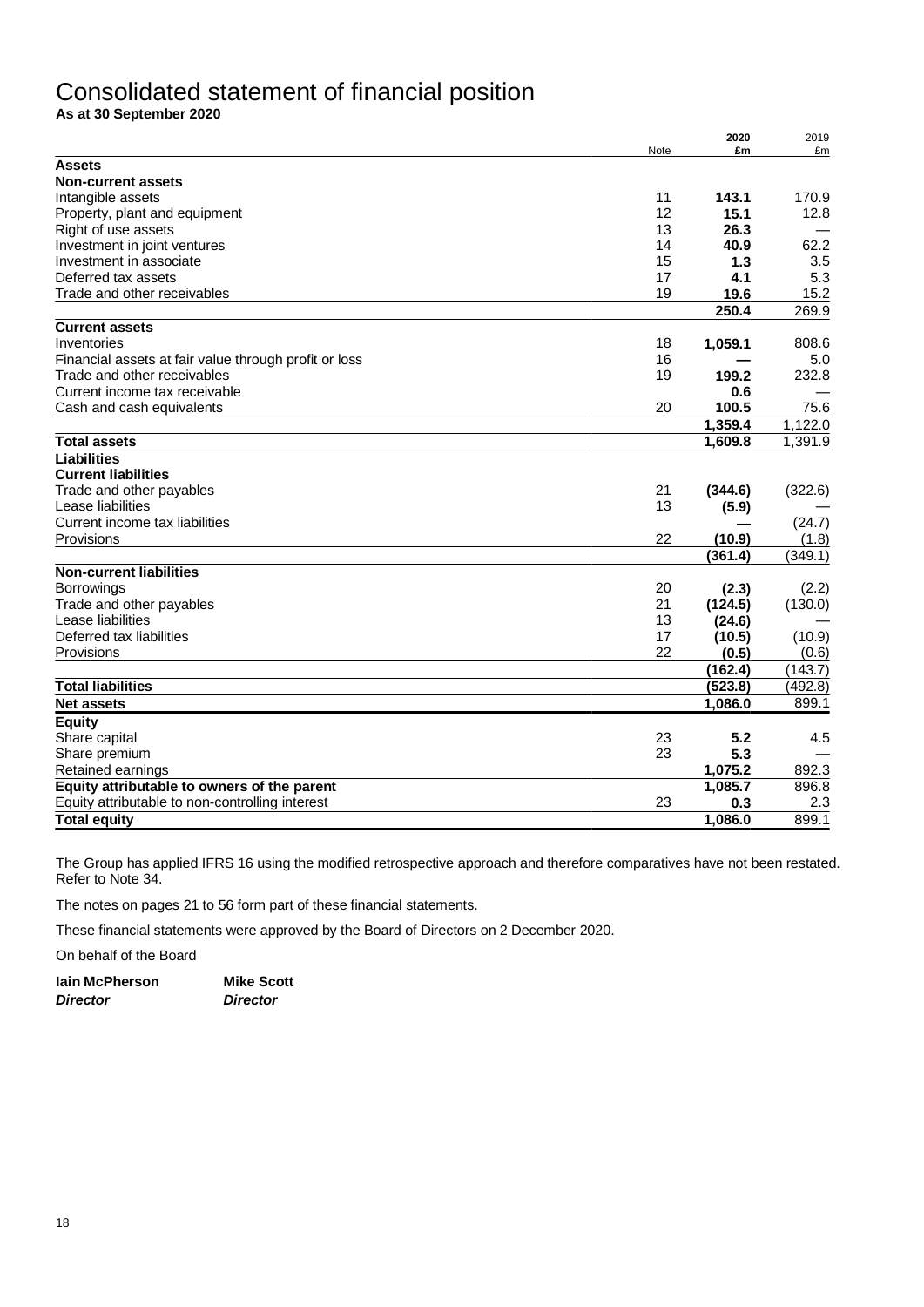# Consolidated statement of changes in equity

**For the year ended 30 September 2020**

|                                           |             |         |         |          | Equity<br>attributable to |                               |         |
|-------------------------------------------|-------------|---------|---------|----------|---------------------------|-------------------------------|---------|
|                                           |             | Share   | Share   | Retained |                           | owners of the Non-controlling | Total   |
|                                           |             | capital | premium | earnings | parent                    | interest                      | equity  |
|                                           | <b>Note</b> | £m      | £m      | £m       | £m                        | £m                            | £m      |
| At 1 October 2018                         |             | 4.5     |         | 787.6    | 792.1                     | 1.6                           | 793.7   |
| <b>Comprehensive income</b>               |             |         |         |          |                           |                               |         |
| Profit and total comprehensive income     |             |         |         |          |                           |                               |         |
| for the year                              |             |         |         | 167.7    | 167.7                     | 0.7                           | 168.4   |
| <b>Transactions with owners</b>           |             |         |         |          |                           |                               |         |
| Share-based payments, net of deferred     |             |         |         |          |                           |                               |         |
| tax                                       | 17, 29      |         |         | 6.0      | 6.0                       |                               | 6.0     |
| Purchase of shares by Employee Benefit    |             |         |         |          |                           |                               |         |
| Trust                                     | 23          |         |         | (13.0)   | (13.0)                    |                               | (13.0)  |
| Dividends paid to owners of the parent    | 33          |         |         | (56.0)   | (56.0)                    |                               | (56.0)  |
| Total transactions with owners            |             |         |         | (63.0)   | (63.0)                    |                               | (63.0)  |
| At 30 September 2019                      |             | 4.5     |         | 892.3    | 896.8                     | 2.3                           | 899.1   |
| <b>Comprehensive loss</b>                 |             |         |         |          |                           |                               |         |
| Loss and total comprehensive loss for     |             |         |         |          |                           |                               |         |
| the year                                  |             |         |         | (3.7)    | (3.7)                     | (0.3)                         | (4.0)   |
| <b>Transactions with owners</b>           |             |         |         |          |                           |                               |         |
| Issue of shares, net of transaction costs | 23          | 0.7     | 5.3     | 237.0    | 243.0                     |                               | 243.0   |
| Share-based payments, net of deferred     |             |         |         |          |                           |                               |         |
| tax                                       | 17, 29      |         |         | 0.4      | 0.4                       |                               | 0.4     |
| Purchase of shares by Employee Benefit    |             |         |         |          |                           |                               |         |
| Trust                                     | 23          |         |         | (2.0)    | (2.0)                     |                               | (2.0)   |
| Dividends paid to owners of the parent    | 33          |         |         | (46.2)   | (46.2)                    |                               | (46.2)  |
| Dividends paid to non-controlling         |             |         |         |          |                           |                               |         |
| interests                                 | 23          |         |         |          |                           | (4.3)                         | (4.3)   |
| Reclassification                          | 23          |         |         | (2.6)    | (2.6)                     | 2.6                           |         |
| Total transactions with owners            |             | 0.7     | 5.3     | 186.6    | 192.6                     | (1.7)                         | 190.9   |
| At 30 September 2020                      |             | 5.2     | 5.3     | 1,075.2  | 1,085.7                   | 0.3                           | 1,086.0 |

The Group has applied IFRS 16 using the modified retrospective approach and therefore comparatives have not been restated. Refer to Note 34.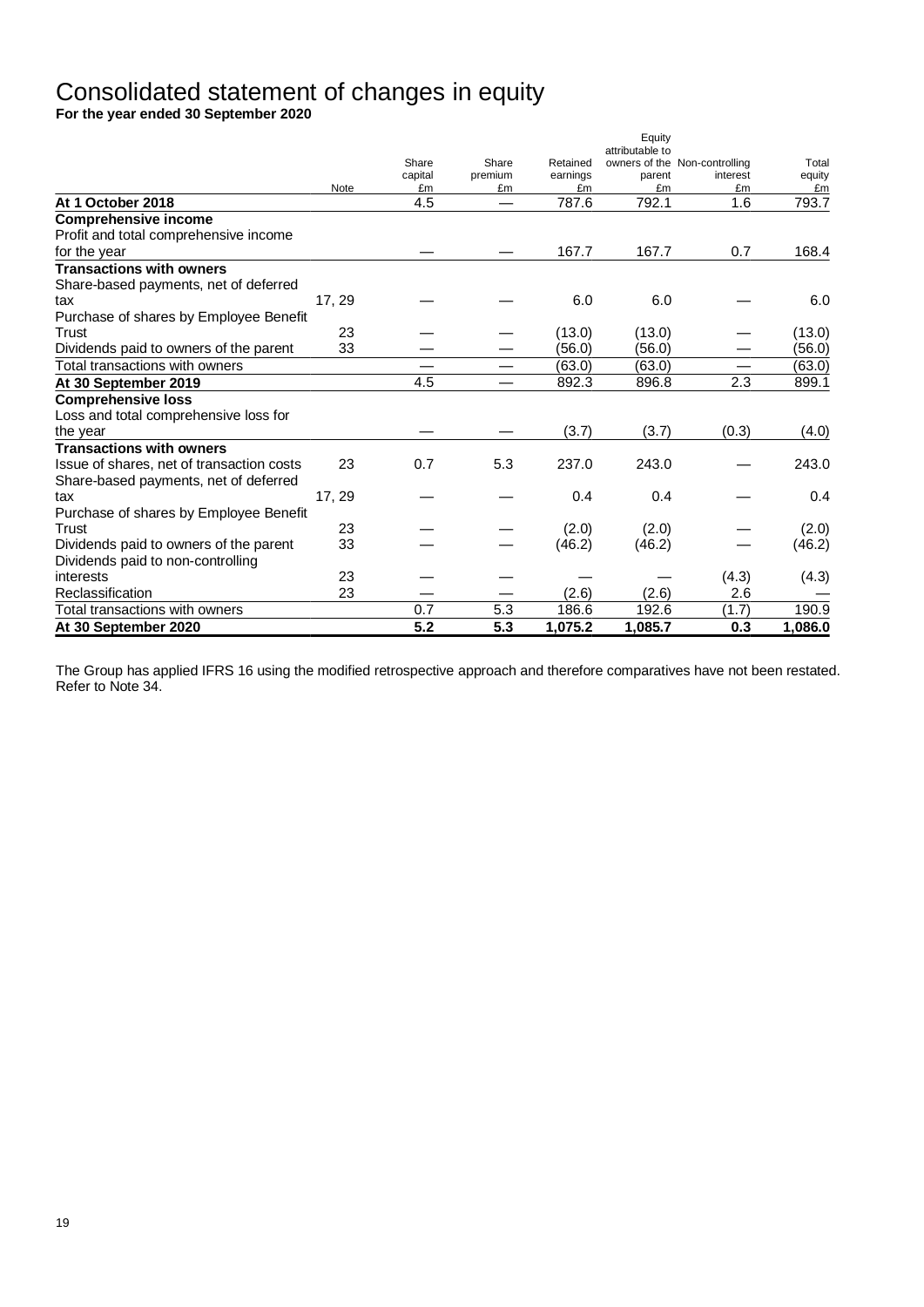# Consolidated cash flow statement

**For the year ended 30 September 2020**

|                                                                                 |            | 2020<br>£m | 2019       |
|---------------------------------------------------------------------------------|------------|------------|------------|
| Cash (used in)/generated from operations                                        | Note<br>24 | (144.9)    | £m<br>86.3 |
| Interest paid - lease liabilities                                               |            | (1.1)      |            |
| Interest paid - other                                                           |            | (5.4)      | (3.8)      |
| Interest received                                                               |            | 0.2        | 0.6        |
| Tax paid                                                                        |            | (27.2)     | (27.9)     |
| Net cash (outflow)/inflow from operating activities                             |            | (178.4)    | 55.2       |
| Cash flows from investing activities                                            |            |            |            |
| Purchase of intangible assets                                                   | 11         | (2.9)      | (3.1)      |
| Purchase of property, plant and equipment                                       | 12         | (4.8)      | (7.8)      |
| Proceeds from disposal of financial assets at fair value through profit or loss | 16         | 5.0        |            |
| Proceeds from disposal of property, plant and equipment                         |            |            | 0.3        |
| (Increase)/decrease in advances to joint ventures and associate                 | 26         | (19.8)     | 6.8        |
| Repayment of members' interest from joint venture                               | 14         | 4.4        | 2.9        |
| Dividends received from joint ventures and associate                            | 14, 15     | 35.8       | 43.1       |
| Net cash inflow from investing activities                                       |            | 17.7       | 42.2       |
| Cash flows from financing activities                                            |            |            |            |
| Dividends paid to owners of the parent                                          | 33         | (46.2)     | (56.0)     |
| Dividends paid to non-controlling interests                                     |            | (4.3)      |            |
| Repayment of lease liabilities                                                  |            | (4.9)      |            |
| Purchase of shares by Employee Benefit Trust                                    | 23         | (2.0)      | (13.0)     |
| Net proceeds from the issue of share capital                                    | 23         | 243.0      |            |
| Borrowings under the revolving credit facility                                  |            | 297.6      |            |
| Repayment of borrowings under the revolving credit facility                     |            | (297.6)    |            |
| Net cash inflow/(outflow) from financing activities                             |            | 185.6      | (69.0)     |
| Net increase in cash and cash equivalents                                       |            | 24.9       | 28.4       |
| Cash and cash equivalents at the beginning of the year                          |            | 75.6       | 47.2       |
| Cash and cash equivalents at the end of the year                                | 20         | 100.5      | 75.6       |

The Group has applied IFRS 16 using the modified retrospective approach and therefore comparatives have not been restated. Refer to Note 34.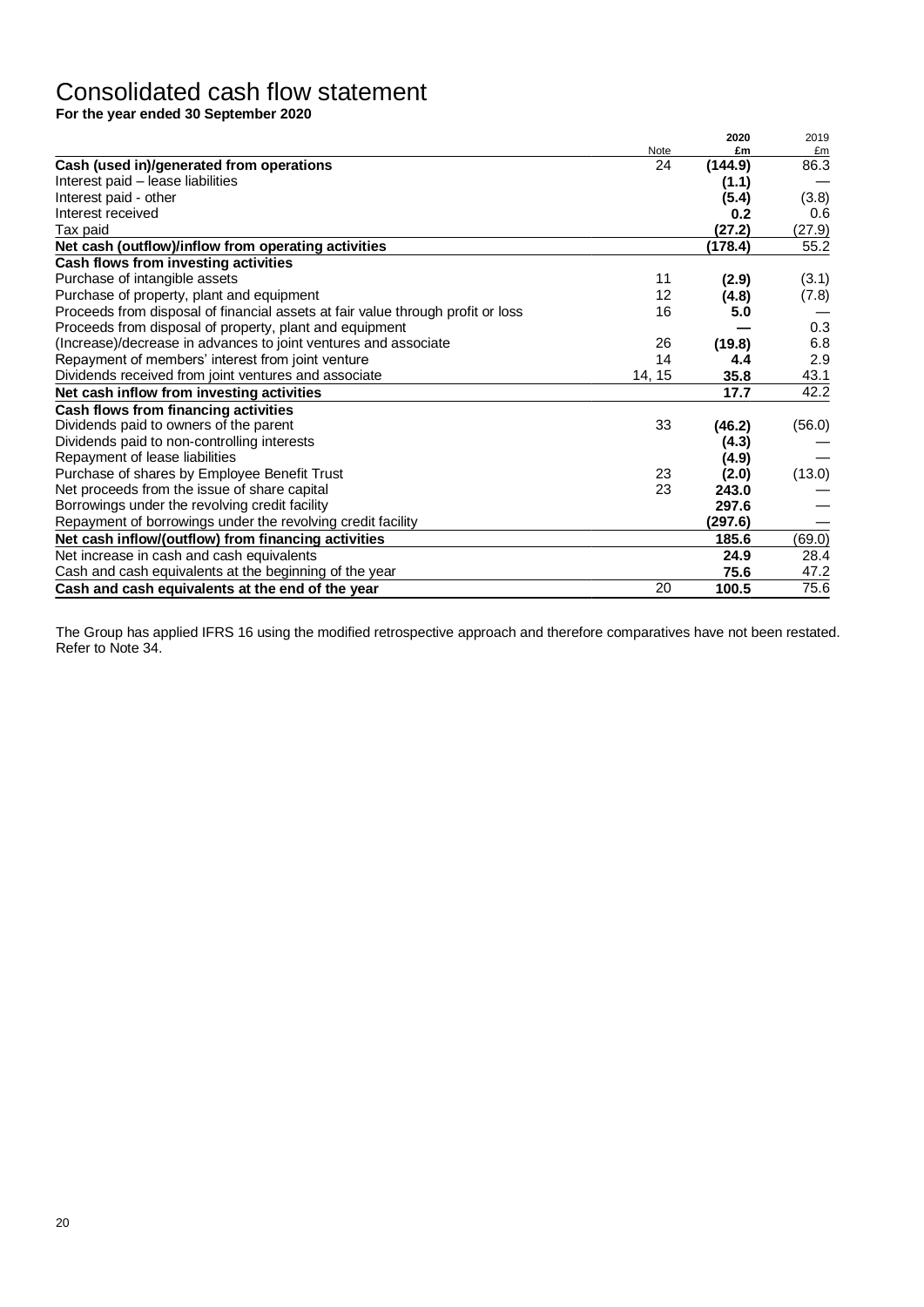# Notes to the consolidated financial statements

# **For the year ended 30 September 2020**

# **1. General information**

Countryside Properties PLC (the "Company") is a public limited company incorporated and domiciled in the United Kingdom whose shares are publicly traded on the London Stock Exchange. The Company's registered office is Countryside House, The Drive, Brentwood, Essex CM13 3AT. The Company, its subsidiaries, joint ventures and associate are together defined as the "Group".

The Group operates through two differentiated, complementary divisions: Partnerships and Housebuilding. The Partnerships division specialises in urban regeneration of public sector land, delivering private, affordable and private rented sector ("PRS") homes in partnership with local authorities and housing associations. It also develops brownfield land in the Midlands, the North West of England and Yorkshire. The Housebuilding division delivers high quality homes aimed at local owner occupiers. It develops primarily private and affordable homes on land owned or controlled by the Group, located in outer London and the Home Counties.

# **2. Critical accounting judgements and estimates**

The preparation of the Group's financial statements under International Financial Reporting Standards ("IFRS"), as adopted by the European Union, requires the Directors to make estimates and assumptions that affect the application of policies and the reported amounts of assets, liabilities, income, expenses and related disclosures.

#### *Critical accounting judgements*

In the process of applying the Group's accounting policies, which are described in Note 3, the Directors have made no individual judgements that have a significant impact on the financial statements, apart from those involving estimates which are described below.

#### *Key sources of estimation uncertainty*

Estimates and underlying assumptions affecting the financial statements are based on historical experience and other relevant factors and are reviewed on an ongoing basis. This approach forms the basis of making judgements about carrying values of assets and liabilities that are not readily apparent from other sources. Changes in accounting estimates may be necessary if there are changes in the circumstances on which the estimate was based or as a result of new information. Such changes are recognised in the year in which the estimate is revised.

The key sources of estimation uncertainty that have a risk of causing a material adjustment to the carrying value of assets and liabilities are described below.

#### *Estimation of site profitability*

In order to determine the profit or loss that the Group recognises on its developments and construction contracts in a specific period, the Group allocates the total cost of each development or construction contract between the proportion completing in the period and the proportion completing in future periods. The assessment of the total costs to be incurred requires a degree of estimation. Actual costs may differ to forecasts for several reasons such as site delays, unforeseen costs, change orders and uncontracted cost inflation and the Group is also exposed to various market fluctuations. The long-term nature of the Group's activities adds further complexity as forecasts are required for the duration of developments or construction contracts. The Covid-19 pandemic has increased this estimation uncertainty during the year due to the potential impact on house prices, materials, labour costs and construction timelines. Group management has established internal controls to review and ensure the appropriateness of estimates made on an individual development or contract basis.

The Directors note that a change in estimated margins on several sites (due, for example, to changes in estimates of cost inflation or a material reduction in house prices in the private market) could materially alter future profitability. The Directors have performed a detailed review of the Group's developments, considering the impact of the Covid-19 pandemic, and have concluded that no impairment of inventory is required at 30 September 2020.

As an illustration, if the Directors were to reduce the forecast margins of all developments by 5%, the gross profit recognised in the year would have reduced by £45m, or £50m on an adjusted basis, with a reduction to net assets of the same value. Likewise, an increase to margins by 5% would have increased gross profit and net assets by the same values.

# **3. Accounting policies**

#### *Basis of preparation*

These financial statements for the year to 30 September 2020 are those of the Company and all of its subsidiaries. They have been prepared in accordance with IFRS as adopted by the European Union, IFRS Interpretations Committee ("IFRS IC") interpretations and those parts of the Companies Act 2006 applicable to companies reporting under IFRS.

The principal accounting policies applied in the preparation of these consolidated financial statements are set out below. These policies have been consistently applied to all the years presented, unless otherwise stated.

These financial statements have been prepared on a going concern basis in Sterling and rounded to the nearest £0.1m under the historical cost convention, except for financial assets at fair value through profit or loss, share-based payments and certain other assets and liabilities recognised at fair value as a result of business combinations.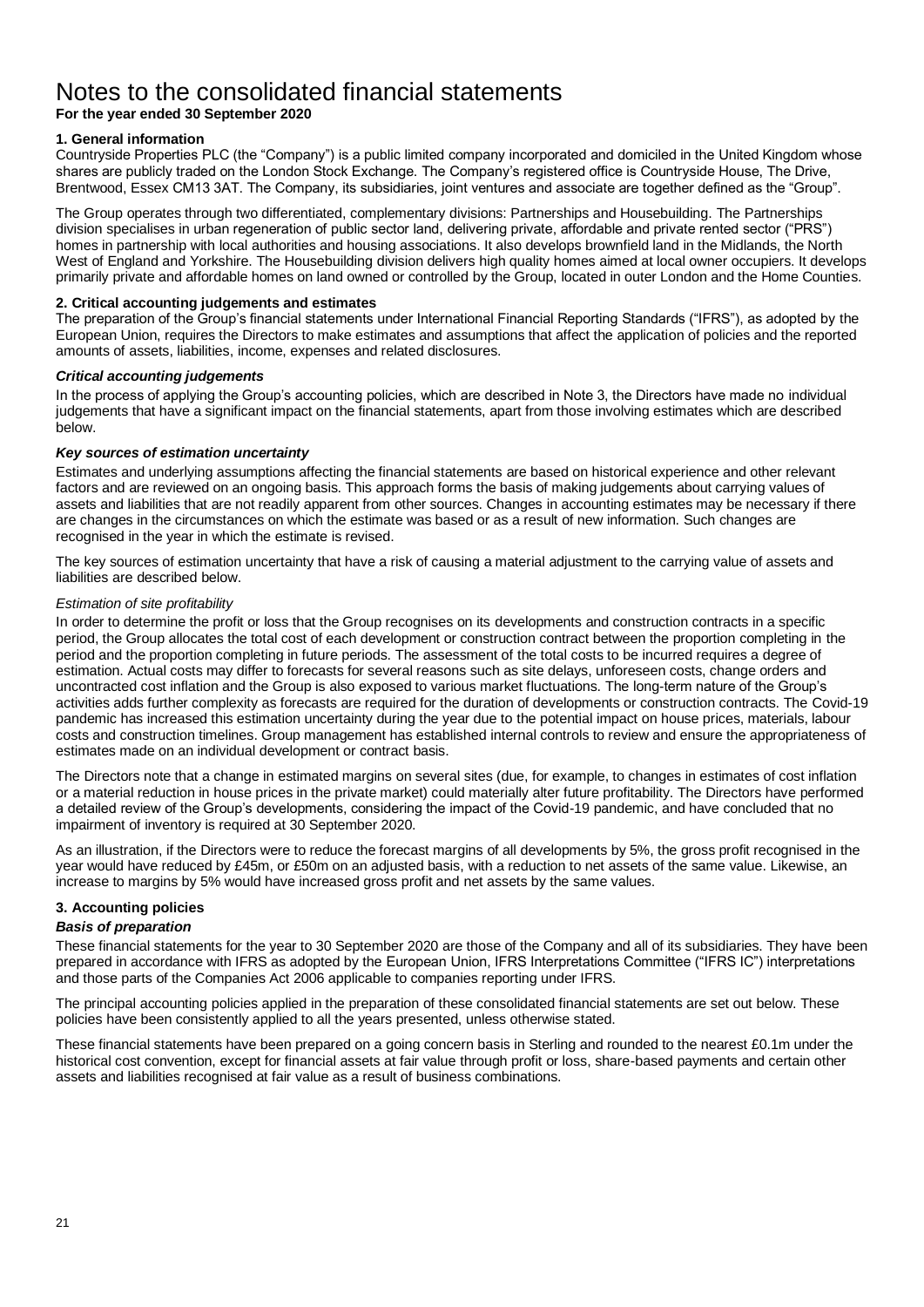# *Going concern*

The Group has the benefit of a £300m revolving credit facility ("RCF") provided by its banking syndicate of four banks, which expires in May 2023. The facility includes covenants in respect of gearing, interest cover, tangible net asset value and loan to book value. In response to the initial outbreak of Covid-19, the Group's gearing and interest cover covenants were relaxed until September 2022 to provide additional headroom under the RCF.

In response to Covid-19, the Group also put in place a £300m commercial paper programme under the Government's Covid Corporate Financing Facility ("CCFF"), which may allow the Group access to an additional £300m of funding until 22 March 2021. The CCFF will be used to provide standby liquidity, should that be required. The Group do not consider this requirement to be likely.

The Group's RCF and the CCFF were undrawn as at 30 September 2020 and as at the date of approval of these financial statements.

The Directors have performed a robust assessment of the principal risks facing the Company, including those risks that would threaten Countryside's business model, future performance, solvency and liquidity. The principal risks facing Countryside and how the Company addresses such risks are described in the 2020 Annual Report.

The assessment includes a financial review, derived from the Board-approved strategic forecasts, which incorporates severe but plausible downside case scenarios at varying points throughout the Group's working capital cycle, illustrating the potential impact upon viability of one or more of the Group's principal risks crystallising, both individually and in combination. Three scenarios have been considered: firstly, a further three-month national lockdown followed by a sharp reduction in house prices; secondly, a series of disruptive local lockdowns over a three-month period, followed by a sharp reduction in house prices; and thirdly, two successive three-month periods of local lockdowns with a four-month intervening period, with a sharp reduction in house prices after the initial three-month lockdown. For the purposes of these scenarios, it has been assumed that under the restrictions of a national lockdown, all site and sales activity ceases in its entirety. Under the restrictions of localised lockdowns, sales volumes reduce by half, with 20% of sites being required to cease production with further inefficiency being experienced on our remaining sites. These lockdown scenarios reflect severe but plausible downsides relative to our experience of previous lockdowns. Our experience of the lockdown which took place in November 2020 has been less severe than these downside scenarios.

Under the national lockdown scenario, a temporary cessation of all operations and a sharp 20% reduction in house prices results in a sudden deterioration in profitability and liquidity as the business is required to cease production and fund its fixed cost base in the absence of income from third parties. A gradual recovery in volumes and house prices is then reflected over an 18-month period. The viability testing demonstrates that sufficient liquidity exists and no covenant breaches would arise. However, such a scenario would put some pressure on interest cover covenants and liquidity headroom. As a consequence, the business would need to defer investment in respect of the planned Partnerships growth initiatives and identified land purchases, reduce production rates to prevent a build-up of stock and delay recruitment to preserve cash within the business.

The three months of localised lockdowns demonstrate the effect of several short-term temporary closures of regional businesses which reduce the Group's overall volumes by half across the three-month period, along with an immediate 20% fall in house prices. Volumes and house prices are then projected to recover across an 18-month period. This scenario has less severe repercussions on short-term liquidity and profitability; however, the implications for medium-term liquidity are still significant as the business continues to invest through the lockdown period. Under this scenario it is necessary for the business to scale back some, but not all, of its investment plans, whilst also delaying recruitment and deferring some land purchases. The Group is expected to maintain significant headroom across all of its financial covenants under this scenario.

The final scenario which has been tested demonstrates the effect of two consecutive three-month periods of local lockdowns with a four-month intervening period, with a 20% fall in house prices occurring after the initial lockdown. A gradual recovery in volumes and house prices is then reflected over an 18-month period. Under this scenario, the Group would be required to take mitigating action similar to that described for the national lockdown scenario in order to preserve liquidity; however, no covenant breaches would be expected to arise.

Based on the forecasts and scenarios modelled, the Directors have assessed the Group's going concern status over the next 12 months, which incorporates the downside case scenarios noted above. The Directors note that the level of uncertainty which Covid-19 poses to the Group is significant; however, under all scenarios, the assessment performed has shown that the Group has sufficient cash reserves to remain liquid, without breaching covenants or issuing commercial paper under the CCFF, for at least 12 months from the date of these financial statements. Accordingly, these financial statements have been prepared on a going concern basis.

# *Adoption of new and revised accounting standards*

During the financial year ended 30 September 2020, the Group adopted the following standards and amendments issued by the International Accounting Standards Board ("IASB"):

- IFRS 16 "Leases";
- IFRIC 23 "Uncertainty over Income Tax Treatments";
- Amendments to IAS 28 Long-Term Interests in Associates and Joint Ventures; and
- Annual improvements to IFRS Standards 2015–2017 Cycle.

Information on the initial application of IFRS 16, including the impact on the financial position and performance of the Group, has been disclosed in Note 34. The adoption of the other amendments in the year did not have a material impact on the financial statements.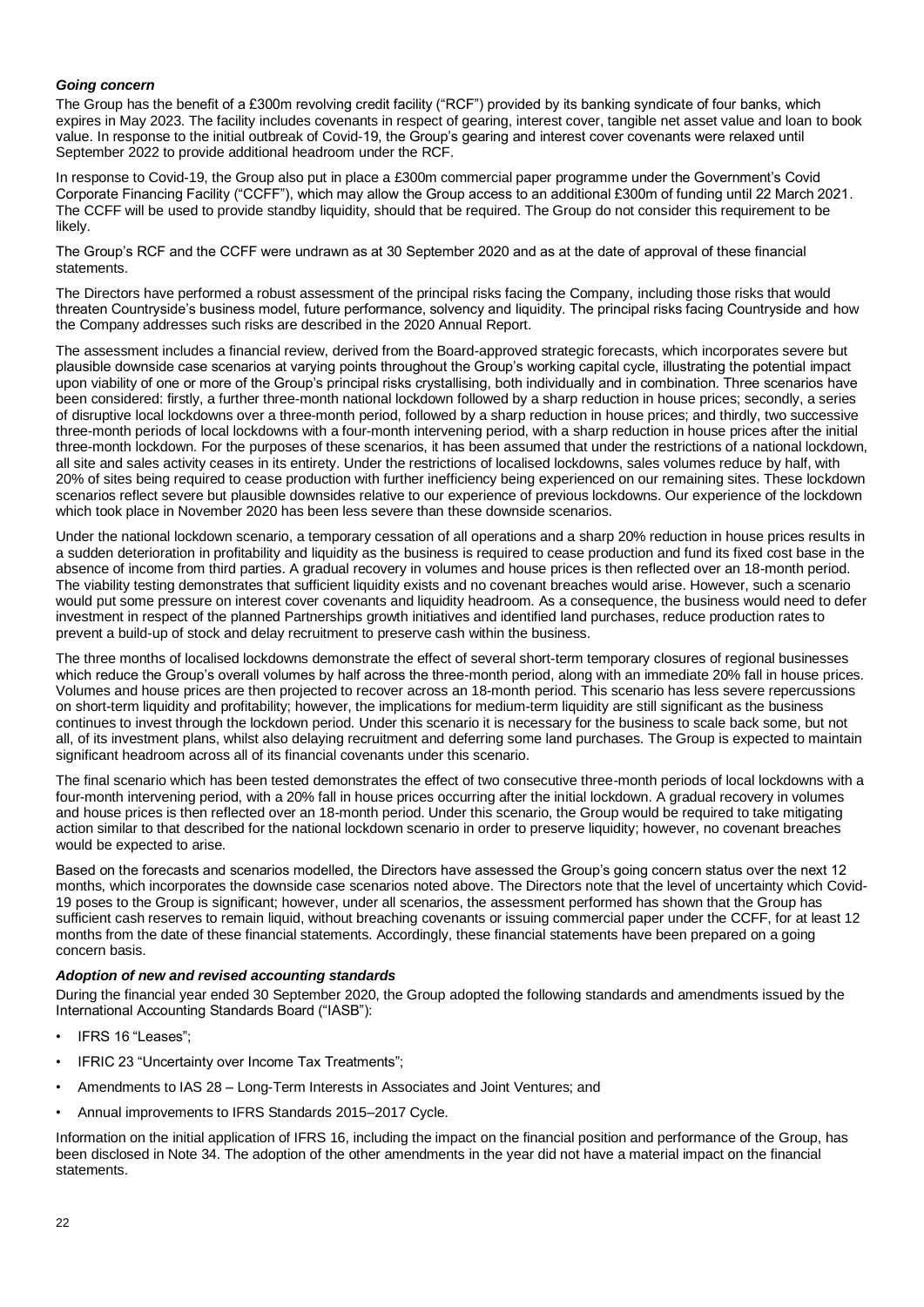# *Standards, interpretations and amendments in issue but not yet effective*

The following amendments to standards and interpretations have also been issued, but are not yet effective and have not been early adopted for the financial year ended 30 September 2020:

- Definition of Material Amendments to IAS 1 "Presentation of Financial Statements" and IAS 8 "Accounting Policies, Changes in Accounting Estimates and Errors";
- Definition of a Business Amendments to IFRS 3 "Business Combinations";
- Revised Conceptual Framework for Financial Reporting; and
- Sale or Contribution of Assets Between an Investor and its Associate or Joint Venture Amendments to IFRS 10 and IAS 28.

The adoption of these amendments is not expected to have a material impact on the Group.

#### *Basis of consolidation*

Subsidiaries are entities which the Group has the power to control. The Group controls an entity when the Group is exposed to, or has rights to, variable returns from its involvement with the entity and has the ability to govern the financial and operating policies so as to obtain economic benefits from its activities. The financial statements of subsidiaries are consolidated in the Group financial statements using the acquisition method of accounting from the date on which control is obtained up until the date that control ceases.

Non-controlling interests in the results and equity of subsidiaries are shown separately in the statement of comprehensive income and the statement of changes in equity.

Where the accounting policies of a subsidiary or equity-accounted investee do not conform in all material respects to those of the Group, adjustments are made on consolidation to reflect the accounting policies of the Group.

Intragroup transactions, balances and unrealised gains and losses on transactions between Group companies are eliminated in preparing the financial statements. Gains arising from transactions with joint arrangements and associates are eliminated as described below.

# *Joint arrangements and associates*

Where the Group collaborates with other entities on a development or contract, a judgement is made about the nature of the relationship. Where there is joint control (as described by IFRS 11), the arrangement is classified as a joint arrangement and accounted for using the equity method (for joint ventures) or on the basis of the Group's proportional share of the arrangement's assets, liabilities, revenues and costs (for joint operations).

An associate is an entity over which the Group is in a position to exercise significant influence but does not exercise control or joint control. Investments in associates are accounted for using the equity method.

Under the equity method of accounting, interests in joint ventures and associates are initially recognised at cost and adjusted thereafter to recognise the Group's share of profits or losses and movements in other comprehensive income. When the Group's share of losses in a joint venture or associate equals or exceeds its interests in the joint venture or associate, the Group does not recognise further losses, unless it has incurred obligations or made payments on behalf of the joint venture or associate.

Unrealised losses arising on transactions between the Group and its joint ventures and associates are eliminated unless the transaction provides evidence of an impairment of the asset transferred.

The Group funds its joint ventures and associates through a combination of equity investments and shareholder loans. The Directors review the recoverability of investments and shareholder loans for impairment annually.

Where an investment is held in a joint venture or associate which has net liabilities, the investment is held at £Nil and other longterm interests, such as shareholder loans, are reduced by the value of the net liabilities, unless the Group has incurred legal or constructive obligations or made payments on behalf of the joint venture or associate.

#### *Purchase of shares by Employee Benefit Trust*

From time to time, the Employee Benefit Trust ("EBT") purchases shares of the Company in order to hold an appropriate level of shares towards the future settlement of outstanding share-related incentives on behalf of the Group. The EBT is funded directly by the Group. The EBT waives its dividend and voting rights in respect of the shares it holds. The purchase value of EBT shares is charged to retained earnings.

#### *Business combinations*

All acquisitions are accounted for using the acquisition method of accounting. The cost of an acquisition is the aggregate of the fair values of the assets transferred, liabilities incurred or assumed, and equity instruments issued at the date of acquisition. The consideration transferred includes the fair value of the asset or liability resulting from a deferred or contingent consideration arrangement, unless that arrangement is dependent on continued employment of the beneficiaries.

The identified assets and liabilities are measured at their fair value at the date of acquisition. The excess of consideration over the Group's share of the fair value of the total identifiable net assets acquired is recorded as goodwill.

Costs directly relating to an acquisition are expensed to the statement of comprehensive income.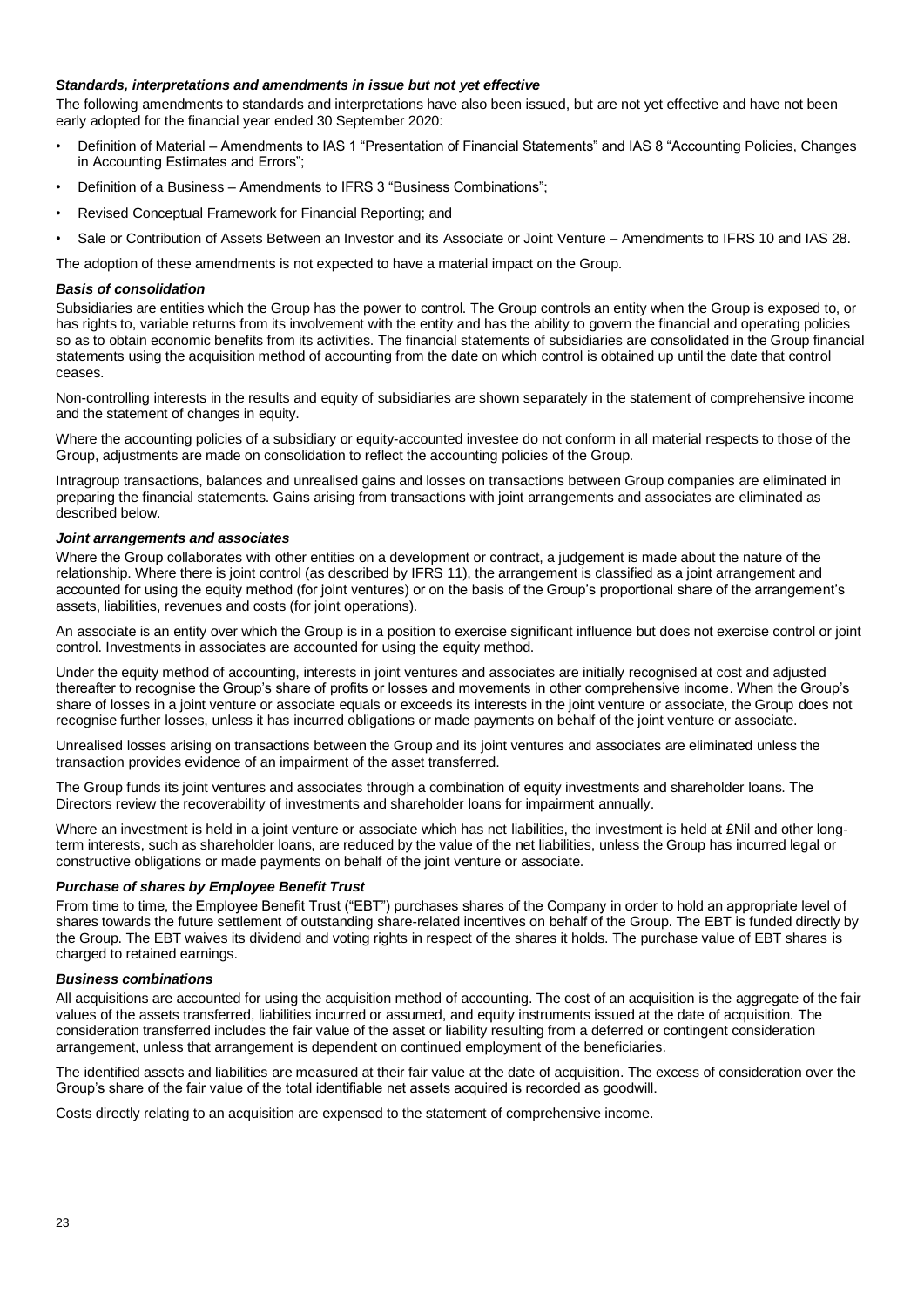# *Intangible assets*

#### *Goodwill*

Goodwill recognised on acquisition of a subsidiary represents the excess of consideration over the Group's share of the fair value of the total identifiable net assets acquired. If the total consideration transferred is less than the fair value of the net assets acquired, the difference is recognised directly in the statement of comprehensive income.

An impairment review is carried out annually or when circumstances arise that may indicate an impairment is likely. The carrying value of goodwill is compared to its recoverable amount, being the higher of its value in use and its fair value less costs of disposal. Any impairment is charged immediately to the statement of comprehensive income and is not subsequently reversed.

For the purpose of impairment testing, goodwill acquired in a business combination is allocated to each of the cash generating units ("CGUs"), or groups of CGUs, that are expected to benefit from the synergies of the combination. Each CGU or group of CGUs to which the goodwill is allocated represents the lowest level within the entity at which the goodwill is monitored for internal management purposes.

#### *Brands*

The Group carries assets on the statement of financial position for acquired brands. The cost is determined at acquisition as being directly attributable cost or, where relevant, by using an appropriate valuation method. The assets are tested for impairment when a triggering event is identified and are amortised over a period of between five and twenty years. Internally generated brands are not recognised.

#### *Customer-related assets*

The Group carries customer-related intangible assets on the statement of financial position resulting from acquisitions. These assets are recognised at fair value. The assets are tested for impairment when a triggering event is identified and are amortised over a period of between two and a half and ten years. Internally generated relationships are not recognised.

#### *Computer software*

Computer software that generates an economic benefit of greater than one year is recognised as an intangible asset and carried at cost less accumulated amortisation. Computer software costs that are recognised as an asset are amortised on a straight-line basis over their economic useful life of either four or five years. These assets are reviewed for impairment at such time as there is a change in circumstances due to which the carrying value may no longer be recoverable.

# *Property, plant and equipment*

Property, plant and equipment is stated at cost less accumulated depreciation and any applicable impairment losses.

Depreciation is charged at rates to write off the cost of the asset (to its residual value) on a straight-line basis over the estimated useful life of the asset. The applicable annual rates are:

- Plant and machinery 20% to 25%
- Fixtures and fittings 10%

The Group does not own any land or buildings considered to be non-trade related.

The assets' residual values and useful lives are reviewed, and adjusted if appropriate, at each balance sheet date.

# *Financial assets*

The Group classifies its financial assets in the following categories:

- financial assets at amortised cost; and
- financial assets at fair value through profit or loss.

The classification depends on the purpose for which the financial assets were acquired. Management determines the classification of its financial assets at initial recognition. Financial assets are derecognised only when the contractual rights to the cash flows from the financial assets expire or when the Group is no longer considered to have control over the assets.

#### *Financial assets at amortised cost*

Financial assets at amortised cost are non-derivative financial assets with fixed or determinable payments that are not quoted in an active market. They are included in current assets, except for those with maturities greater than 12 months after the end of the reporting period. These are classified as non-current assets. The Group's financial assets at amortised cost comprise "trade and other receivables" and "cash and cash equivalents" in the statement of financial position.

# *Financial assets at fair value through profit or loss*

Financial assets at fair value through profit or loss are either designated in this category or not classified in any of the other categories. They are included in non-current assets unless the asset matures or management intends to dispose of it within 12 months of the end of the reporting period.

Changes in the fair value of financial assets at fair value through profit or loss are recorded in the statement of comprehensive income.

The fair value of financial instruments is determined by quoted prices for identical instruments in active markets where possible (for example, over-the-counter derivatives). Where this information is available, the financial instrument is classified as Level 1.

Where quoted prices for identical instruments are not available, the fair value of financial instruments is determined by using valuation techniques. These valuation techniques maximise the use of observable market data where it is available and rely as little as possible on entity-specific estimates.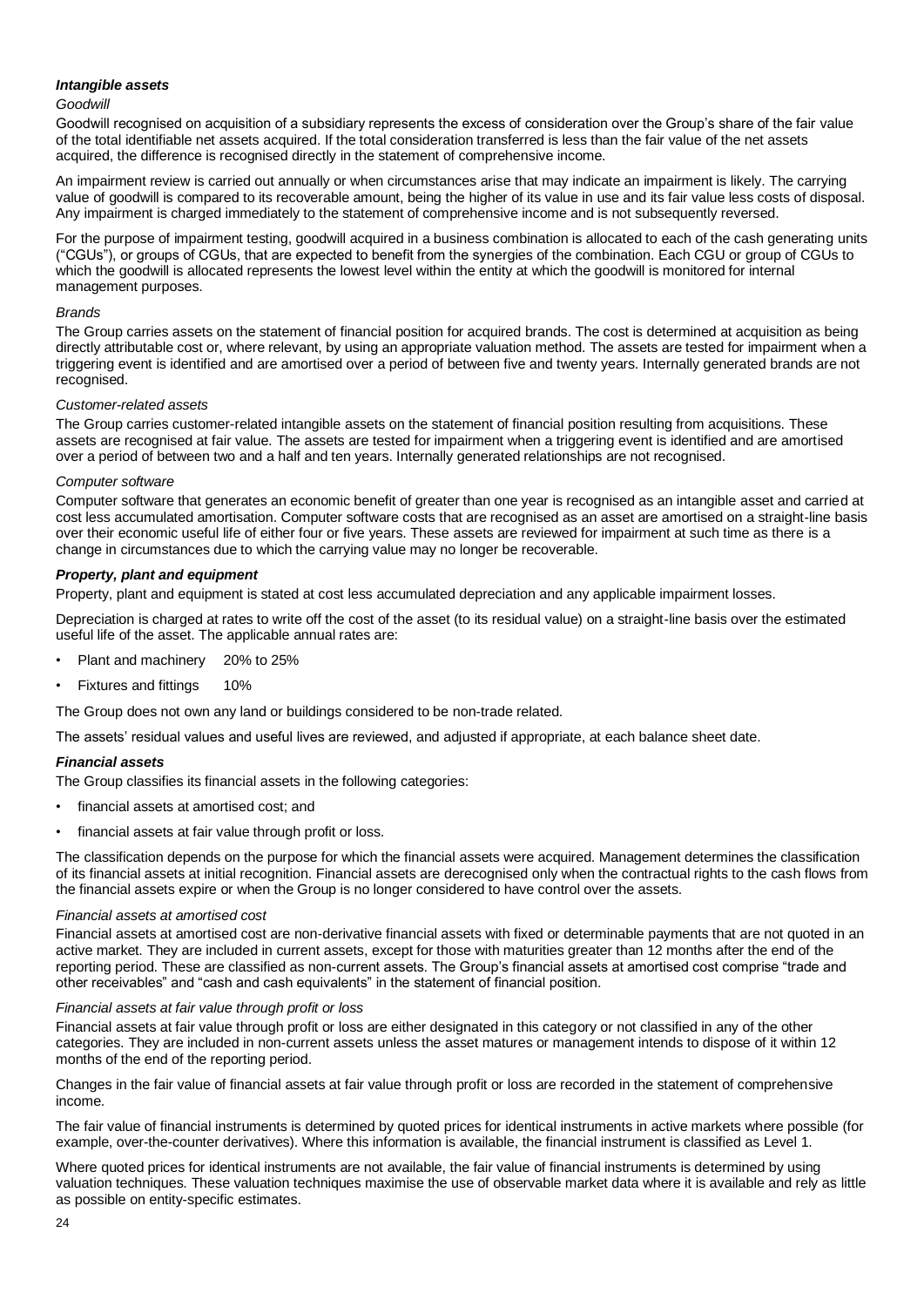If all significant inputs required to fair value an instrument are observable, either directly (as prices) or indirectly (derived from prices), the instrument is classified as Level 2.

If one or more of the significant inputs is not based on observable market data, the instrument is classified as Level 3.

#### *Inventories*

Inventories are held at the lower of cost or net realisable value, with the exception of inventories acquired as part of a business combination which are held at fair value. Costs comprise land, land option costs, materials, applicable direct labour and those overheads incurred to bring the inventories to their present location and condition. Net realisable value represents estimated selling price less all estimated costs to sell, including sales and marketing costs.

Purchased land options are initially stated at cost. Option costs are written off on a straight-line basis over the remaining life of the option and are also subject to impairment review. Impairment reviews are performed when circumstances arise which indicate an impairment is likely, such as a refusal of planning permission. Any impairments are recognised immediately in the statement of comprehensive income. Upon exercise, the unamortised balance of an option is included within the value of inventory.

Land inventory is recognised when the Group obtains control of the land, which is considered to be on unconditional exchange of contracts. Where land is purchased on deferred payment terms, the liability is discounted to fair value with the land recognised at the discounted value in inventories. The liability is presented as "deferred land payments" within trade and other payables.

Pre-contract expenditure is capitalised into inventories where it is probable that a contract will be signed or otherwise is recognised as an expense within costs of sales in the statement of comprehensive income.

Provisions for inventories are made, where appropriate, to reduce the value of inventories to their net realisable value.

The Group determines the value of inventories charged to cost of sales based on the total forecast margin of developing a site or part of a site. Refer to page 27 for the Group's cost of sales accounting policy.

#### *Trade receivables*

Trade receivables are recognised initially at fair value and subsequently measured at amortised cost, less any provision for impairment.

The Group applies the simplified approach under IFRS 9 to measure expected credit losses ("ECL") associated with trade receivables. The carrying value of the receivable is reduced at each reporting date for any increase in the lifetime ECL, with an impairment loss recognised in the statement of comprehensive income.

If collection is expected in one year or less, receivables are classified as current assets. If not, they are classified as non-current assets.

Where land is sold on deferred payment terms, the revenue and associated receivable are discounted to their fair value. The discount to fair value is amortised over the period to the settlement date and credited to finance income using the effective interest rate method. Changes in estimates of the final amount due are recognised in revenue in the statement of comprehensive income.

#### *Cash and cash equivalents*

Cash and cash equivalents comprise cash at bank and in hand and other short-term deposits held by the Group with maturities of three months or less.

#### *Trade payables*

Trade payables on normal terms are not interest bearing and are stated initially at their fair value and subsequently at amortised cost.

Where land is purchased on deferred payment terms, the liability is discounted to fair value with the land recognised at the discounted value in inventories. The discount to fair value relating to the liability is amortised over the period of the credit term and charged to finance costs using the effective interest rate method. Changes in estimates of the final payment due are capitalised into inventories and, in due course, to cost of sales in the statement of comprehensive income.

Trade payables also includes overage payable where the Group is committed to make contractual payments to land vendors related to the performance of the development in the future. Overage payable is estimated based on expected future cash flows in relation to relevant developments and, where payment will take place in more than one year, is discounted.

Deposits received from customers relating to sales of new properties are classified within current trade payables.

Trade payables are classified as current liabilities if payment is due within 12 months. If not, they are classified as non-current liabilities.

#### *Leases*

Lease liabilities are initially recognised at the present value of future lease payments. Future lease payments are included in the lease liability where they are fixed in value, or variable based on an index or a rate. Variable lease payments that do not depend on an index or rate are recognised as an expense in the period in which the condition that triggers the payment occurs. To calculate the present value of future lease payments, the payments are discounted at the Group's incremental borrowing rate, which is the rate that the Group would have to pay to borrow the funds necessary to obtain an asset of similar value in a similar economic environment with similar terms and conditions.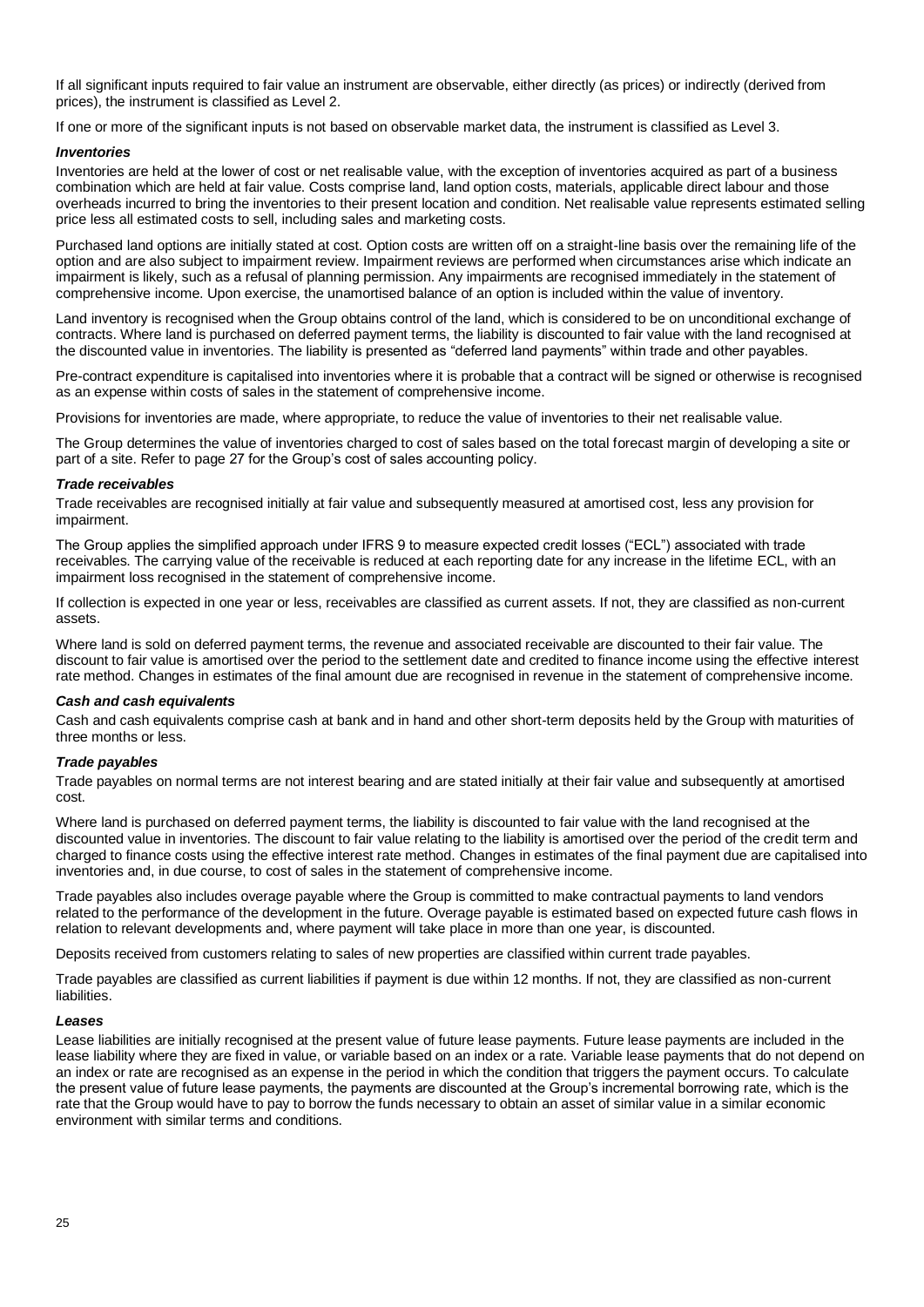Subsequently, lease liabilities increase to reflect the unwind of discount and reduce by the value of payments made to lessors. Lease liabilities are remeasured where the Group's assessment of the expected lease term changes or there is a modification to the lease terms. The unwind of the discount on lease liabilities is recorded in finance costs in the statement of comprehensive income. Cash outflows relating to lease interest are presented within net cash flows from operating activities in the statement of cash flows.

Right of use assets are initially measured at cost, comprising the initial value of the lease liabilities adjusted for rental payments made at or prior to the start of the lease term, initial direct costs, lease incentives and restoration costs.

Subsequently, right of use assets are measured at cost less accumulated depreciation and impairment losses, and adjusted for any remeasurement of lease liabilities. Right of use assets are depreciated over the shorter of the asset's estimated useful life and the lease term on a straight-line basis. Depreciation is recorded in either cost of sales or administrative expenses in the statement of comprehensive income depending on the nature of the asset.

The Group applies the recognition exemptions for short-term and low value asset leases. The rental expense for these leases is recognised on a straight-line basis in the statement of comprehensive income. The rental expense is recorded in either cost of sales or administrative expenses depending on the nature of the asset. Short-term leases are leases with a lease term of 12 months or less.

#### *Borrowings*

Interest-bearing bank loans and overdrafts are recorded initially at fair value. Such instruments are subsequently carried at amortised cost and finance charges, including premiums payable on settlement or redemption, are amortised over the term of the instrument using the effective interest rate method.

Bank loans are reported net of direct transaction costs to the extent that borrowings are available for offset. If the value of unamortised borrowing costs exceeds the value of borrowings, these amounts are disclosed within prepayments.

Bank loans are classified as current liabilities unless the Group has an unconditional right to defer settlement of the liability for at least 12 months after the date of the statement of financial position.

Bank overdrafts are classified as current liabilities.

#### *Provisions*

Provisions are recognised when the Group has a present obligation as a result of a past event which is probable to result in an outflow of economic benefits that can be reliably estimated. Where the effect of the time value of money is material, the provision is discounted at the pre-tax discount rate that reflects the risks specific to the liability.

#### *Share capital and share premium*

Ordinary shares are classified as equity. Incremental costs directly attributable to the issue of new shares are presented in share premium as a deduction from the proceeds received.

#### *Offsetting financial instruments*

Financial assets and liabilities are offset, and the net amount is reported in the statement of financial position when there is a legally enforceable right to offset and there is an intention to settle on a net basis or realise the asset and settle the liability simultaneously.

#### *Revenue*

Revenue comprises the fair value of the consideration received or receivable, net of applicable Value-Added Tax, stamp duty land tax, rebates and discounts and after eliminating sales within the Group.

The Group's two divisions – Partnerships and Housebuilding – operate a range of legal and contractual structures which are tailored according to the land structure and parties to the contract. Recognition of revenue reflects the underlying nature of these contracts, as described below in more detail by category.

#### *Private revenue*

Revenue is recognised on the sale of private housing at a point in time on legal completion, as this is when the customer obtains control of the property and the Group has fulfilled its performance obligations. Revenue is recognised at the fair value of the consideration received.

Cash incentives are considered to be a discount from the purchase price offered to the acquirer and are therefore accounted for as a reduction to revenue.

Cash is received by the Group on legal completion and there is no variable or financing component to the consideration received. Where customers use the Government's Help to Buy scheme, the Group typically receives the cash from Homes England within two weeks of legal completion.

#### *Affordable housing and private rented sector ("PRS") revenue*

Contract revenue for affordable housing and PRS contracts is recognised over time based on surveyor-certified valuations of work performed at the balance sheet date. As the build progresses, customer-controlled assets are created, with the design tailored to the specification of the customer. The Group has an enforceable right to be paid for the work completed to date and invoices are issued and paid over the life of the development.

Variations in contract work and claims are included to the extent that it is highly probable that there will not be a significant reversal when the value of such payments are finalised.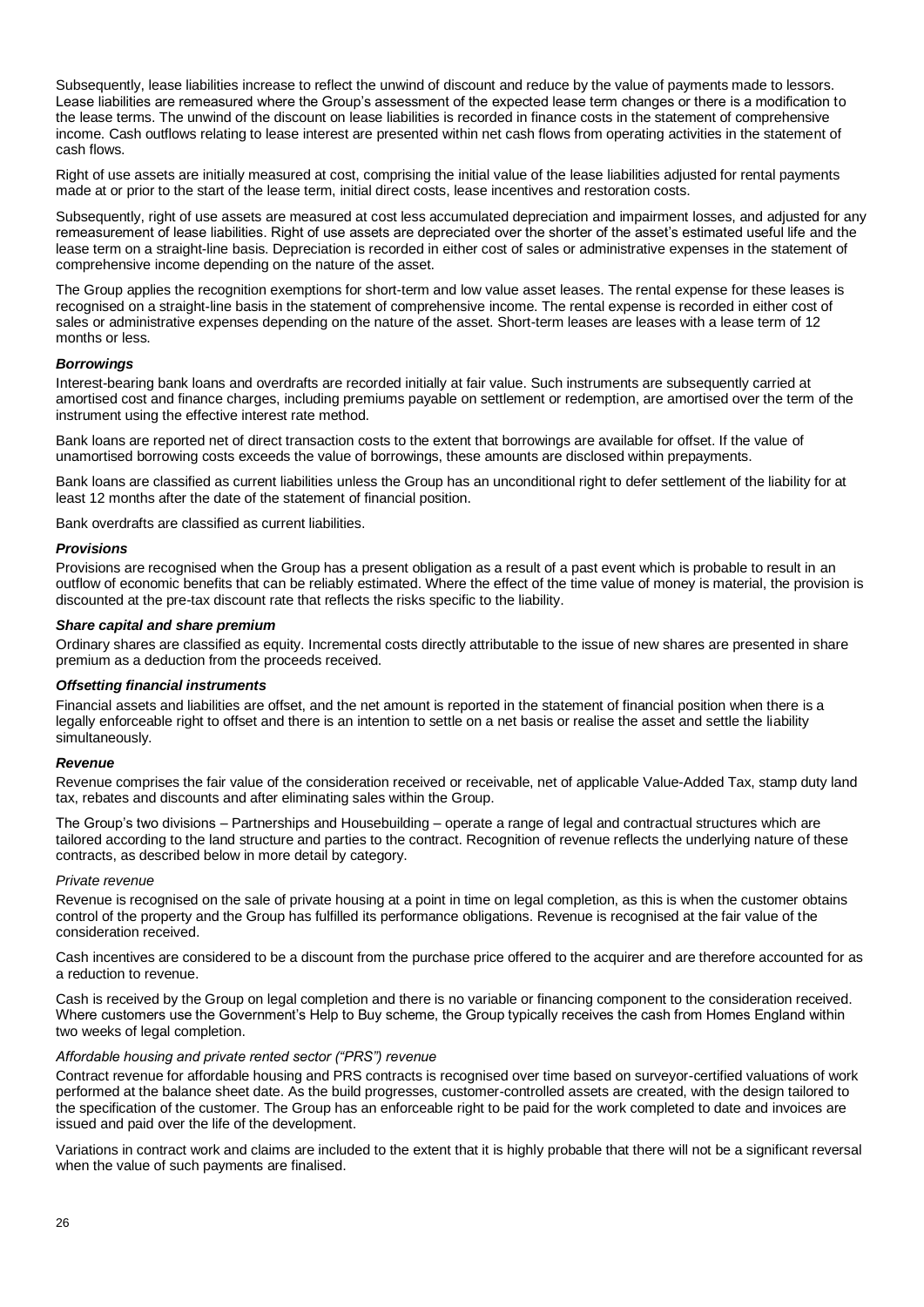Where progress towards the satisfaction of performance obligations cannot be reasonably determined, revenue is recognised over time as the work is performed, to the extent that costs have been incurred and are expected to be recoverable, and contract costs are recognised as expenses in the period in which they are incurred.

When it is probable that total contract costs will exceed total contract revenue, the expected loss is recognised immediately in the statement of comprehensive income within cost of sales.

#### *Other revenue – land sales*

Revenue is recognised in the statement of comprehensive income at a point in time on unconditional exchange of contracts as this is the point at which the Group is considered to have satisfied its performance obligations. Revenue is measured as the fair value of consideration received or receivable.

Where there are residual obligations in the land sale contract that are not satisfied at the balance sheet date, an element of the transaction price is deferred into future periods. If the stand-alone selling price of the residual obligations is not directly observable, the transaction price is derived by calculating a value for the land element of the contract and deducting this from the total transaction price. The remainder is allocated to the residual obligations. Revenue is recognised on the residual obligations at a point in time when the performance obligations have been satisfied.

Cash is either received on completion or on deferred settlement terms. Where land is sold on deferred settlement terms the revenue and associated receivable are discounted to their fair value. The discount to fair value is amortised over the period to the settlement date and credited to finance income using the effective interest rate method. Changes in estimates of the final amount due are recognised in revenue in the statement of comprehensive income.

#### *Other revenue – commercial sales*

Revenue is typically recognised in the statement of comprehensive income at a point in time on unconditional exchange of contracts as this is the point at which the Group is considered to have satisfied its performance obligations. Cash is received on legal completion and, in most cases, there is no variable or financing component to the consideration received.

In some cases, where longer-term performance obligations are present, for example in design and build contracts, revenue is recognised over time as described above in "Affordable housing and private rented sector ("PRS") revenue". Revenue is measured as the fair value of consideration received or receivable.

#### *Other revenue – project management services*

Revenue earned for the provision of project management services, typically to the Group's joint ventures and associates, is recognised on an accruals basis in line with the underlying contract.

#### *Other revenue – part exchange*

In certain instances, property may be accepted as part consideration in the sale of a Countryside property. The fair value of the part exchange property is established by independent surveyors and reduced for costs to sell. The sale of the Countryside property is recorded in line with the accounting policy for private housing described above, with the value of revenue recognised reflecting the total of cash proceeds and the fair value of the part exchange property received by the Group. The part exchange property is recognised within inventories until sold.

The subsequent sale of the part exchange property is treated as a separate transaction with revenue recognised in line with the treatment of private housing described above.

#### *Other revenue – freehold reversions*

Revenue is recognised on freehold reversion sales on unconditional exchange.

#### *Cost of sales*

The Group determines the value of inventories charged to cost of sales based on the total forecast margin of developing a site or a phase of a site. Once the total expected margin of the site or phase of a site is established it is allocated based on revenue to calculate a build cost per plot. These costs are recognised within cost of sales when the related revenue is recognised in accordance with the Group's revenue recognition policy.

To the extent that additional costs or savings are identified and the expected margin changes as the site progresses, the change is recognised over the remaining units.

Cost of sales for land and commercial property which form part of a larger site are recognised based on forecast site margin as described above. Where land and commercial property relates to the entirety of a site, cost of sales represents the carrying value of the related inventory in the Group's statement of financial position and is recognised within cost of sales when revenue is recognised in accordance with the Group's revenue recognition policy.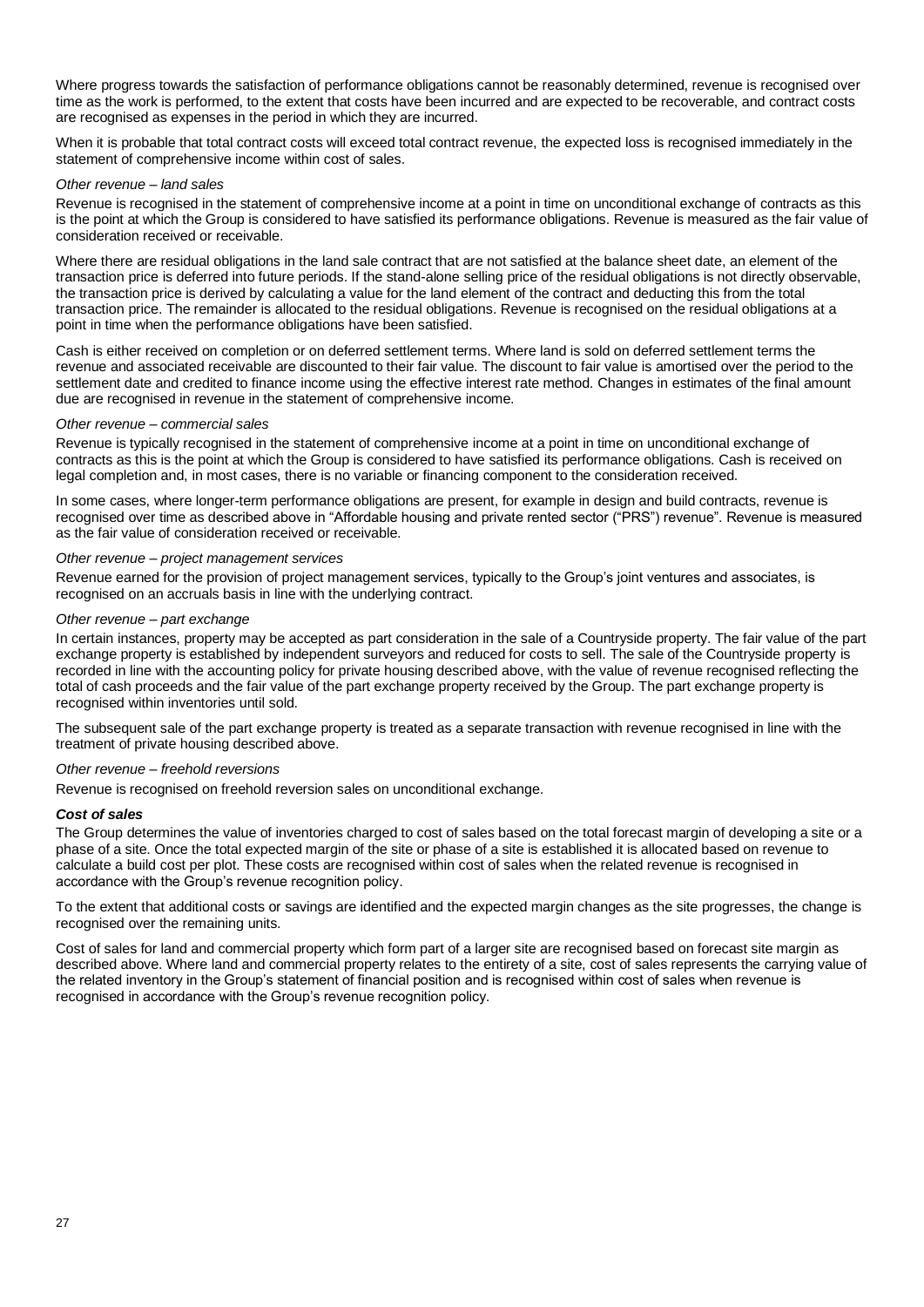# *Finance costs and finance income*

#### *Borrowing costs*

Borrowing costs in relation to the Group's debt facility are recognised on an accruals basis. Also included in borrowing costs is the amortisation of fees associated with the arrangement of the financing.

Finance charges, including premiums payable on settlement or redemption and direct issue costs, are accounted for on an accruals basis in the statement of comprehensive income using the effective interest method. These amounts are added to the carrying amount of the instrument to the extent that they are not settled in the period in which they arise.

The Group capitalises borrowing costs into developments only where project-specific borrowings are used.

#### *Unwind of discounting*

The finance costs and income associated with the time value of money on discounted payables and receivables are recognised within finance costs and income as the discount unwinds over the life of the relevant item.

#### *Current and deferred income taxation*

Income tax comprises current and deferred tax.

#### *Current taxation*

The current taxation payable is based on taxable profit for the period which differs from accounting profit as reported in the statement of comprehensive income because it excludes items of income or expense that are taxable or deductible in other years and those items never taxable or deductible. The Group's liability for current tax is measured using tax rates that have been enacted or substantively enacted by the reporting date.

#### *Deferred taxation*

Deferred taxation is the tax expected to be payable or recoverable on differences between the carrying amount of assets and liabilities in the financial statements and their corresponding tax values used in the computation of taxable profit and is accounted for using the balance sheet liability method.

Deferred tax liabilities are recognised for all taxable temporary differences and deferred tax assets are recognised to the extent that it is probable that future taxable profits will be available against which deductible temporary differences can be utilised. Such assets and liabilities are not recognised if the temporary difference arises from the initial recognition of goodwill or from the initial recognition (other than in a business combination) of other assets and liabilities in a transaction which affects neither the taxable profit nor the accounting profit.

Deferred tax is calculated at the tax rates that are expected to apply to the period when the asset is realised or the liability is settled based upon tax rates that have been enacted or substantively enacted by the reporting date. Deferred tax is charged or credited in the statement of comprehensive income, except when it relates to items credited or charged directly to the statement of changes in equity, in which case the deferred tax is also dealt with in equity.

Deferred income tax assets and liabilities are offset when there is a legally enforceable right to offset current tax assets against current tax liabilities and when the Group intends to settle the balances on a net basis.

#### *Segmental reporting*

The chief operating decision maker ("CODM") has been identified as the Group's Executive Committee. The CODM reviews the Group's internal reporting in order to assess performance and allocate resources. The CODM assesses the performance of the operating segments based on adjusted revenue, adjusted operating profit, return on capital employed ("ROCE"), tangible net asset value ("TNAV") and tangible net operating asset value ("TNOAV"). Segmental reporting reflects the Group's management structure and primary basis of internal reporting.

Segmental results include items directly attributable to the segment, as well as those that can be allocated on a reasonable basis.

#### *Pension plans*

The Group operates a defined contribution pension plan. A defined contribution plan is a pension plan under which the Group pays fixed contributions to a separate entity.

The Group has no further payment obligations once the contributions have been paid. The contributions are recognised on an accruals basis as employee benefit expenses.

#### *Share-based payments*

The Group provides benefits to employees of the Group, including Directors, in the form of equity-settled share-based awards, whereby employees render services in exchange for rights over shares.

For equity-settled share-based payments, the fair value of the employee services rendered is determined by reference to the fair value of the shares awarded or options granted, excluding the impact of any non-market vesting conditions. All share options are valued using an option-pricing model (Black Scholes or Monte Carlo). This fair value is charged to the statement of comprehensive income over the vesting period of the share-based awards.

The Group does not operate any cash-settled share-based payment plans.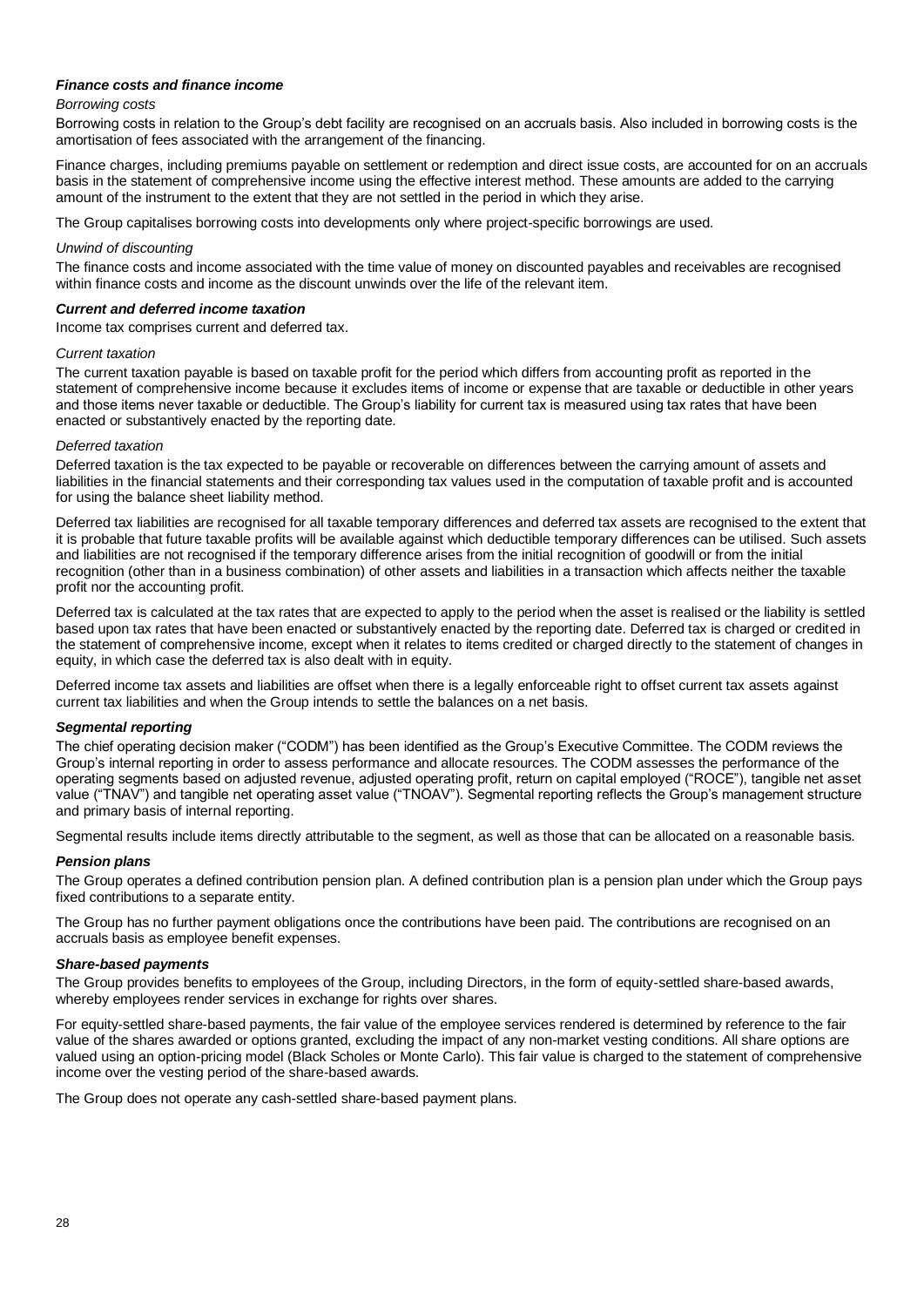# *Non-underlying items*

Certain items which do not relate to the Group's underlying performance are presented separately in the statement of comprehensive income as non-underlying items where, in the judgement of the Directors, they need to be disclosed separately by virtue of their nature, size or incidence in order to obtain a clear and consistent presentation of the Group's underlying business performance. As these non-underlying items can vary significantly from year to year, they create volatility in reported earnings.

In addition, the Directors believe that in discussing the performance of the Group, the results of joint ventures and associates should be proportionally consolidated, including the Group's share of revenue and operating profit, as they are managed as an integral part of the Group's operations. As such, the Directors adjust for these non-underlying items in the calculation of the Group's Alternative Performance Measures ("APMs"), which are set out on pages 57 to 59.

Examples of material and non-recurring items which may give rise to disclosure as non-underlying items are:

- costs incurred directly in relation to business combinations or capital market transactions including advisory costs, one-off integration costs and employment-related deferred consideration costs;
- adjustments to the statement of financial position that do not relate to trading activity such as the recognition and reversal of non-trade impairments or the recognition of material liabilities which are not considered to be in the ordinary course of business; and
- the costs of significant Group restructuring exercises.

In addition, the amortisation of acquisition-related intangible assets is treated as a non-underlying item as management does not believe this potentially variable cost should be included when considering the underlying trading performance of the Group.

#### *Dividends*

Dividend income from investments is recognised when the shareholders' rights to receive payment have been established.

Dividends payable are recorded in the period in which they become unconditional.

#### **4. Segmental reporting**

Segmental reporting is presented in respect of the Group's business segments reflecting the Group's management and internal reporting structure and is the basis on which strategic operating decisions are made by the Group's CODM. The Group's two business segments are Partnerships and Housebuilding; these are described below and in the 2020 Annual Report.

The Partnerships division specialises in urban regeneration of public sector land, delivering private, affordable and PRS homes in partnership with local authorities and housing associations. It also develops brownfield land in the Midlands, the North West of England and Yorkshire.

The Housebuilding division delivers high quality homes aimed at local owner occupiers. It develops primarily private and affordable homes on land owned or controlled by the Group, located in outer London and the Home Counties.

Segmental adjusted operating profit and segmental operating profit include items directly attributable to a segment as well as those that can be allocated on a reasonable basis. Central head office costs that are directly attributable to a segment are allocated where possible, or otherwise allocated between segments based on an appropriate allocation methodology, such as headcount.

Segmental TNAV and TNOAV include items directly attributable to the segment as well as those that can be allocated on a reasonable basis, with the exception of intangible assets and net cash or debt.

Adjusted revenue, adjusted operating profit, TNAV and TNOAV are Alternative Performance Measures ("APMs") for the Group. Further detail on APMs is provided on pages 57 to 59.

Countryside operates entirely within the United Kingdom.

# *(a) Segmental financial performance*

|                                                                             | Partnerships Housebuilding |        | <b>Group items</b> | Total  |
|-----------------------------------------------------------------------------|----------------------------|--------|--------------------|--------|
|                                                                             | £m                         | £m     | £m                 | £m     |
| Year ended 30 September 2020                                                |                            |        |                    |        |
| Adjusted revenue including share of revenue from joint ventures and         |                            |        |                    |        |
| associate                                                                   | 629.4                      | 359.4  |                    | 988.8  |
| Less: share of revenue from joint ventures and associate                    | (44.1)                     | (52.7) |                    | (96.8) |
| Revenue                                                                     | 585.3                      | 306.7  |                    | 892.0  |
| Adjusted operating profit/(loss) including share of operating profit/(loss) |                            |        |                    |        |
| from joint ventures and associate                                           | 32.8                       | 25.0   | (3.6)              | 54.2   |
| Less: share of operating profit from joint ventures and associate           | (8.3)                      | (8.9)  |                    | (17.2) |
| Less: non-underlying items (Note 7)                                         | (8.3)                      | (5.2)  | (28.9)             | (42.4) |
| <b>Operating profit/(loss)</b>                                              | 16.2                       | 10.9   | (32.5)             | (5.4)  |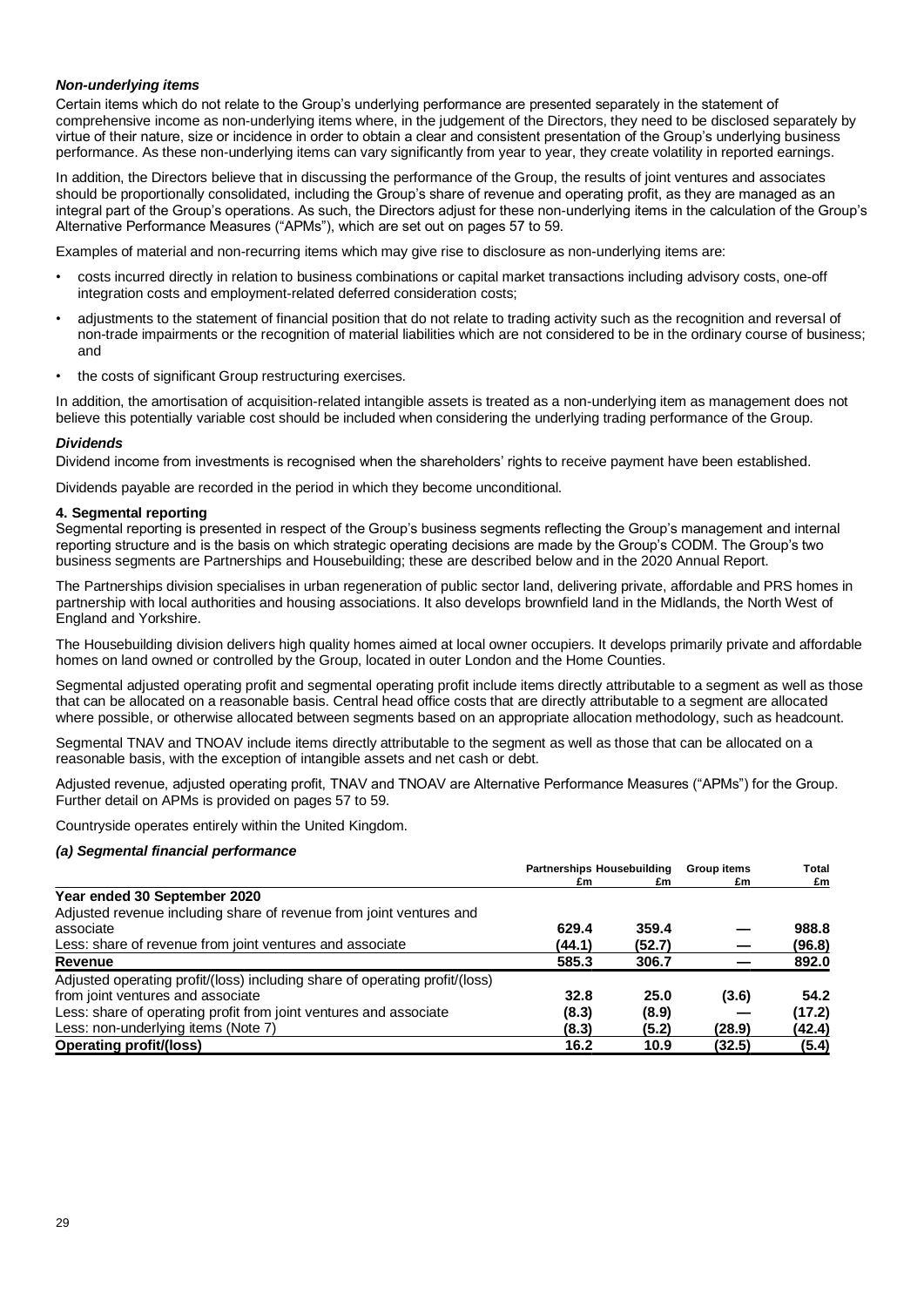|                                                                             | Partnerships | Housebuilding | Group items | Total   |
|-----------------------------------------------------------------------------|--------------|---------------|-------------|---------|
|                                                                             | £m           | £m            | £m          | £m      |
| Year ended 30 September 2019                                                |              |               |             |         |
| Adjusted revenue including share of revenue from joint ventures and         |              |               |             |         |
| associate                                                                   | 837.1        | 585.7         |             | 1.422.8 |
| Less: share of revenue from joint ventures and associate                    | (44.8)       | (140.9)       |             | (185.7) |
| <b>Revenue</b>                                                              | 792.3        | 444.8         |             | 1,237.1 |
| Adjusted operating profit/(loss) including share of operating profit/(loss) |              |               |             |         |
| from joint ventures and associate                                           | 127.8        | 114.8         | (8.2)       | 234.4   |
| Less: share of operating profit from joint ventures and associate           | (13.3)       | (33.5)        |             | (46.8)  |
| Less: non-underlying items (Note 7)                                         | (7.4)        |               | (9.8)       | (17.2)  |
| <b>Operating profit/(loss)</b>                                              | 107.1        | 81.3          | (18.0)      | 170.4   |

# *(b) Segmental financial position*

Segmental TNAV represents the net assets of the Group's two operating divisions. Segmental TNAV includes divisional net assets less intangible assets (net of deferred tax) and excludes inter-segment cash funding. TNOAV is the Group's measure of capital employed, as used in the calculation of ROCE.

|                                                              | Partnerships | Housebuilding | Group items | Total  |
|--------------------------------------------------------------|--------------|---------------|-------------|--------|
|                                                              | £m           | £m            | £m          | £m     |
| TNAV at 30 September 2019                                    | 114.2        | 623.6         |             | 737.8  |
| Operating profit/(loss)                                      | 16.2         | 10.9          | (32.5)      | (5.4)  |
| Add back items with no impact on TNAV:                       |              |               |             |        |
| - Share-based payments, net of deferred tax                  |              |               | 0.4         | 0.4    |
| - Impairment of goodwill                                     |              |               | 18.5        | 18.5   |
| - Amortisation of intangible assets                          |              |               | 12.2        | 12.2   |
| Other items affecting TNAV:                                  |              |               |             |        |
| - Share issue, net of transaction costs                      | 196.5        | 46.5          |             | 243.0  |
| - Share of post-tax profit from joint ventures and associate | 8.0          | 9.0           |             | 17.0   |
| - Dividends paid to owners of the parent                     | (29.5)       | (16.7)        |             | (46.2) |
| - Dividends paid to non-controlling interests                | (4.3)        |               |             | (4.3)  |
| - Taxation                                                   | (1.2)        | (0.9)         |             | (2.1)  |
| - Purchase of shares by EBT                                  | (1.2)        | (0.8)         |             | (2.0)  |
| $-$ Other                                                    | (10.6)       | (8.0)         | 1.4         | (17.2) |
| TNAV at 30 September 2020                                    | 288.1        | 663.6         |             | 951.7  |
| Inter-segment cash funding/(net cash)                        | 39.4         | (137.6)       |             | (98.2) |
| Segmental capital employed (TNOAV)                           | 327.5        | 526.0         |             | 853.5  |

|                                                              | Partnerships | Housebuilding | Group items | Total  |
|--------------------------------------------------------------|--------------|---------------|-------------|--------|
|                                                              | £m           | £m            | £m          | £m     |
| TNAV at 30 September 2018                                    | 54.2         | 565.9         |             | 620.1  |
| Operating profit/(loss)                                      | 107.1        | 81.3          | (18.0)      | 170.4  |
| Add back items with no impact on TNAV:                       |              |               |             |        |
| - Share-based payments, net of deferred tax                  |              |               | 6.0         | 6.0    |
| - Amortisation of intangible assets                          |              |               | 11.7        | 11.7   |
| Other items affecting TNAV:                                  |              |               |             |        |
| - Share of post-tax profit from joint ventures and associate | 13.3         | 30.8          |             | 44.1   |
| - Dividends paid                                             | (29.5)       | (26.5)        |             | (56.0) |
| - Taxation                                                   | (18.5)       | (16.7)        |             | (35.2) |
| - Purchase of shares by EBT                                  | (6.8)        | (6.2)         |             | (13.0) |
| $-$ Other                                                    | (5.6)        | (5.0)         | 0.3         | (10.3) |
| TNAV at 30 September 2019                                    | 114.2        | 623.6         |             | 737.8  |
| Inter-segment cash funding/(net cash)                        | 62.6         | (136.0)       |             | (73.4) |
| Segmental capital employed (TNOAV)                           | 176.8        | 487.6         |             | 664.4  |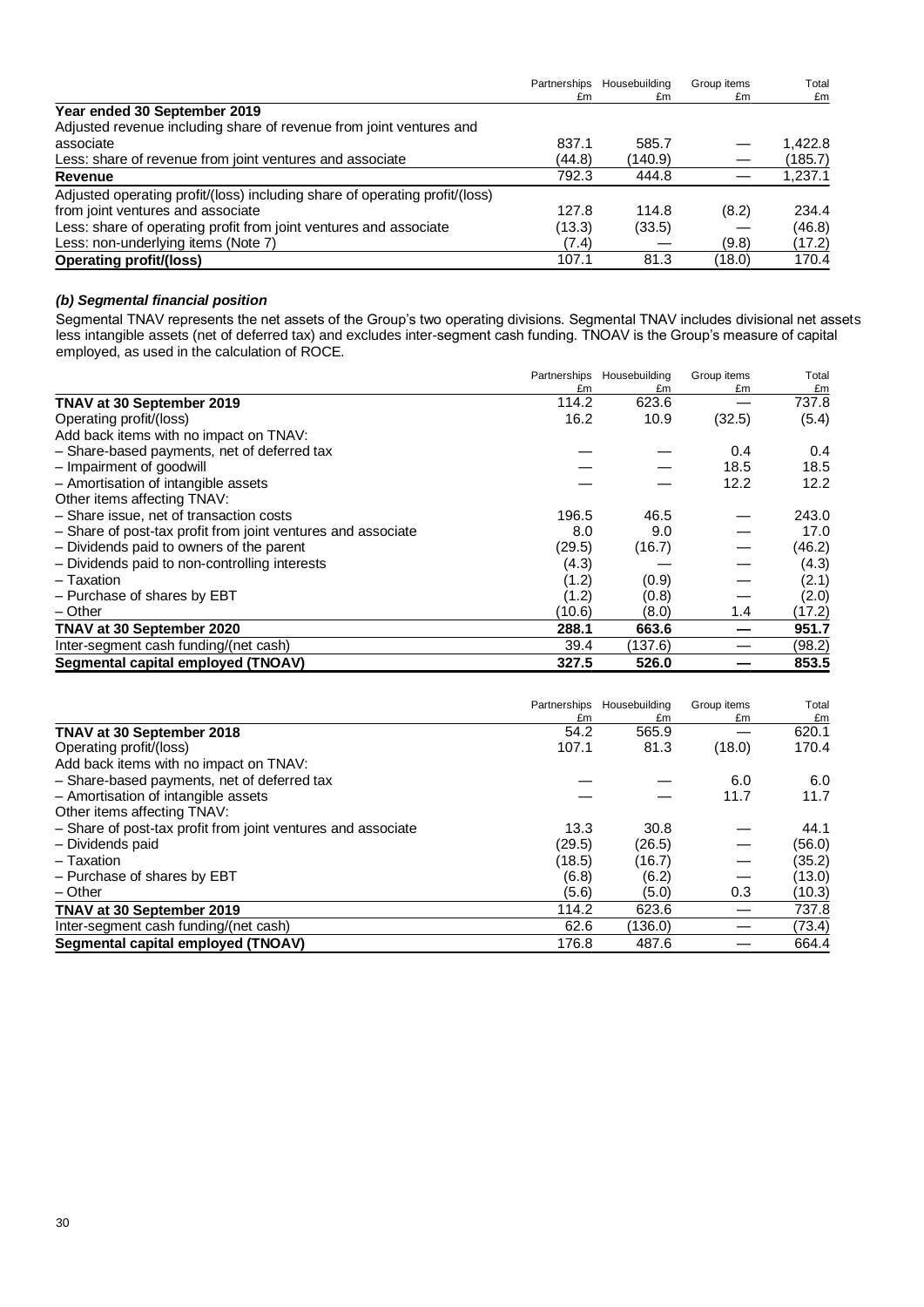#### *(c) Segmental other items*

|                                                            | Partnerships Housebuilding |      | <b>Group items</b> | <b>Total</b> |
|------------------------------------------------------------|----------------------------|------|--------------------|--------------|
|                                                            | £m                         | £m   | £m                 | £m           |
| Year ended 30 September 2020                               |                            |      |                    |              |
| Investment in joint ventures                               | 12.1                       | 28.8 |                    | 40.9         |
| Investment in associate                                    |                            | 1.3  |                    | 1.3          |
| Share of post-tax profit from joint ventures and associate | 8.0                        | 9.0  |                    | 17.0         |
| Capital expenditure – property, plant and equipment        | 4.2                        | 0.6  |                    | 4.8          |
| Capital expenditure – right of use assets                  | 3.1                        | 1.3  |                    | 4.4          |
| Capital expenditure - intangible assets                    |                            |      | 2.9                | 2.9          |
| Depreciation – property, plant and equipment               | 1.8                        | 0.7  |                    | 2.5          |
| Depreciation – right of use assets                         | 4.6                        | 3.2  |                    | 7.8          |
| Amortisation - intangible assets                           |                            |      | 12.2               | 12.2         |
| Impairment of goodwill                                     |                            |      | 18.5               | 18.5         |
| Share-based payments                                       |                            |      | 1.0                | 1.0          |

|                                                            |      | Partnerships Housebuilding | Group items | Total |
|------------------------------------------------------------|------|----------------------------|-------------|-------|
|                                                            | £m   | £m                         | £m          | £m    |
| Year ended 30 September 2019                               |      |                            |             |       |
| Investment in joint ventures                               | 17.4 | 44.8                       |             | 62.2  |
| Investment in associate                                    |      | 3.5                        |             | 3.5   |
| Share of post-tax profit from joint ventures and associate | 13.3 | 30.8                       |             | 44.1  |
| Capital expenditure – property, plant and equipment        | 5.0  | 2.8                        |             | 7.8   |
| Capital expenditure – intangible assets                    | 0.2  |                            | 2.9         | 3.1   |
| Depreciation – property, plant and equipment               | 1.5  | 0.7                        |             | 2.2   |
| Amortisation - intangible assets                           |      |                            | 11.7        | 11.7  |
| Share-based payments                                       |      |                            | 6.7         | 6.7   |

#### **5. Employees and Directors**

# *(a) Staff costs for the Group during the year*

|                                                                                    | 2020  | 2019  |
|------------------------------------------------------------------------------------|-------|-------|
|                                                                                    | £m    | £m    |
| The aggregate remuneration for the employees and Directors of the Group comprised: |       |       |
| Wages and salaries                                                                 | 108.8 | 105.7 |
| Social security costs                                                              | 13.8  | 13.4  |
| Other pension costs                                                                | 6.6   | 5.8   |
| Share-based payments (Note 29)                                                     | 1.0   | 6.7   |
|                                                                                    | 130.2 | 131.6 |

The average monthly number of employees (including Directors) for the year for each of the Group's principal activities was as follows:

|             | 2020          | 2019   |
|-------------|---------------|--------|
|             | <b>Number</b> | Number |
| Development | 1,782         | .674   |
| Head office | 165           | 177    |
|             | 947. ا        | .851   |

#### *(b) Retirement benefits*

All the Group's employees are entitled to join the Group's defined contribution schemes, which are invested with Aegon. Annual contributions to these plans expensed in the statement of comprehensive income amounted to £6.6m (2019: £5.8m), of which £0.8m (2019: £0.7m) was outstanding as at 30 September 2020. The Group does not operate any defined benefit pension schemes.

#### *(c) Key management compensation*

The following table details the aggregate staff costs expensed in respect of the members of the Board of Directors and Executive Committee.

|                      | 2020 | 2019 |
|----------------------|------|------|
|                      | £m   | £m   |
| Salaries and bonus   | 3.0  | 6.7  |
| Retirement benefits  | 0.4  | 0.8  |
| Share-based payments | 0.1  | 3.5  |
|                      | 3.5  | 11.0 |

The disclosures of shares granted under the long-term incentive schemes are included in Note 29.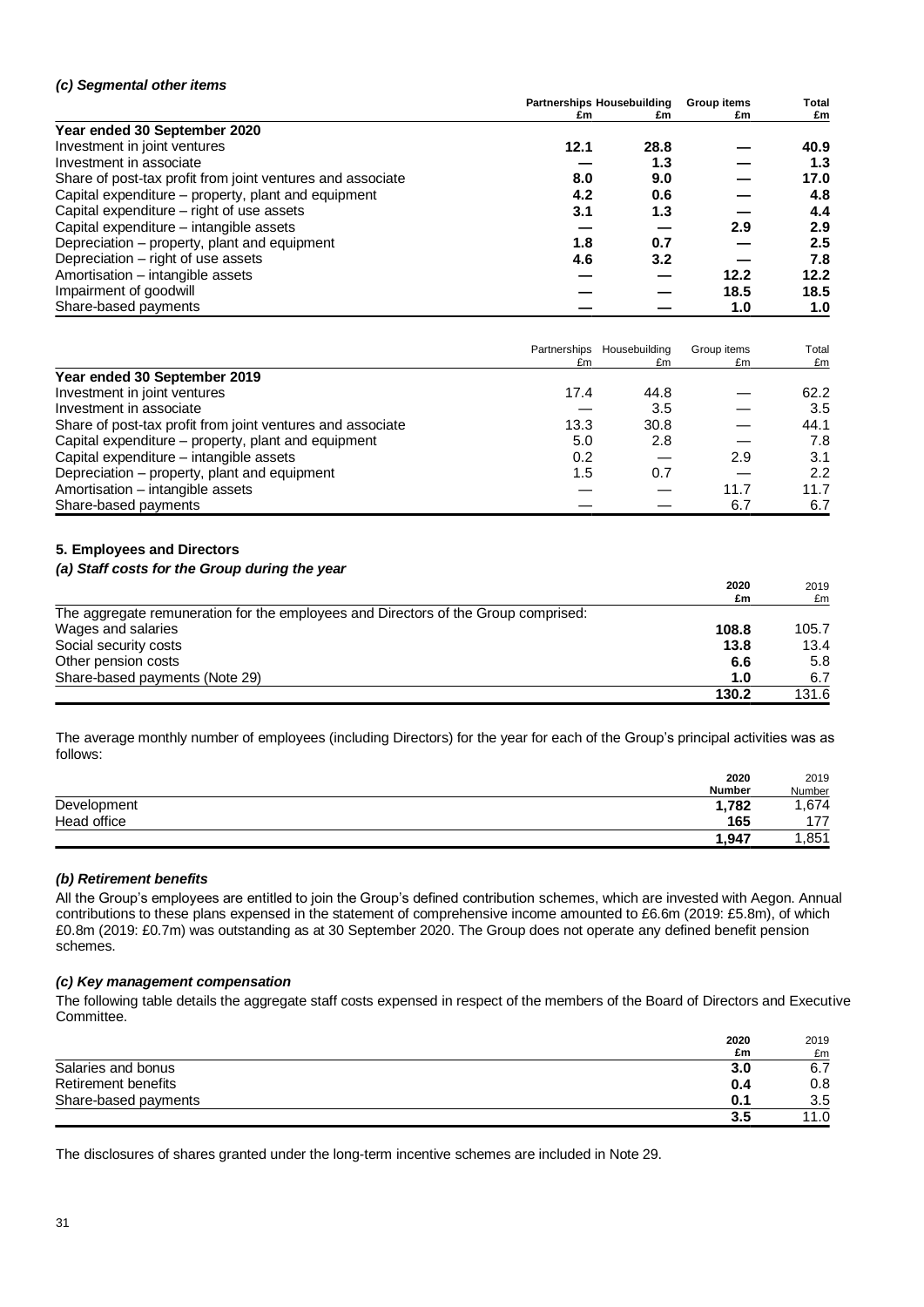# *(d) Directors' emoluments*

The following table details the aggregate staff costs expensed in respect of the members of the Board of Directors.

|     | 2020 | 2019 |
|-----|------|------|
|     | zm   | £m   |
| Agg | --   | ں.+  |

# *(e) Emoluments of the highest paid Director*

The following table details the aggregate staff costs expensed in respect of the highest paid Director.

|                                                       | 2020 | 2019     |
|-------------------------------------------------------|------|----------|
|                                                       | £m   | £m       |
| Anr<br>$\sim$ 0m <sup>-</sup><br>ments<br>ווחר<br>JJ. |      | $\cdots$ |

#### **6. Revenue**

An analysis of Group reported revenue by type is set out below:

|                | 2020  | 2019    |
|----------------|-------|---------|
|                | £m    | £m      |
| Partnerships:  |       |         |
| - Private      | 251.7 | 355.2   |
| - Affordable   | 196.6 | 243.1   |
| $-$ PRS        | 116.5 | 167.1   |
| $-$ Other      | 20.5  | 26.9    |
|                | 585.3 | 792.3   |
| Housebuilding: |       |         |
| - Private      | 205.1 | 312.2   |
| - Affordable   | 46.2  | 70.1    |
| $-$ PRS        | 7.2   | 15.4    |
| $-$ Other      | 48.2  | 47.1    |
|                | 306.7 | 444.8   |
| Total          | 892.0 | 1,237.1 |
|                |       |         |

At 30 September 2020, the aggregate amount of unsatisfied performance obligations relating to contracts with customers was £891.8m (2019: £893.5m). Approximately half of these amounts are expected to be recognised as revenue within one year, with the remainder recognised over varying contractual lengths.

### **7. Operating (loss)/profit**

# *(a) Operating (loss)/profit*

Operating (loss)/profit of £(5.4)m (2019: £170.4m) is stated after charging/(crediting):

|                                              |      | 2020  | 2019  |
|----------------------------------------------|------|-------|-------|
|                                              | Note | £m    | £m    |
| Inventories expensed to cost of sales        |      | 760.5 | 964.9 |
| Net provisions against inventories           | 18   | 1.4   | (0.5) |
| Impairment of inventories                    | 18   | 4.8   | 7.4   |
| Staff costs                                  | 5a   | 130.2 | 131.6 |
| Amortisation - intangible assets             | 11   | 12.2  | 11.7  |
| Impairment of goodwill                       | 11   | 18.5  |       |
| Depreciation – property, plant and equipment | 12   | 2.5   | 2.2   |
| Depreciation – right of use assets           | 13   | 7.8   |       |

During the year the Group received the following services from the Group's auditors:

|                                                                                                    | 2020    | 2019 |
|----------------------------------------------------------------------------------------------------|---------|------|
|                                                                                                    | £m      | £m   |
| Fees payable to the Group's auditors for the audit of parent and consolidated financial statements | 0.4     | 0.2  |
| Fees payable to the Group's auditors for other services:                                           |         |      |
| - Audit of subsidiary companies                                                                    | $0.5\,$ | 0.5  |
| - Audit of joint ventures and associate (Group share)                                              | 0.1     | 0.1  |
| - Audit-related services                                                                           | 0.2     | 0.1  |
| Total                                                                                              | 1.2     | 0.9  |

Fees payable to the Group's auditors for the audit of subsidiary companies in 2019 were previously presented as £0.3m. This has been increased to £0.5m in the table above to reflect the finalisation of fees after the date of signing the 2019 Group financial statements.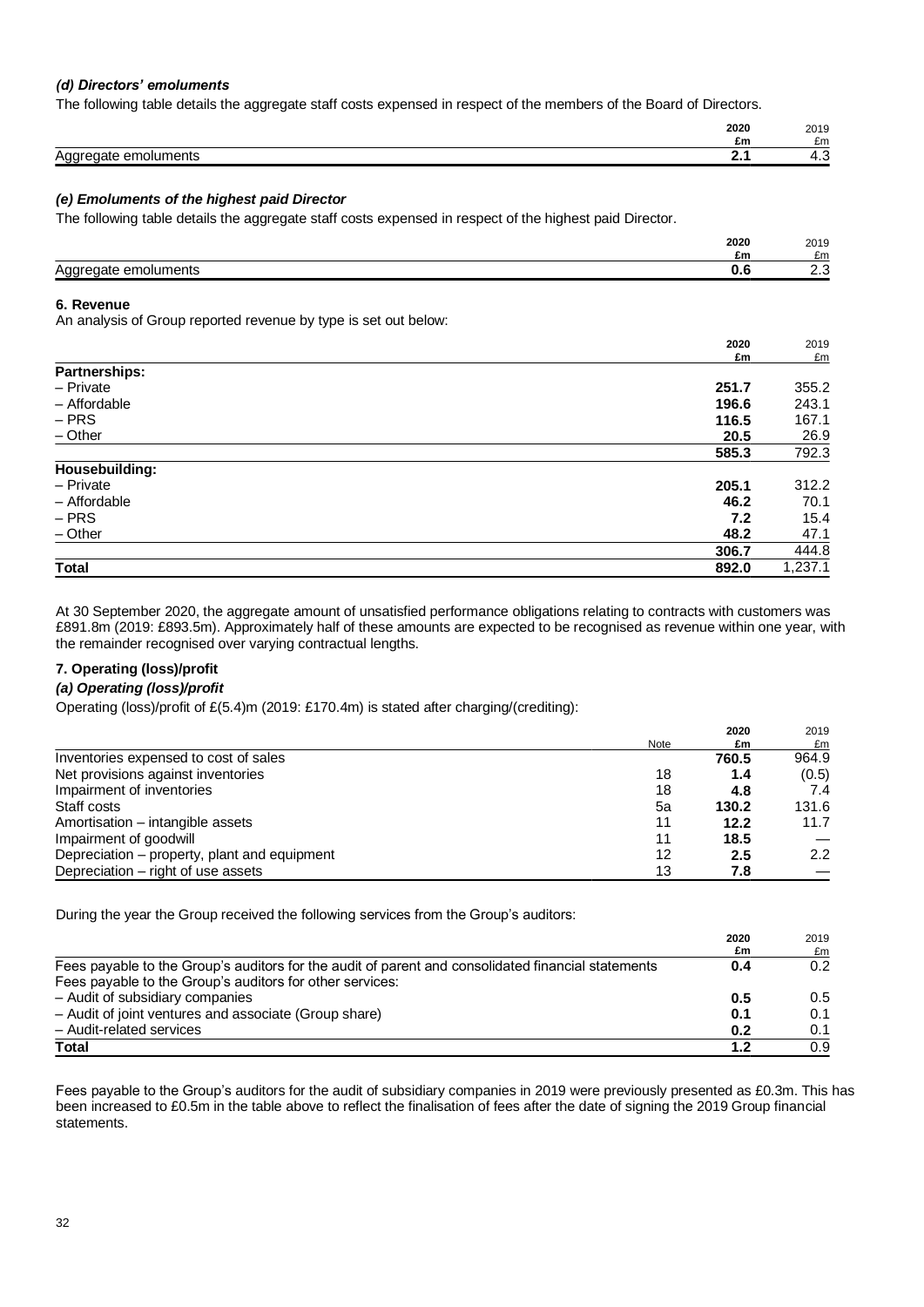# *(b) Non-underlying items*

|                                                               | 2020   | 2019   |
|---------------------------------------------------------------|--------|--------|
|                                                               | £m     | £m     |
| Non-underlying items included within administrative expenses: |        |        |
| - Impairment of goodwill                                      | (18.5) |        |
| - Restructuring costs                                         | (3.5)  |        |
| - Ground Rent Assistance Scheme                               | (10.0) |        |
| - Amortisation of acquisition-related intangible assets       | (10.2) | (10.2) |
| - Deferred consideration relating to Westleigh                | (0.2)  | 2.2    |
| - Acquisition and integration costs relating to Westleigh     |        | (1.8)  |
| Non-underlying items included within cost of sales:           |        |        |
| - Impairment of inventory                                     |        | (7.4)  |
| Total non-underlying items                                    | (42.4) | (17.2) |

# *Impairment of goodwill*

During September 2020, the Directors announced the Board's decision to close the Millgate business with the remaining Millgate sites being transferred to the Housebuilding West region where the brand will be retained for future use. The goodwill previously recognised on the acquisition of Millgate was tested for impairment and, as a consequence of reduced cash flows from the business in future years, an impairment charge of £18.5m has been recognised. Refer to Note 11 for further detail on the impairment testing performed.

#### *Restructuring costs*

The closure of the Millgate business noted above has resulted in restructuring costs of £1.7m recognised in the year. The Millgate office will be closed resulting in an acceleration of £0.8m of depreciation on the right of use asset for the office lease, and a further £0.9m of costs have been recognised primarily relating to employee severance costs.

As announced during the equity placing in July 2020, the Group intends to expand the Partnerships division and has taken steps during the fourth quarter of the year to restructure the existing regions in order to facilitate the future growth. These steps have resulted in £0.6m of non-underlying costs being recognised, primarily relating to employee severance costs.

The Directors have assessed the office portfolio of the Group in light of the Covid-19 pandemic and the associated changes to working practices. The Group's London office will be closed, resulting in an acceleration of £1.2m of depreciation on the associated right of use asset.

#### *Ground Rent Assistance Scheme*

Following the Group's earlier commitment to the Government's Leasehold Pledge, in April 2020 the Group established the Countryside Ground Rent Assistance Scheme (the "Scheme"). The Scheme is expected to operate for a period of at least two years. It will be offered on a voluntary basis and will apply to such leases where the ground rent payable was not for the ultimate benefit of either a local authority or a registered provider of social housing.

The Group will seek agreement from freehold owners to vary the leaseholds of Countryside customers who still own homes with a leasehold ground rent that doubles more frequently than every 20 years. Working with the joint venture partners where required, Countryside aims to achieve agreement from the freehold owners to vary the leasehold ground rent to increase every 15 years in line with RPI. In parallel, where any customer has received an offer from their freehold owner to vary their lease terms in compliance with the Pledge, Countryside will reimburse the price payable by the customer plus any reasonable legal fees incurred. The Scheme is in the early stages of its development and the associated cost is estimated to be £10m.

#### *Amortisation of acquisition-related intangible assets*

Amortisation of acquisition-related intangible assets is reported within non-underlying items as management does not believe this cost should be included when considering the underlying trading performance of the Group.

#### *Deferred consideration relating to Westleigh*

As part of the agreement to purchase Westleigh, deferred consideration was payable to management who remained with the Group post-acquisition. These costs were accrued over the period to 31 March 2020 with changes to the estimated amount payable recognised in the statement of comprehensive income.

#### *Acquisition and integration costs relating to Westleigh*

During the year ended 30 September 2019, the Group incurred integration costs relating to the acquisition of Westleigh, including costs related to property moves and employee severance.

#### *Impairment of inventory*

During the prior year, a non-cash charge of £7.4m was recognised to impair the value of inventory in the Group's Manchester region. This was the result of costs accrued over a four-year period not being appropriately recognised in the statement of comprehensive income. No further inventory impairments have been recorded in non-underlying items during the year.

# *Taxation*

A total tax credit of £4.7m (2019: £3.4m) in relation to all of the above non-underlying items was included within taxation in the statement of comprehensive income.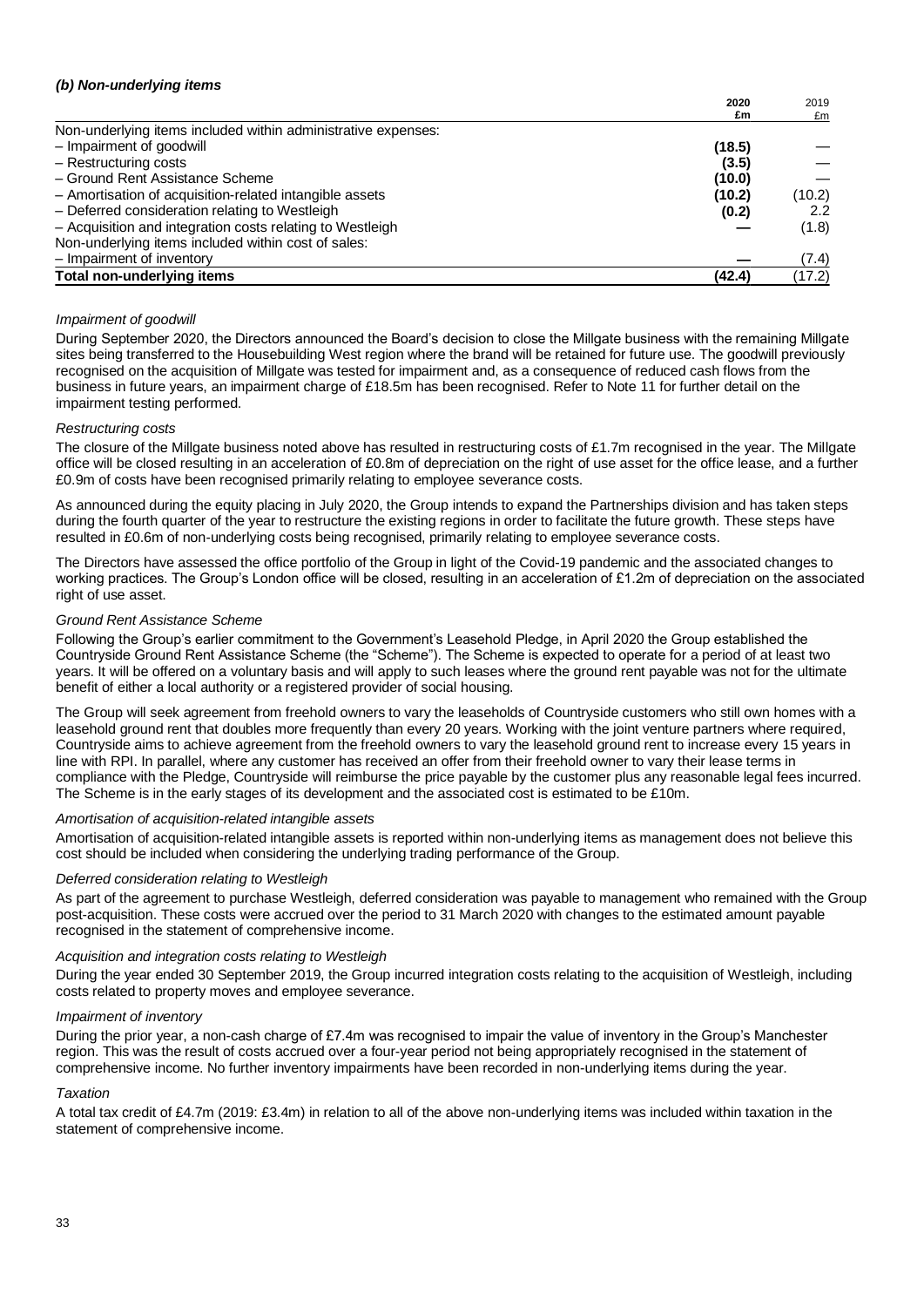#### **8. Net finance costs**

|    | 2020   | 2019   |
|----|--------|--------|
|    | £m     | £m     |
|    | (5.3)  | (3.4)  |
| 20 | (0.7)  | (0.6)  |
|    |        |        |
|    | (7.0)  | (7.9)  |
| 13 | (1.1)  |        |
|    | (0.1)  |        |
|    | (14.2) | (11.9) |
|    | 0.2    | 0.6    |
|    |        |        |
|    | 0.5    | 0.4    |
|    | 0.7    | 1.0    |
|    | (13.5) | (10.9) |
|    | Note   |        |

#### **9. Income tax expense**

| 2020 | 2019 |
|------|------|
| £m   | £m   |
|      |      |
| 1.9  | 33.9 |
| 1.9  | 33.9 |
|      |      |
| 0.2  | 1.3  |
| 0.2  | 1.3  |
| 2.1  | 35.2 |
|      |      |

In the Spring Budget 2020, the Government announced that from 1 April 2020 the corporation tax rate would remain at 19% (rather than reducing to 17%, as previously enacted). Deferred taxes at the balance sheet have been measured using the enacted rates that are expected to apply to the unwind of each asset or liability.

The Group effective tax rate for the year of (107.7)% (2019: 17.3%) results in a higher tax expense (2019: lower tax expense) than the standard rate of corporation tax in the United Kingdom of 19.0% (2019: 19.0%). The table below shows the reconciliation of the Group's income tax expense/(credit) calculated at the standard rate of tax in the United Kingdom to the Group's income tax expense at the effective tax rate.

| 2020                                                                            | 2019  |
|---------------------------------------------------------------------------------|-------|
| £m                                                                              | £m    |
| (Loss)/profit before income tax<br>(1.9)                                        | 203.6 |
| Tax calculated at the parent entity rate of tax of 19.0% (2019: 19.0%)<br>(0.4) | 38.7  |
| Impairment of goodwill<br>3.5                                                   |       |
| Adjustments to deferred tax due to increase in UK tax rates<br>0.7              |       |
| Other timing differences<br>(0.9)                                               | (0.2) |
| Deferred tax charged directly to reserves<br>(0.6)                              | (0.7) |
| Joint ventures and associate tax<br>(0.2)                                       | (2.2) |
| Income not taxable                                                              | (0.3) |
| Enhanced deductions for land remediation                                        | (0.2) |
| Expenses not deductible for tax                                                 | 0.1   |
| 2.1<br>Income tax expense                                                       | 35.2  |

#### **10. Earnings/(loss) per share**

Basic earnings per share ("basic EPS") is calculated by dividing the profit from continuing operations attributable to ordinary shareholders by the weighted average number of ordinary shares in issue during the period, adjusted for the weighted average number of shares held by the Employee Benefit Trust ("EBT"). For diluted earnings per share ("diluted EPS"), the weighted average number of ordinary shares also assumes the conversion of all potentially dilutive share awards.

#### *(a) Basic and diluted earnings/(loss) per share*

|                                                                                            | 2020  | 2019  |
|--------------------------------------------------------------------------------------------|-------|-------|
| (Loss)/profit from continuing operations attributable to equity holders of the parent (£m) | (3.7) | 167.7 |
| Basic weighted average number of shares (millions)<br>462.1                                |       | 445.1 |
| Basic (loss)/earnings per share (pence per share)                                          | (0.8) | 37.7  |
| Diluted weighted average number of shares (millions)<br>464.5                              |       | 450.1 |
| Diluted (loss)/earnings per share (pence per share)                                        | (0.8) | 37.3  |

The basic weighted average number of shares of 462.1 million (2019: 445.1 million) excludes the weighted average number of shares held in the EBT during the year of 1.2 million (2019: 4.9 million).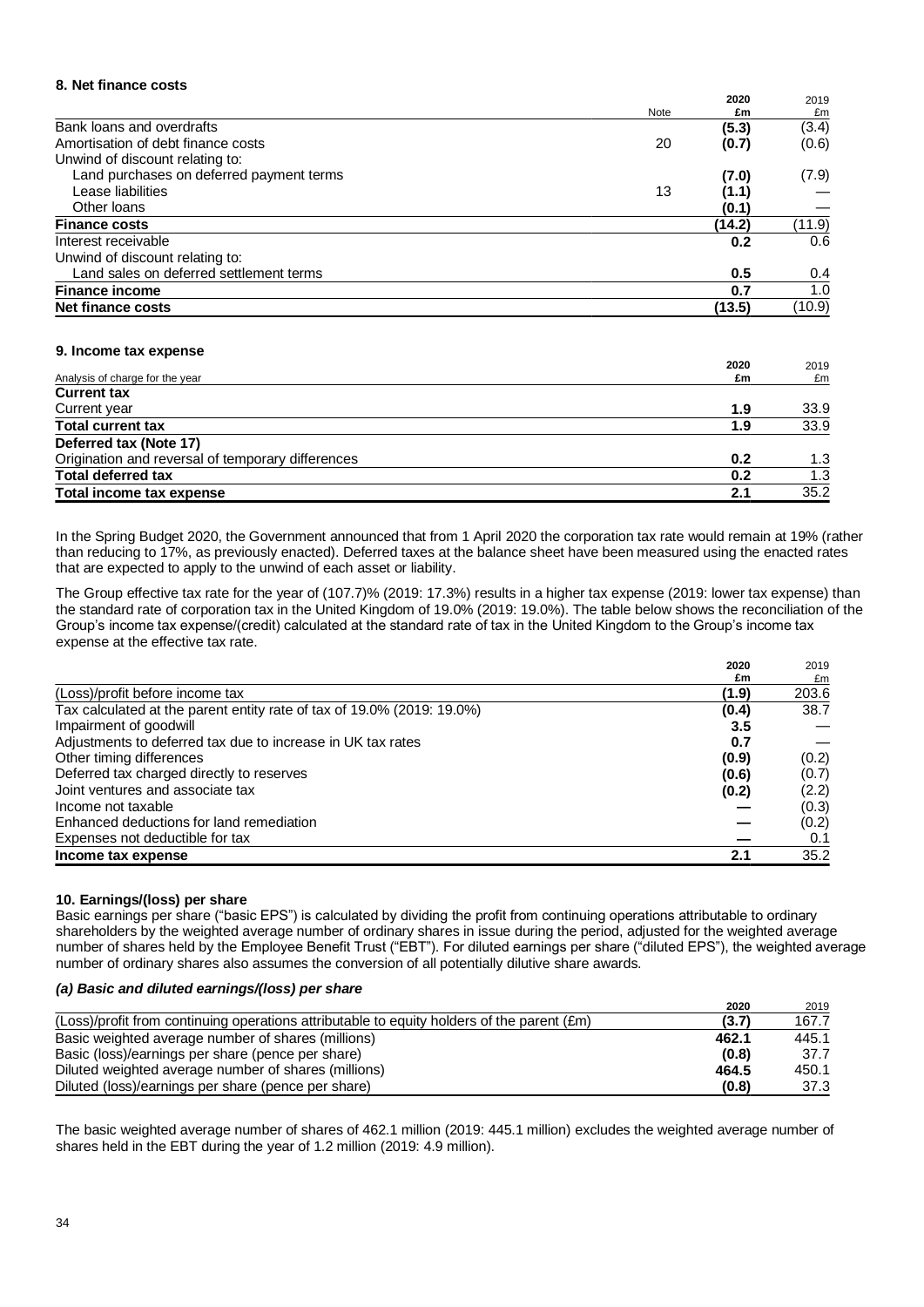# *(b) Adjusted basic and diluted earnings per share*

Adjusted basic and diluted earnings per share are APMs for the Group. Refer to pages 57 to 59 for details of the Group's APMs.

|                                                                                              | 2020  | 2019  |
|----------------------------------------------------------------------------------------------|-------|-------|
| (Loss)/profit from continuing operations attributable to equity holders of the parent (£m)   | (3.7) | 167.7 |
| Add: non-underlying items net of tax (£m)                                                    | 37.7  | 13.8  |
| Adjusted profit from continuing operations attributable to equity holders of the parent (£m) | 34.0  | 181.5 |
| Basic weighted average number of shares (millions)                                           | 462.1 | 445.1 |
| Adjusted basic earnings per share (pence per share)                                          | 7.4   | 40.8  |
| Diluted weighted average number of shares (millions)                                         | 465.3 | 450.1 |
| Adjusted diluted earnings per share (pence per share)                                        | 7.3   | 40.3  |

Non-underlying items net of tax include costs of £42.4m, net of tax of £4.7m (2019: costs of £17.2m, net of tax of £3.4m). Refer to Note 7.

#### **11. Intangible assets**

|                                         | Customer |         |              |          |       |
|-----------------------------------------|----------|---------|--------------|----------|-------|
|                                         | Software | related | <b>Brand</b> | Goodwill | Total |
|                                         | £m       | £m      | £m           | £m       | £m    |
| Cost                                    |          |         |              |          |       |
| At 1 October 2018                       | 5.1      | 42.1    | 34.6         | 109.8    | 191.6 |
| Additions                               | 3.1      |         |              |          | 3.1   |
| At 30 September 2019                    | 8.2      | 42.1    | 34.6         | 109.8    | 194.7 |
| <b>Additions</b>                        | 2.9      |         |              |          | 2.9   |
| At 30 September 2020                    | 11.1     | 42.1    | 34.6         | 109.8    | 197.6 |
| Accumulated amortisation and impairment |          |         |              |          |       |
| At 1 October 2018                       | 1.6      | 3.4     | 7.1          |          | 12.1  |
| Amortisation charge for the year        | 1.7      | 6.7     | 3.3          |          | 11.7  |
| At 30 September 2019                    | 3.3      | 10.1    | 10.4         |          | 23.8  |
| Amortisation charge for the year        | 2.2      | 6.7     | 3.3          |          | 12.2  |
| Impairment charge for the year          |          |         |              | 18.5     | 18.5  |
| At 30 September 2020                    | 5.5      | 16.8    | 13.7         | 18.5     | 54.5  |
| Net book value                          |          |         |              |          |       |
| At 30 September 2020                    | 5.6      | 25.3    | 20.9         | 91.3     | 143.1 |
| At 30 September 2019                    | 4.9      | 32.0    | 24.2         | 109.8    | 170.9 |
|                                         |          |         |              |          |       |

#### *Goodwill*

Goodwill held by the Group comprises that resulting from the following acquisitions:

|                                                            | 2020 | 2019  |
|------------------------------------------------------------|------|-------|
|                                                            | £m   | £m    |
| Copthorn Holdings Limited ("Copthorn") – April 2013        | 19.3 | 19.3  |
| Millgate Developments Limited ("Millgate") - February 2014 |      | 18.5  |
| Westleigh Group Limited ("Westleigh") - April 2018         | 72.0 | 72.0  |
|                                                            | 91.3 | 109.8 |

In all three cases, the acquired entities represent cash generating units ("CGUs") or groups of CGUs for the purpose of impairment testing.

# *Impairment testing*

Goodwill is tested annually for impairment at the year end; however, impairment testing was also carried out at 31 March 2020 in light of the uncertainty caused by the Covid-19 pandemic. No impairment charge was recorded at 31 March 2020 or at 30 September 2019 as a result of the impairment testing.

The recoverable amount of a CGU or group of CGUs is the greater of the value in use and fair value less costs of disposal.

The recoverable amounts of the Copthorn and Westleigh groups of CGUs are based on value in use, in line with the prior year assessment.

The key estimates for the value in use calculations are the forecast cash flows and the discount rates.

Forecast cash flows are derived from the most recent Board-approved strategic plan. The strategic plan incorporates management's assumptions regarding the future performance of the Group over the next three years, including the impact of the Covid-19 pandemic. This includes the Directors' assessment of current market conditions relating to house prices and the costs of materials and labour. The plan also considers broader market trends, the Group's growth plans, planned changes to the business model, and expected regulatory and tax changes.

Cash flows beyond the strategic plan are extrapolated using a growth rate of 1% per annum based on GDP growth forecasts by HM Treasury.

Forecast cash flows are discounted using a pre-tax discount rate that reflects the time value of money and the estimated risk profile of the CGU or group of CGUs. The discount rate applied to the Copthorn group of CGUs was 9.0% and the discount rate applied to the Westleigh CGU was 11.0%.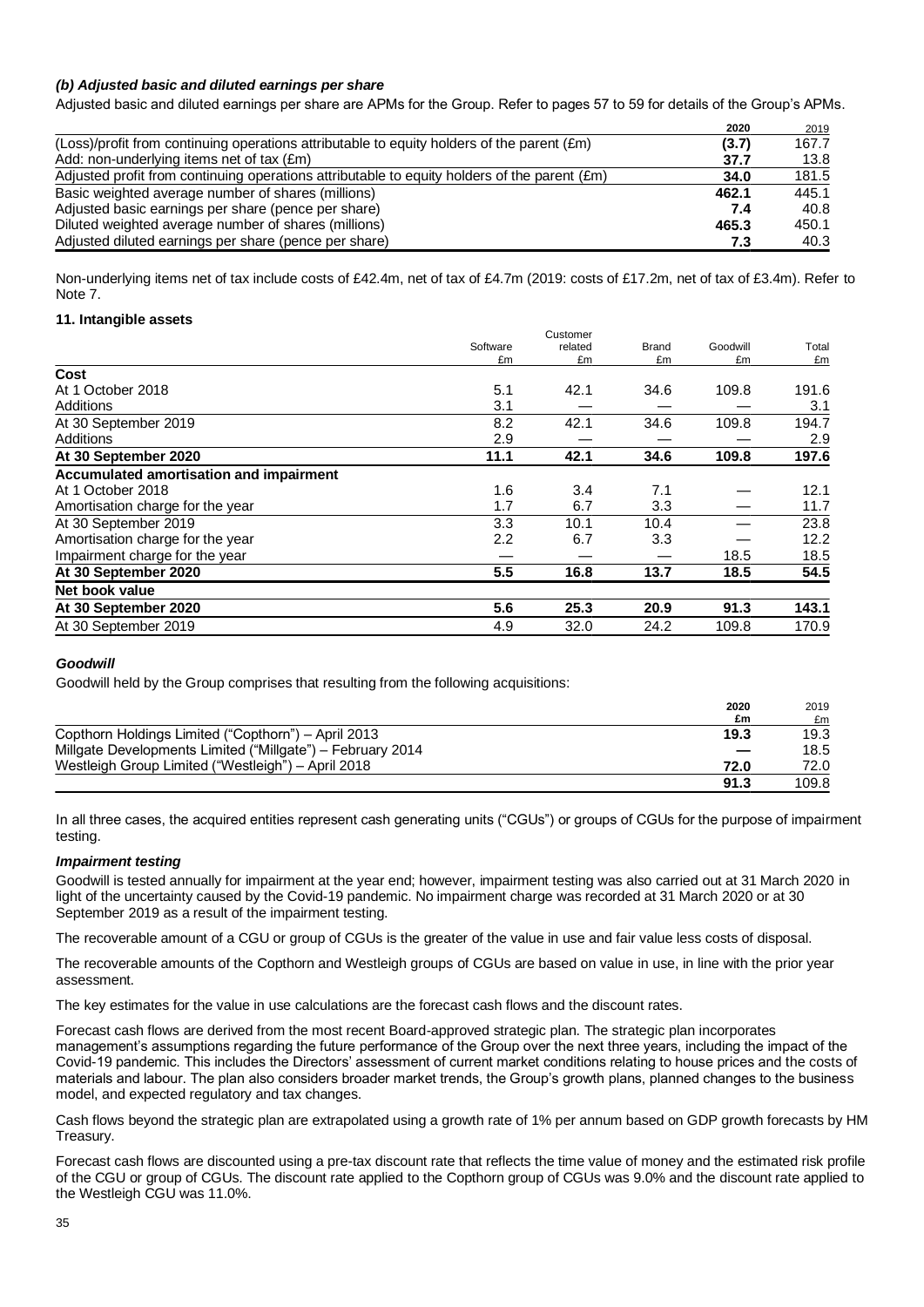Sensitivity analysis has been undertaken for each impairment review by changing discount rates, cash flows and long-term growth rates applicable to each CGU or group of CGUs to which goodwill has been allocated. Neither an increase in the discount rate of 3%, a reduction in cash flows of 10% per annum, nor a reduction of the long-term growth rate to 0% would indicate impairment in the Copthorn and Westleigh groups of CGUs.

The recoverable amount of the Millgate CGU in the prior year was based on value in use. As detailed in Note 7, the Group announced the closure of the business during the year with the remaining Millgate sites being transferred to the Housebuilding West region where the brand will be retained for future use. This decision has resulted in finite future cash flows attributable to the Millgate CGU, reducing the value in use, through the absence of long-term growth and terminal value, to a lower value compared with the fair value less costs of disposal. The recoverable amount in the current year impairment testing is therefore based on fair value less costs of disposal.

The carrying amount of the CGU primarily consists of inventories, goodwill, trade receivables and the Millgate brand. The fair value of inventories is estimated based on the Group's past experience and internal forecasts of Millgate developments and the fair value of trade receivables is based on the Group's expected credit loss assessment. The Directors have assessed the fair value of the brand based on internal forecasts and management information. Costs of disposal were estimated based on available market information which indicated costs of disposal in the region of 2-5% of net assets. As the inputs required to fair value the CGU are not based on observable market data, the fair value is classified as Level 3.

The fair value less costs of disposal of the Millgate CGU was calculated as £84.7m, which resulted in a goodwill impairment charge of £18.5m (2019: £Nil) recognised in administrative expenses in the statement of comprehensive income. No further impairment was recognised against any other assets of the CGU.

#### *Brands*

Brands reflect those acquired in business combinations and are not internally generated:

|             | Acquired<br>(year) | Life<br>(years) | 2020<br>£m | 2019<br>£m |
|-------------|--------------------|-----------------|------------|------------|
| Countryside | 2013               | 20.0            | 8.4        | 9.1        |
| Millgate    | 2014               | 11.7            | 7.2        | 7.7        |
| Westleigh   | 2018               | 5.0             | 5.3        | 7.4        |
|             |                    |                 | 20.9       | 24.2       |

As noted above, the Group announced the closure of the Millgate business during the year. The remaining sites are being transferred to the Housebuilding West region where the brand will be retained for future use. As a result of these changes, the remaining useful life of the Millgate brand has been reduced to five years ending 30 September 2025, reducing the total useful life from 20 to 11.7 years. The change in useful life is a change in accounting estimate per IAS 8 "Accounting Policies, Changes in Accounting Estimates and Errors" and is therefore recognised prospectively. The impact of the change in estimate will be an increase to the annual amortisation charge of £0.9m through to 30 September 2025.

# *Customer-related intangible assets*

Customer-related intangible assets of £25.3m relate to customer relationships recognised on the acquisition of Westleigh in April 2018. The prior year balance of £32.0m also included customer contracts of £3.4m relating to Westleigh that are now fully amortised. The useful economic life of the customer relationships is ten years, reflecting the expected timeframe over which the Group will derive value from these assets.

Amortisation is charged to administrative expenses in the statement of comprehensive income.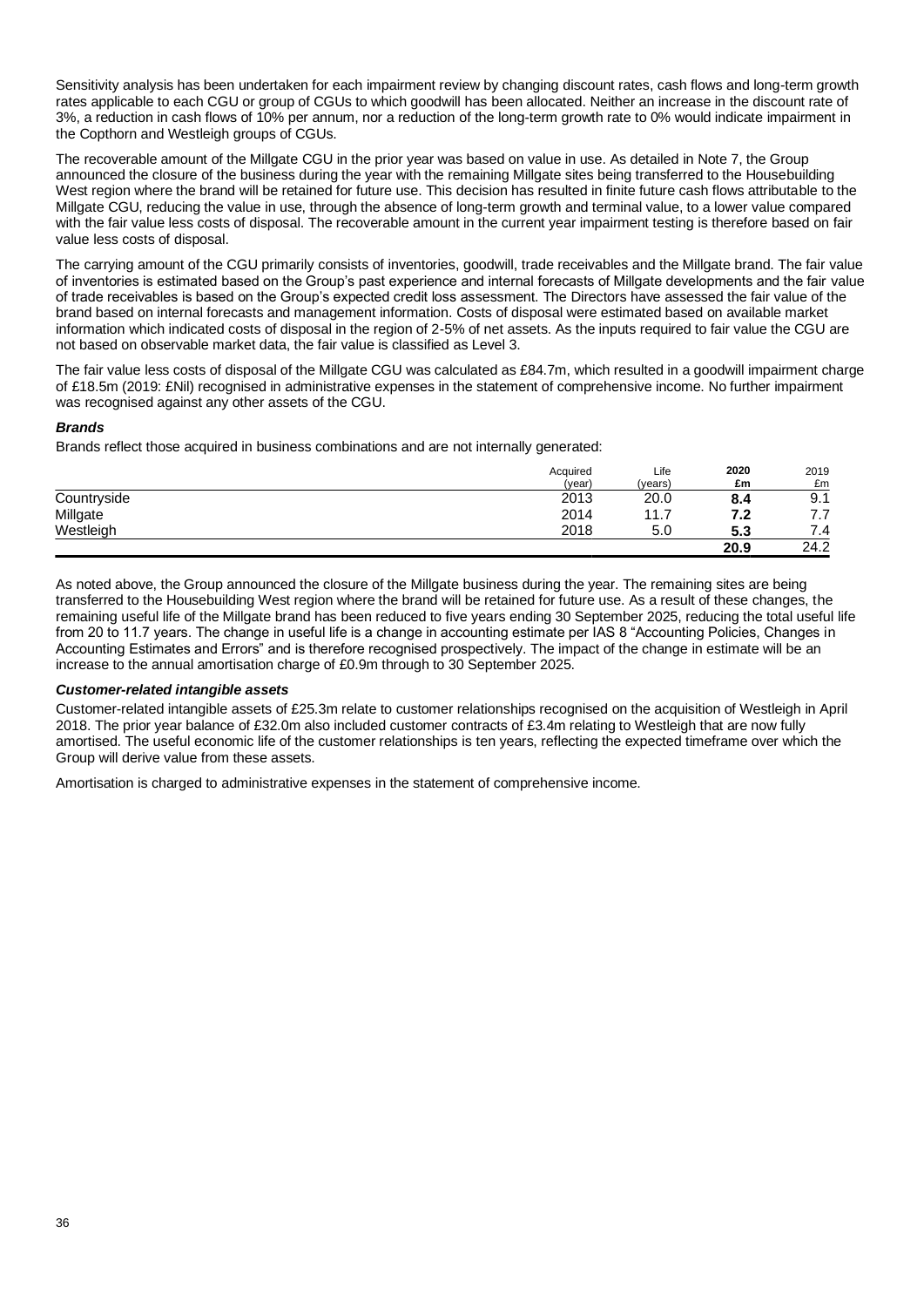#### **12. Property, plant and equipment**

|                                  | Plant and | <b>Fixtures and</b> |       |
|----------------------------------|-----------|---------------------|-------|
|                                  | machinery | fittings            | Total |
|                                  | £m        | £m                  | £m    |
| Cost                             |           |                     |       |
| At 1 October 2018                | 8.5       | 7.4                 | 15.9  |
| Additions                        | 2.8       | 5.0                 | 7.8   |
| <b>Disposals</b>                 | (0.9)     | (1.2)               | (2.1) |
| At 30 September 2019             | 10.4      | 11.2                | 21.6  |
| Additions                        | 3.8       | 1.0                 | 4.8   |
| Disposals                        | (0.2)     | (0.1)               | (0.3) |
| At 30 September 2020             | 14.0      | 12.1                | 26.1  |
| <b>Accumulated depreciation</b>  |           |                     |       |
| At 1 October 2018                | 5.2       | 3.0                 | 8.2   |
| Depreciation charge for the year | 1.5       | 0.7                 | 2.2   |
| <b>Disposals</b>                 | (0.8)     | (0.8)               | (1.6) |
| At 30 September 2019             | 5.9       | 2.9                 | 8.8   |
| Depreciation charge for the year | 1.6       | 0.9                 | 2.5   |
| <b>Disposals</b>                 | (0.2)     | (0.1)               | (0.3) |
| At 30 September 2020             | 7.3       | 3.7                 | 11.0  |
| Net book value                   |           |                     |       |
| At 30 September 2020             | 6.7       | 8.4                 | 15.1  |
| At 30 September 2019             | 4.5       | 8.3                 | 12.8  |
|                                  |           |                     |       |

Depreciation is charged to administrative expenses in the statement of comprehensive income.

Plant and machinery additions during the year include £2.4m relating to machinery for the new modular panel factory in Bardon, Leicestershire. The machinery is classified as assets under construction and depreciation will commence when the machinery is operational in the new factory.

#### **13. Leases**

During the year ended 30 September 2020, the Group adopted IFRS 16 "Leases" using the modified retrospective approach. The impact of the adoption of IFRS 16 on the Group's financial statements is explained in Note 34.

The Group's leases consist primarily of buildings (offices, factories and show homes). The Group also leases other assets such as company cars and IT equipment, presented within "Other" below.

#### *Right of use assets*

|                                  | <b>Buildings</b> | Other | Total |
|----------------------------------|------------------|-------|-------|
|                                  | £m               | £m    | £m    |
| Cost                             |                  |       |       |
| At 1 October 2019                | 26.9             | 3.4   | 30.3  |
| Additions                        | 1.4              | 3.0   | 4.4   |
| <b>Disposals</b>                 | (1.2)            |       | (1.2) |
| At 30 September 2020             | 27.1             | 6.4   | 33.5  |
| <b>Accumulated depreciation</b>  |                  |       |       |
| At 1 October 2019                |                  |       |       |
| Depreciation charge for the year | 5.9              | 1.9   | 7.8   |
| <b>Disposals</b>                 | (0.6)            |       | (0.6) |
| At 30 September 2020             | 5.3              | 1.9   | 7.2   |
| Net book value                   |                  |       |       |
| At 30 September 2020             | 21.8             | 4.5   | 26.3  |
|                                  |                  |       |       |

#### *Lease liabilities*

|                                                                                                                                        | 2020 |
|----------------------------------------------------------------------------------------------------------------------------------------|------|
|                                                                                                                                        | £m   |
| Current                                                                                                                                | 5.9  |
| Non-current                                                                                                                            | 24.6 |
| <u> 1989 - Johann Stoff, deutscher Stoffen und der Stoffen und der Stoffen und der Stoffen und der Stoffen und der</u><br><b>Total</b> | 30.5 |

The total cash outflow relating to lease liabilities for the year ended 30 September 2020 was £6.0m. A maturity analysis of the contractual undiscounted future lease payments is presented in Note 28.

Lease liabilities at 30 September 2020 include liabilities relating to the Group's timber frame factory in Leicester and the modular panel factory in Warrington. During the year, the Group signed an agreement to lease a second modular panel factory in Bardon, Leicestershire. The factory is under construction and the 20-year lease will commence on occupation by the Group. A right of use asset and corresponding lease liability will be recognised of c.£32m when the lease commences.

A new lease for the head office in Brentwood, Essex, was signed on 27 November 2020. This has been treated as a non-adjusting post balance sheet event. Refer to Note 35 for further detail.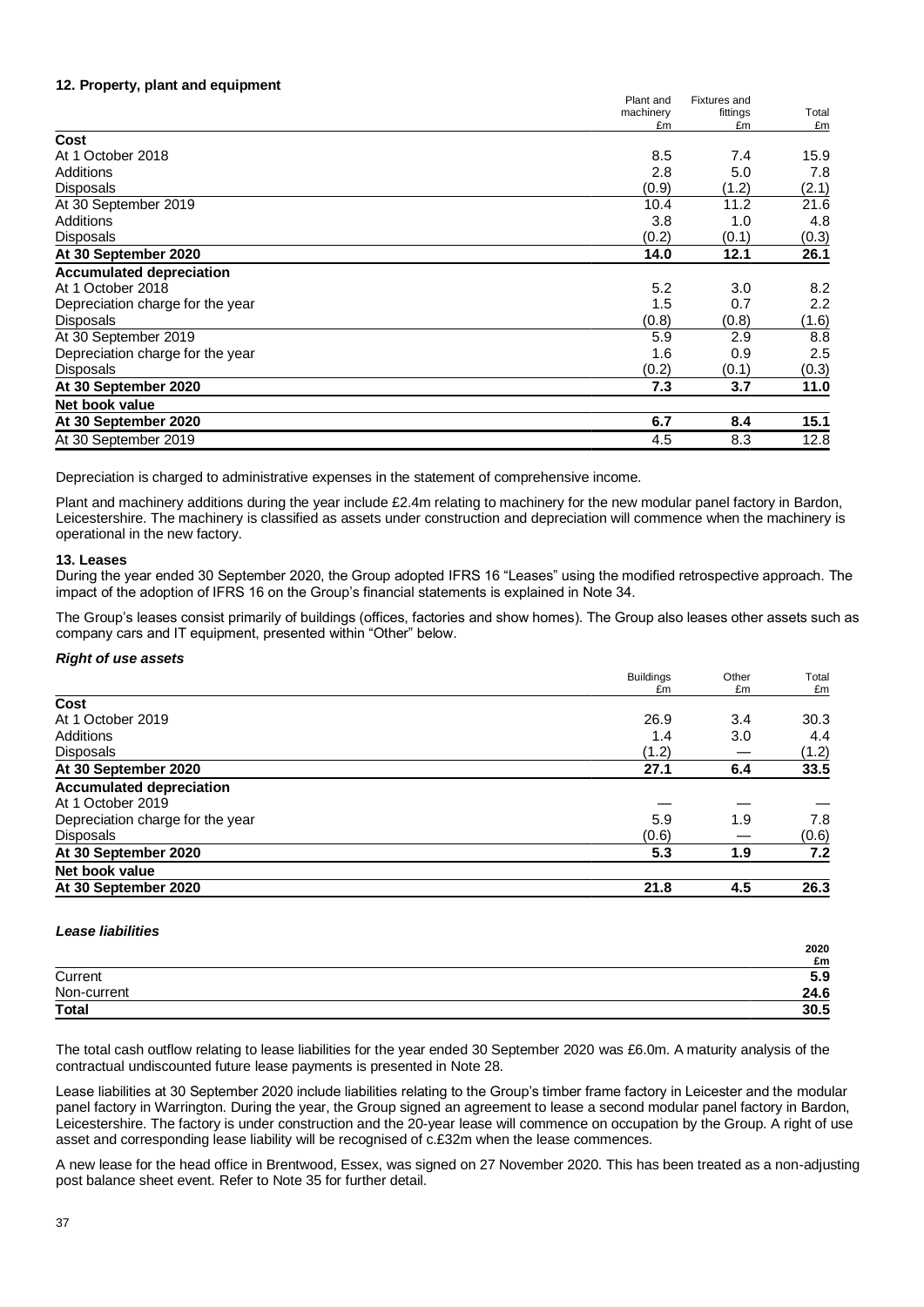|                                                 | 2020 |
|-------------------------------------------------|------|
|                                                 | £m   |
| Depreciation of right of use assets             | 7.8  |
| Finance costs – unwind of discount              | 1.1  |
| Expenses relating to short-term leases          | 0.9  |
| Expenses relating to leases of low value assets | 0.3  |

# **14. Joint arrangements**

#### *Joint ventures*

The Directors have aggregated the disclosure of the joint ventures' statements of financial position and statements of comprehensive income, and separately disclosed material joint ventures below. The Group's aggregate investment in joint ventures is represented by:

|                                       | 2020                              |         |         | 2019         |               |         |
|---------------------------------------|-----------------------------------|---------|---------|--------------|---------------|---------|
|                                       | <b>Partnerships Housebuilding</b> |         | Group   | Partnerships | Housebuilding | Group   |
|                                       | £m                                | £m      | £m      | £m           | £m            | £m      |
| Summarised statement of financial     |                                   |         |         |              |               |         |
| position:                             |                                   |         |         |              |               |         |
| Non-current assets                    | 1.6                               | 0.9     | 2.5     | 1.7          | 7.1           | 8.8     |
| Current assets excluding cash         | 56.8                              | 227.0   | 283.8   | 78.6         | 212.5         | 291.1   |
| Cash                                  | 1.4                               | 4.6     | 6.0     | 3.5          | 15.5          | 19.0    |
| <b>Current liabilities</b>            | (16.0)                            | (34.3)  | (50.3)  | (45.6)       | (37.8)        | (83.4)  |
| Non-current liabilities               | (19.6)                            | (140.6) | (160.2) | (3.4)        | (107.7)       | (111.1) |
|                                       | 24.2                              | 57.6    | 81.8    | 34.8         | 89.6          | 124.4   |
| Movements in net assets:              |                                   |         |         |              |               |         |
| At 1 October                          | 34.8                              | 89.6    | 124.4   | 27.3         | 97.8          | 125.1   |
| Profit for the year                   | 16.0                              | 17.8    | 33.8    | 26.6         | 54.6          | 81.2    |
| Dividends paid                        | (26.6)                            | (40.4)  | (67.0)  | (19.1)       | (56.1)        | (75.2)  |
| Repayment of members' interest        |                                   | (8.8)   | (8.8)   |              | (5.8)         | (5.8)   |
| Other movements                       |                                   | (0.6)   | (0.6)   |              | (0.9)         | (0.9)   |
| At 30 September                       | 24.2                              | 57.6    | 81.8    | 34.8         | 89.6          | 124.4   |
| Summarised statement of comprehensive |                                   |         |         |              |               |         |
| income:                               |                                   |         |         |              |               |         |
| Revenue                               | 88.2                              | 105.4   | 193.6   | 89.6         | 263.5         | 353.1   |
| <b>Expenses</b>                       | (71.7)                            | (87.6)  | (159.3) | (63.0)       | (204.7)       | (267.7) |
| Operating profit for the year         | 16.5                              | 17.8    | 34.3    | 26.6         | 58.8          | 85.4    |
| Finance (costs)/ncome                 | (0.6)                             | 0.2     | (0.4)   |              | (0.5)         | (0.5)   |
| Income tax credit/(expense)           | 0.1                               | (0.2)   | (0.1)   |              | (3.8)         | (3.8)   |
| Profit for the year                   | 16.0                              | 17.8    | 33.8    | 26.6         | 54.5          | 81.1    |
| Group's share in %                    |                                   |         | 50.0%   |              |               | 50.0%   |
| Share of revenue                      |                                   |         | 96.8    |              |               | 176.6   |
| Share of operating profit             |                                   |         | 17.2    |              |               | 42.7    |
| Dividends received by the Group       |                                   |         | 33.5    |              |               | 37.6    |
| Investment in joint ventures          |                                   |         | 40.9    |              |               | 62.2    |

The amount due from joint ventures is £69.5m (2019: £49.7m) and the amount due to joint ventures is £0.4m (2019: £0.4m). Transactions between the Group and its joint ventures are disclosed in Note 26.

### *Investment in joint ventures*

The table below reconciles the movement in the Group's aggregate investment in joint ventures:

| 2020                                    | 2019   |
|-----------------------------------------|--------|
| £m                                      | £m     |
| At 1 October<br>62.2                    | 62.5   |
| Share of post-tax profit<br>16.9        | 40.6   |
| Dividends received<br>(33.5)            | (37.6) |
| Repayment of members' interest<br>(4.4) | (2.9)  |
| Other movements<br>(0.3)                | (0.4)  |
| At 30 September<br>40.9                 | 62.2   |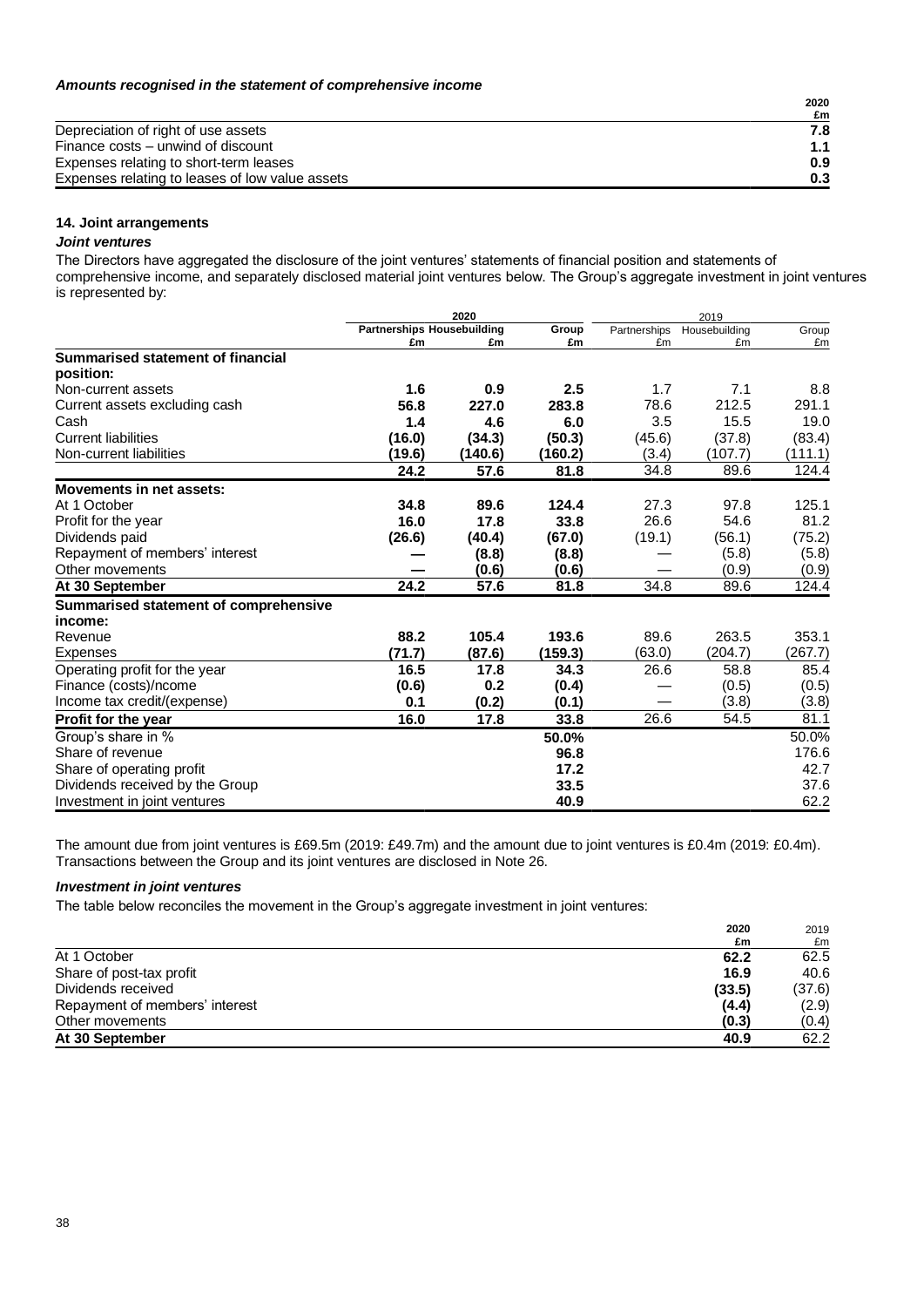# *Individually material joint ventures*

The Directors consider that joint ventures are material where they contribute to 5% or more of either Group profit after tax or Group net assets. The summarised results and position of individually material joint ventures are highlighted below:

|                                               | Acton                             |                    | Greenwich Countryside Zest Countryside L&Q |                |
|-----------------------------------------------|-----------------------------------|--------------------|--------------------------------------------|----------------|
|                                               | Gardens                           | <b>Millennium</b>  | (Beaulieu Park)                            | (Oaks Village) |
|                                               | <b>LLP</b>                        | <b>Village Ltd</b> | LLP                                        | LLP            |
| 2020                                          | £m                                | £m                 | £m                                         | £m             |
|                                               | <b>Partnerships Housebuilding</b> |                    | Housebuilding                              | Housebuilding  |
| Summarised statement of financial position:   |                                   |                    |                                            |                |
| Non-current assets                            | 1.6                               | 0.1                | 0.7                                        | 0.1            |
| Current assets excluding cash                 | 47.6                              | 78.2               | 128.9                                      | 16.2           |
| Cash                                          | 0.4                               | 0.9                | 0.6                                        | 0.7            |
| <b>Current liabilities</b>                    | (29.8)                            | (43.4)             | (7.5)                                      | (2.9)          |
| Non-current liabilities                       | (3.2)                             | (3.9)              | (112.9)                                    | (3.0)          |
|                                               | 16.6                              | 31.9               | 9.8                                        | 11.1           |
| Movements in net assets:                      |                                   |                    |                                            |                |
| At 1 October                                  | 27.0                              | 30.6               | 30.2                                       | 22.0           |
| Profit for the year                           | 16.2                              | 1.3                | 10.7                                       | 5.3            |
| Dividends paid                                | (26.6)                            |                    | (31.1)                                     | (7.4)          |
| Repayment of members' interest                |                                   |                    |                                            | (8.8)          |
| At 30 September                               | 16.6                              | 31.9               | 9.8                                        | 11.1           |
| Summarised statement of comprehensive income: |                                   |                    |                                            |                |
| Revenue                                       | 88.2                              | 13.4               | 55.9                                       | 26.5           |
| <b>Expenses</b>                               | (71.7)                            | (11.8)             | (45.6)                                     | (21.1)         |
| Operating profit for the year                 | 16.5                              | 1.6                | 10.3                                       | 5.4            |
| Finance (costs)/income                        | (0.4)                             | (0.1)              | 0.4                                        | (0.1)          |
| Income tax credit/(expense)                   | 0.1                               | (0.2)              |                                            |                |
| Profit for the year                           | 16.2                              | 1.3                | 10.7                                       | 5.3            |

|                                               | Acton<br>Gardens | Greenwich<br>Millennium | (Beaulieu Park) | Countryside Zest Countryside L&Q<br>(Oaks Village) |
|-----------------------------------------------|------------------|-------------------------|-----------------|----------------------------------------------------|
| 2019                                          | <b>LLP</b><br>£m | Village Ltd<br>£m       | LLP<br>£m       | <b>LLP</b><br>£m                                   |
|                                               | Partnerships     | Housebuilding           | Housebuilding   | Housebuilding                                      |
| Summarised statement of financial position:   |                  |                         |                 |                                                    |
| Non-current assets                            | 1.7              | 0.1                     | 6.6             | 0.4                                                |
| Current assets excluding cash                 | 70.9             | 48.0                    | 134.4           | 27.0                                               |
| Cash                                          | 1.7              | 1.0                     | 8.9             | 0.4                                                |
| <b>Current liabilities</b>                    | (43.9)           | (13.8)                  | (20.2)          | (2.3)                                              |
| Non-current liabilities                       | (3.4)            | (4.7)                   | (99.5)          | (3.5)                                              |
|                                               | 27.0             | 30.6                    | 30.2            | 22.0                                               |
| Movements in net assets:                      |                  |                         |                 |                                                    |
| At 1 October                                  | 19.5             | 37.9                    | 22.1            | 32.3                                               |
| Profit for the year                           | 26.6             | 14.6                    | 30.1            | 7.6                                                |
| Dividends paid                                | (19.1)           | (21.9)                  | (22.0)          | (12.2)                                             |
| Repayment of members' interest                |                  |                         |                 | (5.8)                                              |
| Other movements                               |                  |                         |                 | 0.1                                                |
| At 30 September                               | 27.0             | 30.6                    | 30.2            | 22.0                                               |
| Summarised statement of comprehensive income: |                  |                         |                 |                                                    |
| Revenue                                       | 89.6             | 71.9                    | 130.5           | 33.7                                               |
| Expenses                                      | (63.0)           | (53.4)                  | (100.5)         | (26.0)                                             |
| Operating profit                              | 26.6             | 18.5                    | 30.0            | 7.7                                                |
| Finance costs                                 |                  | (0.5)                   | 0.1             | (0.1)                                              |
| Income tax expense                            |                  | (3.4)                   |                 |                                                    |
| Profit for the year                           | 26.6             | 14.6                    | 30.1            | 7.6                                                |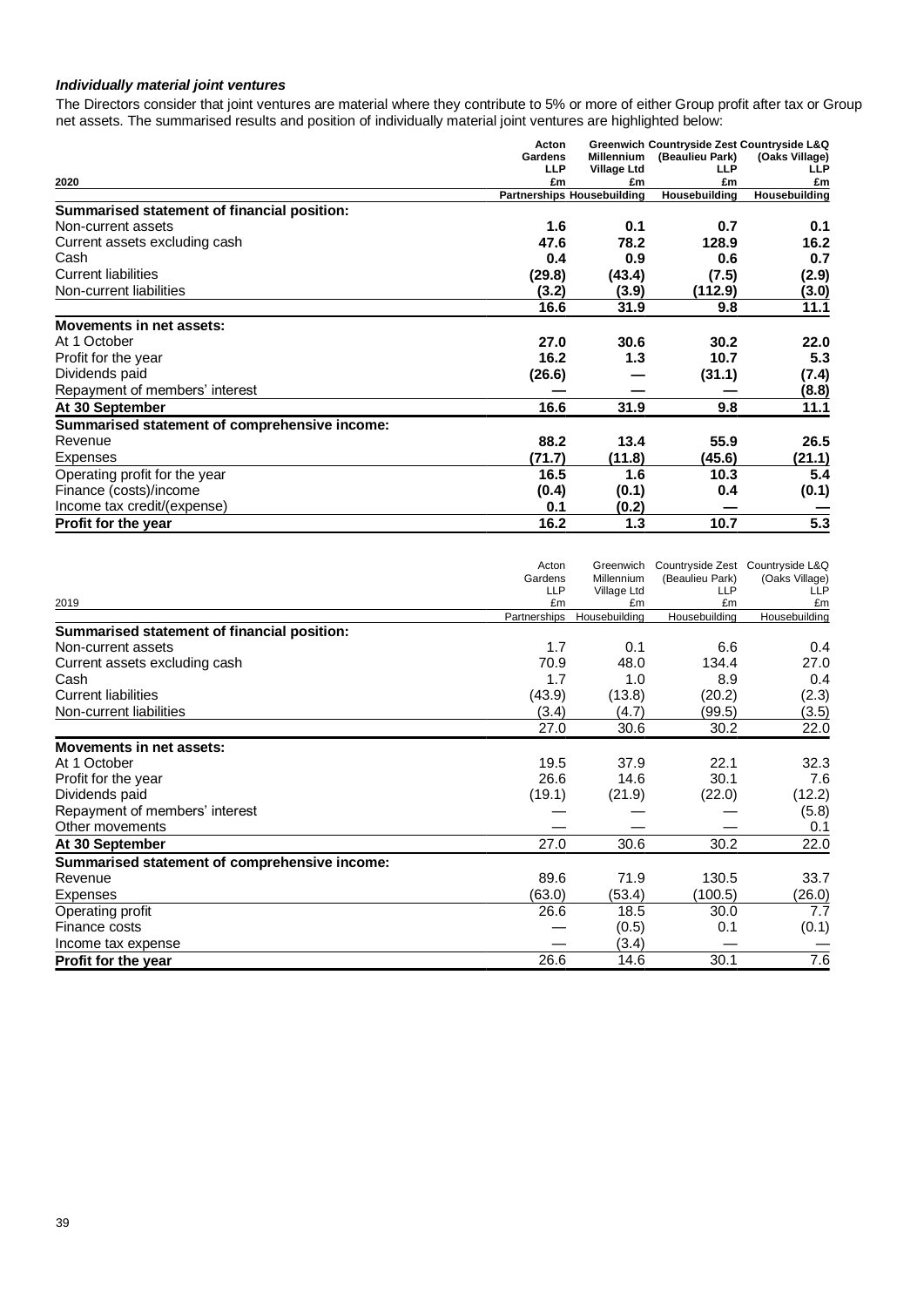# *The Group's joint ventures*

The Group's joint ventures, all of which are incorporated and domiciled in the UK and are accounted for using the equity method, comprise:

|                                                            | Country of<br>incorporation | Ownership<br>interest % | Principal<br>activity |
|------------------------------------------------------------|-----------------------------|-------------------------|-----------------------|
| <b>Acton Gardens LLP</b>                                   | UK                          | 50.0                    | Development           |
| Brenthall Park (Commercial) Limited                        | UK                          | 50.0                    | Dormant               |
| Brenthall Park (Infrastructure) Limited                    | UK                          | 50.0                    | Dormant               |
| <b>Brenthall Park (Three) Limited</b>                      | UK                          | 50.0                    | Dormant               |
| <b>Brenthall Park Limited</b>                              | UK                          | 50.0                    | Dormant               |
| Cambridge Medipark Limited                                 | UK.                         | 50.0                    | Commercial            |
| CBC Estate Management Limited <sup>1</sup>                 | UK                          | 50.0                    | Estate management     |
| C.C.B. (Stevenage) Limited <sup>2</sup>                    | UK                          | 33.3                    | Non-trading           |
| Countryside 27 Limited                                     | UK                          | 50.0                    | Commercial            |
| Countryside L&Q (Oaks Village) LLP                         | UK                          | 50.0                    | Development           |
| Countryside Annington (Mill Hill) Limited                  | UK                          | 50.0                    | Development           |
| Countryside Clarion (Eastern Quarry) LLP                   | UK                          | 50.0                    | Development           |
| Countryside Clarion (North Leigh) LLP                      | UK                          | 50.0                    | Dormant               |
| Countryside Properties (Accordia) Limited                  | UK                          | 50.0                    | Non-trading           |
| Countryside Properties (Booth Street 2) Limited            | UK                          | 39.0                    | Dormant               |
| Countryside Properties (Merton Abbey Mills) Limited        | UK                          | 50.0                    | Non-trading           |
| Countryside Maritime Limited                               | UK                          | 50.0                    | Development           |
| Countryside Neptune LLP                                    | UK                          | 50.0                    | Development           |
| Countryside Zest (Beaulieu Park) LLP                       | UK                          | 50.0                    | Development           |
| Greenwich Millennium Village Limited                       | UK                          | 50.0                    | Development           |
| iCO Didsbury Limited                                       | UK                          | 50.0                    | Commercial            |
| Kingsmere Estate Management Limited                        | UK                          | 50.0                    | Estate management     |
| Mann Island Estate Limited                                 | UK                          | 50.0                    | Estate management     |
| Marrco 25 Limited                                          | UK                          | 50.0                    | Non-trading           |
| Oaklands Hamlet Resident Management Limited                | UK                          | 50.0                    | Estate management     |
| Peartree Village Management Limited                        | UK                          | 50.0                    | Estate management     |
| Silversword Properties Limited                             | UK                          | 50.0                    | Commercial            |
| Westleigh Cherry Bank LLP                                  | UK                          | 50.0                    | Non-trading           |
| Woolwich Countryside Limited (in liquidation) <sup>3</sup> | UK                          | 50.0                    | Non-trading           |

All joint ventures hold the registered address of Countryside House, The Drive, Brentwood, Essex CM13 3AT, except where noted otherwise.

No joint venture was committed to the purchase of any property, plant and equipment or software intangible assets as at 30 September 2020 (2019: £Nil).

1. CBC Estate Management has the registered address of The Control Tower, 29 Liberty Square, Kings Hill, West Malling, Kent ME19 4RG.

- 2. C.C.B. Stevenage has the registered address of Croudace House, Tupwood Lane, Caterham, Surrey CR3 6XQ.
- 3. Woolwich Countryside has the registered address of 15 Canada Square, London E14 5GL.

#### *Joint operations*

The Group has a number of joint operations. These include Beam Park in Rainham and Fresh Wharf in Barking where the Group has joint control of the developments, alongside a housing association. Joint operations are proportionally consolidated with 50% of the assets, liabilities, income and expenses included in the consolidated financial statements.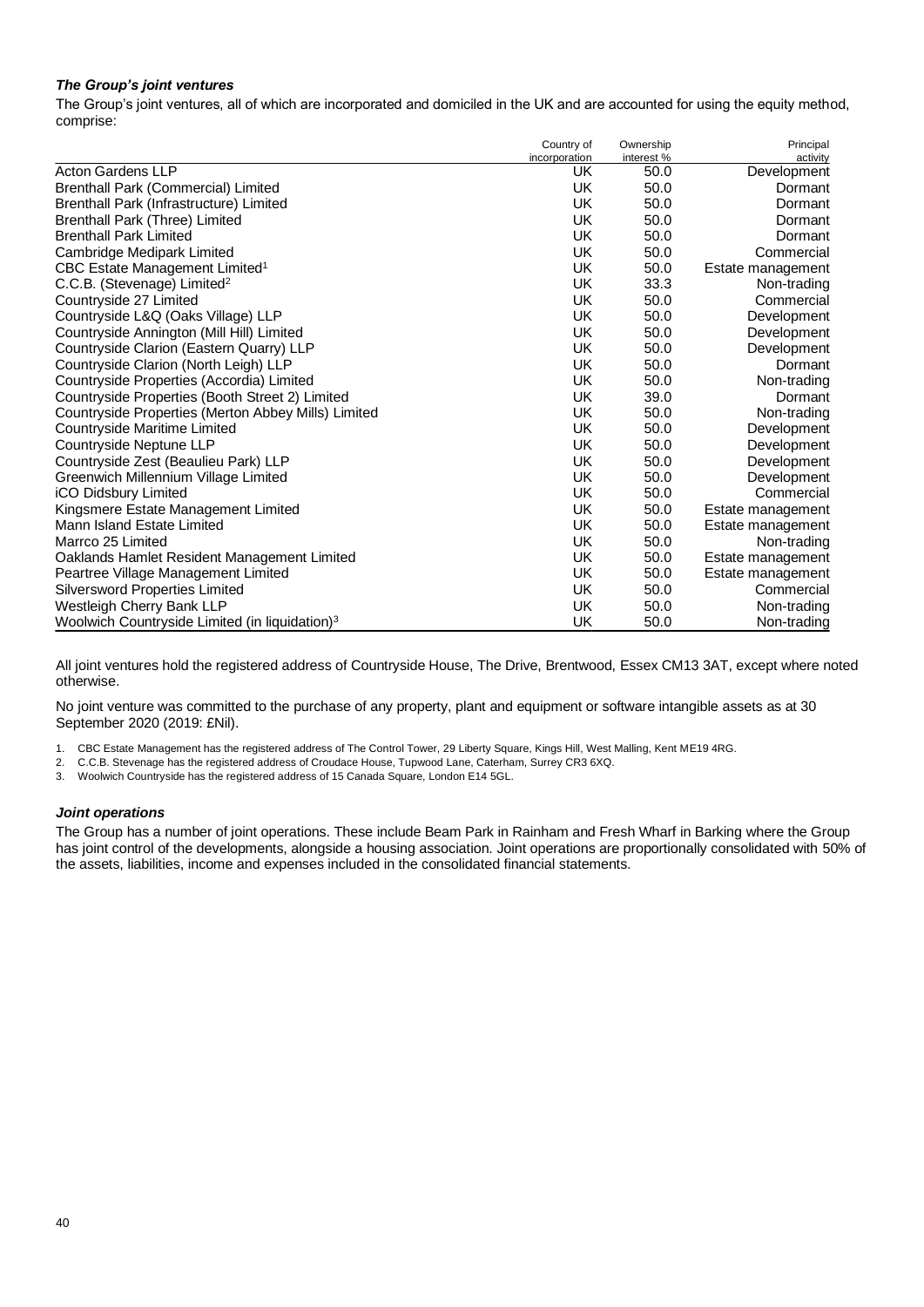#### **15. Investment in associate**

The Group holds 28.5% of the ordinary share capital with pro-rata voting rights in Countryside Properties (Bicester) Limited, a company incorporated and domiciled in the UK, whose principal activity is the sale of serviced parcels of land, and for segmental purposes is disclosed within the Housebuilding division. It is accounted for using the equity method.

The Group's investment in associate is represented by:

|                                               | 2020   | 2019   |
|-----------------------------------------------|--------|--------|
|                                               | £m     | £m     |
| Summarised statement of financial position:   |        |        |
| Non-current assets                            |        | 1.0    |
| Current assets excluding cash                 | 3.2    | 20.8   |
| Cash                                          | 13.4   | 24.8   |
| <b>Current liabilities</b>                    | (11.4) | (32.8) |
| Non-current liabilities                       | (0.5)  | (1.5)  |
|                                               | 4.7    | 12.3   |
| <b>Movements in net assets:</b>               |        |        |
| At 1 October                                  | 12.3   | 19.2   |
| Profit for the year                           | 0.4    | 12.4   |
| Dividends paid                                | (8.0)  | (19.3) |
| At 30 September                               | 4.7    | 12.3   |
| Summarised statement of comprehensive income: |        |        |
| Revenue                                       |        | 32.1   |
| <b>Expenses</b>                               |        | (17.6) |
| Operating profit                              |        | 14.5   |
| Finance income                                | 0.5    | 1.0    |
| Income tax expense                            | (0.1)  | (3.1)  |
| Profit for the year                           | 0.4    | 12.4   |
| Group's share in %                            | 28.5%  | 28.5%  |
| Share of revenue                              |        | 9.1    |
| Share of operating profit                     |        | 4.1    |
| Dividends received by the Group               | 2.3    | 5.5    |
| Investment in associate                       | 1.3    | 3.5    |

Transactions between the Group and its associate are disclosed in Note 26. No amounts are due to or from the associate as at 30 September 2020 (2019: £Nil).

The table below reconciles the movement in the Group's investment in associate:

|                                    | 2020  | 2019  |
|------------------------------------|-------|-------|
|                                    | £m    | £m    |
| Reconciliation to carrying amount: |       |       |
| At 1 October                       | 3.5   | 5.4   |
| Share of post-tax profit           | 0.1   | 3.5   |
| Dividends received                 | (2.3) | (5.5) |
| Other movements                    |       | 0.1   |
| At 30 September                    | 1.3   | 3.5   |

The address of the registered office of the associate is Countryside House, The Drive, Brentwood, Essex CM13 3AT.

#### **16. Financial assets at fair value through profit or loss**

|                        | 2020  | 2019 |
|------------------------|-------|------|
|                        | £m    | £m   |
| At 1 October           | 5.0   | 4.1  |
| Increase in fair value |       | 0.9  |
| Settlement             | (5.0) |      |
| At 30 September        |       | 5.0  |

Financial assets at fair value through profit or loss at 30 September 2019 related solely to a deferred land overage receivable resulting from agreements where land was sold to a third party and the Group was entitled to a share of surplus profits once development was complete. The overage receivable was held at fair value, being the Directors' best estimate of the value that could be achieved in a presumed sale of these assets to a third party, after taking into account judgements of the variability of the expected final cash value, the time value of money and the degree of completion of the developments. Given that the inputs were estimated and not observed in a market, the fair value is classified as Level 3 in the fair value hierarchy.

During the year, the receivable was settled for £5.0m with no gain or loss recognised in the statement of comprehensive income.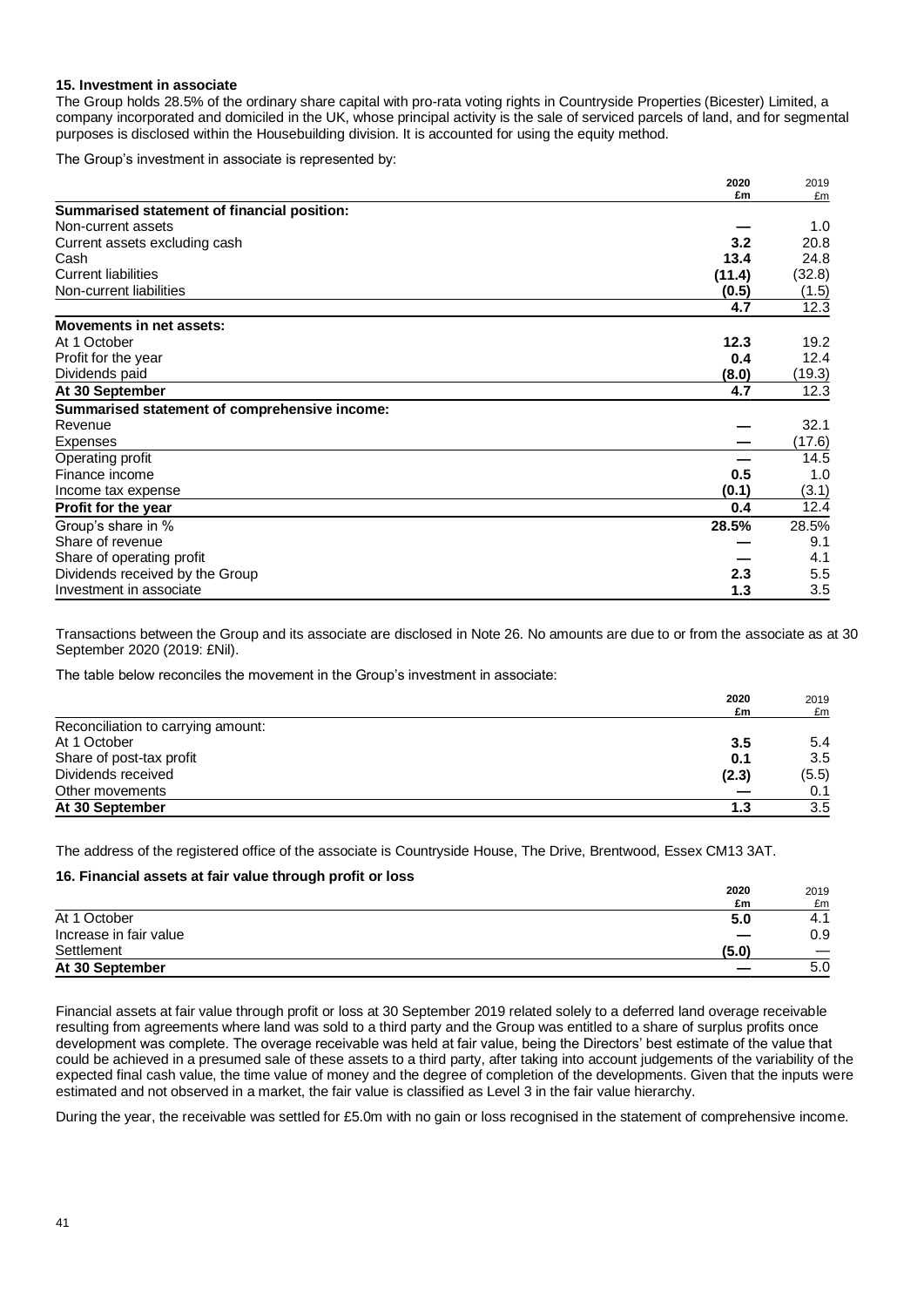#### **17. Deferred tax assets and liabilities**

Deferred tax assets held on the balance sheet date have the following expected maturities:

|                                                      | 2020 | 2019 |
|------------------------------------------------------|------|------|
|                                                      | £m   | £m   |
| Amounts due to be recovered within one year          |      |      |
| Amounts due to be recovered after more than one vear |      |      |
|                                                      |      | ე.კ  |

Deferred tax liabilities held on the balance sheet date have the following expected maturities:

|                                                    | 2020 | 2019 |
|----------------------------------------------------|------|------|
|                                                    | £m   | £m   |
| Amounts due to be settled within one year          |      |      |
| Amounts due to be settled after more than one year |      | 9.2  |
|                                                    | 10.5 | 10.9 |

The movement in the year in the Group's net deferred tax position was as follows:

|                                                              | Share-based | Other timing |       |
|--------------------------------------------------------------|-------------|--------------|-------|
|                                                              | payments    | differences  | Total |
|                                                              | £m          | £m           | £m    |
| At 1 October 2018                                            | 3.6         | (7.2)        | (3.6) |
| Charge to the statement of comprehensive income for the year | (0.6)       | (0.7)        | (1.3) |
| Amount transferred to the statement of changes in equity     | (0.7)       |              | (0.7) |
| At 30 September 2019                                         | 2.3         | (7.9)        | (5.6) |
| Charge to the statement of comprehensive income for the year | (0.8)       | 0.6          | (0.2) |
| Amount transferred to the statement of changes in equity     | (0.6)       |              | (0.6) |
| At 30 September 2020                                         | 0.9         | (7.3)        | (6.4) |

Temporary differences arising in connection with interests in joint ventures and associate are not significant. Unrecognised tax assets on joint ventures and associate are £0.6m on historical losses of £3.5m (2019: £0.6m on historical losses of £3.5m). No deferred tax asset has been recognised in relation to losses where it is considered that they are not recoverable in the near future. The Group has unrecognised deferred tax assets of £1.4m on historical losses of £7.6m (2019: £1.2m on historical losses of £7.0m).

#### **18. Inventories**

|                                              | 2020    | 2019  |
|----------------------------------------------|---------|-------|
|                                              | £m      | £m    |
| Development land and work in progress        | 965.0   | 741.4 |
| Completed properties unsold or awaiting sale | 94.1    | 67.2  |
|                                              | 1.059.1 | 808.6 |

Development land and work in progress of £965.0m (2019: £741.4m) includes land costs of £421.2m (2019: £412.4m), land options with a carrying value of £26.9m (2019: £24.2m) and development expenditure of £521.7m (2019: £308.3m), offset by provisions of  $£(4.8)$ m (2019: £(3.5)m). The table below reconciles the movement in provisions during the year.

|                      | 2020  | 2019  |
|----------------------|-------|-------|
|                      | £m    | £m    |
| At 1 October         | 3.5   | 5.7   |
| Charged in the year  | 1.4   |       |
| Released in the year |       | (0.5) |
| Utilised in the year | (0.1) | (1.7) |
| At 30 September      | 4.8   | 3.5   |

Borrowing costs capitalised into inventories during the year were £Nil (2019: £Nil).

During the year, an impairment charge of £4.8m was recognised against inventories (2019: £7.4m).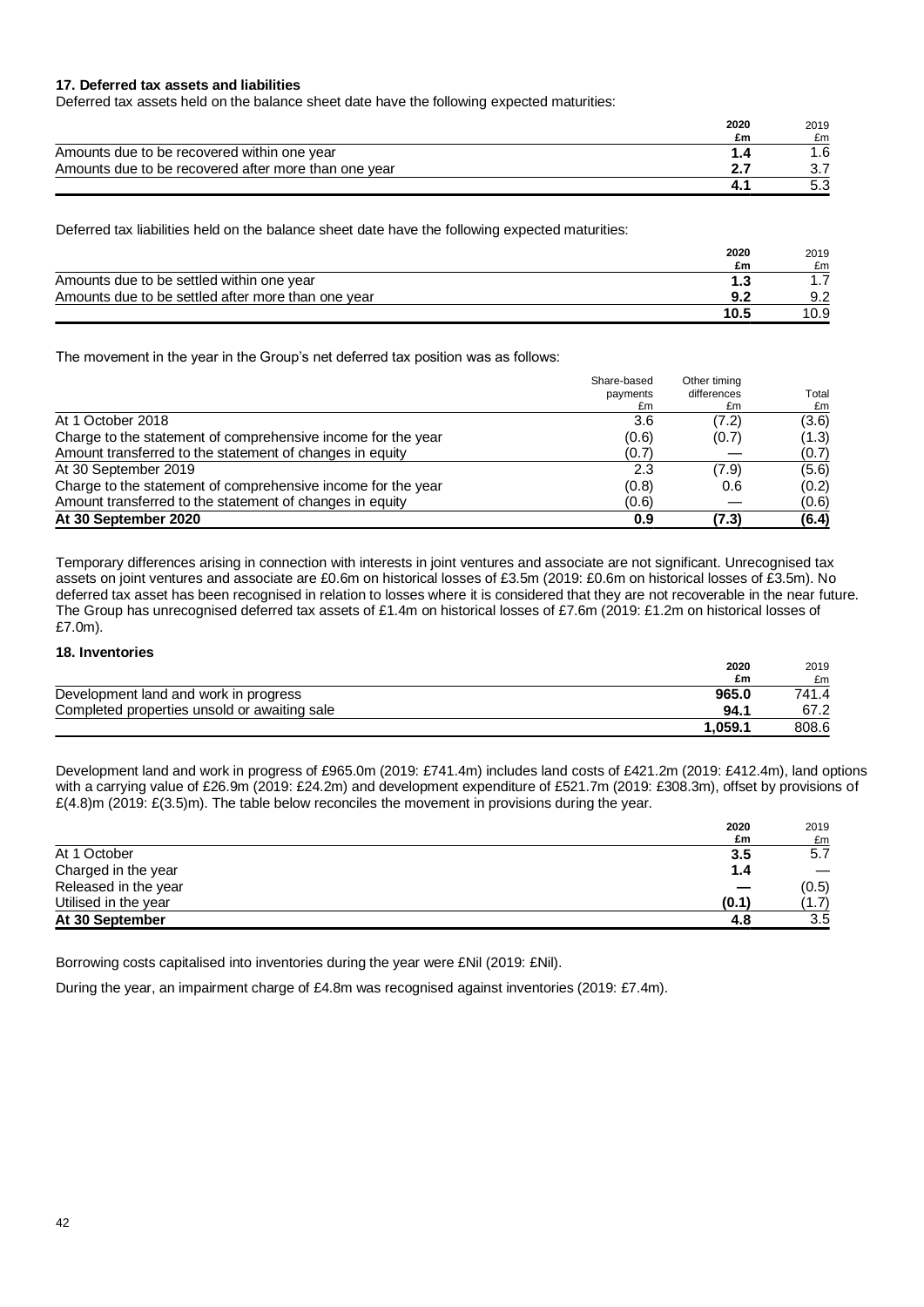#### **19. Trade and other receivables**

|                                               | 2020  | 2019  |
|-----------------------------------------------|-------|-------|
|                                               | £m    | £m    |
| Amounts falling due within one year:          |       |       |
| Trade receivables                             | 44.5  | 57.2  |
| Amounts recoverable on construction contracts | 40.4  | 78.5  |
| Advances to joint ventures                    | 69.5  | 49.7  |
| Other taxation and social security            | 6.0   | 14.9  |
| Other receivables                             | 1.5   | 0.3   |
| Prepayments and accrued income                | 37.3  | 32.2  |
|                                               | 199.2 | 232.8 |
| Amounts falling due in more than one year:    |       |       |
| Amounts recoverable on construction contracts | 19.6  | 15.2  |
|                                               | 19.6  | 15.2  |
| Total trade and other receivables             | 218.8 | 248.0 |

The Group applies the simplified approach under IFRS 9 to measure expected credit losses ("ECL") associated with trade and other receivables. The carrying value of the receivable is reduced at each reporting date for any increase in the lifetime ECL, with an impairment loss recognised in the statement of comprehensive income.

The Directors are of the opinion that there are no significant concentrations of credit risk (Note 28). Trade receivables and amounts recoverable on construction contracts include amounts outstanding past their due date of £9.0m (2019: £9.9m); however, £Nil was impaired (2019: £Nil).

A provision of £8.0m (2019: £8.0m) is held against an advance to Countryside Neptune LLP, a joint venture, to reflect the Directors' view of the recoverability of this advance. The other classes within trade and other receivables do not contain impaired assets.

Prepayments and accrued income of £37.3m include £31.1m of contract assets (2019: £25.7m) relating to uninvoiced amounts where revenue has been recognised in the statement of comprehensive income.

The fair value of the financial assets included in trade and other receivables is not considered to be materially different from their carrying value. The fair values are based on discounted cash flows and are within Level 3 of the fair value hierarchy.

#### **20. Cash and borrowings**

#### *(a) Cash and cash equivalents*

Cash and cash equivalents comprise cash and short-term deposits held in Sterling of £100.5m (2019: £75.6m).

As at 30 September 2019, the Group had allocated £30m of its £300m revolving credit facility to a separate overdraft facility. This allocation was removed at the request of the Group during the year. As a result, there are no overdraft balances in the statement of financial position as at 30 September 2020 (2019: £Nil).

As at 30 September 2020, there is £Nil (2019: £Nil) ring-fenced for specific developments.

# *(b) Borrowings*

|                         | 2020           | 2019              |
|-------------------------|----------------|-------------------|
|                         | £m             | £m                |
| Other loans             | パク つき<br>14.J  | $\sim$<br>. د . د |
| <b>Total borrowings</b> | (2.5)<br>14.JI | $\sim$<br>. د . د |

#### *Bank loans*

The Group has a £300m revolving credit facility ("RCF") with Lloyds Bank plc, Barclays Bank PLC, HSBC Bank plc and Santander UK plc, expiring in May 2023. The agreement has a floating interest rate based on LIBOR. As at 30 September 2020 and 30 September 2019, the Group had no drawings under the facility.

Subject to obtaining credit approval from the syndicate banks, the Group has the option to extend the facility by a further £100m. This facility is subject to both financial and non-financial covenants and is secured by floating charges over all the Group's assets.

The Group also has the option to issue promissory notes from Barclays Bank PLC under the facility, with any notes issued reducing the available funds such that total borrowings under the facility does not exceed £300m. As at 30 September 2020 and 30 September 2019, the Group had no promissory notes in issue from Barclays Bank PLC.

Bank loan arrangement fees are amortised over the term of the facility. At 30 September 2020, unamortised loan arrangement fees were £2.2m (2019: £2.0m), including £0.9m incurred during the year in connection with the amendment of certain financial covenants in April 2020 in response to the Covid-19 pandemic. Amortisation of £0.7m (2019: £0.6m) is included in finance costs in the statement of comprehensive income (Note 8).

As the Group did not have any debt under this facility at 30 September 2020 or 30 September 2019, the unamortised loan arrangement fees are included within prepayments in the statement of financial position.

# *Covid Corporate Financing Facility ("CCFF")*

On 28 April 2020, the Group received confirmation from the Bank of England of its eligibility to participate in the CCFF. The Group has put in place a commercial paper programme which will allow up to £300m of commercial paper to be issued. The facility will be used to provide standby liquidity, should that be required, and is currently undrawn.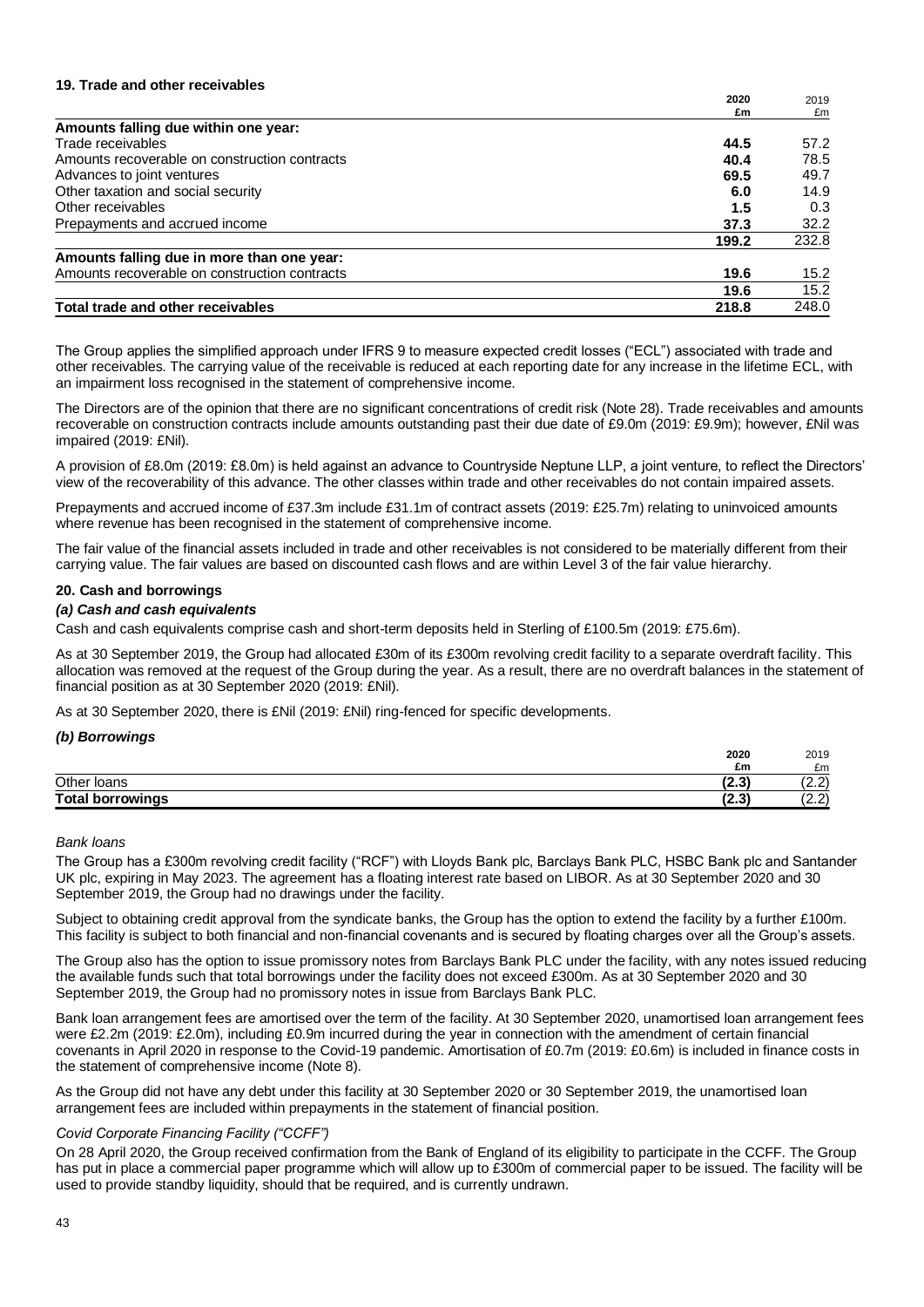# *Other loans*

During the year ended 30 September 2018, the Group received an interest-free loan of £2.5m for the purpose of funding remediation works in relation to one of its joint operations. The loan is repayable on 22 November 2022. The loan was initially recognised at fair value and subsequently carried at amortised cost.

During the year, a local authority made available a forward funding loan arrangement of £2.5m that the Group can draw upon if required under the development agreement. At 30 September 2020, no amounts had been received by the Group relating to this arrangement.

# *Interbank Offered Rates ("IBOR") reform*

The Directors do not anticipate the IBOR reform to have a material impact on the Group's finance costs. A further detailed review will be undertaken prior to implementation of the reform.

 $2019$ 

# **21. Trade and other payables**

|                                            | 2020  | 2019  |
|--------------------------------------------|-------|-------|
|                                            | £m    | £m    |
| Amounts falling due within one year:       |       |       |
| Trade payables                             | 71.9  | 50.7  |
| Deferred land payments                     | 109.5 | 73.0  |
| Overage payable                            | 11.5  | 7.4   |
| Accruals and deferred income               | 141.7 | 160.2 |
| Other taxation and social security         | 4.9   | 3.3   |
| Other payables                             | 4.7   | 27.6  |
| Advances from joint ventures               | 0.4   | 0.4   |
|                                            | 344.6 | 322.6 |
| Amounts falling due in more than one year: |       |       |
| Trade payables                             | 21.4  | 17.9  |
| Deferred land payments                     | 83.3  | 85.3  |
| Overage payable                            | 19.8  | 26.5  |
| Accruals and deferred income               |       | 0.3   |
|                                            | 124.5 | 130.0 |
| Total trade and other payables             | 469.1 | 452.6 |

Trade and other payables principally comprise amounts outstanding for trade purchases and land acquired on deferred terms. The Directors consider that the carrying amount of trade payables approximates to their fair value.

The carrying amount of deferred land payments and overage payable represents the discounted payment obligations. At 30 September 2020, the liabilities had been discounted by £9.2m (2019: £12.4m), reflecting the time value of money.

Land acquired on deferred payment terms is discounted using an interest rate of 3.4% for transactions entered into from 1 April 2017 and 6.0% for transactions prior to this date. Discount rates are regularly reviewed to ensure that the most appropriate rate is applied at the inception of new developments. The most recent review was performed at 30 September 2020.

Deferred land payments include £Nil (2019: £2.4m) relating to land acquisitions using promissory notes, issued under the Group's revolving credit facility.

Accruals and deferred income include £11.9m (2019: £2.3m) of contract liabilities, where the value of payments made by customers exceeds the revenue recognised in the statement of comprehensive income. The Group recognised revenue of £1.6m during the year relating to the contract liabilities of £2.3m as at 30 September 2019.

# **22. Provisions**

|                         | 2020               |       |       |       |
|-------------------------|--------------------|-------|-------|-------|
|                         | <b>Ground Rent</b> |       |       |       |
|                         | <b>Assistance</b>  | 2020  | 2020  | 2019  |
|                         | Scheme             | Other | Total | Total |
|                         | £m                 | £m    | £m    | £m    |
| At 1 October            |                    | 2.4   | 2.4   | 5.3   |
| Charged in the year     | 10.0               | 0.7   | 10.7  | 0.4   |
| Released in the year    |                    | (1.0) | (1.0) | (2.5) |
| Utilised in the year    |                    | (0.7) | (0.7) | (0.9) |
| Reclassification        |                    |       |       | 0.1   |
| At 30 September         | 10.0               | 1.4   | 11.4  | 2.4   |
| Current                 | 10.0               | 0.9   | 10.9  | 1.8   |
| Non-current             |                    | 0.5   | 0.5   | 0.6   |
| <b>Total provisions</b> | 10.0               | 1.4   | 11.4  | 2.4   |

Provisions primarily relate to the Countryside Ground Rent Assistance Scheme and office dilapidations.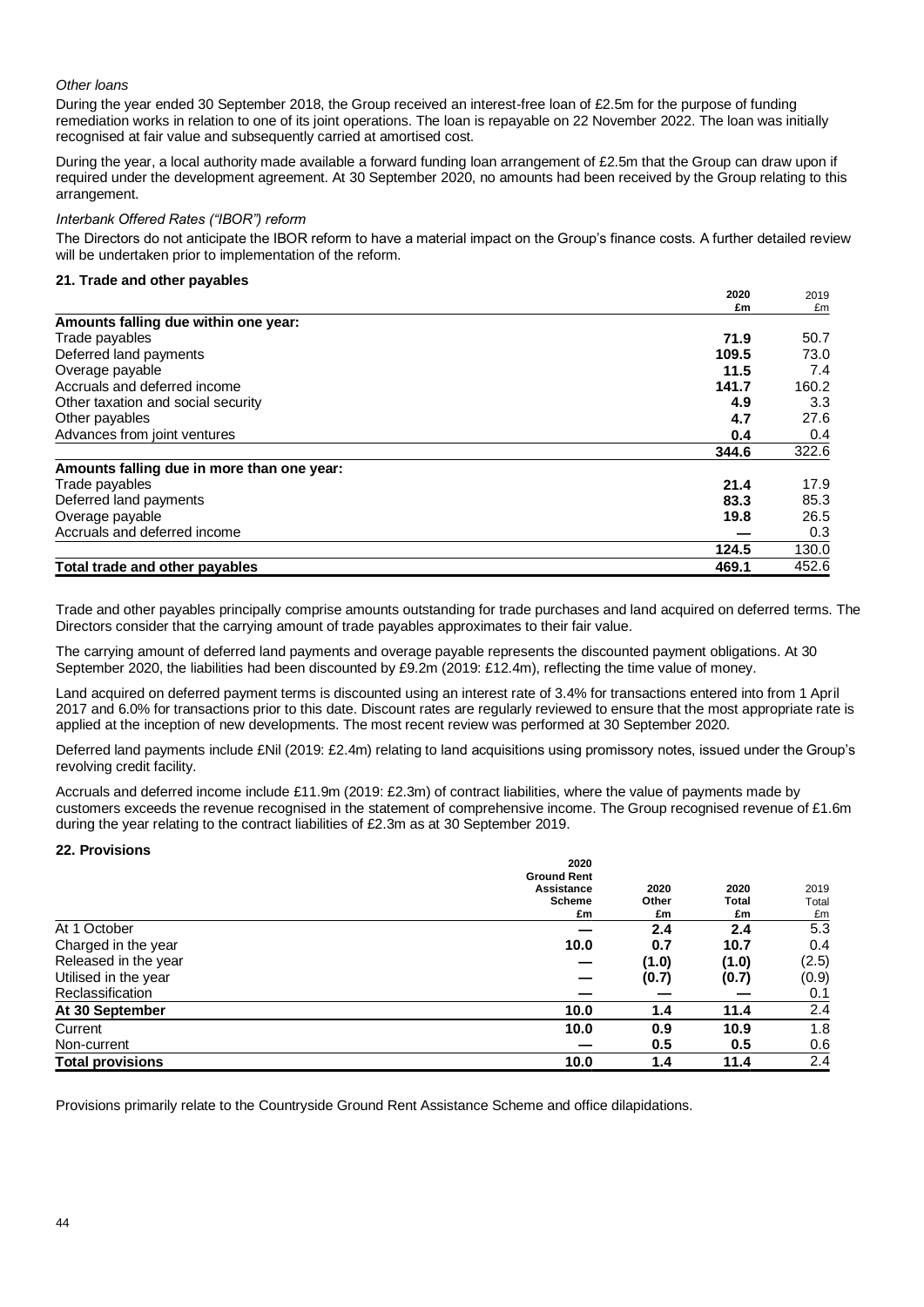The Countryside Ground Rent Assistance Scheme (the "Scheme") was established in April 2020 following the Group's earlier commitment to the Government's Leasehold Pledge and applies to leases where the ground rent payable was not for the ultimate benefit of either a local authority or a registered provider of social housing. The Group will seek agreement from all freehold owners to vary the leaseholds of Countryside customers who still own homes with a leasehold ground rent that doubles more frequently than every 20 years. Working with the joint venture partners where required, the Group aims to achieve agreement from the freehold owners to vary the leasehold ground rent to increase every 15 years in line with RPI. In parallel, where any customer has received an offer from their freehold owner to vary their lease terms in compliance with the Pledge, Countryside will reimburse the price payable by the customer plus any reasonable legal fees incurred. The Scheme is expected to last two years and the associated cost is estimated at £10.0m. As the timing of utilisation is uncertain, the provision has been included within current liabilities.

#### **23. Reserves**

#### *(a) Share capital and share premium*

|                                 | Number of shares |     | Share capital |      |      |
|---------------------------------|------------------|-----|---------------|------|------|
|                                 | 2020             |     | 2019          | 2020 | 2019 |
|                                 | m                | m   | £m            | £m   |      |
| Allotted, issued and fully paid |                  |     |               |      |      |
| Ordinary shares of £0.01 each   | 525              | 450 | J.Z           | 4.5  |      |

#### *Equity placing*

On 23 July 2020, the Company carried out a non-pre-emptive placing of ordinary shares at a placing price of 335 pence, raising net proceeds of £243.0m (net of issue costs).

The total number of ordinary shares issued of 74,626,870 represented 16.6% of the existing issued share capital of the Company on the date of the placing. As at 30 September 2020 the Company had 524,626,870 ordinary shares of £0.01 each in issue, all of which are allotted and fully paid.

A total of 72,983,484 ordinary shares were placed using a cash box structure, whereby the cash box entity issued redeemable preference shares in exchange for cash proceeds from institutional investors. The Company's ordinary shares were issued to the institutional investors as consideration for the transfer of the shares of the cash box entity. The placing qualified for merger relief under Section 612 of the Companies Act 2006 resulting in the recognition of retained earnings of £237.0m (net of issue costs).

The remaining 1,643,386 shares were issued to retail investors, Company Directors and Group management in consideration for cash resulting in the recognition of share premium of £5.3m (net of issue costs).

The shares are fully paid and rank pari passu in all respects with the existing ordinary shares, including the right to receive all dividends and other distributions declared, made or paid in respect of ordinary shares.

#### *(b) Employee Benefit Trust ("EBT")*

From time to time, the EBT purchases shares of the Company, on behalf of the Group, in order to hold an appropriate level of shares towards the future settlement of outstanding share-related incentives. The purchase value of EBT shares is charged to retained earnings.

In September 2020, the EBT acquired 1,200,000 shares in the Company through purchases on the London Stock Exchange to meet the Group's expected obligations under share-based incentive arrangements. The total amount paid by the EBT for the shares was £3.8m, with the Group contributing £2.0m during the year to fund the purchases.

The EBT has waived its right to vote and to dividends on the shares it holds which are unallocated. The number of shares held in the EBT as at 30 September 2020 was 1,649,207 (2019: 3,959,289).

# *(c) Non-controlling interest*

Non-controlling interest of £0.3m (2019: £2.3m) relates to the Group's investment in Countryside Sigma Limited. During the year, £2.6m was reclassified from retained earnings to non-controlling interest relating to historical profits of Countryside Sigma Limited previously presented as earnings attributable to owners of the parent. Countryside Sigma Limited paid dividends of £8.6m during the year (2019: £Nil) of which £4.3m was paid to the non-controlling interest.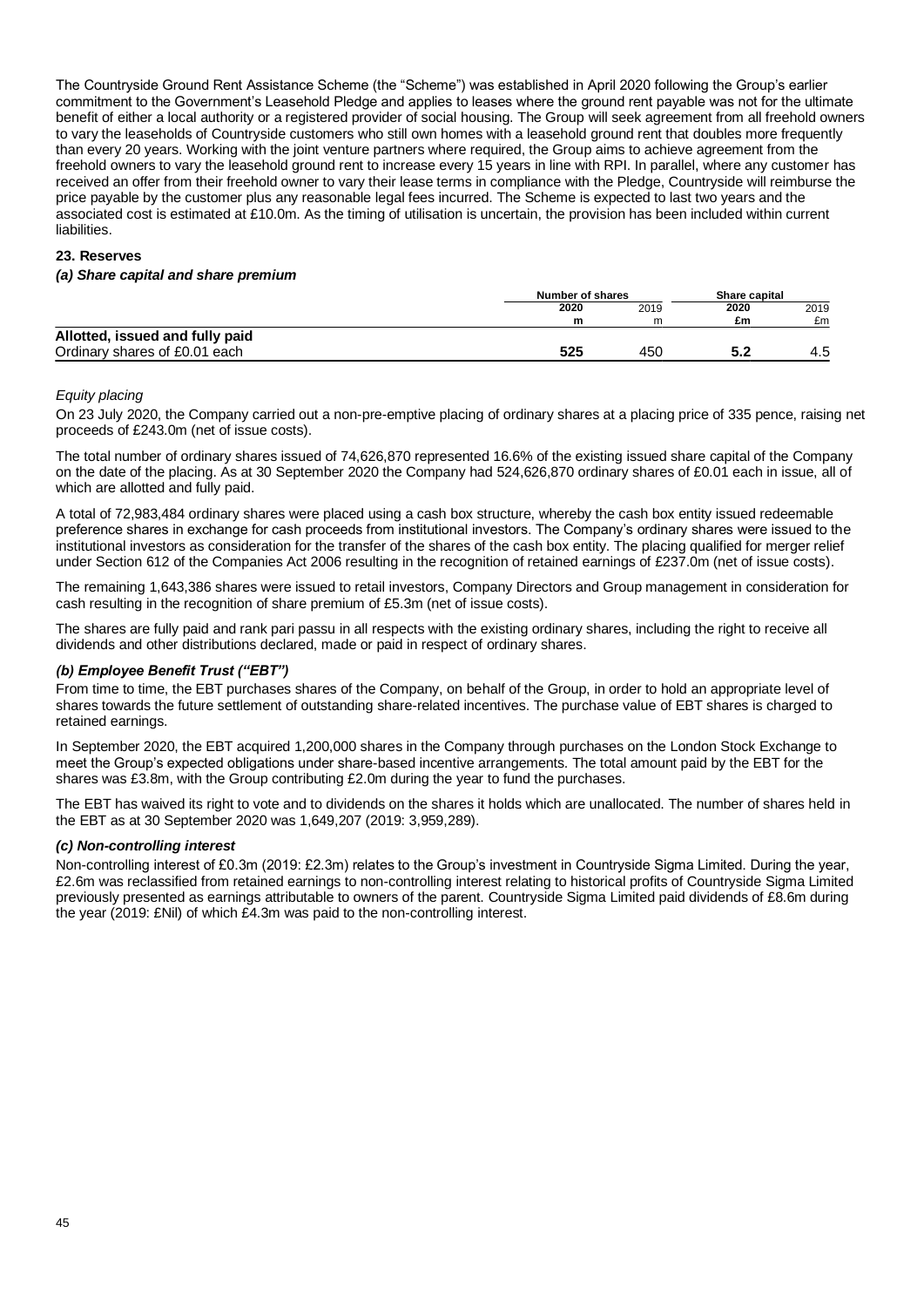# **24. Notes to the cash flow statement**

The table below provides a reconciliation of profit before income tax to cash generated from operations:

|                                                                                 |        | 2020    | 2019   |
|---------------------------------------------------------------------------------|--------|---------|--------|
|                                                                                 | Note   | £m      | £m     |
| (Loss)/profit before income tax                                                 |        | (1.9)   | 203.6  |
| <b>Adjustments for:</b>                                                         |        |         |        |
| $-$ Amortisation $-$ intangible assets                                          | 11     | 12.2    | 11.7   |
| - Depreciation - property, plant and equipment                                  | 12     | 2.5     | 2.2    |
| $-$ Depreciation $-$ right of use assets                                        | 13     | 7.8     |        |
| - Impairment of goodwill                                                        | 11     | 18.5    |        |
| - Share of post-tax profit from joint ventures and associate                    | 14, 15 | (17.0)  | (44.1) |
| - Share-based payments (pre-tax)                                                | 29     | 1.0     | 6.7    |
| - Finance costs                                                                 | 8      | 14.2    | 11.9   |
| - Finance income                                                                | 8      | (0.7)   | (1.0)  |
| - Fair value gain on financial assets held at fair value through profit or loss | 16     |         | (0.9)  |
| - Other non-cash items                                                          |        |         | 0.1    |
| Changes in working capital:                                                     |        |         |        |
| - Increase in inventories                                                       |        | (250.5) | (67.8) |
| - Decrease/(increase) in trade and other receivables                            |        | 48.2    | (66.7) |
| - Increase in trade and other payables                                          |        | 11.8    | 33.5   |
| - Increase/(decrease) in provisions                                             | 22     | 9.0     | (2.9)  |
| Cash (used in)/generated from operations                                        |        | (144.9) | 86.3   |

Changes in liabilities relating to financing activities are shown below for the period from the adoption of IFRS 16 "Leases":

|                                                            | Borrowings Lease liabilities |       | Total |  |
|------------------------------------------------------------|------------------------------|-------|-------|--|
|                                                            | £m                           | £m    | £m    |  |
| Liabilities from financing activities at 30 September 2019 | 2.2                          |       | 2.2   |  |
| Liabilities recognised on transition to IFRS 16            |                              | 31.6  | 31.6  |  |
| Liabilities from financing activities at 1 October 2019    | 2.2                          | 31.6  | 33.8  |  |
| Financing cash flows                                       |                              | (4.9) | (4.9) |  |
| Operating cash flows                                       |                              | (1.1) | (1.1) |  |
| Lease additions                                            |                              | 4.4   | 4.4   |  |
| Lease disposals                                            |                              | (0.6) | (0.6) |  |
| Unwind of discount                                         | 0.1                          | 1.1   | 1.2   |  |
| Liabilities from financing activities at 30 September 2020 | 2.3                          | 30.5  | 32.8  |  |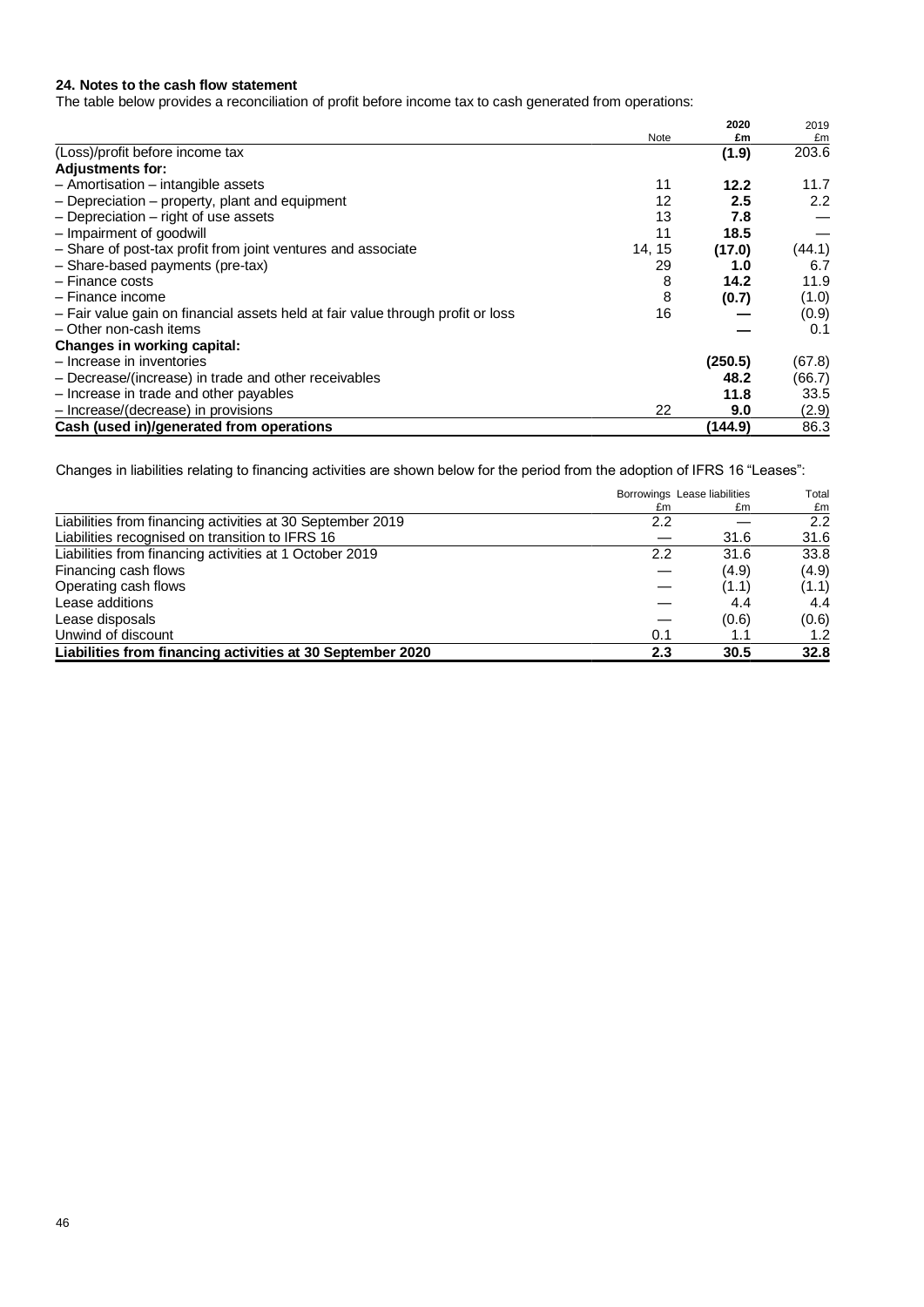#### **25. Investments**

The Company substantially owns, directly or indirectly, the whole of the issued and fully paid ordinary share capital of its subsidiary undertakings. Subsidiary undertakings of the Group as at 30 September 2020 are presented below:

| UK<br>100<br>Holding company<br><b>UK</b><br>100<br>Alma Estate (Enfield) Management Company Limited<br>Estate management<br>UK<br>Brenthall Park (One) Limited<br>100<br>Dormant<br><b>UK</b><br>Beechgrove (Sunninghill) Management Company Limited<br>100<br>Estate management<br><b>UK</b><br>Breedon Place Management Company Limited<br>100<br>Estate management<br>UK<br>Cambridge Road (RBK) LLP <sup>1</sup><br>100<br>Development<br>Countryside 26 Limited<br>UK<br>100<br>Development<br>UK<br>Countryside 28 Limited<br>100<br>Development<br><b>UK</b><br>Countryside Cambridge One Limited<br>100<br>Holding land<br>UK<br>Countryside Cambridge Two Limited<br>100<br>Holding land<br>Countryside Developments Limited<br>UK<br>100<br>Dormant<br>UK<br>Countryside Four Limited<br>100<br>Holding company<br>UK<br>Countryside Properties (Commercial) Limited<br>100<br>Dormant<br>UK<br>Countryside Properties (Holdings) Limited<br>100<br>Holding company<br>UK<br>100<br>Countryside Properties (In Partnership) Limited<br>Dormant<br>UK<br>100<br>Countryside Properties (Joint Ventures) Limited<br>Holding company<br>UK<br>Countryside Properties Land (One) Limited<br>100<br>Holding land<br>UK<br>Countryside Properties Land (Two) Limited<br>100<br>Holding land<br>UK<br>Countryside Properties (London & Thames Gateway) Limited<br>100<br>Dormant<br><b>UK</b><br>Countryside Properties (Northern) Limited<br>100<br>Non-trading<br>UK<br>Countryside Properties (Salford Quays) Limited<br>100<br>Non-trading<br>Countryside Properties (Southern) Limited<br>UK.<br>100<br>Dormant<br><b>UK</b><br>Countryside Properties (Special Projects) Limited<br>100<br>Dormant<br><b>UK</b><br>Countryside Properties (Springhead) Limited<br>100<br>Development<br>UK<br>Countryside Properties (Uberior) Limited<br>100<br>Development<br>UK<br>Countryside Properties (UK) Limited<br>100<br>Development<br>UK<br>Countryside Properties (WGL) Limited<br>100<br>Holding company<br>UK<br>Countryside Properties (WHL) Limited<br>100<br>Holding company<br>Countryside Properties (WPL) Limited<br>UK<br>100<br>Development<br>UK<br>Countryside Residential Limited<br>100<br>Dormant<br>UK<br>Countryside Residential (South Thames) Limited<br>100<br>Dormant<br>UK<br>Countryside Residential (South West) Limited<br>100<br>Dormant<br>UK<br>100<br>Dormant<br>UK<br>74.9<br>Development<br>UK<br>100<br>Development<br>UK<br>100<br>Manufacturing<br>UK<br>100<br>Dormant<br>UK<br>100<br>Land promotion<br>UK<br>Fresh Wharf Residents Management Company Limited<br>100<br>Estate management<br>UK<br>100<br>Harold Wood Management Limited<br>Estate management<br>UK<br>Hilborn Management Company Limited<br>100<br>Estate management<br>Knight Strategic Land Limited<br>UK<br>100<br>Land promotion<br>Mandeville Place (Radwinter) Management Limited<br>UK<br>100<br>Estate management<br>Millgate Developments Limited<br>UK<br>100<br>Development<br>UK<br>Millgate (UK) Holdings Limited<br>100<br>Holding company<br>Mulberry Green Management Company Limited<br>UK<br>100<br>Estate management<br>New Avenue (Cockfosters) Management Company Limited<br>UK<br>100<br>Estate management<br>Newhall Land Limited<br>UK<br>100<br>Development<br>Newhall Resident Management Company Limited<br>UK<br>100<br>Estate management<br>Parklands Manor Management Company Limited<br>UK<br>100<br>Estate management<br>Skyline 120 Management Limited<br>UK<br>100<br>Estate management<br>Skyline 120 Nexus Management Limited<br>UK<br>100<br>Estate management<br>Springhead Resident Management Company Limited<br>UK<br>100<br>Estate management<br>Urban Hive Hackney Management Limited<br>UK<br>100<br>Estate management<br>UK<br>Watersplash Lane Management Company Limited<br>100<br>Estate management<br>UK<br><b>Westleigh Construction Limited</b><br>100<br>Dormant<br>Westleigh LNT Limited<br>UK<br>100<br>Dormant<br>Westleigh Homes Limited<br>UK<br>100<br>Dormant |                                           | Country of<br>incorporation | Voting rights<br>℅ | Principal<br>activity |
|----------------------------------------------------------------------------------------------------------------------------------------------------------------------------------------------------------------------------------------------------------------------------------------------------------------------------------------------------------------------------------------------------------------------------------------------------------------------------------------------------------------------------------------------------------------------------------------------------------------------------------------------------------------------------------------------------------------------------------------------------------------------------------------------------------------------------------------------------------------------------------------------------------------------------------------------------------------------------------------------------------------------------------------------------------------------------------------------------------------------------------------------------------------------------------------------------------------------------------------------------------------------------------------------------------------------------------------------------------------------------------------------------------------------------------------------------------------------------------------------------------------------------------------------------------------------------------------------------------------------------------------------------------------------------------------------------------------------------------------------------------------------------------------------------------------------------------------------------------------------------------------------------------------------------------------------------------------------------------------------------------------------------------------------------------------------------------------------------------------------------------------------------------------------------------------------------------------------------------------------------------------------------------------------------------------------------------------------------------------------------------------------------------------------------------------------------------------------------------------------------------------------------------------------------------------------------------------------------------------------------------------------------------------------------------------------------------------------------------------------------------------------------------------------------------------------------------------------------------------------------------------------------------------------------------------------------------------------------------------------------------------------------------------------------------------------------------------------------------------------------------------------------------------------------------------------------------------------------------------------------------------------------------------------------------------------------------------------------------------------------------------------------------------------------------------------------------------------------------------------------------------------------------------------------------------------------------------------------------------------------------------------------------------------------------------------------------------------------------------------------------------------------------------------------------------------------------------------------------------------------------------------------------------------------------------------------------------------------------------------------------------------------------------|-------------------------------------------|-----------------------------|--------------------|-----------------------|
|                                                                                                                                                                                                                                                                                                                                                                                                                                                                                                                                                                                                                                                                                                                                                                                                                                                                                                                                                                                                                                                                                                                                                                                                                                                                                                                                                                                                                                                                                                                                                                                                                                                                                                                                                                                                                                                                                                                                                                                                                                                                                                                                                                                                                                                                                                                                                                                                                                                                                                                                                                                                                                                                                                                                                                                                                                                                                                                                                                                                                                                                                                                                                                                                                                                                                                                                                                                                                                                                                                                                                                                                                                                                                                                                                                                                                                                                                                                                                                                                                                        | <b>Direct investment</b>                  |                             |                    |                       |
|                                                                                                                                                                                                                                                                                                                                                                                                                                                                                                                                                                                                                                                                                                                                                                                                                                                                                                                                                                                                                                                                                                                                                                                                                                                                                                                                                                                                                                                                                                                                                                                                                                                                                                                                                                                                                                                                                                                                                                                                                                                                                                                                                                                                                                                                                                                                                                                                                                                                                                                                                                                                                                                                                                                                                                                                                                                                                                                                                                                                                                                                                                                                                                                                                                                                                                                                                                                                                                                                                                                                                                                                                                                                                                                                                                                                                                                                                                                                                                                                                                        | <b>Copthorn Holdings Limited</b>          |                             |                    |                       |
|                                                                                                                                                                                                                                                                                                                                                                                                                                                                                                                                                                                                                                                                                                                                                                                                                                                                                                                                                                                                                                                                                                                                                                                                                                                                                                                                                                                                                                                                                                                                                                                                                                                                                                                                                                                                                                                                                                                                                                                                                                                                                                                                                                                                                                                                                                                                                                                                                                                                                                                                                                                                                                                                                                                                                                                                                                                                                                                                                                                                                                                                                                                                                                                                                                                                                                                                                                                                                                                                                                                                                                                                                                                                                                                                                                                                                                                                                                                                                                                                                                        | Indirect investment                       |                             |                    |                       |
|                                                                                                                                                                                                                                                                                                                                                                                                                                                                                                                                                                                                                                                                                                                                                                                                                                                                                                                                                                                                                                                                                                                                                                                                                                                                                                                                                                                                                                                                                                                                                                                                                                                                                                                                                                                                                                                                                                                                                                                                                                                                                                                                                                                                                                                                                                                                                                                                                                                                                                                                                                                                                                                                                                                                                                                                                                                                                                                                                                                                                                                                                                                                                                                                                                                                                                                                                                                                                                                                                                                                                                                                                                                                                                                                                                                                                                                                                                                                                                                                                                        |                                           |                             |                    |                       |
|                                                                                                                                                                                                                                                                                                                                                                                                                                                                                                                                                                                                                                                                                                                                                                                                                                                                                                                                                                                                                                                                                                                                                                                                                                                                                                                                                                                                                                                                                                                                                                                                                                                                                                                                                                                                                                                                                                                                                                                                                                                                                                                                                                                                                                                                                                                                                                                                                                                                                                                                                                                                                                                                                                                                                                                                                                                                                                                                                                                                                                                                                                                                                                                                                                                                                                                                                                                                                                                                                                                                                                                                                                                                                                                                                                                                                                                                                                                                                                                                                                        |                                           |                             |                    |                       |
|                                                                                                                                                                                                                                                                                                                                                                                                                                                                                                                                                                                                                                                                                                                                                                                                                                                                                                                                                                                                                                                                                                                                                                                                                                                                                                                                                                                                                                                                                                                                                                                                                                                                                                                                                                                                                                                                                                                                                                                                                                                                                                                                                                                                                                                                                                                                                                                                                                                                                                                                                                                                                                                                                                                                                                                                                                                                                                                                                                                                                                                                                                                                                                                                                                                                                                                                                                                                                                                                                                                                                                                                                                                                                                                                                                                                                                                                                                                                                                                                                                        |                                           |                             |                    |                       |
|                                                                                                                                                                                                                                                                                                                                                                                                                                                                                                                                                                                                                                                                                                                                                                                                                                                                                                                                                                                                                                                                                                                                                                                                                                                                                                                                                                                                                                                                                                                                                                                                                                                                                                                                                                                                                                                                                                                                                                                                                                                                                                                                                                                                                                                                                                                                                                                                                                                                                                                                                                                                                                                                                                                                                                                                                                                                                                                                                                                                                                                                                                                                                                                                                                                                                                                                                                                                                                                                                                                                                                                                                                                                                                                                                                                                                                                                                                                                                                                                                                        |                                           |                             |                    |                       |
|                                                                                                                                                                                                                                                                                                                                                                                                                                                                                                                                                                                                                                                                                                                                                                                                                                                                                                                                                                                                                                                                                                                                                                                                                                                                                                                                                                                                                                                                                                                                                                                                                                                                                                                                                                                                                                                                                                                                                                                                                                                                                                                                                                                                                                                                                                                                                                                                                                                                                                                                                                                                                                                                                                                                                                                                                                                                                                                                                                                                                                                                                                                                                                                                                                                                                                                                                                                                                                                                                                                                                                                                                                                                                                                                                                                                                                                                                                                                                                                                                                        |                                           |                             |                    |                       |
|                                                                                                                                                                                                                                                                                                                                                                                                                                                                                                                                                                                                                                                                                                                                                                                                                                                                                                                                                                                                                                                                                                                                                                                                                                                                                                                                                                                                                                                                                                                                                                                                                                                                                                                                                                                                                                                                                                                                                                                                                                                                                                                                                                                                                                                                                                                                                                                                                                                                                                                                                                                                                                                                                                                                                                                                                                                                                                                                                                                                                                                                                                                                                                                                                                                                                                                                                                                                                                                                                                                                                                                                                                                                                                                                                                                                                                                                                                                                                                                                                                        |                                           |                             |                    |                       |
|                                                                                                                                                                                                                                                                                                                                                                                                                                                                                                                                                                                                                                                                                                                                                                                                                                                                                                                                                                                                                                                                                                                                                                                                                                                                                                                                                                                                                                                                                                                                                                                                                                                                                                                                                                                                                                                                                                                                                                                                                                                                                                                                                                                                                                                                                                                                                                                                                                                                                                                                                                                                                                                                                                                                                                                                                                                                                                                                                                                                                                                                                                                                                                                                                                                                                                                                                                                                                                                                                                                                                                                                                                                                                                                                                                                                                                                                                                                                                                                                                                        |                                           |                             |                    |                       |
|                                                                                                                                                                                                                                                                                                                                                                                                                                                                                                                                                                                                                                                                                                                                                                                                                                                                                                                                                                                                                                                                                                                                                                                                                                                                                                                                                                                                                                                                                                                                                                                                                                                                                                                                                                                                                                                                                                                                                                                                                                                                                                                                                                                                                                                                                                                                                                                                                                                                                                                                                                                                                                                                                                                                                                                                                                                                                                                                                                                                                                                                                                                                                                                                                                                                                                                                                                                                                                                                                                                                                                                                                                                                                                                                                                                                                                                                                                                                                                                                                                        |                                           |                             |                    |                       |
|                                                                                                                                                                                                                                                                                                                                                                                                                                                                                                                                                                                                                                                                                                                                                                                                                                                                                                                                                                                                                                                                                                                                                                                                                                                                                                                                                                                                                                                                                                                                                                                                                                                                                                                                                                                                                                                                                                                                                                                                                                                                                                                                                                                                                                                                                                                                                                                                                                                                                                                                                                                                                                                                                                                                                                                                                                                                                                                                                                                                                                                                                                                                                                                                                                                                                                                                                                                                                                                                                                                                                                                                                                                                                                                                                                                                                                                                                                                                                                                                                                        |                                           |                             |                    |                       |
|                                                                                                                                                                                                                                                                                                                                                                                                                                                                                                                                                                                                                                                                                                                                                                                                                                                                                                                                                                                                                                                                                                                                                                                                                                                                                                                                                                                                                                                                                                                                                                                                                                                                                                                                                                                                                                                                                                                                                                                                                                                                                                                                                                                                                                                                                                                                                                                                                                                                                                                                                                                                                                                                                                                                                                                                                                                                                                                                                                                                                                                                                                                                                                                                                                                                                                                                                                                                                                                                                                                                                                                                                                                                                                                                                                                                                                                                                                                                                                                                                                        |                                           |                             |                    |                       |
|                                                                                                                                                                                                                                                                                                                                                                                                                                                                                                                                                                                                                                                                                                                                                                                                                                                                                                                                                                                                                                                                                                                                                                                                                                                                                                                                                                                                                                                                                                                                                                                                                                                                                                                                                                                                                                                                                                                                                                                                                                                                                                                                                                                                                                                                                                                                                                                                                                                                                                                                                                                                                                                                                                                                                                                                                                                                                                                                                                                                                                                                                                                                                                                                                                                                                                                                                                                                                                                                                                                                                                                                                                                                                                                                                                                                                                                                                                                                                                                                                                        |                                           |                             |                    |                       |
|                                                                                                                                                                                                                                                                                                                                                                                                                                                                                                                                                                                                                                                                                                                                                                                                                                                                                                                                                                                                                                                                                                                                                                                                                                                                                                                                                                                                                                                                                                                                                                                                                                                                                                                                                                                                                                                                                                                                                                                                                                                                                                                                                                                                                                                                                                                                                                                                                                                                                                                                                                                                                                                                                                                                                                                                                                                                                                                                                                                                                                                                                                                                                                                                                                                                                                                                                                                                                                                                                                                                                                                                                                                                                                                                                                                                                                                                                                                                                                                                                                        |                                           |                             |                    |                       |
|                                                                                                                                                                                                                                                                                                                                                                                                                                                                                                                                                                                                                                                                                                                                                                                                                                                                                                                                                                                                                                                                                                                                                                                                                                                                                                                                                                                                                                                                                                                                                                                                                                                                                                                                                                                                                                                                                                                                                                                                                                                                                                                                                                                                                                                                                                                                                                                                                                                                                                                                                                                                                                                                                                                                                                                                                                                                                                                                                                                                                                                                                                                                                                                                                                                                                                                                                                                                                                                                                                                                                                                                                                                                                                                                                                                                                                                                                                                                                                                                                                        |                                           |                             |                    |                       |
|                                                                                                                                                                                                                                                                                                                                                                                                                                                                                                                                                                                                                                                                                                                                                                                                                                                                                                                                                                                                                                                                                                                                                                                                                                                                                                                                                                                                                                                                                                                                                                                                                                                                                                                                                                                                                                                                                                                                                                                                                                                                                                                                                                                                                                                                                                                                                                                                                                                                                                                                                                                                                                                                                                                                                                                                                                                                                                                                                                                                                                                                                                                                                                                                                                                                                                                                                                                                                                                                                                                                                                                                                                                                                                                                                                                                                                                                                                                                                                                                                                        |                                           |                             |                    |                       |
|                                                                                                                                                                                                                                                                                                                                                                                                                                                                                                                                                                                                                                                                                                                                                                                                                                                                                                                                                                                                                                                                                                                                                                                                                                                                                                                                                                                                                                                                                                                                                                                                                                                                                                                                                                                                                                                                                                                                                                                                                                                                                                                                                                                                                                                                                                                                                                                                                                                                                                                                                                                                                                                                                                                                                                                                                                                                                                                                                                                                                                                                                                                                                                                                                                                                                                                                                                                                                                                                                                                                                                                                                                                                                                                                                                                                                                                                                                                                                                                                                                        |                                           |                             |                    |                       |
|                                                                                                                                                                                                                                                                                                                                                                                                                                                                                                                                                                                                                                                                                                                                                                                                                                                                                                                                                                                                                                                                                                                                                                                                                                                                                                                                                                                                                                                                                                                                                                                                                                                                                                                                                                                                                                                                                                                                                                                                                                                                                                                                                                                                                                                                                                                                                                                                                                                                                                                                                                                                                                                                                                                                                                                                                                                                                                                                                                                                                                                                                                                                                                                                                                                                                                                                                                                                                                                                                                                                                                                                                                                                                                                                                                                                                                                                                                                                                                                                                                        |                                           |                             |                    |                       |
|                                                                                                                                                                                                                                                                                                                                                                                                                                                                                                                                                                                                                                                                                                                                                                                                                                                                                                                                                                                                                                                                                                                                                                                                                                                                                                                                                                                                                                                                                                                                                                                                                                                                                                                                                                                                                                                                                                                                                                                                                                                                                                                                                                                                                                                                                                                                                                                                                                                                                                                                                                                                                                                                                                                                                                                                                                                                                                                                                                                                                                                                                                                                                                                                                                                                                                                                                                                                                                                                                                                                                                                                                                                                                                                                                                                                                                                                                                                                                                                                                                        |                                           |                             |                    |                       |
|                                                                                                                                                                                                                                                                                                                                                                                                                                                                                                                                                                                                                                                                                                                                                                                                                                                                                                                                                                                                                                                                                                                                                                                                                                                                                                                                                                                                                                                                                                                                                                                                                                                                                                                                                                                                                                                                                                                                                                                                                                                                                                                                                                                                                                                                                                                                                                                                                                                                                                                                                                                                                                                                                                                                                                                                                                                                                                                                                                                                                                                                                                                                                                                                                                                                                                                                                                                                                                                                                                                                                                                                                                                                                                                                                                                                                                                                                                                                                                                                                                        |                                           |                             |                    |                       |
|                                                                                                                                                                                                                                                                                                                                                                                                                                                                                                                                                                                                                                                                                                                                                                                                                                                                                                                                                                                                                                                                                                                                                                                                                                                                                                                                                                                                                                                                                                                                                                                                                                                                                                                                                                                                                                                                                                                                                                                                                                                                                                                                                                                                                                                                                                                                                                                                                                                                                                                                                                                                                                                                                                                                                                                                                                                                                                                                                                                                                                                                                                                                                                                                                                                                                                                                                                                                                                                                                                                                                                                                                                                                                                                                                                                                                                                                                                                                                                                                                                        |                                           |                             |                    |                       |
|                                                                                                                                                                                                                                                                                                                                                                                                                                                                                                                                                                                                                                                                                                                                                                                                                                                                                                                                                                                                                                                                                                                                                                                                                                                                                                                                                                                                                                                                                                                                                                                                                                                                                                                                                                                                                                                                                                                                                                                                                                                                                                                                                                                                                                                                                                                                                                                                                                                                                                                                                                                                                                                                                                                                                                                                                                                                                                                                                                                                                                                                                                                                                                                                                                                                                                                                                                                                                                                                                                                                                                                                                                                                                                                                                                                                                                                                                                                                                                                                                                        |                                           |                             |                    |                       |
|                                                                                                                                                                                                                                                                                                                                                                                                                                                                                                                                                                                                                                                                                                                                                                                                                                                                                                                                                                                                                                                                                                                                                                                                                                                                                                                                                                                                                                                                                                                                                                                                                                                                                                                                                                                                                                                                                                                                                                                                                                                                                                                                                                                                                                                                                                                                                                                                                                                                                                                                                                                                                                                                                                                                                                                                                                                                                                                                                                                                                                                                                                                                                                                                                                                                                                                                                                                                                                                                                                                                                                                                                                                                                                                                                                                                                                                                                                                                                                                                                                        |                                           |                             |                    |                       |
|                                                                                                                                                                                                                                                                                                                                                                                                                                                                                                                                                                                                                                                                                                                                                                                                                                                                                                                                                                                                                                                                                                                                                                                                                                                                                                                                                                                                                                                                                                                                                                                                                                                                                                                                                                                                                                                                                                                                                                                                                                                                                                                                                                                                                                                                                                                                                                                                                                                                                                                                                                                                                                                                                                                                                                                                                                                                                                                                                                                                                                                                                                                                                                                                                                                                                                                                                                                                                                                                                                                                                                                                                                                                                                                                                                                                                                                                                                                                                                                                                                        |                                           |                             |                    |                       |
|                                                                                                                                                                                                                                                                                                                                                                                                                                                                                                                                                                                                                                                                                                                                                                                                                                                                                                                                                                                                                                                                                                                                                                                                                                                                                                                                                                                                                                                                                                                                                                                                                                                                                                                                                                                                                                                                                                                                                                                                                                                                                                                                                                                                                                                                                                                                                                                                                                                                                                                                                                                                                                                                                                                                                                                                                                                                                                                                                                                                                                                                                                                                                                                                                                                                                                                                                                                                                                                                                                                                                                                                                                                                                                                                                                                                                                                                                                                                                                                                                                        |                                           |                             |                    |                       |
|                                                                                                                                                                                                                                                                                                                                                                                                                                                                                                                                                                                                                                                                                                                                                                                                                                                                                                                                                                                                                                                                                                                                                                                                                                                                                                                                                                                                                                                                                                                                                                                                                                                                                                                                                                                                                                                                                                                                                                                                                                                                                                                                                                                                                                                                                                                                                                                                                                                                                                                                                                                                                                                                                                                                                                                                                                                                                                                                                                                                                                                                                                                                                                                                                                                                                                                                                                                                                                                                                                                                                                                                                                                                                                                                                                                                                                                                                                                                                                                                                                        |                                           |                             |                    |                       |
|                                                                                                                                                                                                                                                                                                                                                                                                                                                                                                                                                                                                                                                                                                                                                                                                                                                                                                                                                                                                                                                                                                                                                                                                                                                                                                                                                                                                                                                                                                                                                                                                                                                                                                                                                                                                                                                                                                                                                                                                                                                                                                                                                                                                                                                                                                                                                                                                                                                                                                                                                                                                                                                                                                                                                                                                                                                                                                                                                                                                                                                                                                                                                                                                                                                                                                                                                                                                                                                                                                                                                                                                                                                                                                                                                                                                                                                                                                                                                                                                                                        |                                           |                             |                    |                       |
|                                                                                                                                                                                                                                                                                                                                                                                                                                                                                                                                                                                                                                                                                                                                                                                                                                                                                                                                                                                                                                                                                                                                                                                                                                                                                                                                                                                                                                                                                                                                                                                                                                                                                                                                                                                                                                                                                                                                                                                                                                                                                                                                                                                                                                                                                                                                                                                                                                                                                                                                                                                                                                                                                                                                                                                                                                                                                                                                                                                                                                                                                                                                                                                                                                                                                                                                                                                                                                                                                                                                                                                                                                                                                                                                                                                                                                                                                                                                                                                                                                        |                                           |                             |                    |                       |
|                                                                                                                                                                                                                                                                                                                                                                                                                                                                                                                                                                                                                                                                                                                                                                                                                                                                                                                                                                                                                                                                                                                                                                                                                                                                                                                                                                                                                                                                                                                                                                                                                                                                                                                                                                                                                                                                                                                                                                                                                                                                                                                                                                                                                                                                                                                                                                                                                                                                                                                                                                                                                                                                                                                                                                                                                                                                                                                                                                                                                                                                                                                                                                                                                                                                                                                                                                                                                                                                                                                                                                                                                                                                                                                                                                                                                                                                                                                                                                                                                                        |                                           |                             |                    |                       |
|                                                                                                                                                                                                                                                                                                                                                                                                                                                                                                                                                                                                                                                                                                                                                                                                                                                                                                                                                                                                                                                                                                                                                                                                                                                                                                                                                                                                                                                                                                                                                                                                                                                                                                                                                                                                                                                                                                                                                                                                                                                                                                                                                                                                                                                                                                                                                                                                                                                                                                                                                                                                                                                                                                                                                                                                                                                                                                                                                                                                                                                                                                                                                                                                                                                                                                                                                                                                                                                                                                                                                                                                                                                                                                                                                                                                                                                                                                                                                                                                                                        |                                           |                             |                    |                       |
|                                                                                                                                                                                                                                                                                                                                                                                                                                                                                                                                                                                                                                                                                                                                                                                                                                                                                                                                                                                                                                                                                                                                                                                                                                                                                                                                                                                                                                                                                                                                                                                                                                                                                                                                                                                                                                                                                                                                                                                                                                                                                                                                                                                                                                                                                                                                                                                                                                                                                                                                                                                                                                                                                                                                                                                                                                                                                                                                                                                                                                                                                                                                                                                                                                                                                                                                                                                                                                                                                                                                                                                                                                                                                                                                                                                                                                                                                                                                                                                                                                        |                                           |                             |                    |                       |
|                                                                                                                                                                                                                                                                                                                                                                                                                                                                                                                                                                                                                                                                                                                                                                                                                                                                                                                                                                                                                                                                                                                                                                                                                                                                                                                                                                                                                                                                                                                                                                                                                                                                                                                                                                                                                                                                                                                                                                                                                                                                                                                                                                                                                                                                                                                                                                                                                                                                                                                                                                                                                                                                                                                                                                                                                                                                                                                                                                                                                                                                                                                                                                                                                                                                                                                                                                                                                                                                                                                                                                                                                                                                                                                                                                                                                                                                                                                                                                                                                                        |                                           |                             |                    |                       |
|                                                                                                                                                                                                                                                                                                                                                                                                                                                                                                                                                                                                                                                                                                                                                                                                                                                                                                                                                                                                                                                                                                                                                                                                                                                                                                                                                                                                                                                                                                                                                                                                                                                                                                                                                                                                                                                                                                                                                                                                                                                                                                                                                                                                                                                                                                                                                                                                                                                                                                                                                                                                                                                                                                                                                                                                                                                                                                                                                                                                                                                                                                                                                                                                                                                                                                                                                                                                                                                                                                                                                                                                                                                                                                                                                                                                                                                                                                                                                                                                                                        | Countryside Seven Limited                 |                             |                    |                       |
|                                                                                                                                                                                                                                                                                                                                                                                                                                                                                                                                                                                                                                                                                                                                                                                                                                                                                                                                                                                                                                                                                                                                                                                                                                                                                                                                                                                                                                                                                                                                                                                                                                                                                                                                                                                                                                                                                                                                                                                                                                                                                                                                                                                                                                                                                                                                                                                                                                                                                                                                                                                                                                                                                                                                                                                                                                                                                                                                                                                                                                                                                                                                                                                                                                                                                                                                                                                                                                                                                                                                                                                                                                                                                                                                                                                                                                                                                                                                                                                                                                        | Countryside Sigma Limited                 |                             |                    |                       |
|                                                                                                                                                                                                                                                                                                                                                                                                                                                                                                                                                                                                                                                                                                                                                                                                                                                                                                                                                                                                                                                                                                                                                                                                                                                                                                                                                                                                                                                                                                                                                                                                                                                                                                                                                                                                                                                                                                                                                                                                                                                                                                                                                                                                                                                                                                                                                                                                                                                                                                                                                                                                                                                                                                                                                                                                                                                                                                                                                                                                                                                                                                                                                                                                                                                                                                                                                                                                                                                                                                                                                                                                                                                                                                                                                                                                                                                                                                                                                                                                                                        | Countryside Thirteen Limited              |                             |                    |                       |
|                                                                                                                                                                                                                                                                                                                                                                                                                                                                                                                                                                                                                                                                                                                                                                                                                                                                                                                                                                                                                                                                                                                                                                                                                                                                                                                                                                                                                                                                                                                                                                                                                                                                                                                                                                                                                                                                                                                                                                                                                                                                                                                                                                                                                                                                                                                                                                                                                                                                                                                                                                                                                                                                                                                                                                                                                                                                                                                                                                                                                                                                                                                                                                                                                                                                                                                                                                                                                                                                                                                                                                                                                                                                                                                                                                                                                                                                                                                                                                                                                                        | Countryside Timber Frame Limited          |                             |                    |                       |
|                                                                                                                                                                                                                                                                                                                                                                                                                                                                                                                                                                                                                                                                                                                                                                                                                                                                                                                                                                                                                                                                                                                                                                                                                                                                                                                                                                                                                                                                                                                                                                                                                                                                                                                                                                                                                                                                                                                                                                                                                                                                                                                                                                                                                                                                                                                                                                                                                                                                                                                                                                                                                                                                                                                                                                                                                                                                                                                                                                                                                                                                                                                                                                                                                                                                                                                                                                                                                                                                                                                                                                                                                                                                                                                                                                                                                                                                                                                                                                                                                                        | Countryside (UK) Limited                  |                             |                    |                       |
|                                                                                                                                                                                                                                                                                                                                                                                                                                                                                                                                                                                                                                                                                                                                                                                                                                                                                                                                                                                                                                                                                                                                                                                                                                                                                                                                                                                                                                                                                                                                                                                                                                                                                                                                                                                                                                                                                                                                                                                                                                                                                                                                                                                                                                                                                                                                                                                                                                                                                                                                                                                                                                                                                                                                                                                                                                                                                                                                                                                                                                                                                                                                                                                                                                                                                                                                                                                                                                                                                                                                                                                                                                                                                                                                                                                                                                                                                                                                                                                                                                        | Dunton Garden Suburb Limited              |                             |                    |                       |
|                                                                                                                                                                                                                                                                                                                                                                                                                                                                                                                                                                                                                                                                                                                                                                                                                                                                                                                                                                                                                                                                                                                                                                                                                                                                                                                                                                                                                                                                                                                                                                                                                                                                                                                                                                                                                                                                                                                                                                                                                                                                                                                                                                                                                                                                                                                                                                                                                                                                                                                                                                                                                                                                                                                                                                                                                                                                                                                                                                                                                                                                                                                                                                                                                                                                                                                                                                                                                                                                                                                                                                                                                                                                                                                                                                                                                                                                                                                                                                                                                                        |                                           |                             |                    |                       |
|                                                                                                                                                                                                                                                                                                                                                                                                                                                                                                                                                                                                                                                                                                                                                                                                                                                                                                                                                                                                                                                                                                                                                                                                                                                                                                                                                                                                                                                                                                                                                                                                                                                                                                                                                                                                                                                                                                                                                                                                                                                                                                                                                                                                                                                                                                                                                                                                                                                                                                                                                                                                                                                                                                                                                                                                                                                                                                                                                                                                                                                                                                                                                                                                                                                                                                                                                                                                                                                                                                                                                                                                                                                                                                                                                                                                                                                                                                                                                                                                                                        |                                           |                             |                    |                       |
|                                                                                                                                                                                                                                                                                                                                                                                                                                                                                                                                                                                                                                                                                                                                                                                                                                                                                                                                                                                                                                                                                                                                                                                                                                                                                                                                                                                                                                                                                                                                                                                                                                                                                                                                                                                                                                                                                                                                                                                                                                                                                                                                                                                                                                                                                                                                                                                                                                                                                                                                                                                                                                                                                                                                                                                                                                                                                                                                                                                                                                                                                                                                                                                                                                                                                                                                                                                                                                                                                                                                                                                                                                                                                                                                                                                                                                                                                                                                                                                                                                        |                                           |                             |                    |                       |
|                                                                                                                                                                                                                                                                                                                                                                                                                                                                                                                                                                                                                                                                                                                                                                                                                                                                                                                                                                                                                                                                                                                                                                                                                                                                                                                                                                                                                                                                                                                                                                                                                                                                                                                                                                                                                                                                                                                                                                                                                                                                                                                                                                                                                                                                                                                                                                                                                                                                                                                                                                                                                                                                                                                                                                                                                                                                                                                                                                                                                                                                                                                                                                                                                                                                                                                                                                                                                                                                                                                                                                                                                                                                                                                                                                                                                                                                                                                                                                                                                                        |                                           |                             |                    |                       |
|                                                                                                                                                                                                                                                                                                                                                                                                                                                                                                                                                                                                                                                                                                                                                                                                                                                                                                                                                                                                                                                                                                                                                                                                                                                                                                                                                                                                                                                                                                                                                                                                                                                                                                                                                                                                                                                                                                                                                                                                                                                                                                                                                                                                                                                                                                                                                                                                                                                                                                                                                                                                                                                                                                                                                                                                                                                                                                                                                                                                                                                                                                                                                                                                                                                                                                                                                                                                                                                                                                                                                                                                                                                                                                                                                                                                                                                                                                                                                                                                                                        |                                           |                             |                    |                       |
|                                                                                                                                                                                                                                                                                                                                                                                                                                                                                                                                                                                                                                                                                                                                                                                                                                                                                                                                                                                                                                                                                                                                                                                                                                                                                                                                                                                                                                                                                                                                                                                                                                                                                                                                                                                                                                                                                                                                                                                                                                                                                                                                                                                                                                                                                                                                                                                                                                                                                                                                                                                                                                                                                                                                                                                                                                                                                                                                                                                                                                                                                                                                                                                                                                                                                                                                                                                                                                                                                                                                                                                                                                                                                                                                                                                                                                                                                                                                                                                                                                        |                                           |                             |                    |                       |
|                                                                                                                                                                                                                                                                                                                                                                                                                                                                                                                                                                                                                                                                                                                                                                                                                                                                                                                                                                                                                                                                                                                                                                                                                                                                                                                                                                                                                                                                                                                                                                                                                                                                                                                                                                                                                                                                                                                                                                                                                                                                                                                                                                                                                                                                                                                                                                                                                                                                                                                                                                                                                                                                                                                                                                                                                                                                                                                                                                                                                                                                                                                                                                                                                                                                                                                                                                                                                                                                                                                                                                                                                                                                                                                                                                                                                                                                                                                                                                                                                                        |                                           |                             |                    |                       |
|                                                                                                                                                                                                                                                                                                                                                                                                                                                                                                                                                                                                                                                                                                                                                                                                                                                                                                                                                                                                                                                                                                                                                                                                                                                                                                                                                                                                                                                                                                                                                                                                                                                                                                                                                                                                                                                                                                                                                                                                                                                                                                                                                                                                                                                                                                                                                                                                                                                                                                                                                                                                                                                                                                                                                                                                                                                                                                                                                                                                                                                                                                                                                                                                                                                                                                                                                                                                                                                                                                                                                                                                                                                                                                                                                                                                                                                                                                                                                                                                                                        |                                           |                             |                    |                       |
|                                                                                                                                                                                                                                                                                                                                                                                                                                                                                                                                                                                                                                                                                                                                                                                                                                                                                                                                                                                                                                                                                                                                                                                                                                                                                                                                                                                                                                                                                                                                                                                                                                                                                                                                                                                                                                                                                                                                                                                                                                                                                                                                                                                                                                                                                                                                                                                                                                                                                                                                                                                                                                                                                                                                                                                                                                                                                                                                                                                                                                                                                                                                                                                                                                                                                                                                                                                                                                                                                                                                                                                                                                                                                                                                                                                                                                                                                                                                                                                                                                        |                                           |                             |                    |                       |
|                                                                                                                                                                                                                                                                                                                                                                                                                                                                                                                                                                                                                                                                                                                                                                                                                                                                                                                                                                                                                                                                                                                                                                                                                                                                                                                                                                                                                                                                                                                                                                                                                                                                                                                                                                                                                                                                                                                                                                                                                                                                                                                                                                                                                                                                                                                                                                                                                                                                                                                                                                                                                                                                                                                                                                                                                                                                                                                                                                                                                                                                                                                                                                                                                                                                                                                                                                                                                                                                                                                                                                                                                                                                                                                                                                                                                                                                                                                                                                                                                                        |                                           |                             |                    |                       |
|                                                                                                                                                                                                                                                                                                                                                                                                                                                                                                                                                                                                                                                                                                                                                                                                                                                                                                                                                                                                                                                                                                                                                                                                                                                                                                                                                                                                                                                                                                                                                                                                                                                                                                                                                                                                                                                                                                                                                                                                                                                                                                                                                                                                                                                                                                                                                                                                                                                                                                                                                                                                                                                                                                                                                                                                                                                                                                                                                                                                                                                                                                                                                                                                                                                                                                                                                                                                                                                                                                                                                                                                                                                                                                                                                                                                                                                                                                                                                                                                                                        |                                           |                             |                    |                       |
|                                                                                                                                                                                                                                                                                                                                                                                                                                                                                                                                                                                                                                                                                                                                                                                                                                                                                                                                                                                                                                                                                                                                                                                                                                                                                                                                                                                                                                                                                                                                                                                                                                                                                                                                                                                                                                                                                                                                                                                                                                                                                                                                                                                                                                                                                                                                                                                                                                                                                                                                                                                                                                                                                                                                                                                                                                                                                                                                                                                                                                                                                                                                                                                                                                                                                                                                                                                                                                                                                                                                                                                                                                                                                                                                                                                                                                                                                                                                                                                                                                        |                                           |                             |                    |                       |
|                                                                                                                                                                                                                                                                                                                                                                                                                                                                                                                                                                                                                                                                                                                                                                                                                                                                                                                                                                                                                                                                                                                                                                                                                                                                                                                                                                                                                                                                                                                                                                                                                                                                                                                                                                                                                                                                                                                                                                                                                                                                                                                                                                                                                                                                                                                                                                                                                                                                                                                                                                                                                                                                                                                                                                                                                                                                                                                                                                                                                                                                                                                                                                                                                                                                                                                                                                                                                                                                                                                                                                                                                                                                                                                                                                                                                                                                                                                                                                                                                                        |                                           |                             |                    |                       |
|                                                                                                                                                                                                                                                                                                                                                                                                                                                                                                                                                                                                                                                                                                                                                                                                                                                                                                                                                                                                                                                                                                                                                                                                                                                                                                                                                                                                                                                                                                                                                                                                                                                                                                                                                                                                                                                                                                                                                                                                                                                                                                                                                                                                                                                                                                                                                                                                                                                                                                                                                                                                                                                                                                                                                                                                                                                                                                                                                                                                                                                                                                                                                                                                                                                                                                                                                                                                                                                                                                                                                                                                                                                                                                                                                                                                                                                                                                                                                                                                                                        |                                           |                             |                    |                       |
|                                                                                                                                                                                                                                                                                                                                                                                                                                                                                                                                                                                                                                                                                                                                                                                                                                                                                                                                                                                                                                                                                                                                                                                                                                                                                                                                                                                                                                                                                                                                                                                                                                                                                                                                                                                                                                                                                                                                                                                                                                                                                                                                                                                                                                                                                                                                                                                                                                                                                                                                                                                                                                                                                                                                                                                                                                                                                                                                                                                                                                                                                                                                                                                                                                                                                                                                                                                                                                                                                                                                                                                                                                                                                                                                                                                                                                                                                                                                                                                                                                        |                                           |                             |                    |                       |
|                                                                                                                                                                                                                                                                                                                                                                                                                                                                                                                                                                                                                                                                                                                                                                                                                                                                                                                                                                                                                                                                                                                                                                                                                                                                                                                                                                                                                                                                                                                                                                                                                                                                                                                                                                                                                                                                                                                                                                                                                                                                                                                                                                                                                                                                                                                                                                                                                                                                                                                                                                                                                                                                                                                                                                                                                                                                                                                                                                                                                                                                                                                                                                                                                                                                                                                                                                                                                                                                                                                                                                                                                                                                                                                                                                                                                                                                                                                                                                                                                                        |                                           |                             |                    |                       |
|                                                                                                                                                                                                                                                                                                                                                                                                                                                                                                                                                                                                                                                                                                                                                                                                                                                                                                                                                                                                                                                                                                                                                                                                                                                                                                                                                                                                                                                                                                                                                                                                                                                                                                                                                                                                                                                                                                                                                                                                                                                                                                                                                                                                                                                                                                                                                                                                                                                                                                                                                                                                                                                                                                                                                                                                                                                                                                                                                                                                                                                                                                                                                                                                                                                                                                                                                                                                                                                                                                                                                                                                                                                                                                                                                                                                                                                                                                                                                                                                                                        |                                           |                             |                    |                       |
|                                                                                                                                                                                                                                                                                                                                                                                                                                                                                                                                                                                                                                                                                                                                                                                                                                                                                                                                                                                                                                                                                                                                                                                                                                                                                                                                                                                                                                                                                                                                                                                                                                                                                                                                                                                                                                                                                                                                                                                                                                                                                                                                                                                                                                                                                                                                                                                                                                                                                                                                                                                                                                                                                                                                                                                                                                                                                                                                                                                                                                                                                                                                                                                                                                                                                                                                                                                                                                                                                                                                                                                                                                                                                                                                                                                                                                                                                                                                                                                                                                        |                                           |                             |                    |                       |
|                                                                                                                                                                                                                                                                                                                                                                                                                                                                                                                                                                                                                                                                                                                                                                                                                                                                                                                                                                                                                                                                                                                                                                                                                                                                                                                                                                                                                                                                                                                                                                                                                                                                                                                                                                                                                                                                                                                                                                                                                                                                                                                                                                                                                                                                                                                                                                                                                                                                                                                                                                                                                                                                                                                                                                                                                                                                                                                                                                                                                                                                                                                                                                                                                                                                                                                                                                                                                                                                                                                                                                                                                                                                                                                                                                                                                                                                                                                                                                                                                                        |                                           |                             |                    |                       |
|                                                                                                                                                                                                                                                                                                                                                                                                                                                                                                                                                                                                                                                                                                                                                                                                                                                                                                                                                                                                                                                                                                                                                                                                                                                                                                                                                                                                                                                                                                                                                                                                                                                                                                                                                                                                                                                                                                                                                                                                                                                                                                                                                                                                                                                                                                                                                                                                                                                                                                                                                                                                                                                                                                                                                                                                                                                                                                                                                                                                                                                                                                                                                                                                                                                                                                                                                                                                                                                                                                                                                                                                                                                                                                                                                                                                                                                                                                                                                                                                                                        | York Road (Maidenhead) Management Limited | UK                          | 100                | Estate management     |

1. Cambridge Road (RBK) LLP is a Limited Liability Partnership. The Partnership was incorporated on 25 September 2020 with two designated Members, Countryside Properties (UK) Limited and Countryside Properties (Joint Ventures) Limited. On 24 November 2020, Countryside Properties (Joint Ventures) Limited ceased to be a Member of the Partnership, being replaced by a third party. As a result, at the date of approval of the financial statements the Group holds 50% of the voting rights of the Partnership.

All subsidiaries are fully consolidated, after eliminating intergroup transactions.

47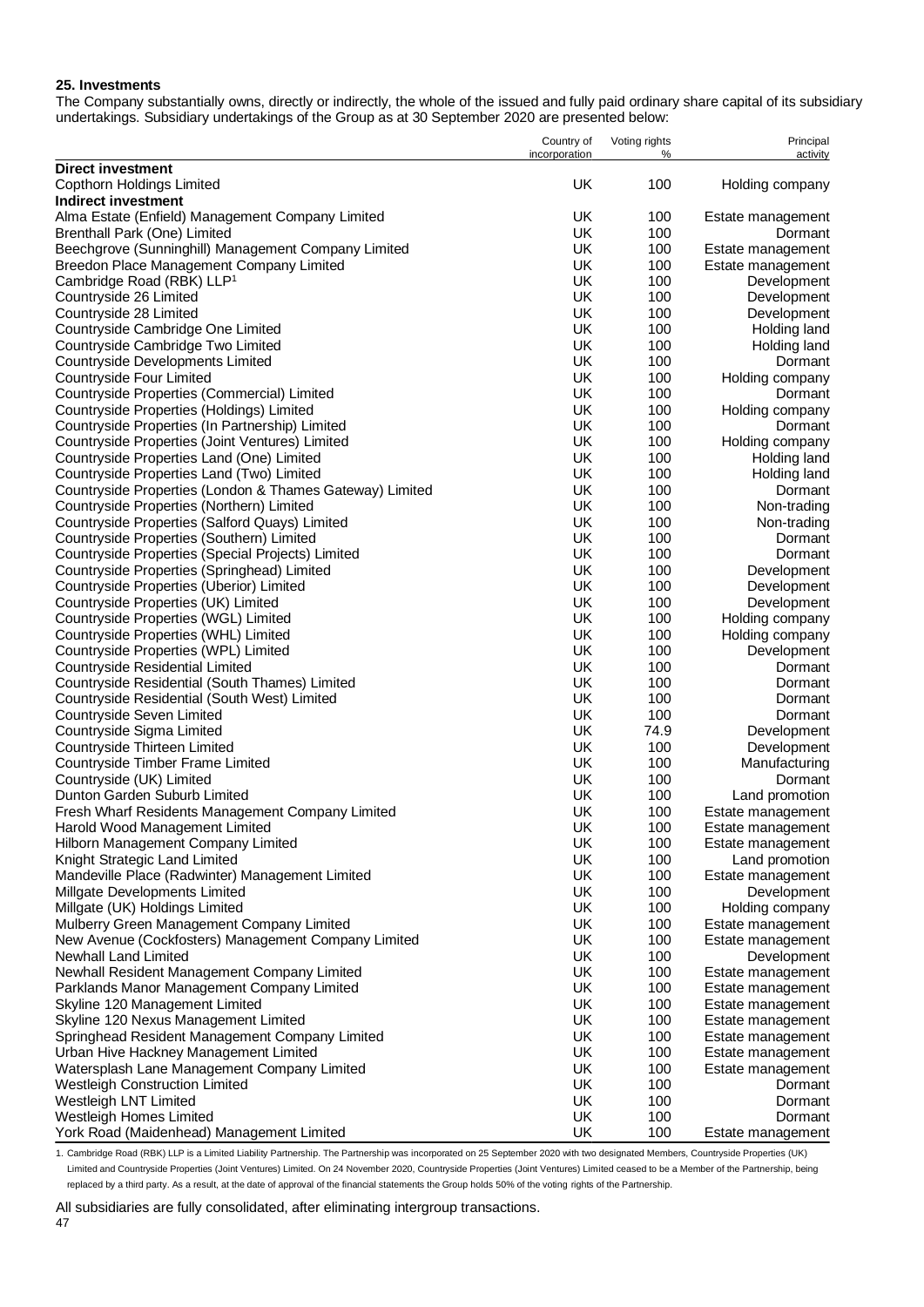The registered office address of Millgate Developments Limited, Breedon Place Management Company Limited, Hilborn Management Company Limited, Parklands Manor Management Company Limited, Watersplash Lane Management Company Limited and Beechgrove (Sunninghill) Management Company Limited is Millgate House, Ruscombe Lane, Twyford, Berkshire RG10 9JT.

The registered office address of all other subsidiaries is Countryside House, The Drive, Brentwood, Essex CM13 3AT.

# **26. Related party transactions**

#### *Transactions with joint ventures and associate*

|                                                              | Joint ventures |       | Associate |      |
|--------------------------------------------------------------|----------------|-------|-----------|------|
|                                                              | 2020           | 2019  | 2020      | 2019 |
|                                                              | £m             | £m    | £m        | £m   |
| Sales during the year                                        | 14.8           | 29.8  | 0.2       | 2.4  |
| Net advances to joint ventures and associate at 1 October    | 49.3           | 56.1  |           |      |
| Net advances/(repayments) during the year                    | 19.8           | (6.8) |           |      |
| Net advances to joint ventures and associate at 30 September | 69.1           | 49.3  |           |      |

The transactions noted above are between the Group and its joint ventures and associate, the details of which are described in Note 14 and Note 15 respectively.

Sales of goods and services to related parties related principally to the provision of services to the joint ventures and associate at contractually agreed prices. No purchases were made by the Group from its joint ventures or associate. The amounts outstanding ordinarily bear no interest and will be settled in cash.

#### *Remuneration of key management personnel*

Key management personnel are deemed to be the Executive Committee, along with other Directors of the Company, including the Non-Executive Directors. The aggregate remuneration of these personnel during the year was £5.2m (2019: £11.0m).

#### *Transactions with key management personnel*

During the year ended 30 September 2020, one close family member of Ian Sutcliffe and two close family members of Phillip Lyons were employed by a subsidiary of the Group. All these individuals were recruited through the normal interview process and are employed at salaries commensurate with their experience and roles. The combined annual salary and benefits of these individuals is less than £190,000 (2019: three individuals less than £190,000).

On 23 July 2020, the Company carried out a non-pre-emptive placing of ordinary shares at a placing price of 335 pence (Note 23). The Board of Directors along with their close family members and members of the Executive Committee participated in the placing, purchasing a total of 119,997 new ordinary shares.

#### *Transactions with significant shareholders*

Standard Life Aberdeen ("SLA") and Aviva Investors ("Aviva") are substantial shareholders of the Group and classify as related parties for the purposes of the Listing Rules. Both shareholders participated in the non-pre-emptive placing noted above with SLA subscribing to 9,084,169 shares for total consideration of £30.4m and Aviva subscribing to 6,509,512 shares for total consideration of £21.8m. The participation in the placing by SLA and Aviva constitutes a smaller related party transaction for the purpose of Listing Rule 11.1.10R.

#### **27. Financial instruments**

The following tables categorise the Group's financial assets and liabilities included in the statement of financial position:

|                                                       | <b>Financial assets</b>                         |                                            |       |
|-------------------------------------------------------|-------------------------------------------------|--------------------------------------------|-------|
|                                                       | <b>Financial assets</b><br>at amortised<br>cost | at fair value<br>through profit<br>or loss | Total |
|                                                       | £m                                              | £m                                         | £m    |
| 2020                                                  |                                                 |                                            |       |
| <b>Assets</b>                                         |                                                 |                                            |       |
| Trade and other receivables                           | 106.0                                           |                                            | 106.0 |
| Amounts due from joint ventures                       | 69.5                                            |                                            | 69.5  |
| Cash and cash equivalents                             | 100.5                                           |                                            | 100.5 |
|                                                       | 276.0                                           |                                            | 276.0 |
| 2019                                                  |                                                 |                                            |       |
| <b>Assets</b>                                         |                                                 |                                            |       |
| Financial assets at fair value through profit or loss |                                                 | 5.0                                        | 5.0   |
| Trade and other receivables                           | 151.2                                           |                                            | 151.2 |
| Amounts due from joint ventures                       | 49.7                                            |                                            | 49.7  |
| Cash and cash equivalents                             | 75.6                                            |                                            | 75.6  |
|                                                       | 276.5                                           | 5.0                                        | 281.5 |

Financial assets at fair value through profit or loss at 30 September 2019 related solely to a deferred land overage receivable (Note 16), the fair value of which was determined through unobservable inputs and classified as Level 3 in the fair value hierarchy. During the year, the receivable was settled for £5.0m with no gain or loss recognised in the statement of comprehensive income. There are no further financial assets held at fair value.

48 There were no transfers of assets or liabilities between levels of the fair value hierarchy during the year. Trade and other receivables presented above excludes "prepayments and accrued income" and "other taxation and social security".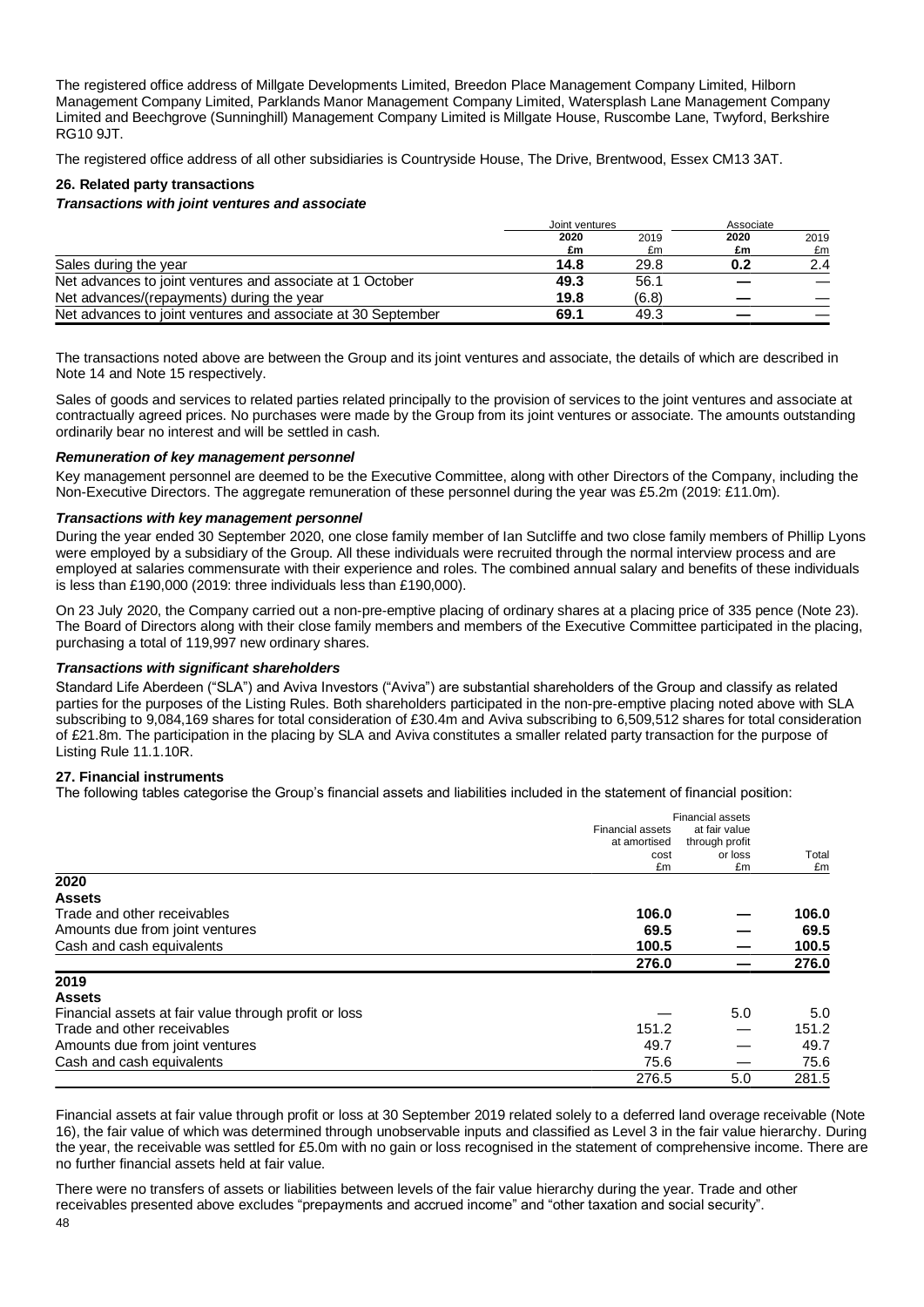|                                            | Other financial<br>liabilities at<br>amortised cost |
|--------------------------------------------|-----------------------------------------------------|
|                                            | £m                                                  |
| 2020                                       |                                                     |
| <b>Liabilities</b>                         |                                                     |
| Other loans                                | 2.3                                                 |
| Deferred land payments and overage payable | 224.1                                               |
| Lease liabilities                          | 30.5                                                |
| Other trade and other payables             | 98.0                                                |
| Amount due to joint ventures               | 0.4                                                 |
|                                            | 355.3                                               |
| 2019                                       |                                                     |
| Liabilities                                |                                                     |
| Other loans                                | 2.2                                                 |

| Other loans                                |       |
|--------------------------------------------|-------|
| Deferred land payments and overage payable | 192.2 |
| Other trade and other payables             | 96.2  |
| Amount due to joint ventures               | 0.4   |
|                                            | 291.0 |

Other trade and other payables presented above excludes "accruals and deferred income" and "other taxation and social security".

#### **28. Financial risk management**

The Group has identified the main financial risks to be liquidity risk, interest rate risk, housing market risk and credit risk. The Directors are responsible for managing these risks and the policies adopted are set out below.

#### *Liquidity risk*

The Group finances its operations through a mixture of equity (Company share capital, reserves and retained earnings) and debt (bank loan facilities).

Liquidity risk is managed by monitoring existing facilities for both financial covenant compliance and funding headroom against forecast requirements based on short-term and long-term cash flow forecasts.

During the year the Group raised net proceeds of £243.0m to support accelerated growth of its Partnerships division, as well as to improve the liquidity of the business. Additionally, the Board of Directors chose not to pay a dividend in respect of the year ended 30 September 2020, which provided further liquidity headroom through the Group's retained earnings.

The Group has access to a £300m revolving credit facility which is committed to May 2023; this facility is provided by a syndicate of four banks, reducing the Group's exposure to any single institution. The facility is subject to a number of financial and technical covenants which, if breached, could result in the facility becoming immediately repayable. The Directors regularly review forecasts which extend beyond the maturity of the facility to ensure acceptable headroom exists across all of these financial covenants, including under certain downside scenarios as referenced under "Going concern" in Note 3. Following the onset of the Covid-19 pandemic, the Group's key gearing and interest cover covenants were relaxed until September 2022 to provide further security over the Group's funding. Operational controls preventing the breach of technical covenants have been implemented across the business.

In April 2020, the Group put in place a £300m commercial paper programme under the Government's Covid Corporate Financing Facility, which allows the Group access to a further £300m of funding should it need to do so. The Group may issue commercial paper anytime up to 22 March 2021, with repayment falling up to 12 months after issuance. Currently the business does not anticipate needing to use this funding to support the business either under its base case business plan or the scenarios outlined under "Going concern" in Note 3.

#### *Maturity analysis*

The following table sets out the contractual undiscounted maturities, including estimated cash flows, of the financial assets and liabilities of the Group at 30 September:

|                                            | Less than<br>one year<br>£m | One to two<br>years<br>£m | Two to five<br>years<br>£m | Over five<br>years<br>£m | Total<br>£m      |
|--------------------------------------------|-----------------------------|---------------------------|----------------------------|--------------------------|------------------|
| 2020                                       |                             |                           |                            |                          |                  |
| <b>Assets</b>                              |                             |                           |                            |                          |                  |
| Cash and cash equivalents                  | 100.5                       |                           |                            |                          | 100.5            |
| Trade and other receivables                | 86.4                        | 14.1                      | 5.0                        | 0.5                      | 106.0            |
| Amounts due from joint ventures            | 69.5                        |                           |                            |                          | 69.5             |
|                                            | 256.4                       | 14.1                      | 5.0                        | 0.5                      | 276.0            |
| 2020                                       |                             |                           |                            |                          |                  |
| <b>Liabilities</b>                         |                             |                           |                            |                          |                  |
| Other loans                                |                             |                           | 2.5                        |                          | $2.5\phantom{0}$ |
| Deferred land payments and overage payable | 123.2                       | 69.7                      | 35.1                       | 5.3                      | 233.3            |
| Lease liabilities                          | 5.5                         | 5.2                       | 10.3                       | 13.7                     | 34.7             |
| Other trade and other payables             | 76.6                        | 10.0                      | 11.4                       |                          | 98.0             |
| Amounts due to joint ventures              | 0.4                         |                           |                            |                          | 0.4              |
|                                            | 205.7                       | 84.9                      | 59.3                       | 19.0                     | 368.9            |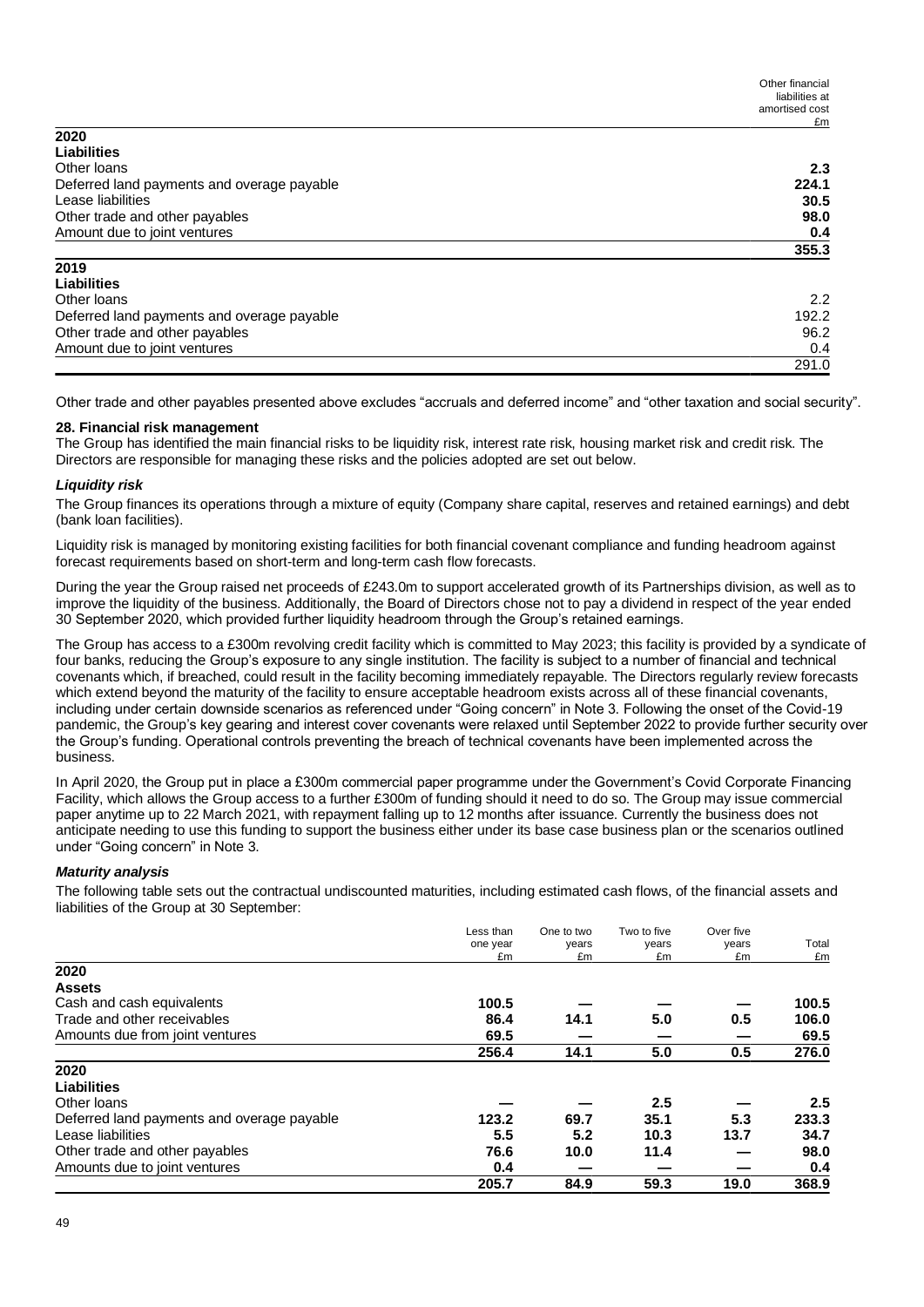|                                                       | Less than<br>one year | One to two | Two to five | Over five |       |
|-------------------------------------------------------|-----------------------|------------|-------------|-----------|-------|
|                                                       |                       | years      | years       | years     | Total |
|                                                       | £m                    | £m         | £m          | £m        | £m    |
| 2019                                                  |                       |            |             |           |       |
| <b>Assets</b>                                         |                       |            |             |           |       |
| Cash and cash equivalents                             | 75.6                  |            |             |           | 75.6  |
| Financial assets at fair value through profit or loss | 5.0                   |            |             |           | 5.0   |
| Trade and other receivables                           | 136.4                 | 9.9        | 5.3         |           | 151.6 |
| Amounts due from joint ventures                       | 49.7                  |            |             |           | 49.7  |
|                                                       | 266.7                 | 9.9        | 5.3         |           | 281.9 |
| 2019                                                  |                       |            |             |           |       |
| <b>Liabilities</b>                                    |                       |            |             |           |       |
| Other loans                                           |                       |            | 2.5         |           | 2.5   |
| Deferred land payments and overage payable            | 82.2                  | 80.0       | 26.7        | 15.7      | 204.6 |
| Other trade and other payables                        | 78.3                  | 9.5        | 8.2         | 0.2       | 96.2  |
| Amounts due to joint ventures                         | 0.4                   |            |             |           | 0.4   |
|                                                       | 160.9                 | 89.5       | 37.4        | 15.9      | 303.7 |

#### *Interest rate risk*

Interest rate risk reflects the Group's exposure to fluctuations in interest rates in the market. This risk arises from bank loans that are drawn under the Group's loan facilities with variable interest rates based upon UK LIBOR. For the year ended 30 September 2020 it is estimated that an increase of 0.5% to UK LIBOR would have decreased the Group's profit before tax by £0.9m (2019: £0.5m).

The following table sets out the interest rate risk associated with the Group's financial liabilities:

|                                            | Fixed | Floating | Non-interest |               |
|--------------------------------------------|-------|----------|--------------|---------------|
|                                            | rate  | rate     | bearing      | Total         |
|                                            | £m    | £m       | £m           | £m            |
| 2020                                       |       |          |              |               |
| <b>Liabilities</b>                         |       |          |              |               |
| Other loans                                |       |          | 2.3          | 2.3           |
| Deferred land payments and overage payable |       |          | 224.1        | 224.1         |
| Lease liabilities                          |       |          | 30.5         | 30.5          |
| Other trade and other payables             |       |          | 98.0         | 98.0          |
| Amounts due to joint ventures              |       |          | 0.4          | 0.4           |
|                                            |       |          | 355.3        | 355.3         |
| 2019                                       |       |          |              |               |
| <b>Liabilities</b>                         |       |          |              |               |
| Other loans                                |       |          | 2.2          | $2.2^{\circ}$ |
| Deferred land payments and overage payable |       | 2.4      | 189.8        | 192.2         |
| Other trade and other payables             |       |          | 96.2         | 96.2          |
| Amounts due to joint ventures              |       |          | 0.4          | 0.4           |
|                                            |       | 2.4      | 288.6        | 291.0         |

Floating rate deferred land payments and overage payable of £Nil (2019: £2.4m) relates to land acquisitions using promissory notes, issued under the Group's revolving credit facility.

The Group's financial assets are non-interest bearing with the exception of cash and cash equivalents of £100.5m (2019: £75.6m) which attracts interest at floating rates.

The Group has minimal exposure to foreign currency risk.

#### *Housing market risk*

The Group is affected by price fluctuations in the UK housing market. These are in turn affected by the wider economic conditions such as mortgage availability and associated interest rates, employment and consumer confidence. Whilst these risks are beyond the Group's ultimate control, the Group's mixed-tenure model provides resilience by reducing the reliance on the private for sale market. The geographical spread of the Group's sites across the UK also reduces the risk of adverse conditions in regional housing markets significantly impacting the Group.

#### *Credit risk*

The Group's exposure to credit risk is limited solely to the UK for housebuilding activities and by the fact that the Group receives cash at the point of legal completion of its sales.

The Group's remaining credit risk predominantly arises from trade receivables, amounts recoverable from construction contracts and cash and cash equivalents.

Trade receivables on deferred settlement terms arise from land sales. The amount deferred is secured by a charge over the land until payment is received.

Trade and other receivables primarily comprise amounts receivable from Homes England (in relation to Help to Buy), housing associations and joint ventures. The Directors consider the credit rating of the various debtors to be good in respect of the amounts outstanding and therefore credit risk is considered to be low.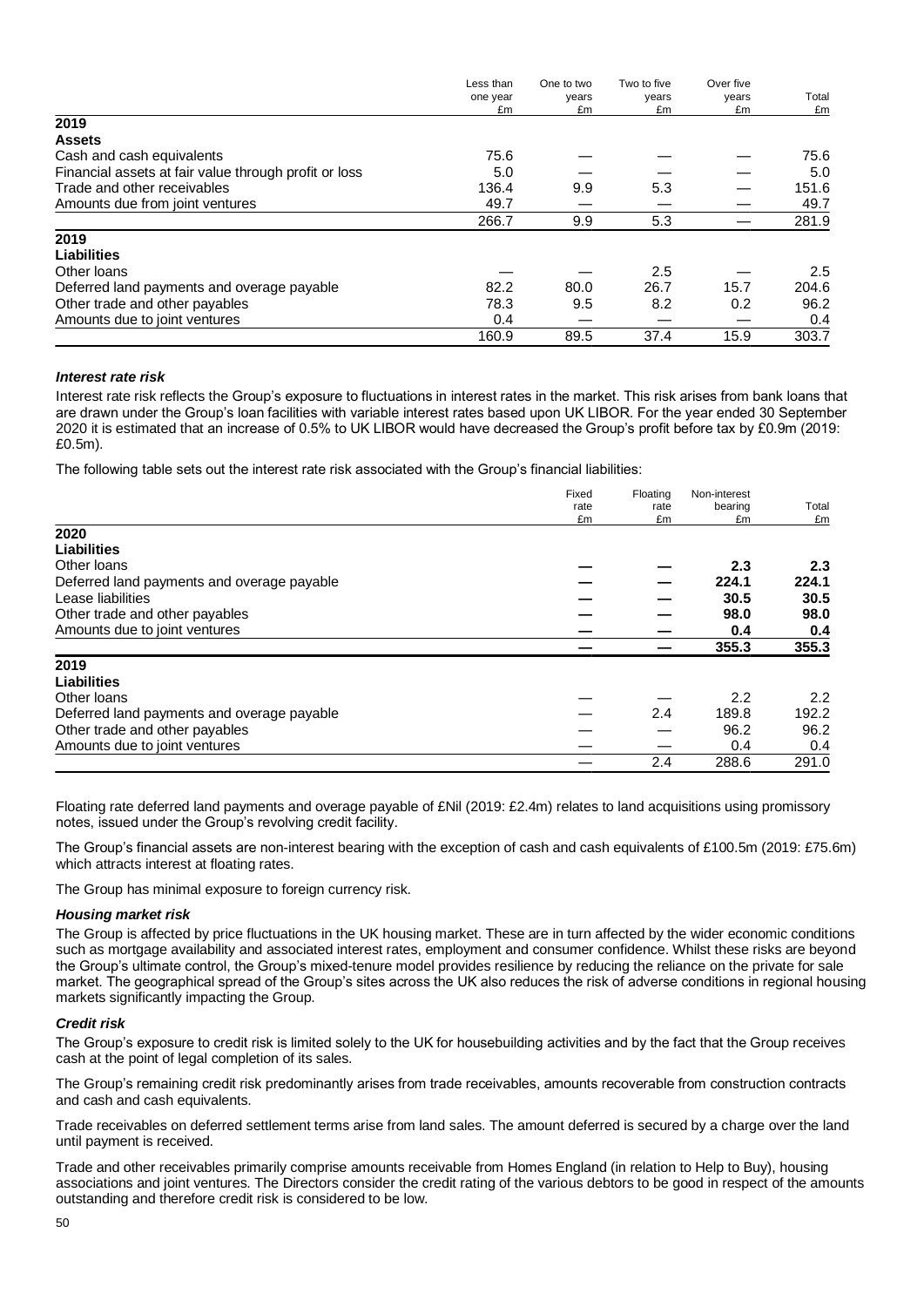Cash and cash equivalents are held with UK clearing banks which are either A or A- rated.

## *Capital management*

The Group's policies seek to protect returns to shareholders by ensuring the Group will continue to trade profitably in the foreseeable future. The Group also aims to optimise its capital structure of debt and equity over the medium term so as to minimise its cost of capital, though for operational flexibility may choose to use varying levels of debt in the short term. The Group manages its capital with regard to the risks inherent in the business and the sector within which it operates by monitoring its actual cash flows against bank loan facilities, financial covenants and the cash flow forecasts approved by the Directors.

|                      | 2020   | 2019      |
|----------------------|--------|-----------|
|                      | £m     | £m        |
| Total borrowings     | 2.3    | າາ<br>2.2 |
| Total equity         | .086.0 | 899.1     |
| <b>Total capital</b> | .088.3 | 901.3     |

#### **29. Share-based payments**

The Group recognised £1.0m (2019: £6.7m) of employee costs related to share-based payment transactions during the financial year, excluding accrued National Insurance contributions. A deferred tax asset of £0.9m (2019: £2.3m) is held in relation to sharebased payments, of which £0.8m was charged to the statement of comprehensive income (2019: £0.6m) and £0.6m was charged directly to equity (2019: £0.7m) during the year.

National Insurance contributions are payable in respect of certain share-based payment transactions and are treated as cashsettled transactions. The cost of these contributions during the year was £0.6m (2019: £0.8m). At 30 September 2020, the carrying amount of National Insurance contributions payable was £0.7m (2019: £2.0m), which is included in accruals within trade and other payables in the statement of financial position.

The Group operated a number of share-based payment schemes during the financial year (all of which are equity settled) as set out below:

#### *(a) Savings-Related Share Option Scheme ("SRSOS")*

The Group operates an SRSOS, which is open to all employees at the date of invitation. This is a UK tax-advantaged Save As You Earn ("SAYE") plan.

Under the SAYE, eligible participants are granted options over such number of shares as determined by reference to their monthly savings contract over three years. Participants remaining in the Group's employment at the end of the three-year savings period are entitled to use their savings to purchase shares in the Company at a stated exercise price (set at a discount of up to 20% of the share price on the day preceding the date of grant). Employees leaving for certain reasons are able to use their savings to purchase shares within six months of their cessation of employment. A reconciliation of option movements is shown below.

Options granted during the year were valued using the Black Scholes option-pricing model. No performance conditions or assumptions regarding service were included in the fair value calculations. The fair value per option granted during the year and the assumptions used in the calculation are detailed in the table below:

|                                               | 24 June | 27 June | 19 December | 22 December | 16 March |
|-----------------------------------------------|---------|---------|-------------|-------------|----------|
| Date of grant                                 | 2020    | 2019    | 2017        | 2016        | 2016     |
| Options granted (millions)                    | 2.2     | 2.1     | 0.6         | 0.8         | 3.0      |
| Share price at date of grant (pence)          | 329     | 293     | 349         | 236         | 240      |
| Exercise price (pence)                        | 245     | 245     | 282         | 192         | 192      |
| Volatility (%)                                | 36      | 30      | 38          | 28          | 29       |
| Option life (years)                           |         |         |             |             | 3        |
| Expected dividend yield (%)                   | 2.6     | 3.9     | 3.6         | 3.0         | 3.0      |
| Risk-free rate (%)                            | (0.1)   | 0.6     | 0.6         | 1.0         | 1.0      |
| Fair value per option – Black Scholes (pence) |         | 63      | 93          | 55          | 57       |

|                                          | Instruments | Instruments | Instruments | Instruments | Instruments |
|------------------------------------------|-------------|-------------|-------------|-------------|-------------|
| Movements in the year                    | m           | m           | m           | m           | m           |
| Options outstanding at 1 October 2018    |             |             | 0.5         | 0.6         | 2.1         |
| Granted                                  |             | 2.1         |             |             |             |
| Forfeited                                |             |             | (0.1)       | (0.1)       |             |
| Exercised                                |             |             |             |             | (2.0)       |
| Options outstanding at 30 September 2019 |             | 2.1         | 0.4         | 0.5         | 0.1         |
| Granted                                  | 2.2         |             |             |             |             |
| Forfeited                                | (0.1)       | (0.2)       |             |             |             |
| Exercised                                |             |             |             | (0.5)       | (0.1)       |
| Options outstanding at 30 September 2020 | 2.1         | 1.9         | 0.4         |             |             |

The resulting fair value is expensed over the service period of three years, on the assumption that each year 15% of options will lapse as employees leave the Company based on the Group's experience of employee attrition rates.

Options under the December 2016 grant vested on 1 February 2020, with 64% of granted options vesting. The average share price during the year ended 30 September 2020 was 376 pence. Awards under the December 2017 grant will vest on 1 February 2021.

The weighted average remaining contractual life of share options outstanding at 30 September 2020 was 2.1 years (2019: 2.1 years).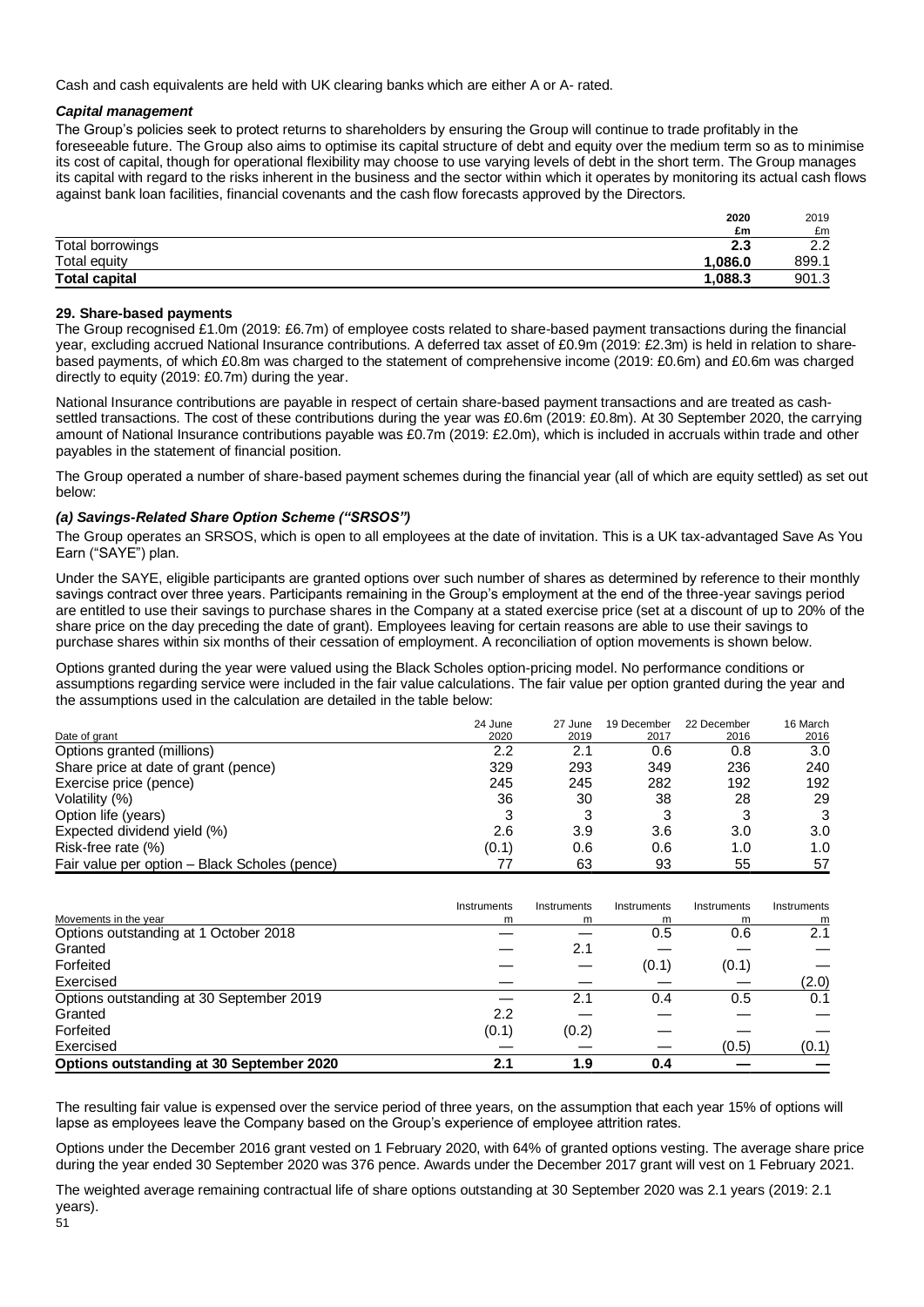# *(b) Long-Term Incentive Plan ("LTIP")*

Under the LTIP, shares are conditionally awarded to senior managers of the Group. The core awards are calculated as a percentage of the participants' salaries and scaled according to grade. Awards issued in prior years are assessed against ROCE, TNAV and relative total shareholder return ("TSR"). Two further awards were issued in the year ended 30 September 2020 which are assessed against ROCE and adjusted basic EPS.

Straight-line vesting will apply if performance falls between threshold and target or target and maximum. Performance will be measured at the end of the three-year performance period. If the required level of performance has been reached, the awards vest and the shares under award will be released. Dividends do not accrue on the shares that vest.

For grants from 1 October 2018, once released, the shares issued to the Group Chief Executive and the Group Chief Financial Officer are subject to a two-year post-vesting holding period.

The weighted average remaining contractual life of LTIP awards outstanding at 30 September 2020 was 1.2 years (2019: 1.2 years). Details of the shares conditionally allocated at 30 September 2020 are set out below.

The conditional shares were valued using the following methods:

- for the non-market-based elements of the award, a Black Scholes option-pricing model; and
- for the relative TSR elements of the award, a Monte Carlo simulation model.

The key assumptions underpinning the Black Scholes option-pricing model and Monte Carlo simulation model are set out in the table below:

|                                                                                                                | 7 January | 12 December | 19 December | 19 December | 22 May | 15 December | 18 February |
|----------------------------------------------------------------------------------------------------------------|-----------|-------------|-------------|-------------|--------|-------------|-------------|
| Date of grant                                                                                                  | 2020      | 2019        | 2018        | 2017        | 2017   | 2016        | 2016        |
| Awards granted (millions)                                                                                      | 0.3       | 1.7         | 3.5         | 2.7         | 0.2    | 3.7         | 3.8         |
| Share price at date of grant (pence)                                                                           | 462       | 426         | 288         | 349         | 299    | 236         | 237         |
| Exercise price (pence)                                                                                         | nil       | nil         | nil         | nil         | nil    | nil         | nil         |
| Volatility (%)                                                                                                 | 29        | 29          | 35          | 38          | 28     | 28          | 29          |
| Award life (years)                                                                                             | 3         | 3           | 3           | 3           | 3      | 3           | 3           |
| Expected dividend yield (%)                                                                                    | 4.7       | 4.7         | 4.8         | 3.5         | 3.0    | 3.0         | 3.0         |
| Risk-free rate (%)                                                                                             | 0.6       | 0.6         | 0.7         | 0.6         | 1.0    | 1.0         | 1.0         |
| Fair value per conditional share -                                                                             |           |             |             |             |        |             |             |
| Black Scholes – no holding period                                                                              |           |             |             |             |        |             |             |
| (pence)                                                                                                        | 401       | 370         | 174         | 220         | 179    | 151         | 153         |
| Fair value per conditional share -                                                                             |           |             |             |             |        |             |             |
| Monte Carlo - no holding period                                                                                |           |             |             |             |        |             |             |
| (pence)                                                                                                        | n/a       | n/a         | 46          | 54          | 46     | 40          | 42          |
| Total fair value per conditional share -                                                                       |           |             |             |             |        |             |             |
| no holding period (pence)                                                                                      | 401       | 370         | 220         | 274         | 225    | 191         | 195         |
| Fair value per conditional share -                                                                             |           |             |             |             |        |             |             |
| Black Scholes - two-year holding                                                                               |           |             |             |             |        |             |             |
| period (pence)                                                                                                 | 367       | 339         | 157         | n/a         | n/a    | n/a         | n/a         |
| Fair value per conditional share -                                                                             |           |             |             |             |        |             |             |
| Monte Carlo - two-year holding period                                                                          |           |             |             |             |        |             |             |
| (pence)                                                                                                        | n/a       | n/a         | 48          | n/a         | n/a    | n/a         | n/a         |
| Total fair value per conditional share -                                                                       |           |             |             |             |        |             |             |
| two-year holding period (pence)                                                                                | 367       | 339         | 205         | n/a         | n/a    | n/a         | n/a         |
|                                                                                                                |           |             |             |             |        |             |             |
|                                                                                                                | 7 January | 12 December | 19 December | 19 December | 22 May | 15 December | 18 February |
| Movements in the year (millions)<br>$\mathbf{r}$ and $\mathbf{r}$ are the set of $\mathbf{r}$ and $\mathbf{r}$ | 2020      | 2019        | 2018        | 2017        | 2017   | 2016        | 2016        |

|                                  | January | IZ DECEIIIDEI | <b>19 DECENIDEI</b> | <u>is nereilinei</u> | ZZ IVIAY | <b>I'D DECETITION</b> | TO I GUIUDIY |
|----------------------------------|---------|---------------|---------------------|----------------------|----------|-----------------------|--------------|
| Movements in the year (millions) | 2020    | 2019          | 2018                | 2017                 | 2017     | 2016                  | 2016         |
| Awards outstanding at 1 October  |         |               |                     |                      |          |                       |              |
| 2018                             |         |               |                     | 2.7                  | 0.2      | 3.2                   | 3.2          |
| Granted                          |         |               | 3.5                 |                      |          |                       |              |
| Lapsed                           |         |               | (0.4)               | (0.1)                |          | (0.1)                 | (0.5)        |
| Forfeited                        |         |               | (0.1)               | (0.1)                |          |                       |              |
| Exercised                        |         |               |                     |                      |          |                       | (2.7)        |
| Awards outstanding at 30         |         |               |                     |                      |          |                       |              |
| September 2019                   |         |               | 3.0                 | 2.5                  | 0.2      | 3.1                   |              |
| Granted                          | 0.3     | 1.7           |                     |                      |          |                       |              |
| Lapsed                           |         | (0.1)         | (0.4)               | (0.3)                | (0.1)    | (0.7)                 |              |
| Forfeited                        |         | (0.3)         | (0.4)               | (0.3)                |          |                       |              |
| Exercised                        |         |               |                     |                      | (0.1)    | (2.4)                 |              |
| Awards outstanding at 30         |         |               |                     |                      |          |                       |              |
| September 2020                   | 0.3     | 1.3           | 2.2                 | 1.9                  |          |                       |              |

Awards under the December 2016 and May 2017 grants vested during the year with 77.9% of the awards outstanding vesting.

Awards under the December 2017 grant will vest on 21 December 2020. The performance conditions for this award were measured at 30 September 2020 and 16.4% of the awards outstanding will vest.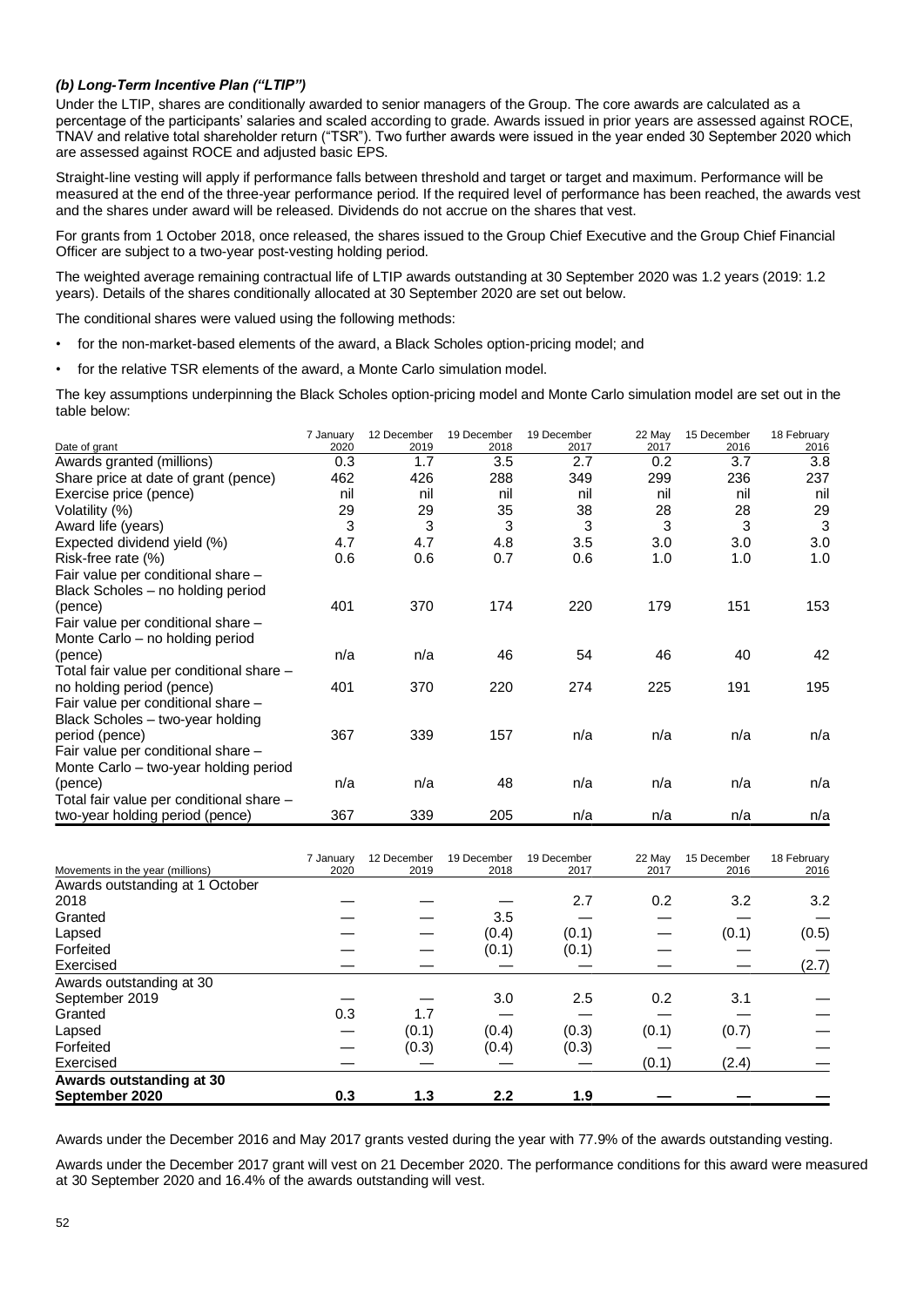# *(c) Deferred Bonus Plan ("DBP")*

Under the DBP, certain senior managers and Directors of the Group receive one-third of their annual bonus entitlement as a conditional share award. The number of shares awarded is calculated by dividing the value of the deferred bonus by the average mid-market share price on the three business days prior to grant. The shares vest after three years subject to the employee remaining in the employment of the Group. If an employee leaves during the three-year period, the shares are forfeited except in certain circumstances as set out in the Plan rules. Additional shares are issued on vesting equivalent to the value of dividends declared by the Company during the vesting period.

The fair value of the awards is equal to the share price on the date of grant. The fair value is expensed to the statement of comprehensive income in a straight line over four years, being the year in which the bonus is earned and the three-year holding period.

During the year, 0.4 million shares were conditionally allocated on 12 December 2019 (2019: 0.4 million) with the share price on the date of grant being 426 pence. A reconciliation of the number of shares conditionally allocated is shown below:

|                                         | 12 December<br>2019 | 19 December<br>2018 | 19 December<br>2017 | 15 December<br>2016 |
|-----------------------------------------|---------------------|---------------------|---------------------|---------------------|
| Movements in the year                   | m                   | m                   | m                   | m                   |
| Awards outstanding at 1 October 2018    |                     |                     | 0.4                 | 0.5                 |
| Granted                                 |                     | 0.4                 |                     |                     |
| Awards outstanding at 30 September 2019 |                     | 0.4                 | 0.4                 | 0.5                 |
| Granted                                 | 0.4                 |                     |                     |                     |
| Forfeited                               | (0.1)               | (0.1)               | (0.1)               |                     |
| Exercised                               |                     |                     |                     | (0.5)               |
| Awards outstanding at 30 September 2020 | 0.3                 | 0.3                 | 0.3                 |                     |

Awards under the December 2016 grant vested during the year with 100% of the awards outstanding vesting.

#### **30. Capital commitments**

The Group was committed to the purchase of property, plant and equipment of £6.0m relating to machinery for the new modular panel factory in Bardon, Leicestershire.

The Group was not committed to the purchase of any software intangible assets at 30 September 2020 (2019: £Nil).

#### **31. Guarantees**

Subsidiaries of the Group have made guarantees to its joint ventures and associate in the ordinary course of business.

The Group has entered into counter indemnities to banks, insurance companies, statutory undertakings and the National House Building Council in the ordinary course of business, including those in respect of the Group's joint ventures and associate, from which it is anticipated that no material liabilities will arise.

#### **32. Litigation, claims and contingent liabilities**

The Group is subject to various claims, audits and investigations that have arisen in the ordinary course of business. These matters include but are not limited to employment and commercial matters. The outcome of all of these matters is subject to future resolution, including the uncertainties of litigation. Based on information currently known to the Group and after consultation with external lawyers, the Directors believe that the ultimate resolution of these matters, individually and in aggregate, will not have a material adverse impact on the Group's financial condition. Where necessary, applicable costs are included within the cost to complete for individual developments or are otherwise accrued in the statement of financial position.

During the prior financial year, the Competition & Markets Authority ("CMA") commenced a sector-wide inquiry into the sale of leasehold properties. On 28 February 2020, the CMA announced that it had found evidence of "potential mis-selling and unfair contract terms in the leasehold housing sector" and on 4 September 2020, the CMA announced it was launching enforcement action against four housing developers that it believes may have broken consumer protection law in relation to leasehold homes, one of which was Countryside Properties. The Group will continue to co-operate fully with the inquiry and is providing the CMA with all the information that it requires. To date, the CMA has not referenced any specific breaches of consumer law by Countryside Properties and, given the stage of the matter and the uncertainty regarding outcomes, the Directors are unable to make a reliable estimate of any potential liability and accordingly have not recorded a provision in relation to this matter as at 30 September 2020.

During the prior financial year, an amendment to Building Regulations banned the use of combustible materials on the external cladding of tall (over 18m) buildings. The Directors commissioned an independent third-party desktop review of historical multioccupied developments (buildings of apartments) which was completed during the year and found that the Group had no high risk buildings where the Group was required to perform remediation works.

In January 2020, the Ministry of Housing, Communities & Local Government's ("MHCLG") published "Advice for Building Owners of Multi-storey, Multi-occupied Residential Buildings". This requires that a formal fire safety assessment must be conducted by a suitably qualified and competent professional (typically a Fire Engineer) for all multi-occupancy buildings. In December 2019, the Royal Institute of Chartered Surveyors ("RICS"), UK Finance and the Building Societies Association introduced the External Wall Fire Review process to support mortgage valuation processes. This requires assessment of the external wall system for buildings over 18m, or where specific fire safety concerns exist, which is summarised on the newly introduced form EWS1.

The Directors have engaged an independent third party to complete these assessments for all Countryside owned or controlled buildings where EWS1 is applicable. The Group is also working with a number of partners and third parties to assist in their review of buildings within the scope of the MHCLG advice note and EWS1 and the review process remains ongoing. No provision has been made for fire safety-related works as at 30 September 2020 and the Group's liability in respect of these matters will be kept under review as the independent risk assessments are concluded during 2021.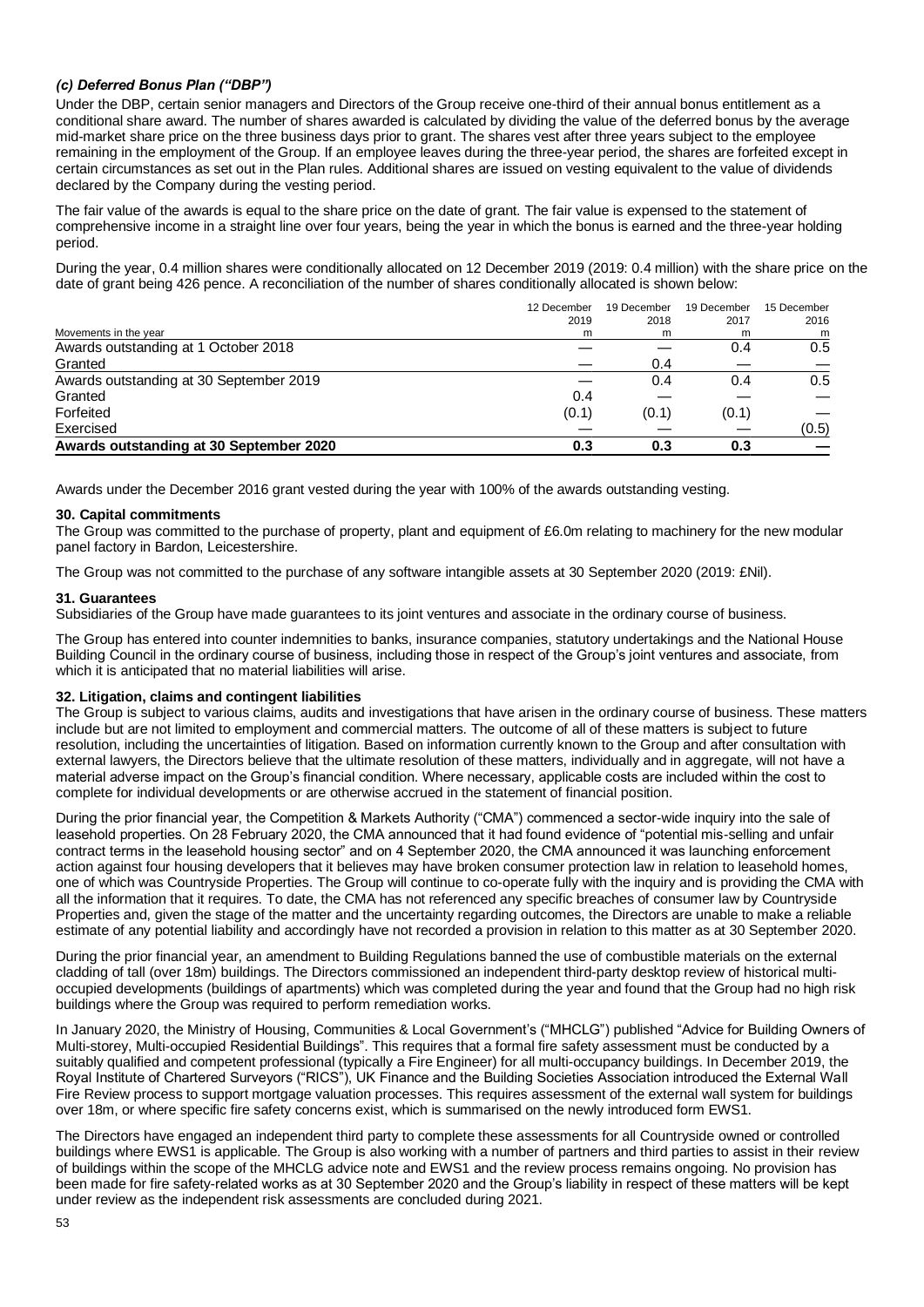#### **33. Dividends**

The following dividends have been recognised as distributions and paid in the year:

|                                                                        | 2020 | 2019 |
|------------------------------------------------------------------------|------|------|
|                                                                        | £m   | £m   |
| Prior year final dividend per share of 10.3 pence (2019: 6.6 pence)    | 46.2 | 29.2 |
| Current year interim dividend per share of Nil pence (2019: 6.0 pence) |      | 26.8 |
|                                                                        | 46.2 | 56.0 |

The Board of Directors does not recommend the payment of a final dividend for the year ended 30 September 2020 (2019: 10.3 pence per share).

#### **34. Adoption of new and revised accounting standards**

During the year ended 30 September 2020, the Group has adopted IFRS 16 "Leases", as issued by the International Accounting Standards Board ("IASB"). The impact of the adoption of IFRS 16 on the Group's financial statements is explained below.

#### *a. Changes to accounting policies*

Prior to the adoption of IFRS 16, the Group's lease commitments were all classified as operating leases under IAS 17, with rental costs recognised in operating profit on a straight-line basis over the period of the lease.

IFRS 16 requires lessees to recognise right of use assets and lease liabilities in the statement of financial position for all leases, except short-term and low value asset leases.

Lease liabilities are initially recognised at the present value of future lease payments. Future lease payments are included in the lease liability where they are fixed in value, or variable based on an index or a rate. Variable lease payments that do not depend on an index or a rate are recognised as an expense in the period in which the condition that triggers the payment occurs. To calculate the present value of future lease payments, the payments are discounted at the Group's incremental borrowing rate, which is the rate that the Group would have to pay to borrow the funds necessary to obtain an asset of similar value in a similar economic environment with similar terms and conditions.

Subsequently, lease liabilities increase to reflect the unwind of discount and reduce by the value of payments made to lessors. Lease liabilities are remeasured where the Group's assessment of the expected lease term changes or there is a modification to the lease terms. The unwind of the discount on lease liabilities is recorded in finance costs in the statement of comprehensive income. Cash outflows relating to lease interest are presented within net cash flows from operating activities in the statement of cash flows.

Right of use assets are initially measured at cost, comprising the initial value of the lease liabilities adjusted for rental payments made at or prior to the start of the lease term, initial direct costs, lease incentives received and restoration costs.

Subsequently, right of use assets are measured at cost less accumulated depreciation and impairment losses, and adjusted for any remeasurement of lease liabilities. Right of use assets are depreciated over the shorter of the asset's useful life and the lease term on a straight-line basis. Depreciation is recorded in either cost of sales or administrative expenses in the statement of comprehensive income depending on the nature of the asset.

The Group applies the recognition exemptions for short-term and low value assets. The rental expense for these leases is recognised on a straight-line basis in the statement of comprehensive income. The rental expense is recorded in either cost of sales or administrative expenses depending on the nature of the asset. Short-term leases are leases with a lease term of 12 months or less.

#### *b. Adjustments recognised on adoption of IFRS 16*

The Group has recognised lease liabilities and right of use assets for leases relating to offices, factories, company cars, IT equipment, and show homes/marketing suites that have been sold and leased back.

IFRS 16 has been applied using the modified retrospective approach with no restatement of comparative financial information, as permitted under the specific transitional provisions in the standard. The adjustments arising from the adoption of IFRS 16 are therefore recognised in the opening balances of the statement of financial position on 1 October 2019.

In applying IFRS 16 for the first time, the Group has used the following practical expedients permitted in the standard:

- the application of a single discount rate to portfolios of leases with reasonably similar characteristics;
- the accounting for operating leases with a remaining lease term of less than 12 months as at 1 October 2019 as short-term leases even though the initial term of the leases from lease commencement date may have been more than 12 months; and
- the reliance on previous assessments on whether contracts contain a lease or leases are onerous.

The adoption of IFRS 16 on 1 October 2019 had the following impact on the statement of financial position:

- lease liabilities recognised of £31.6m;
- right of use assets recognised of £30.3m;
- accruals derecognised of £1.9m;
- prepayments derecognised of £0.6m; and
- no impact on net assets, TNAV or TNOAV.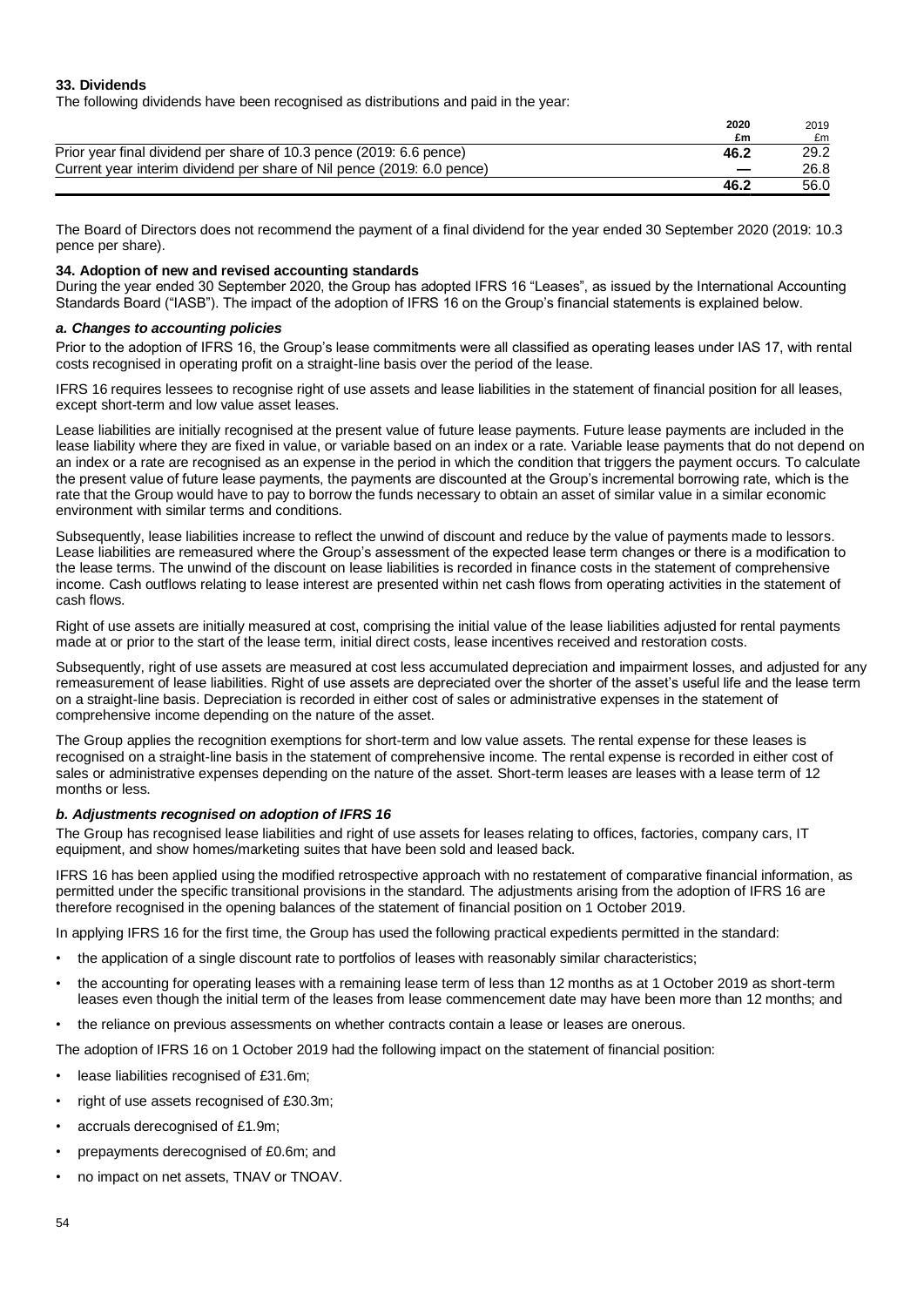Right of use assets recognised on transition have been measured at the value of lease liabilities, adjusted for prepaid or accrued lease payments immediately before the date of initial application.

The weighted average incremental borrowing rate applied in calculating the lease liabilities on 1 October 2019 was 3.4%.

The following table reconciles the Group's total operating lease commitments as at 30 September 2019 to the lease liabilities recognised under IFRS 16 on 1 October 2019. The principal difference, aside from discounting, is the treatment of termination options. The Group has a number of leases that include termination options, exercisable by the Group, to provide operational flexibility. The lease liabilities recognised on transition reflect the rental payments over the expected term of the Group's leases. which in some cases exceed the minimum lease commitments disclosed under IAS 17.

|                                                                            | £m    |
|----------------------------------------------------------------------------|-------|
| Total operating lease commitments disclosed as at 30 September 2019        | 26.9  |
| Add: adjustments as a result of different treatment of termination options | 10.3  |
| Less: short-term leases recognised on a straight-line basis as an expense  | (0.3) |
| Less: low value leases recognised on a straight-line basis as an expense   | (0.3) |
|                                                                            | 36.6  |
| Discounted using incremental borrowing rate                                | (5.0) |
| Total lease liabilities recognised under IFRS 16 at 1 October 2019         | 31.6  |
| Of which:                                                                  |       |
| <b>Current liabilities</b>                                                 | 4.5   |
| Non-current liabilities                                                    | 27.1  |

#### **c. Impact on the consolidated financial statements for the year ended 30 September 2020**

The table below outlines the impact of IFRS 16 on the statement of comprehensive income for the year ended 30 September 2020.

|                                |                             |                                                | Year ended        |
|--------------------------------|-----------------------------|------------------------------------------------|-------------------|
|                                |                             | Prior to adjustments Adjustments in respect of | 30 September 2020 |
|                                | for the adoption of IFRS 16 | the adoption of IFRS 16                        | as reported       |
| Operating loss (£m)            | (5.2)                       | (0.2)                                          | (5.4)             |
| Finance costs (£m)             | (13.1)                      | (1.1)                                          | (14.2)            |
| Loss before $tax$ $(Em)$       | (0.6)                       | (1.3)                                          | (1.9)             |
| Basic loss per share (pence)   | (0.6)                       | (0.2)                                          | (0.8)             |
| Diluted loss per share (pence) | (0.6)                       | (0.2)                                          | (0.8)             |

The table below outlines the impact of IFRS 16 on the statement of financial position as at 30 September 2020.

|                                  | Prior to adjustments<br>for the adoption of IFRS 16 of the adoption of IFRS 16 |        | Adjustments in respect As at 30 September 2020<br>as reported |
|----------------------------------|--------------------------------------------------------------------------------|--------|---------------------------------------------------------------|
| Right of use assets (£m)         |                                                                                | 26.3   | 26.3                                                          |
| Trade and other receivables (£m) | 219.0                                                                          | (0.2)  | 218.8                                                         |
| Lease liabilities (£m)           |                                                                                | (30.5) | (30.5)                                                        |
| Trade and other payables (£m)    | (465.9)                                                                        | 1.8    | (464.1)                                                       |
| Provisions (£m)                  | (12.5)                                                                         | 1.1    | (11.4)                                                        |
| Retained earnings (£m)           | 1.076.3                                                                        | (1.1)  | 1,075.2                                                       |

The table below outlines the impact of IFRS 16 on the statement of cash flows for the year ended 30 September 2020.

|                                                 |                                                        |                        | Year ended        |
|-------------------------------------------------|--------------------------------------------------------|------------------------|-------------------|
|                                                 | Prior to adjustments                                   | Adjustments in respect | 30 September 2020 |
|                                                 | for the adoption of IFRS 16 of the adoption of IFRS 16 |                        | as reported       |
| Cash used in operations (£m)                    | (150.9)                                                | 6.0                    | (144.9)           |
| Interest paid $-$ lease liabilities $(f.m)$     |                                                        | (1.1)                  | (1.1)             |
| Net cash outflow from operating activities (£m) | (183.3)                                                | 4.9                    | (178.4)           |
| Repayment of lease liabilities (£m)             |                                                        | (4.9)                  | (4.9)             |
| Net cash inflow from financing activities (£m)  | 190.5                                                  | (4.9)                  | 185.6             |
| Net increase in cash and cash equivalents (£m)  | 24.9                                                   |                        | 24.9              |

#### **35. Post balance sheet events**

#### *A. Leases*

On 27 November 2020, the Group signed a new lease for the head office in Brentwood, Essex, after the original lease ended in June 2020. The Group has accounted for the interim period from June 2020 to November 2020 as a short-term lease under the recognition exemptions of IFRS 16. The new lease will commence on 1 January 2021 and expires in March 2036.

A right of use asset and corresponding lease liability of c.£11m will be recognised relating to the new lease in the interim financial statements for the period ending 31 March 2021.

The new lease includes a commitment for the Group and the lessor to undertake a programme of refurbishment works. The total cost of the refurbishment is estimated at c.£8m, with the lessor contributing c.£5m and the Group committed to c.£3m.

The signing of the new lease after 30 September 2020 is a non-adjusting post balance sheet event.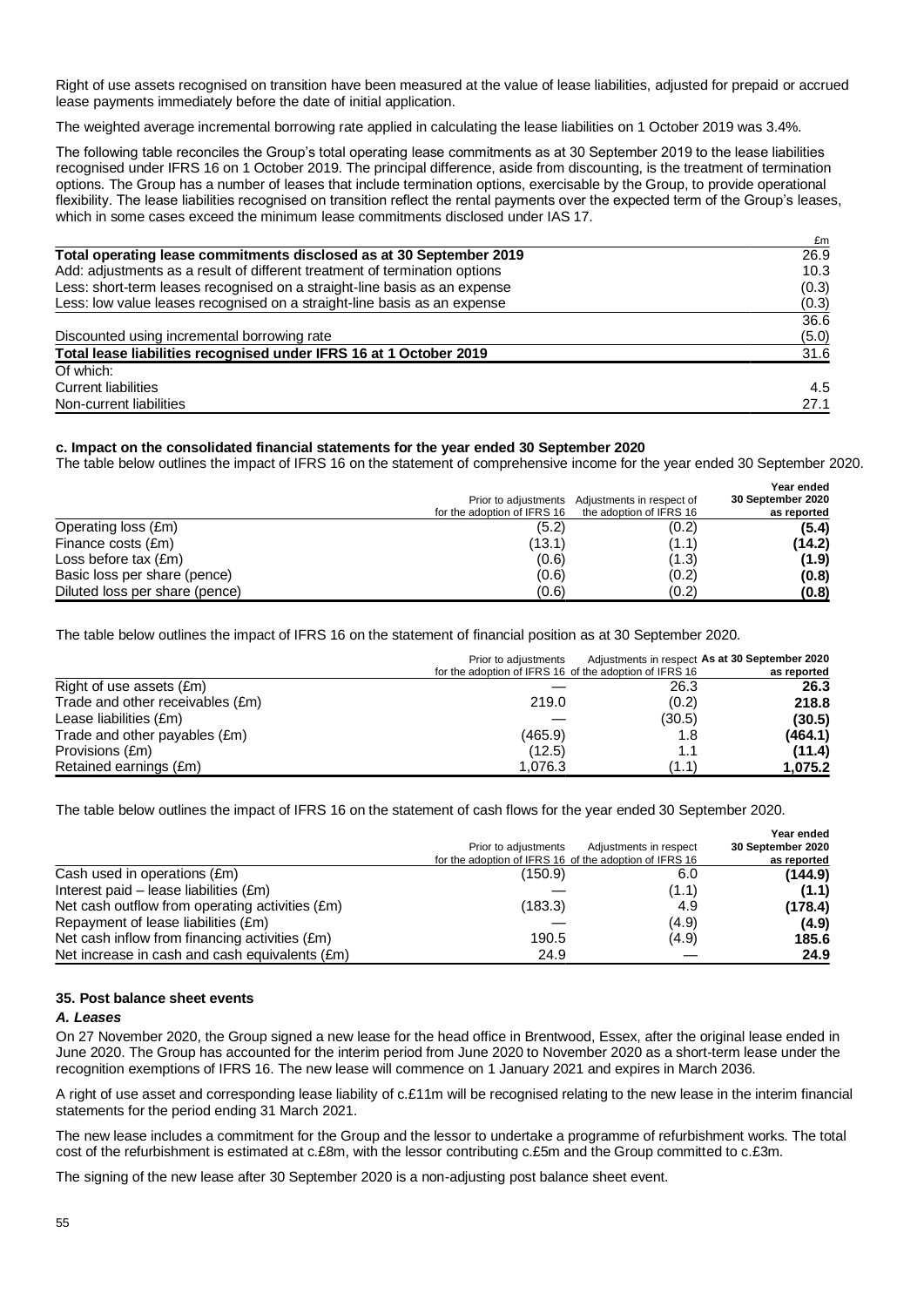# *B. Covid-19 lockdown*

A second national lockdown in England commenced on 5 November 2020. Unlike the first Covid-19 lockdown in Spring 2020, construction, manufacturing and house selling activities have continued and, whilst we have seen a slight reduction in visitor flows, there has been no disruption to the normal operation of the business. The second national lockdown is a non-adjusting post balance sheet event.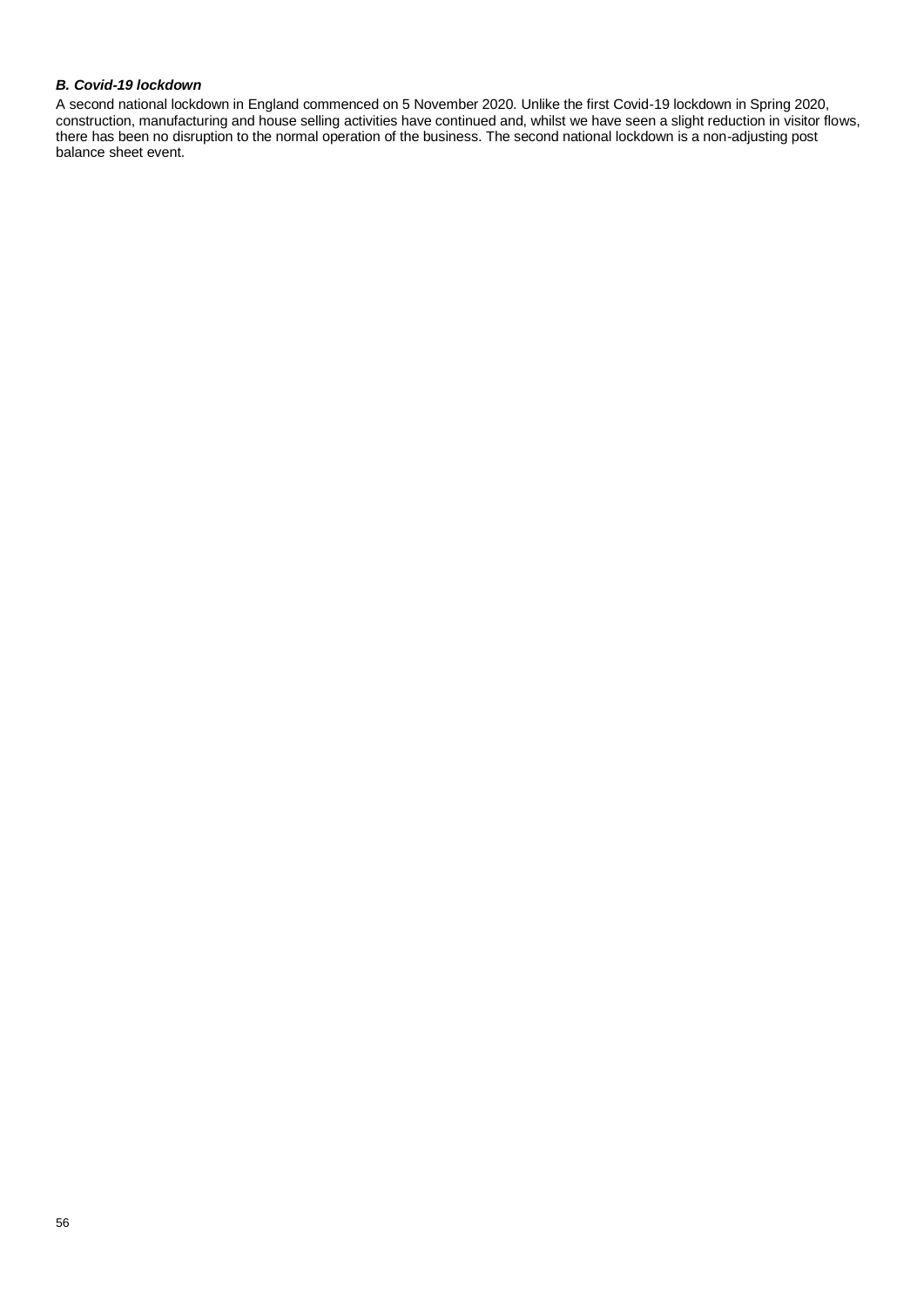# Alternative Performance Measures (unaudited)

In the reporting of financial information, the Directors have adopted various Alternative Performance Measures ("APMs"). These measures are not defined by IFRS and therefore may not be directly comparable with other companies' APMs, including those in the Group's industry. APMs should be considered in addition to, and are not intended to be a substitute for, or superior to, IFRS measurements.

The Directors believe that the inclusion of the Group's share of joint ventures and associate and the removal of non-underlying items from financial information presents a clear and consistent presentation of the underlying performance of the ongoing business for shareholders.

# **(a) Financial performance**

### *Adjusted revenue*

Adjusted revenue includes the Group's share of revenue from the joint ventures and associate. Refer to Note 4a for a reconciliation to reported revenue.

# *Adjusted gross margin*

Adjusted gross margin is calculated as adjusted gross profit divided by adjusted revenue. The table below reconciles adjusted gross profit to reported gross profit and presents the calculation of adjusted gross margin.

Adjusted gross profit includes the Group's share of gross profit from the joint ventures and associate and excludes non-underlying items.

|                                                              |      | 2020  | 2019    |
|--------------------------------------------------------------|------|-------|---------|
|                                                              | Note | £m    | £m      |
| <b>Gross profit</b>                                          |      | 108.1 | 253.6   |
| Add: non-underlying items                                    |      |       | 7.4     |
| Add: share of gross profit from joint ventures and associate |      | 18.2  | 47.8    |
| <b>Adjusted gross profit</b>                                 |      | 126.3 | 308.8   |
| Adjusted revenue                                             | 4a   | 988.8 | 1,422.8 |
| Adjusted gross margin                                        |      | 12.8% | 21.7%   |

# *Adjusted operating profit*

Adjusted operating profit includes the Group's share of operating profit from the joint ventures and associate and excludes nonunderlying items. Refer to Note 4a for a reconciliation to reported operating profit.

#### *Adjusted operating margin*

Adjusted operating margin is calculated as adjusted operating profit divided by adjusted revenue. The table below presents the calculation of adjusted operating margin.

|                           |      | 2020  | 2019   |
|---------------------------|------|-------|--------|
|                           | Note | £m    | £m     |
| Adjusted operating profit | 4a   | 54.2  | 234.4  |
| Adjusted revenue          | 4a   | 988.8 | .422.8 |
| Adjusted operating margin |      | 5.5%  | 16.5%  |

# *Adjusted basic and diluted earnings per share*

Adjusted basic and diluted earnings per share exclude the impact of non-underlying items on profit from continuing operations attributable to equity holders of the parent. Refer to Note 10 for a reconciliation to reported basic and diluted earnings per share.

#### *Return on capital employed ("ROCE")*

ROCE is calculated as adjusted operating profit divided by average tangible net operating asset value ("TNOAV").

The table below presents the calculation of ROCE for the Group:

|                           |      | 2020  | 2019  |
|---------------------------|------|-------|-------|
|                           | Note | £m    | £m    |
| Closing TNOAV             | 4b   | 853.5 | 664.4 |
| Opening TNOAV             |      | 664.4 | 575.1 |
| <b>Average TNOAV</b>      |      | 759.0 | 619.8 |
| Adjusted operating profit | 4a   | 54.2  | 234.4 |
| Group ROCE (%)            |      | 7.1%  | 37.8% |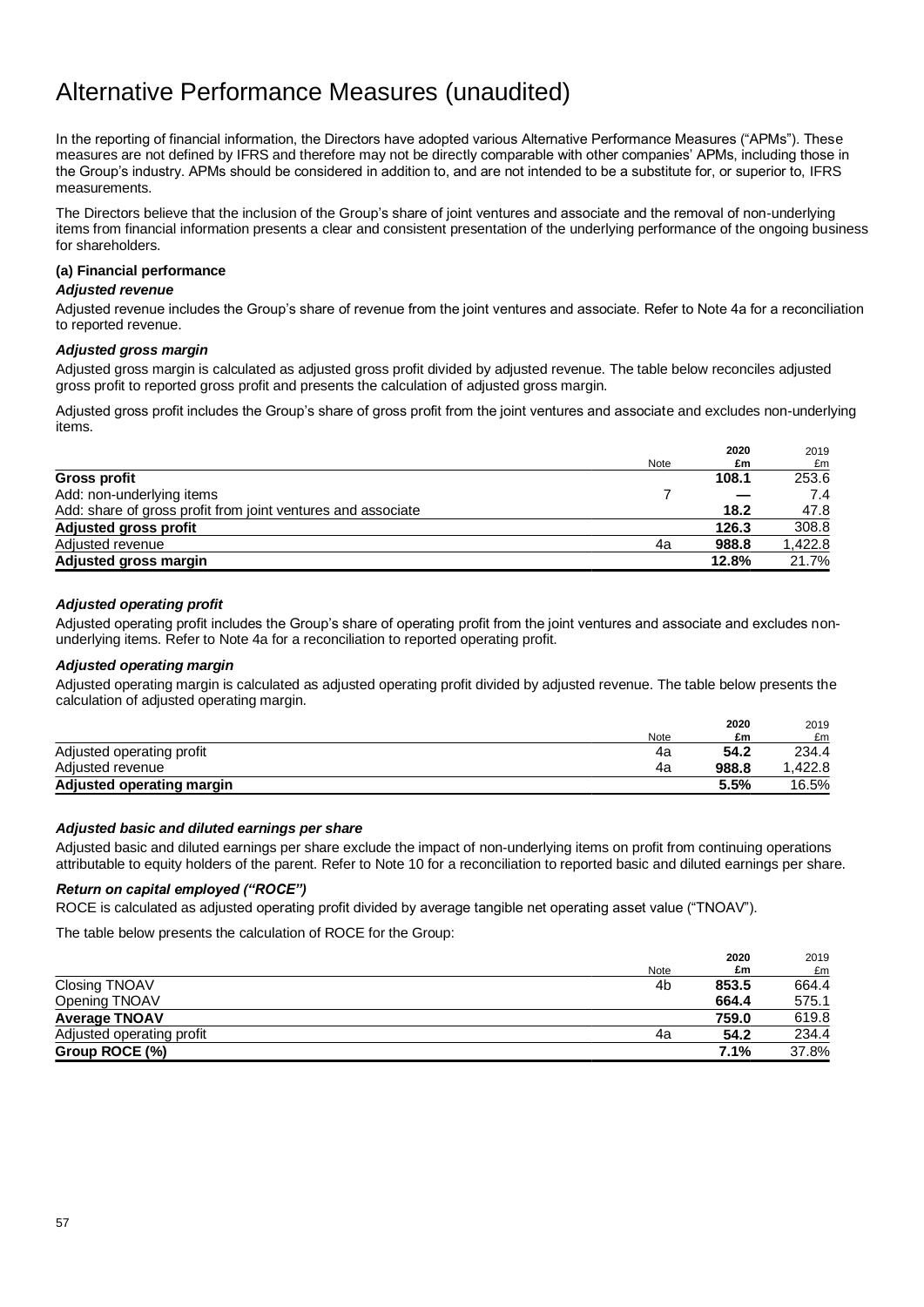The table below presents the calculation of ROCE for the Partnerships segment:

|                           |      | 2020  | 2019  |
|---------------------------|------|-------|-------|
|                           | Note | £m    | £m    |
| Closing TNOAV             | 4b   | 327.5 | 176.8 |
| Opening TNOAV             |      | 176.8 | 149.5 |
| <b>Average TNOAV</b>      |      | 252.2 | 163.2 |
| Adjusted operating profit | 4a   | 32.8  | 127.8 |
| Partnerships ROCE (%)     |      | 13.0% | 78.3% |

The table below presents the calculation of ROCE for the Housebuilding segment:

|                           |      | 2020  | 2019  |
|---------------------------|------|-------|-------|
|                           | Note | £m    | £m    |
| Closing TNOAV             | 4b   | 526.0 | 487.6 |
| Opening TNOAV             |      | 487.6 | 425.6 |
| <b>Average TNOAV</b>      |      | 506.8 | 456.6 |
| Adjusted operating profit | 4a   | 25.0  | 114.8 |
| Housebuilding ROCE (%)    |      | 4.9%  | 25.1% |

### *Asset turn*

Asset turn is calculated as adjusted revenue divided by average TNOAV.

The table below presents the calculation of asset turn for the Group:

|                  |      | 2020           | 2019      |
|------------------|------|----------------|-----------|
|                  | Note | £m             | £m        |
| Adjusted revenue | 4a   | 988.8          | .422.8    |
| Average TNOAV    |      | 759.0          | 619.8     |
| Group asset turn |      | $\mathbf{1.3}$ | າາ<br>د.∠ |
|                  |      |                |           |

The table below presents the calculation of asset turn for the Partnerships segment:

|                                |      | 2020  | 2019        |
|--------------------------------|------|-------|-------------|
|                                | Note | £m    | £m          |
| Adjusted revenue               | 4a   | 629.4 | 837.1       |
| Average TNOAV                  |      | 252.2 | 163.2       |
| <b>Partnerships asset turn</b> |      | 2.5   | 51<br>ا ، ن |

The table below presents the calculation of asset turn for the Housebuilding segment:

|                          |      | 2020  | 2019  |
|--------------------------|------|-------|-------|
|                          | Note | £m    | £m    |
| Adjusted revenue         | 4a   | 359.4 | 585.7 |
| Average TNOAV            |      | 506.8 | 456.6 |
| Housebuilding asset turn |      | 0.7   | 1.3   |

# **(b) Financial position**

# *Tangible net asset value ("TNAV")*

TNAV is calculated as net assets excluding intangible assets net of deferred tax. The table below reconciles TNAV to reported net assets.

|                                        |                | 2020    | 2019    |
|----------------------------------------|----------------|---------|---------|
|                                        | Note           | £m      | £m      |
| Net assets                             |                | 1.086.0 | 899.1   |
| Less: intangible assets                | 11             | (143.1) | (170.9) |
| Add: deferred tax on intangible assets |                | 8.8     | 9.6     |
| <b>TNAV</b>                            | 4 <sub>b</sub> | 951.7   | 737.8   |

# *Net cash/(debt)*

Net cash/(debt) includes borrowings and net cash and cash equivalents and excludes lease liabilities and debt arrangement fees included in borrowings.

|                                    |      | 2020  | 2019  |
|------------------------------------|------|-------|-------|
|                                    | Note | £m    | £m    |
| Borrowings                         | 20   | (2.3) | (2.2) |
| Add: net cash and cash equivalents | 20   | 100.5 | 75.6  |
| Net cash                           |      | 98.2  | 73.4  |